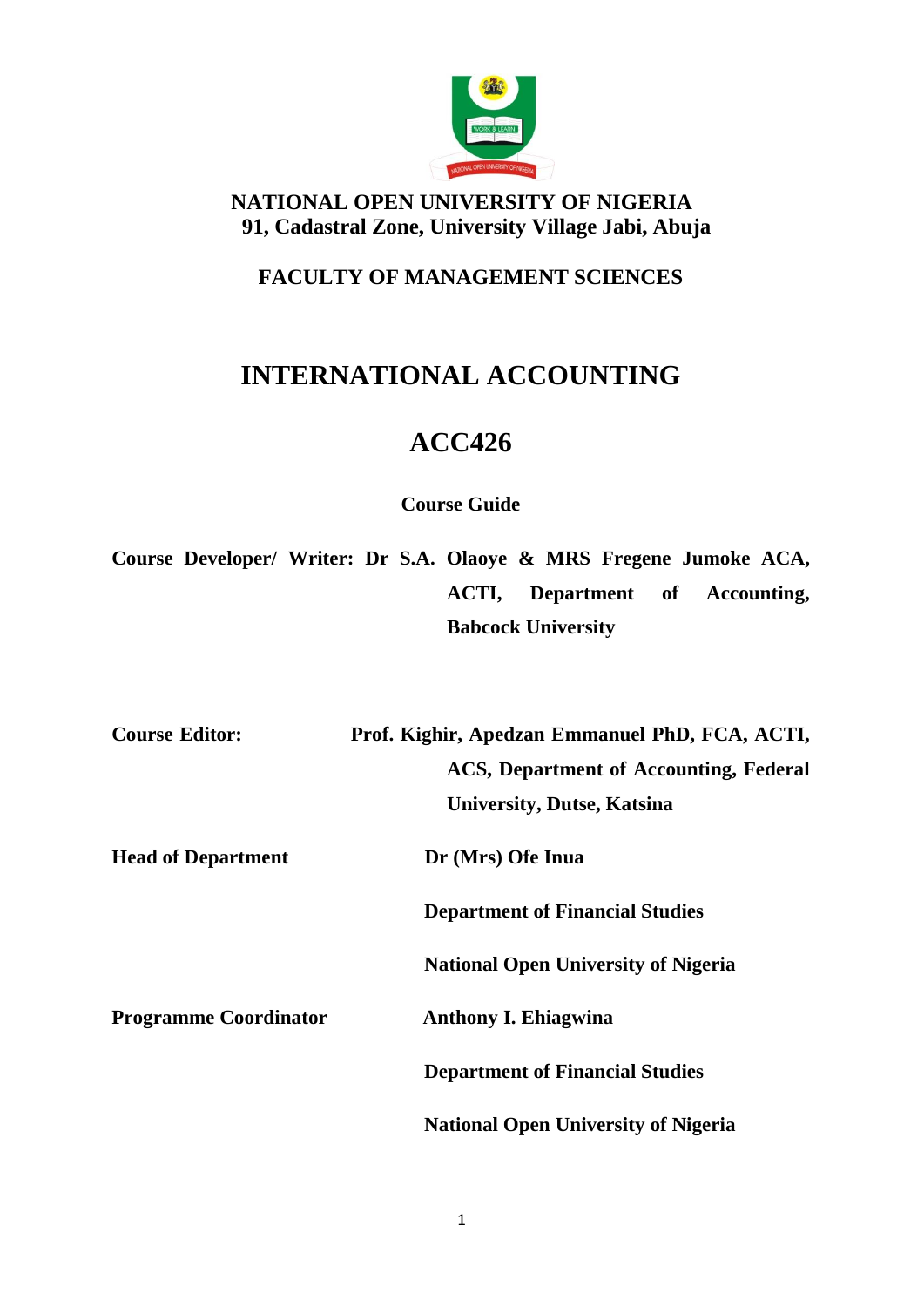# **CONTENT**

Introduction

Course Aim

Course Objectives

Study Units

Assignments

Tutor Marked Assignment

Final Examination and Grading

Summary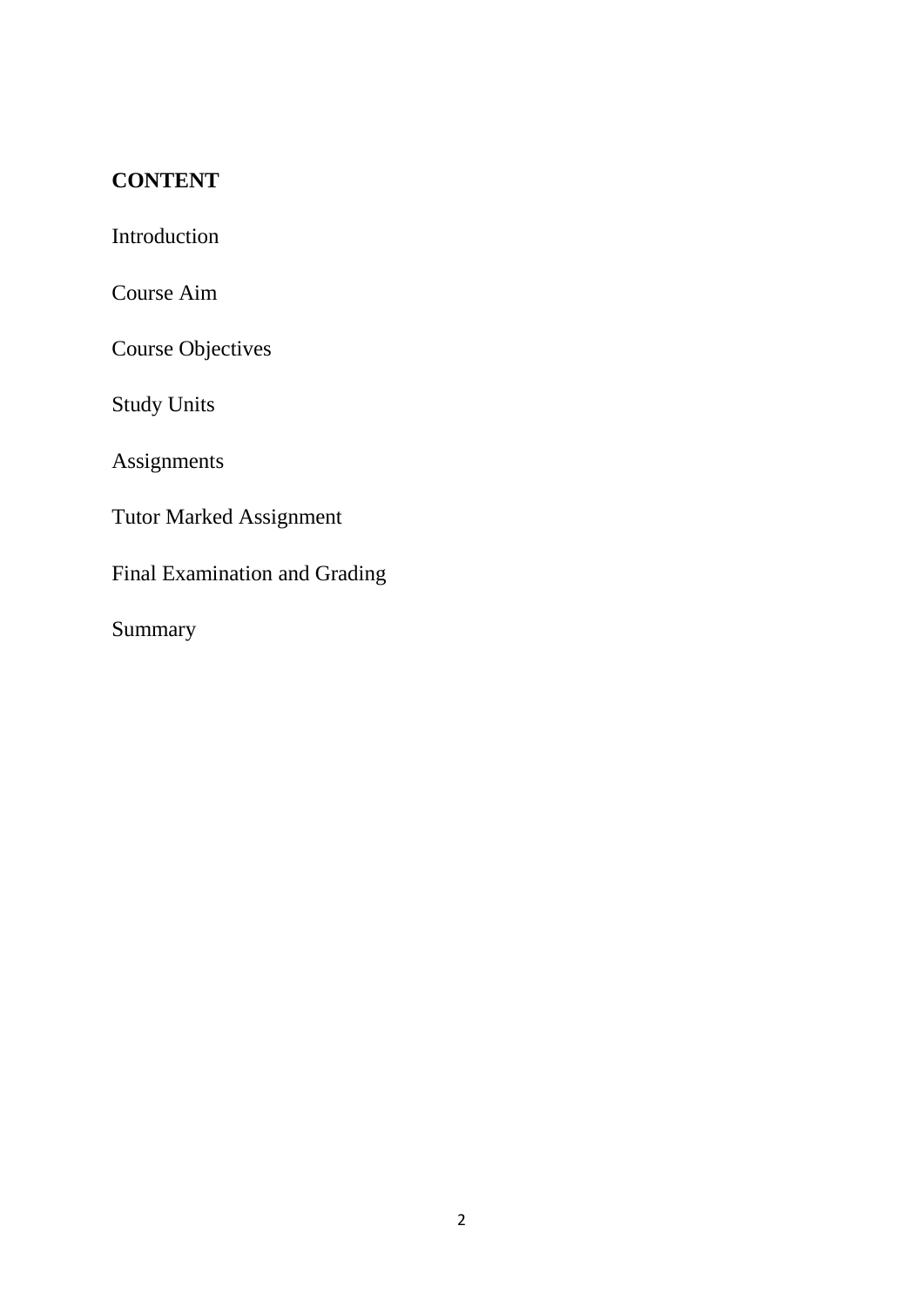## **INTRODUCTION**

You are holding in your hand the course guide for ACC426(International Accounting). The purpose of the course guide is to relate to you the basic structure of the course material you are expected to study as a B.Sc. Accounting Student in National Open University of Nigeria. Like the name 'course guide' implies, it is to guide you on what to expect from the course material and at the end of studying the course material.

## **COURSE CONTENT**

The course content consists basically the practice of international accounting and the provisions of accounting standards. Specifically, an introduction to international accounting, International Accounting Standards and Organizations, accounting for multinational corporations, and accounting for foreign companieswere the main focus of this course material.

## **COURSE AIM**

The aim of the course is to bring to your cognizance the practice of international accounting, the causes of diversity in accounting practices around the world, and the consolidation and presentation of financial statements of foreign companies as regards issues in international accounting appropriate at this level.

## **COURSE OBJECTIVES**

At the end of studying the course material, among other objectives, you should be able to:

- 1. Explain the concept of international accounting
- 2. Discuss the factors influencing accounting development globally.
- 3. Discuss the origin and causes of national differences in accounting
- 4. Discuss the reasons and obstacles for harmonization of accounting standards
- 5. Explain the roles of IASB and other bodies in the harmonization of accounting standards
- 6. Discuss the history of accounting standards in Nigeria
- **7.** Discuss the accounting issues of multinational corporations
- 8. Highlight the techniques of financial statements analysis
- 9. Discuss the methods of financial statements translation
- 10. Translate the financial statements of a branch and foreign subsidiary

## **COURSE MATERIAL**

The course material package is composed of: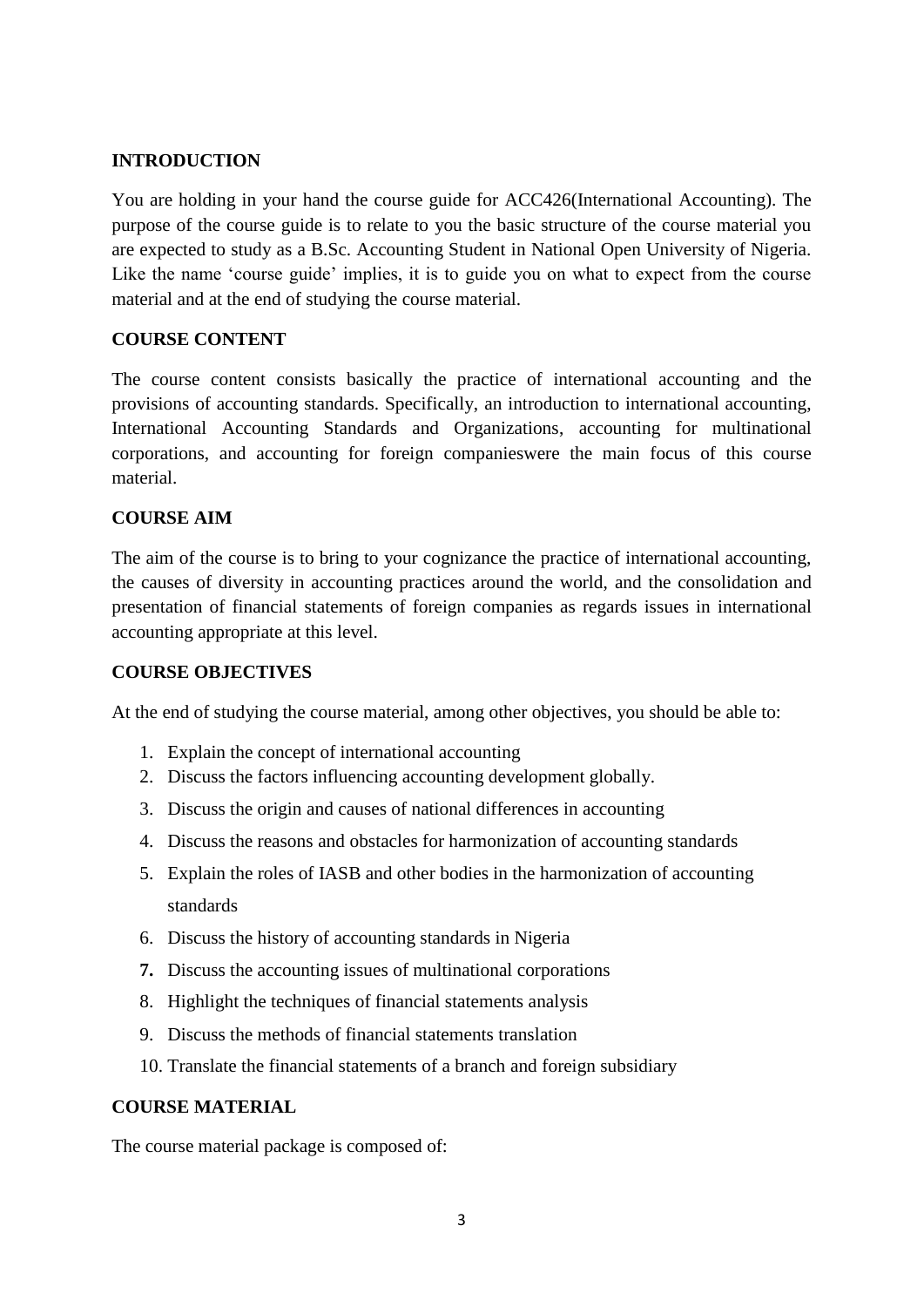The Course Guide The study units Self-Assessment Exercises

Tutor Marked Assignment

References/Further Reading

## **THE STUDY UNITS**

The study units are as listed below:

| Module 1:                     | Introduction to international accounting                                                               |
|-------------------------------|--------------------------------------------------------------------------------------------------------|
| Unit 1:                       | Historical background to international accounting                                                      |
| Unit 2:                       | The concepts of international and universal accounting                                                 |
| Unit 3:                       | International harmonization of accounting standards                                                    |
| Module 2:                     | International accounting standards and organizations                                                   |
| Unit 1:                       | International accounting standard setting bodies and organs                                            |
| Unit 2:                       | Adoption of IFRS in Nigeria                                                                            |
| Module 3:                     | Accounting for multinational corporations                                                              |
| Unit 1:                       | The multinational corporations                                                                         |
| Unit 2:                       | Presentation and analysis of financial reports by multinational corporations                           |
| Unit 3:                       | Performance evaluation in MNCS                                                                         |
| Module 4:                     | Accounting for foreign operations                                                                      |
| Unit 1:                       | IAS 21 and reporting foreign currency transactions in the functional currency                          |
| Unit 2:                       | IAS 21 and financial statement translation of foreign operations: foreign<br>branches                  |
| Unit 3:<br><b>ASSIGNMENTS</b> | IAS 21 and financial statement translation of foreign operations: consolidated<br>financial statements |

Each unit of the course has a self assessment exercise. You will be expected to attempt them as this will enable you understand the content of the unit.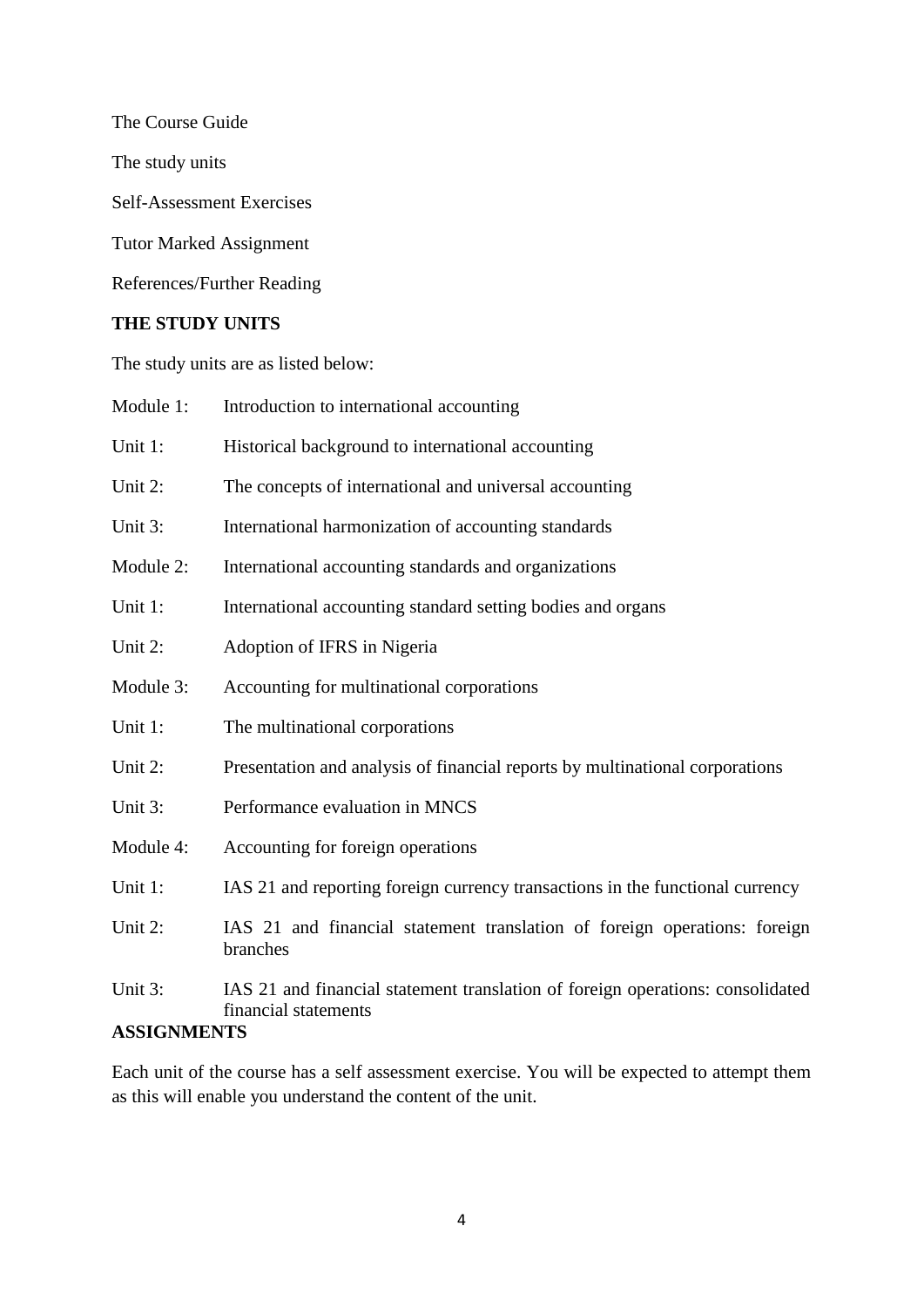## **TUTOR MARKED ASSIGNMENT**

The Tutor Marked Assignments (TMAs) at the end of each unit are designed to test your understanding and application of the concepts learned. Besides the preparatory TMAs in the course material to test what has been learnt, it is important that you know that at the end of the course, you must have done your examinable TMAs as they fall due, which are marked electronically. They make up to 30 percent of the total score for the course.

## **SUMMARY**

It is important you know that this course material was designed by the author with adaptations from various works as duly referenced. This provides you the opportunity of obtaining a BSc. degree in Accounting and preparation for your professional examinations. Therefore, it is very important that you commit adequate effort to the study of the course material for maximum benefit. Good luck.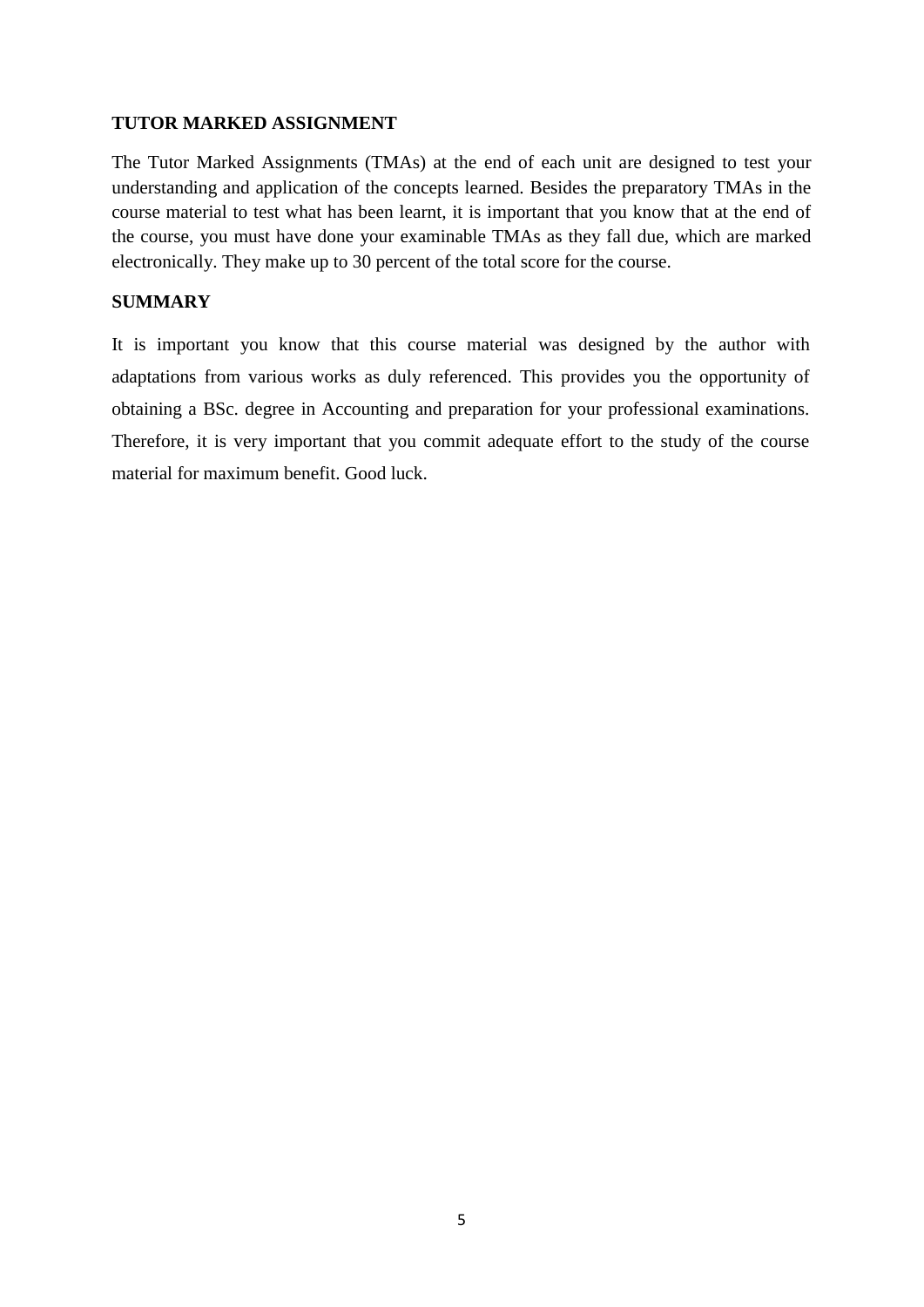# **INTERNATIONAL ACCOUNTING**

# **ACC426**

# **Main Content**

**Course Developer/ Writer: Dr S. A. Olaoye & MRS Fregene Jumoke ACA, ACTI, Department of Accounting, Babcock University**

| <b>Course Editor:</b>        | Prof. Kighir, Apedzan Emmanuel PhD, FCA, ACTI, |
|------------------------------|------------------------------------------------|
|                              | ACS, Department of Accounting, Federal         |
|                              | <b>University, Dutse, Katsina</b>              |
| <b>Head of Department</b>    | Dr (Mrs) Ofe Inua                              |
|                              | <b>Department of Financial Studies</b>         |
|                              | <b>National Open University of Nigeria</b>     |
| <b>Programme Coordinator</b> | <b>Anthony I. Ehiagwina</b>                    |
|                              | <b>Department of Financial Studies</b>         |
|                              | <b>National Open University of Nigeria</b>     |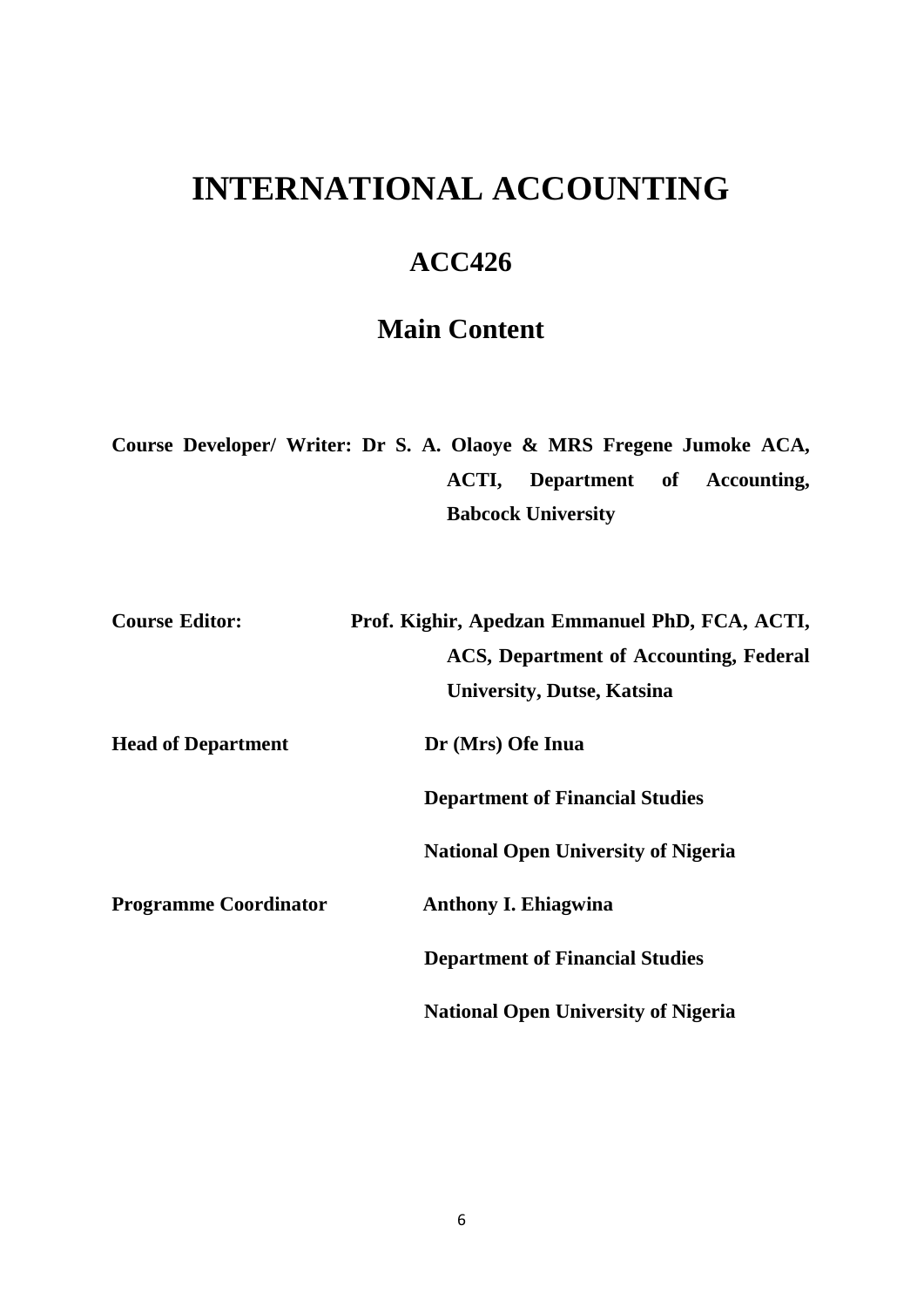## **TABLE OF CONTENT**

**Content**

#### **MODULE 1: INTRODUCTION TO INTERNATIONAL ACCOUNTING**

- **UNIT 1: HISTORICAL BACKGROUND TO INTERNATIONAL ACCOUNTING**
- **UNIT 2: THE CONCEPTS OF INTERNATIONAL AND UNIVERSAL ACCOUNTING**
- **UNIT 3: INTERNATIONAL HARMONIZATION OF ACCOUNTING STANDARDS**

**MODULE 2: INTERNATIONAL ACCOUNTING STANDARDS AND ORGANIZATIONS**

- **UNIT 1: INTERNATIONAL ACCOUNTING STANDARD SETTING BODIES AND ORGANS**
- **UNIT 2: ADOPTION OF IFRS IN NIGERIA**
- **MODULE 3: ACCOUNTING FOR MULTINATIONAL CORPORATIONS**
- **UNIT 1: THE MULTINATIONAL CORPORATIONS**
- **UNIT 2: PRESENTATION AND ANALYSIS OF FINANCIAL REPORTS BY MULTINATIONAL CORPORATIONS**
- **UNIT 3: PERFORMANCE EVALUATION IN MNCS**
- **MODULE 4: ACCOUNTING FOR FOREIGN OPERATIONS**
- **UNIT 1: IAS 21 AND REPORTING FOREIGN CURRENCY TRANSACTIONS IN THE FUNCTIONAL CURRENCY**
- **UNIT 2: IAS 21 AND FINANCIAL STATEMENT TRANSLATION OF FOREIGN OPERATIONS: FOREIGN BRANCHES**
- **UNIT 3: IAS 21 AND FINANCIAL STATEMENT TRANSLATION OF FOREIGN OPERATIONS: CONSOLIDATED FINANCIAL STATEMENTS**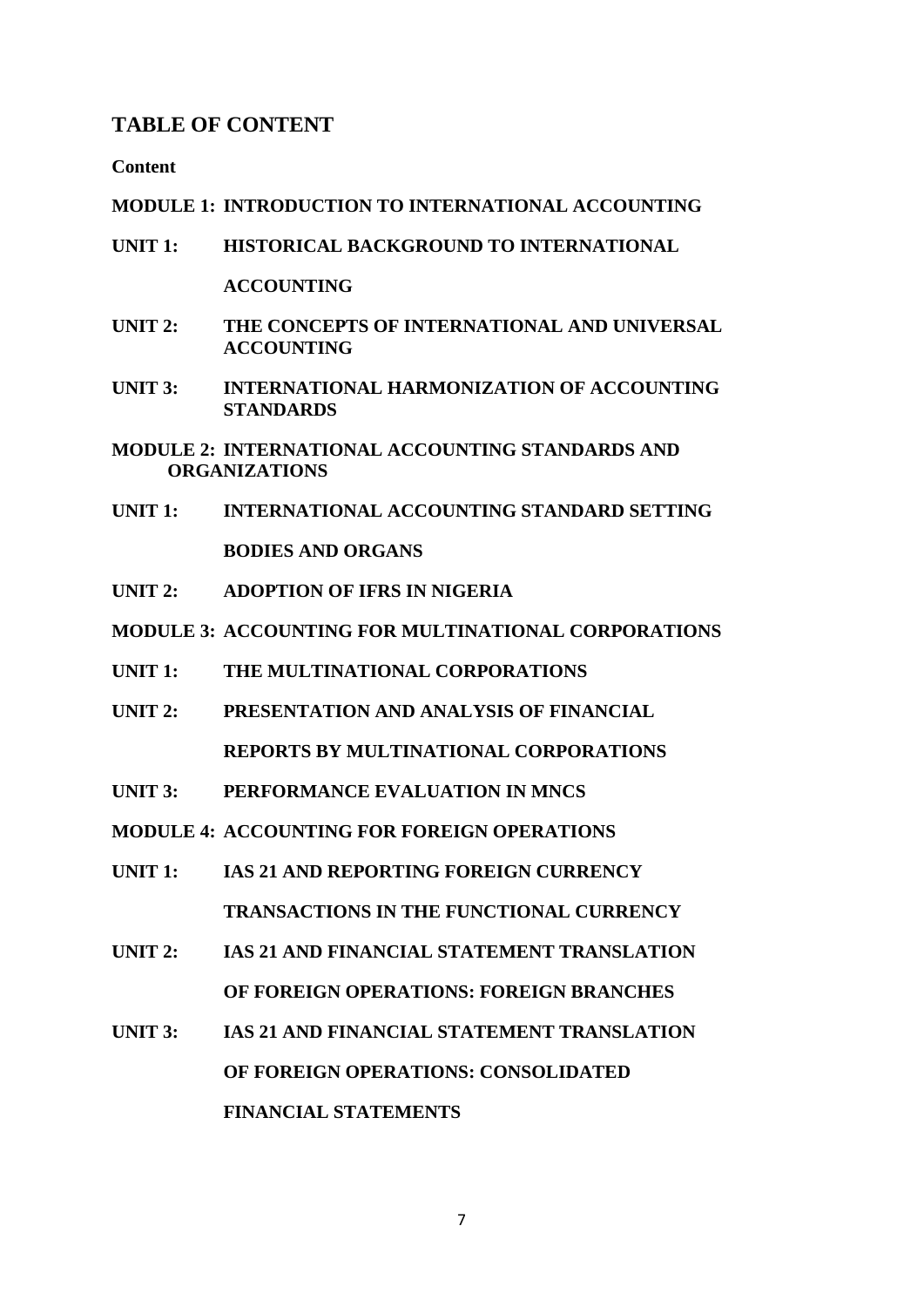## **MODULE 1: INTRODUCTION TO INTERNATIONAL ACCOUNTING**

### **UNIT 1: HISTORICAL BACKGROUND TO INTERNATIONAL ACCOUNTING**

**Content** 

- 1.0 INTRODUCTION
- 2.0 OBJECTIVES
- 3.0 MAIN CONTENT
- 3.1 HISTORY OF ACCOUNTING
- 3.2 CONCEPT OF INTERNATIONAL ACCOUNTING
- 3.3 FACTORS INFLUENCING INTERNATIONAL ACCOUNTING DEVELOPMENT
- 4.0 CONCLUSION
- 5.0 SUMMARY
- 6.0 TUTOR-MARKED ASSIGNMENT
- 7.0 REFERENCES/FURTHER READINGS

#### **1.0 INTRODUCTION**

The concept of accounting has grown over the years, from the time of simple book keeping to the age of globalization. The past of accounting is crucial to understanding its present and determining its future. This unit discusses the various factors influencing accounting development in many countries around the world, as the system of international accounting primarily connotes accounting in different types of environment.

#### **2.0 OBJECTIVES**

*By the end of this unit, you should be able to:*

- *1. Trace the history of accounting to pre-lucapacioli era*
- *2. Discuss the concept of international accounting*
- *3. Discuss the factors influencing accounting development globally.*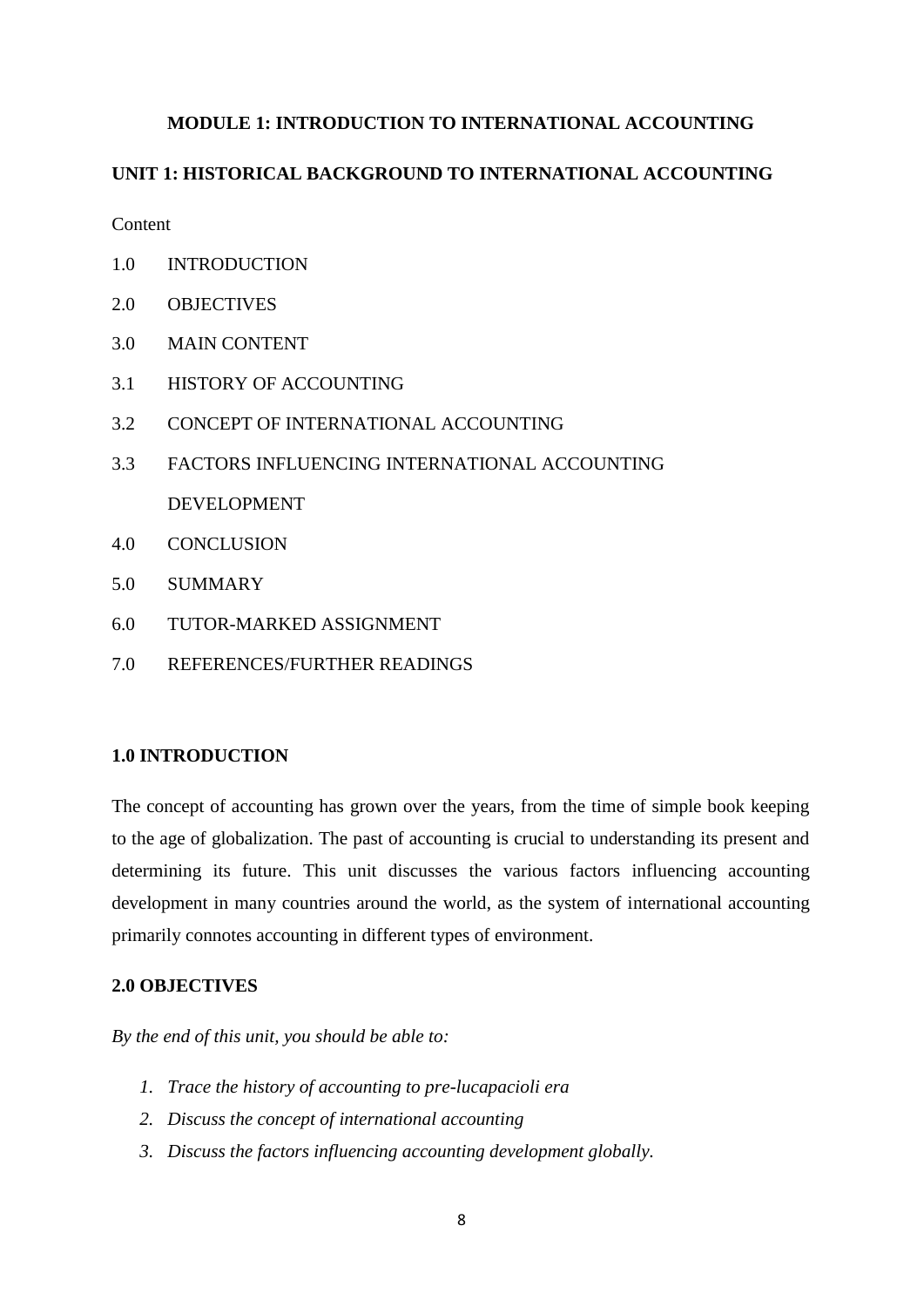#### **3.0 MAIN CONTENT**

#### **3.1 HISTORY OF ACCOUNTING**

The history of accounting and international accounting are intertwined, although accounting begat international accounting. Generally it is believed that accounting history can be traced to Luca Pacioli in 1494, however, the history of accounting dates back to period before the advent of the concept of money which is before Luca Pacioli Era (Jayeoba&Ajibade, 2016). The formal book keeping and accounting process was first documented by Luca Pacioli in 1494. The evidence of accounting's existence before the advent of the concept of money was supported by archaeologists and historians who discovered the oldest city of Jericho as a trade centre for salt. It was evidenced in this city that no complete accounting was there but the artifacts revealed remains of a temple priest taking inventory of the village livestock using tokens to keep track of the herd size and count the grain harvest (Mattessich, 1989). It can be deduced from the fossils and records discovered not only in Jericho but other parts of the world, that before men knew the concept of money, the process of stewardship was known.

Accounting therefore, can be said to be as old as civilization itself, as writing developed over 5,000 years ago and archaeological findings revealed that writing was in fact developed by accountants (Salisu, 2011). Further look into the history, the development of the science of accounting has itself driven the evolution of commerce since it was only through the use of more precise accounting methods that modern business was able to grow, flourish and respond to the needs of its owners and the public (John, 2002).

However, in the year 1494, Luca Pacioli published *Summa de Arithmetica, Geometrica, ProportionietProportionalite*which was a summary of existing mathematical knowledge of the time and contained a section on "Details of Accounting and Recording" that described bookkeeping as used in Venice. Pacioli's*Summa* was the first complete description of double entry bookkeeping (Geijsbeek, 1914). The double entry bookkeeping was referred to as a memorandum book, journal, and ledger were required, with the journal and ledger similar to modern equivalents. A trial balance was used when the books were closed. The profit or loss was entered into the capital account to balance the balance sheet (Lemarchand, 1999). This further gave rise to the dawn of modern accounting practices where professional bodies were formed, accounting standard setters were established. These were established to ensure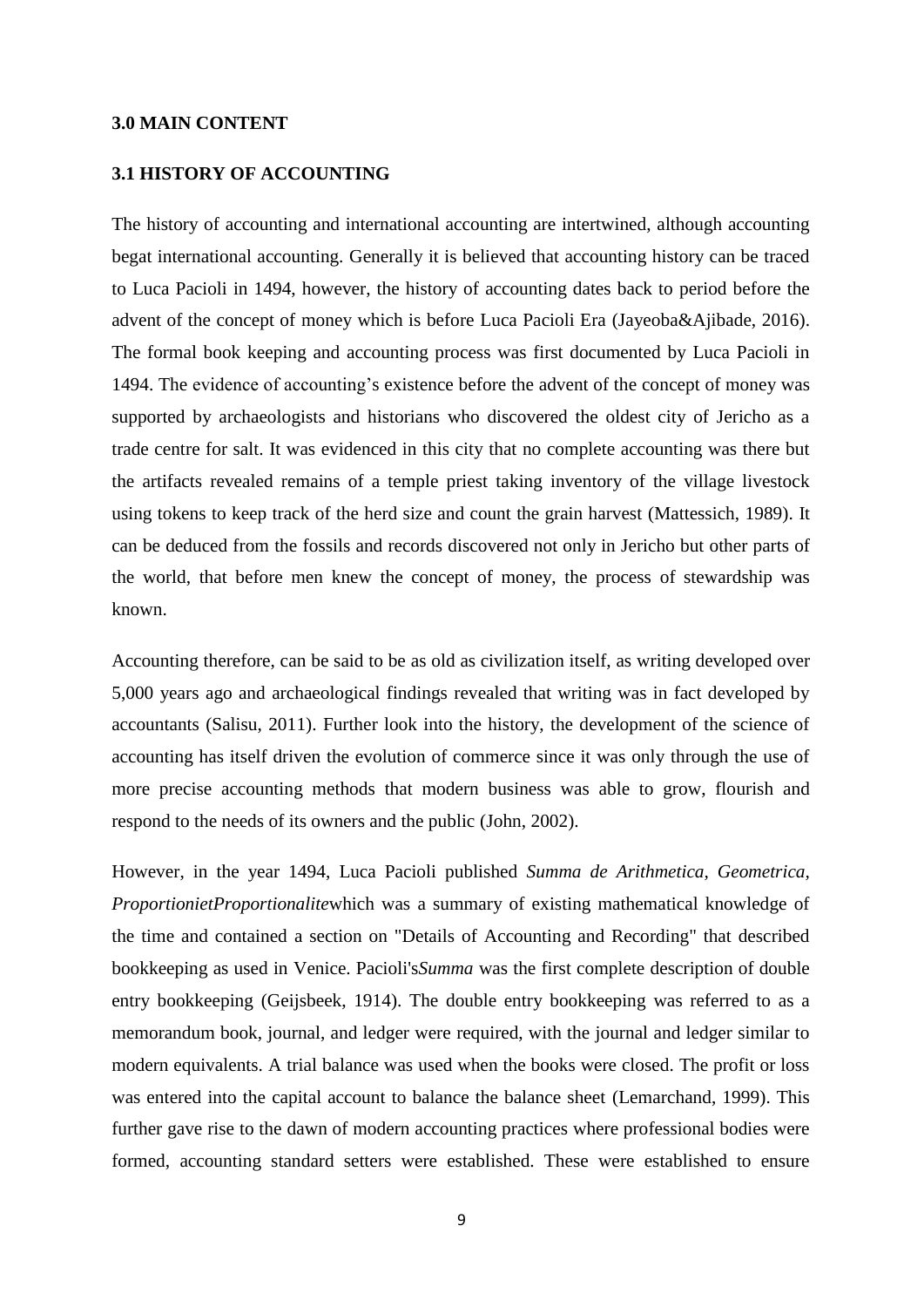uniformity, understand-ability, and transparency of financial reports and accounts prepared by accountants and ensure their compliance.

#### **3.2 CONCEPT OF INTERNATIONAL ACCOUNTING**

Historically, accounting and reporting grew up largely independently, and often very differently, on different countries. Practice, regulation and indeed, the mode and volume of regulation, differed, often very greatly. With the global economy, instant communication and a global finance market, this situation has changed sharply and this process of change is continuing (Peragallo, 1938). The developments in various economies of the world paved ways for cross border trading and foreign direct investments. As such, local preparers of financial statements have the mindset that their reports are been used globally. Thus, globalization brought about international accounting.

International accounting as a concept can be defined as the process of identifying, collecting, recording, measuring, classifying, verifying, summarizing, interpreting and communicating financial information to various users globally for meaningful financial decision making. The use of the financial statements globally separate international accounting from domestic accounting. The system of international accounting primarily connotes accounting in different types of environment.

# **3.3 FACTORS INFLUENCING INTERNATIONAL ACCOUNTING DEVELOPMENT**

Just as nations differ in their histories, values and political systems, they also have different patterns of financial accounting development. Basically, this environment is expressed by shaping factors that influence the development of accounting. Therefore, it is in the light of this to discuss further those factors that influence accounting development.

#### **1: External Finance**

The source of finance to organizations differ in various countries and this influence their accounting profession. In situation where a company grows from private ownership to public ownership due to the need for capital increase, the first observation is that the shareholder group becomes large and diverse. The second observation is that ownership is separated from management. Owners of the business (shareholders) become essentially uninvolved in the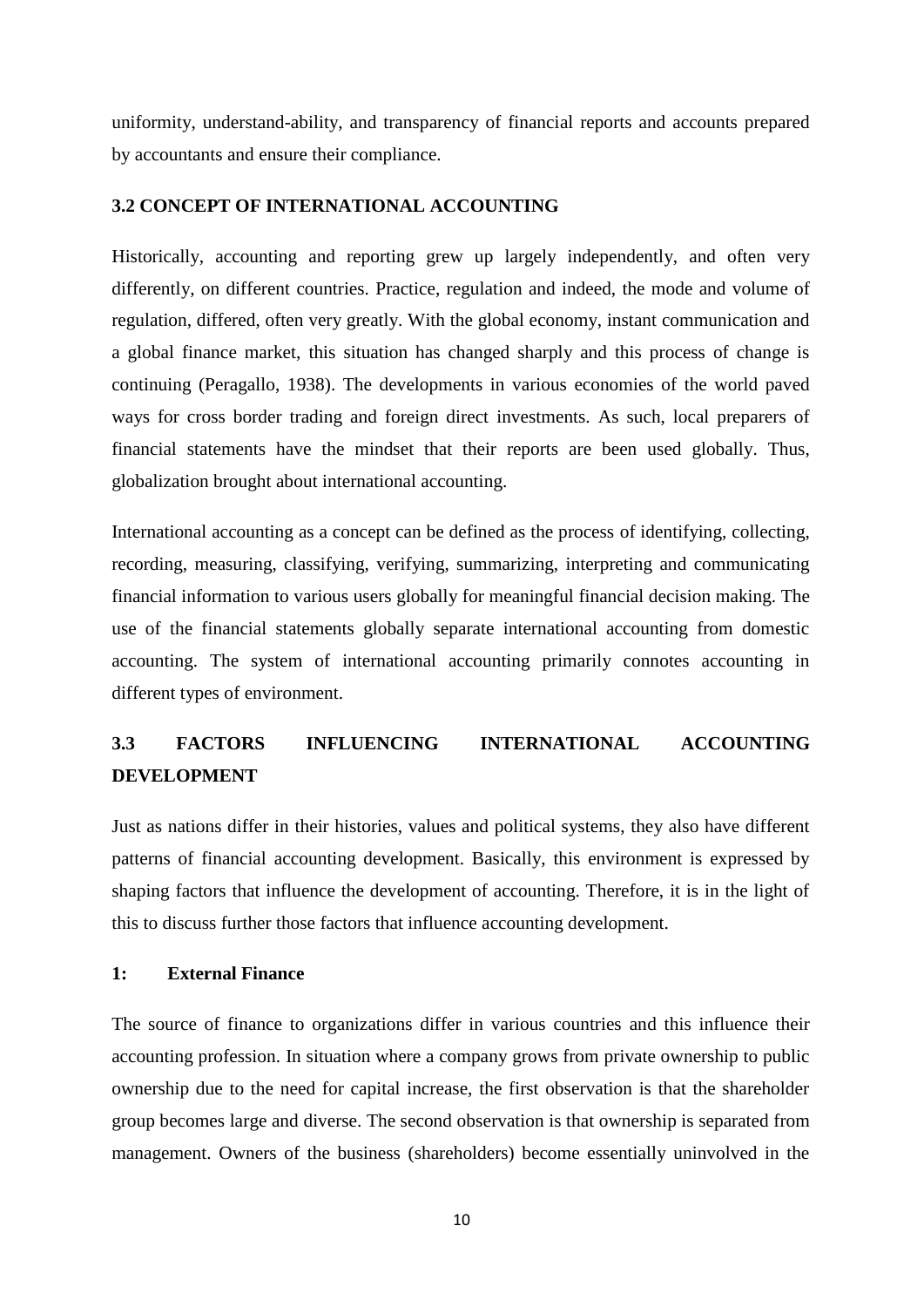day-to-day management of the companies they owned. In such situation, in order to know how well a company is doing, financial accounting information becomes an important source of information. This was how the industrial revolution in the United States and Britain aided the development of accounting.

Another point in external financing is the credit system. Where banks are primarily the source of capital, financial accounting is oriented toward creditor protection. There are close ties between companies and banks. The information needs of the resource providers are satisfied in a relatively straightforward way through personal contacts and direct visits. Since the business enterprises have to deal with only a few creditors and sometimes even one, direct access in an efficient and practical way to have the company's financial health monitored. Another consideration in external financing is to what extent the government gets involved in company investment. Like in France and Sweden where the National Governments play a strong role in managing their resources and business enterprises are expected to accomplish the governments' policies and macro-economic plans. Governments also actively ensure that businesses have adequate capital and will lend or even invest in companies if necessary. Financial accounting is oriented toward decision making by government planners. Firms follow uniform accounting procedures and reporting practices, which facilitate better government decisions.

Finally, the relationship between a company and provider of capital changes when new capital is secured from international financial markets means that the information demands of both domestic and international sources of finance must be satisfied. This would call for going beyond domestic expectations and customs in providing financial reports.

#### **2. Legal System**

A major factor that influences the development of accounting is the legal system that operates in that country. Many dissect the accounting world into those countries with a 'legalistic' orientation toward accounting and those with a 'non legalistic' orientation. They explained that the legalistic approach to accounting is predominantly represented by the so called code law countries while the non-legalistic approach is the so-called common law countries.

Laws in code law countries stipulate the minimum standard of behaviour expected. Citizens are obligated to comply with the letter of the law. In most code law countries, accounting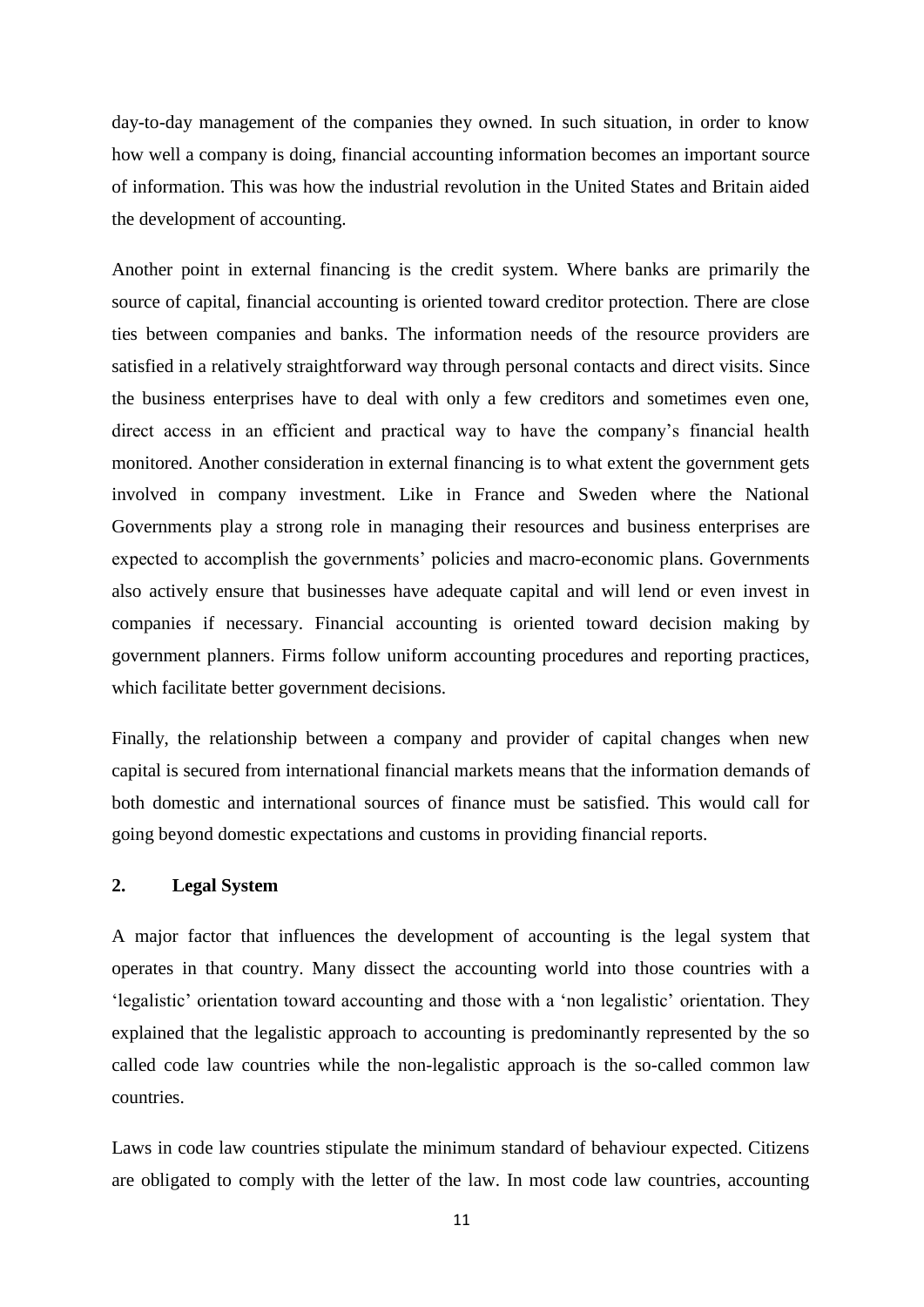principles are codified much as the tax code is in the United States. Thus, financial accounting is administered by government bodies. Accounting practices and rules tend to be highly prescriptive, detailed and procedural. A primary role of financial accounting in these countries is to determine how much income tax a company owes the government. For example, such countries are Argentina, France and Germany.

The non-legalistic approach found in common law countries establishes the limits beyond which it is illegal to venture. However, within this limits, latitude and judgment are permitted and encouraged. Accounting practices in common law countries are largely determined by accountants in the private sector and they evolve by becoming commonly accepted in practice. Thus, accounting tends to be more adaptive and innovative. Examples of common law countries that adopt non-legalistic approach are the United States and the United Kingdom.

#### **3. Political and Economic ties with other Countries**

One factor that has shaped accounting development is the political and economic ties that exist among nations. The United States has influenced accounting in Canada due to geographic proximity and friendly economic ties and because a number of Canadian companies routinely sell shares of common stock or borrow money in the United States. The United States is Mexico's principal trading partner: and also because of proximity, accounting in Mexico is very much like that in the United States.

Another significant force in international accounting has been the United Kingdom. Almost every former British colony has an accounting profession and financial accounting practices patterned after the UK model. These countries include Australia, New Zealand, Malaysia, Pakistan, India, South Africa and Nigeria. The British did not only export their brand of accounting but also exported many accountants. Most early US accountants also came from Britain, seeking the job opportunities associated with the economic expansion that was occurring in the United States around the turn of the  $20<sup>th</sup>$  century.

The political and economic ties among nations have forced accounting practices to become more similar. Consequently, this has led to the rise of the International Accounting Standards Committee (IASC) which has become the driving force globally to develop international financial accounting standards and sought for their widest possible acceptance and use. Similarly, the International Federation of Accountants Committee (IFAC), among many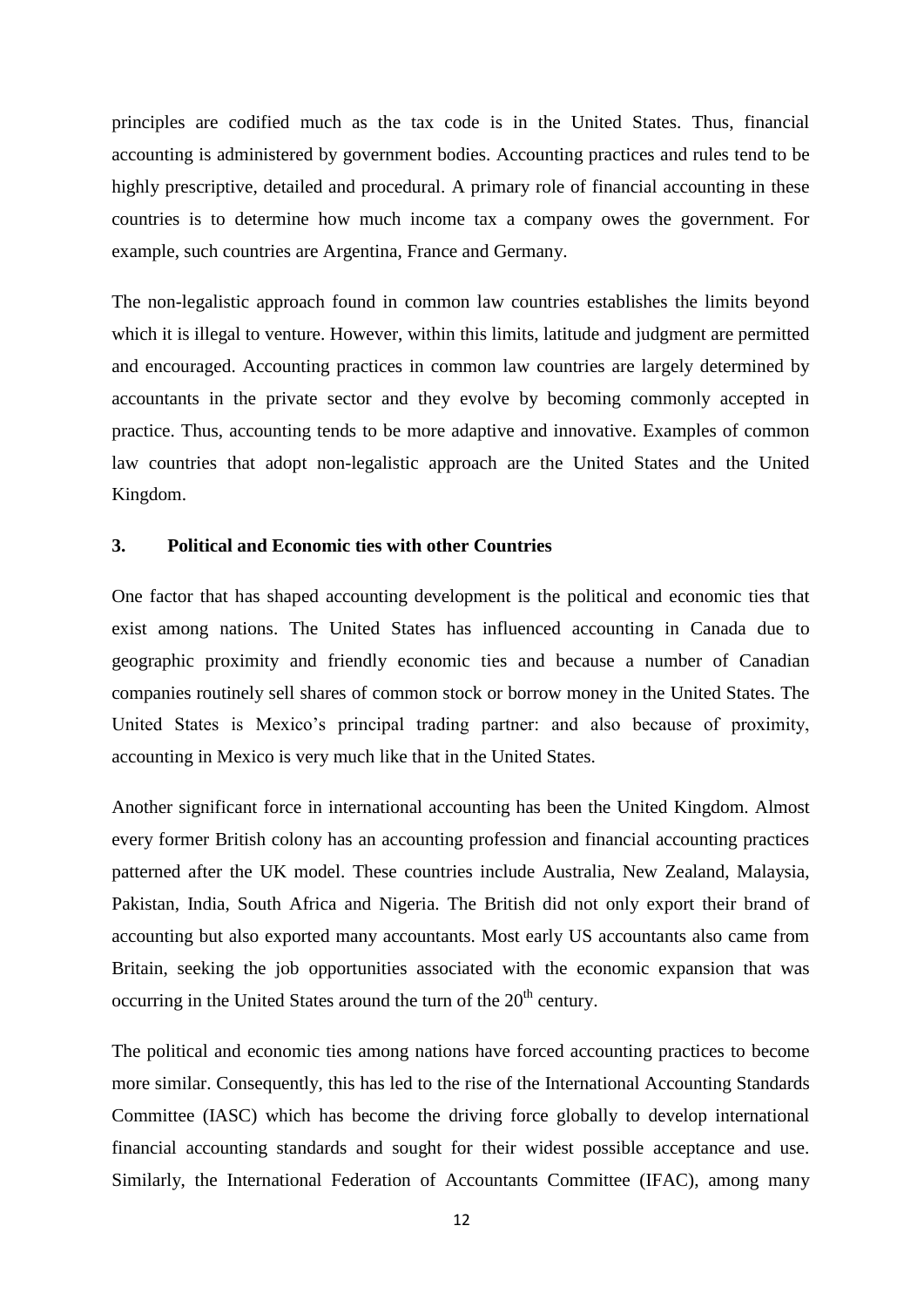other activities, develops and issues international auditing standards which were accepted in 1992 for financial reporting in international financial market.

## **4. Level of Inflation**

Another factor that influences the development of accounting development is the level of inflation. Accounting in many countries is based on the historical cost principle. The principle is based on an assumption that the currency unit used to report financial results is reasonably stable. The historical cost principle holds that the recording of transactions at prices when they occur should be done and there should not be changes in the prices at later date. Generally, historical cost principle affects accounting most significantly in the area of assets values that the company keeps for a long time such as land and buildings. The reasonableness of the historical cost principle varies inversely with the level of inflation.

Germany and Japan hold strictly to historical cost principle because they have historically experienced very little inflation. However, some South American countries, ravaged by inflation problem for years, long age abandoned any attachment to strict historical cost. Companies in these countries routinely write up the values of their assets based on changes in general price levels.

## **5. Size and Complexity of Organizations**

The size and complexity of businesses in a country determine the country's accounting sophistication. Larger and more complex business enterprises have more difficult accounting problems. Highly trained accountant are needed to handle these more difficult problems, accounting cannot be highly developed in a country where general education levels are low, unless that country imports accounting talent or sends bright citizens elsewhere for the necessary training. At the same time, the users of a company's financial reports must themselves be sophisticated- or else there will be no demand for sophisticated accounting reports.

Most multinational corporations are headquartered in the wealthy, industrialized nations (e.g Japan, Germany, Great Britain and the United States). These countries have sophisticated accounting systems and highly qualified professional accountants. In contrast, education levels in most developing countries are low and businesses are small. As a result, accounting is primitive. From earlier discussion however, it may occur to you that if accounting responds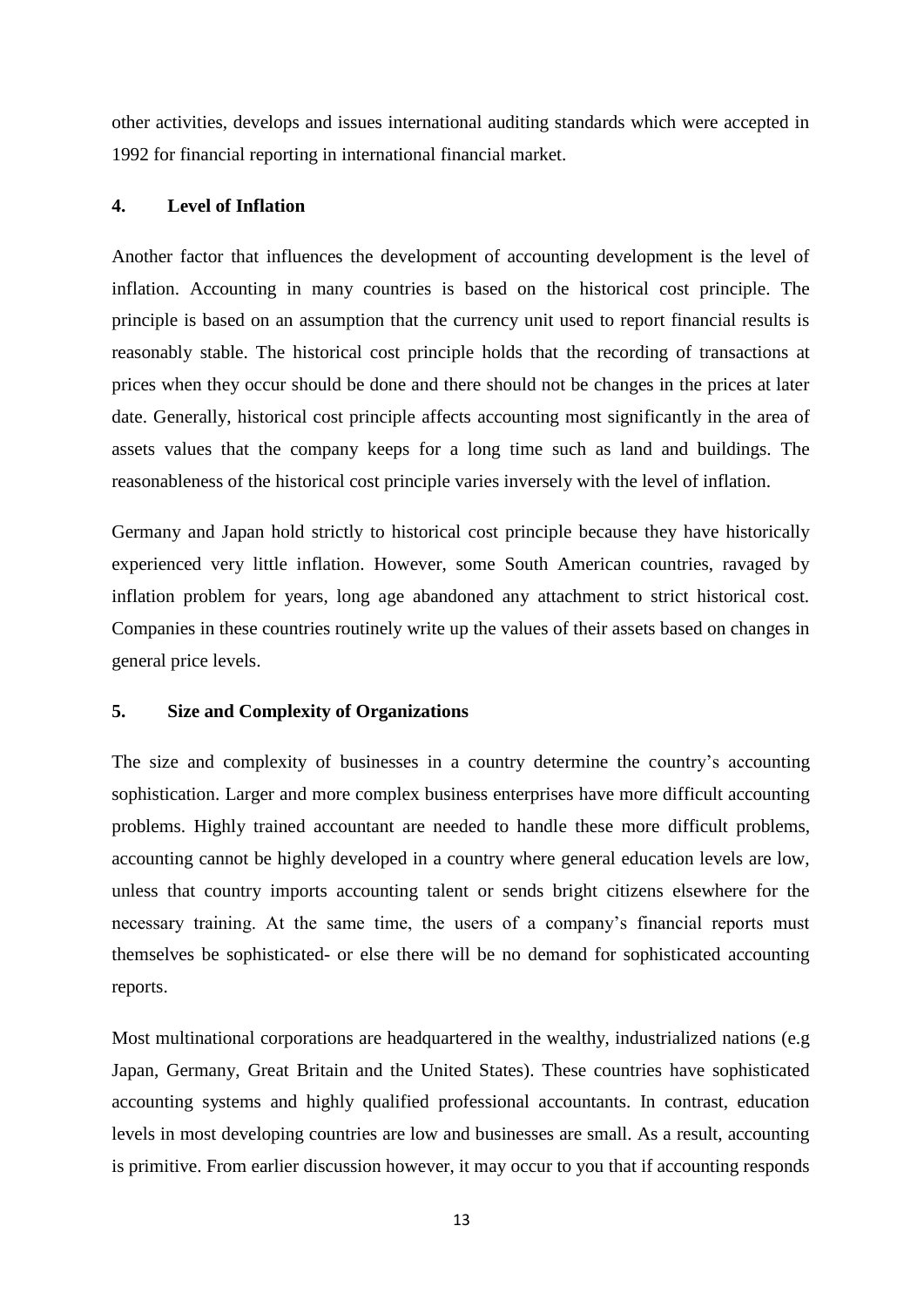to information needs, then accounting in developing countries may very well be at an appropriate level of sophistication under the circumstances. While many accountants hold this view, some feel that the lack of sophisticated accounting ability in less developed countries actually impedes their potential for economic progress.

#### **4.0 CONCLUSION**

The evolution of accounting has been traced to a period before civilization, from the singular purpose of rendering reports to the owners of the business in the same environment to more complicated purposes. The concept of international accounting becomes important where accounting reports are used by diverse users in various countries. Diverse users in various countries consequently have an impact on the development of their respective accounting standards and rules. This is due to the fact that accounting development is very much a function of external finance, legal system, political and economic ties with other countries, and levels ofinflation, size and complexity of organizations in the country in which the accounting system exists. The objectives of the accounting system are often linked from an historical perspective to goals and objectives of the perceived users of the financial statements.

#### **5.0 SUMMARY**

In this unit, the history of accounting was traced to the period pre-lucapacioli era. Further emphases were placed on distinguishing domestic accounting from international accounting. Subsequently, various factors influencing accounting development globally were discussed.

#### **6.0 TUTOR-MARKED ASSIGNMENT**

- 1. Distinguish between the concept of accounting and international accounting
- 2. Trace the history of accounting with emphasis on periods before and after Luca Pacioli.
- 3. List and explain five factors influencing accounting development globally.

#### **7.0 REFERENCES/FURTHER READINGS**

Geijsbeek, J. B. (1914).*Ancient double-entry bookkeeping: Lucas Pacioli's treatise.* Denver: University of Colorado.

Jayeoba, O. O. &Ajibade, T. A. (2016).Evolution of accounting standards in Nigeria: An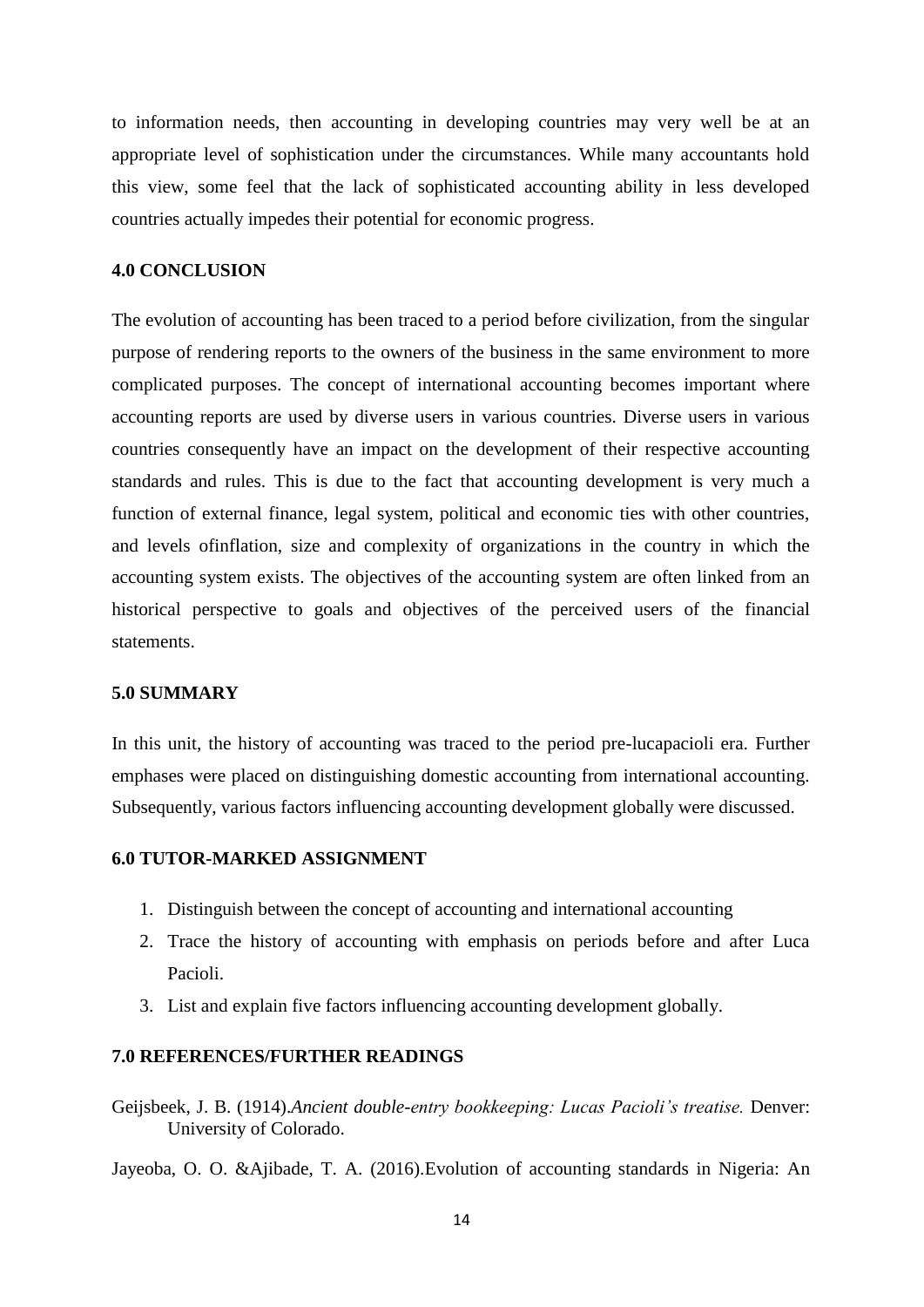historical perspective. *International Journal of Advanced Academic Research*, 2(8)

- John, R. A. (2002).History of Accounting at Net Gain. Association of Chartered Accountants in the United States retrieved from [www.acaus.com](http://www.acaus.com/)
- Lemarchand, Y. (1999).Introducing double-entry bookkeeping in Public Finance: A French experiment at the beginning of the eighteenth century.*Accounting, Business and Financial History*, 9(2), 225-254.
- Mattessich, R. (1989).Accounting and the input-output principle in the prehistoric and ancient world.*Abacus*, 25(2), 78 -84.
- Peragallo, E. (1938).*Origin and evolution of double entry bookkeeping: A study of italian practice from the fourteenth century.* New York: American Institute Publishing Co.
- Salisu, A, (2011). Accounting in pre-pacioli era: genesis and impact on the development of accounting profession in Nigeria. *Retrieved from http:/www.abu.edu.ng/publications/2011-03-30-214945\_1156.docx*.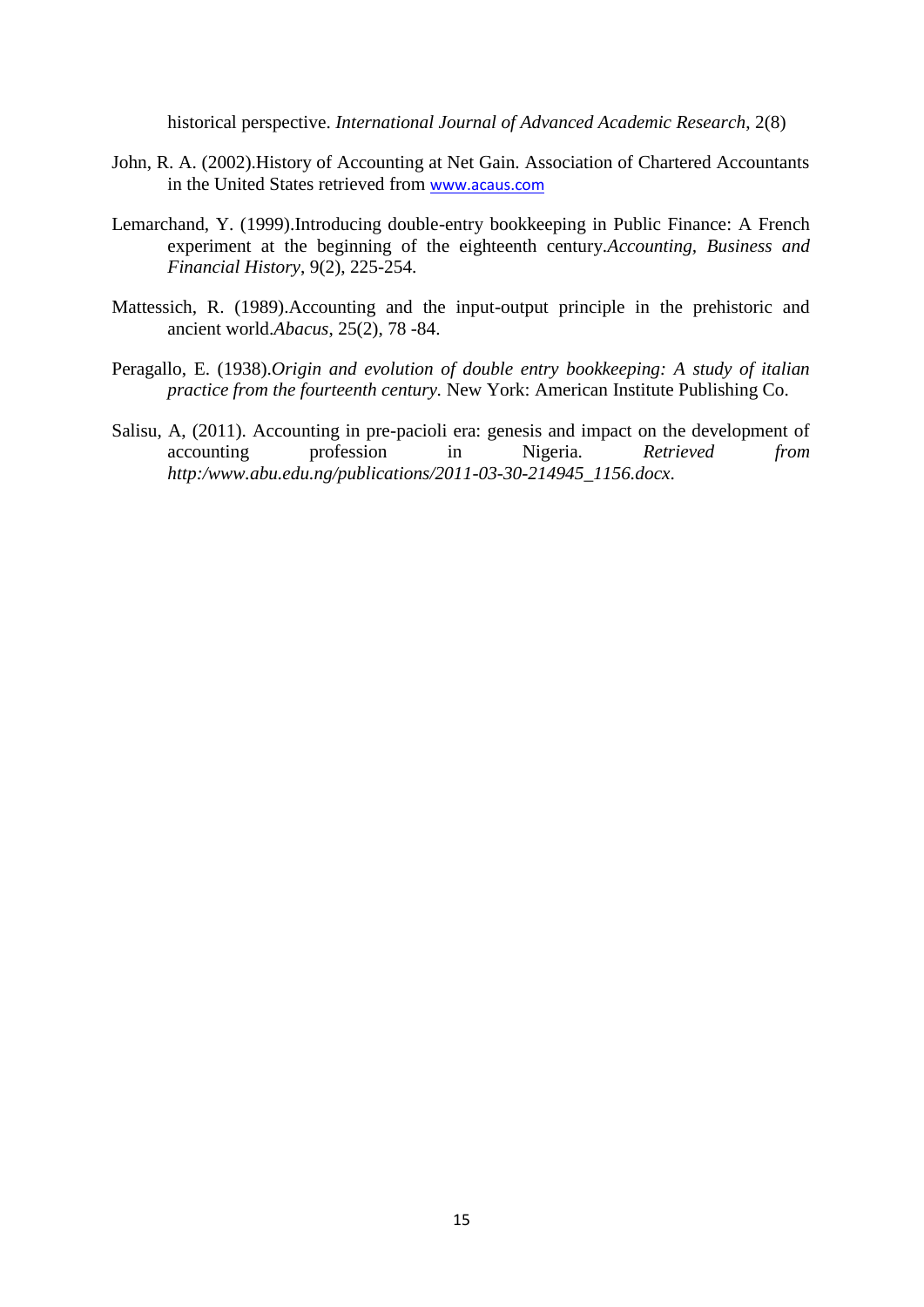# **UNIT 2: THE CONCEPTS OF INTERNATIONAL AND UNIVERSAL ACCOUNTING**

**Content** 

- 1.0 INTRODUCTION
- 2.0 OBJECTIVES
- 3.0 MAIN CONTENT
- 3.1 ORIGIN OF NATIONAL DIFFERENCES IN ACCOUNTING
- 3.2 CAUSES OF INTERNATIONAL ACCOUNTING DIFFERENCES
- 3.3 SOME EXISTING ACCOUNTING PRACTICE DIFFERENCES
- 4.0 CONCLUSION
- 5.0 SUMMARY
- 6.0 TUTOR-MARKED ASSIGNMENT
- **7.0 REFERENCES/FURTHER READING**

### **1.0 INTRODUCTION**

Owners of companies in the past engage in managing their companies, gradually ownership was separated from management and this evolution led to the development of external reporting. The previous unit provided a platform as to the meaning of accounting and major factors that influence its development. This unit exposes the students to the origin of national differences in accounting, the causes of these differences, and some existing practices in accounting.

#### **2.0 OBJECTIVES**

*By the end of this unit, you should be able to:*

- *1. Discuss the origin of national differences in accounting*
- *2. Explain the various causes of international accounting differences*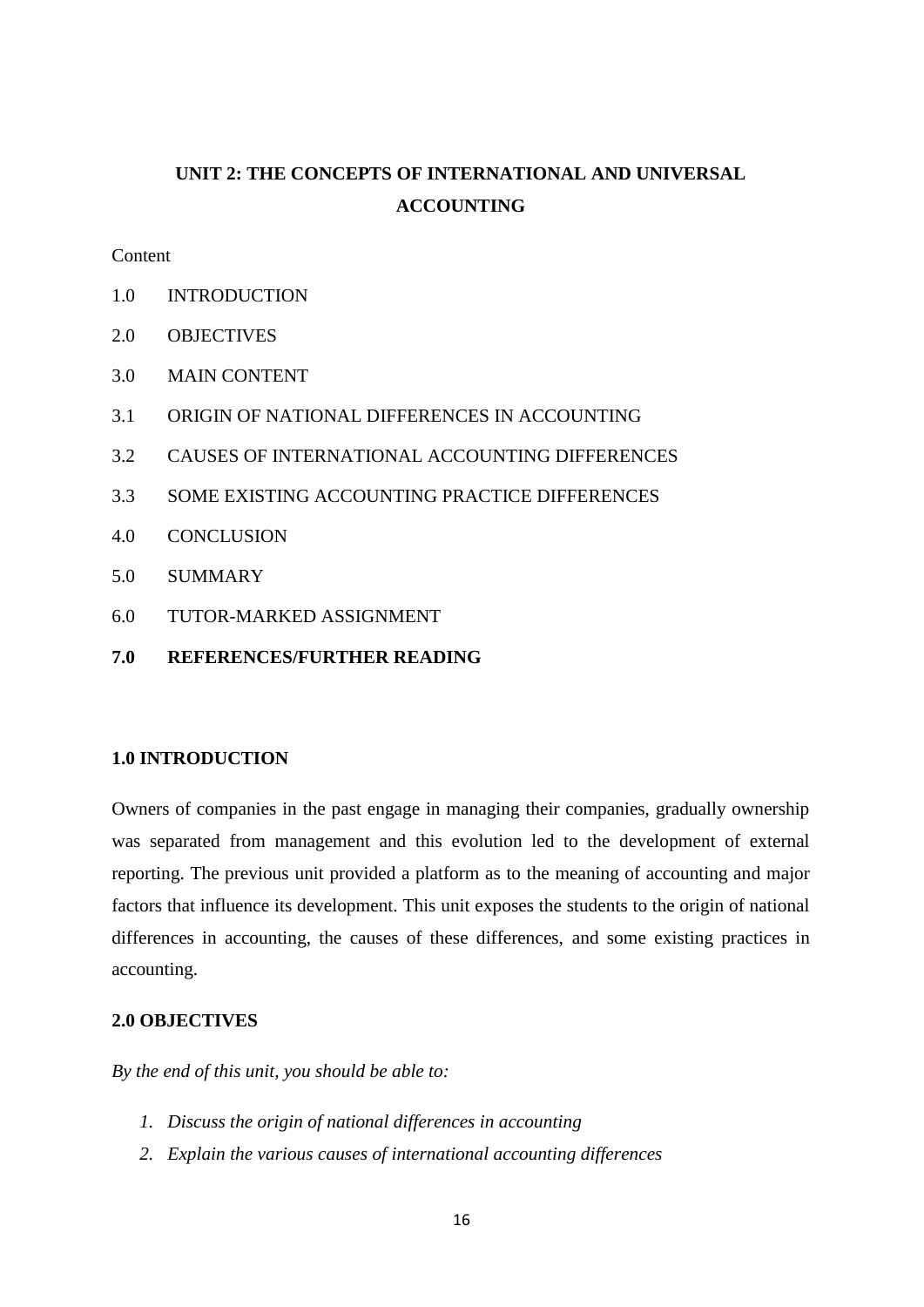#### *3. Highlight some of the existing practice differences in accounting*

### **3.0 MAIN CONTENT**

#### **3.1 ORIGIN OF NATIONAL DIFFERENCES IN ACCOUNTING**

The evolution of financial reporting from internal reporting to external reporting can be traced to the separation of the roles of owners and managers of the business. Early financial reports can hardly be called external; they were a means by which the owners could get an insight into their income and capital. The company was apart of and managed by its owners. One could hardly distinguish between internal and external financial reports. From early 1800s on, the increasing scale of companies resulted in finance problems and the need for a disconnection of management and capital supply, private capital alone was insufficient to finance business activities, so capital was gathered from people outside the company.

The separation of ownership and management makes it possible to have the company managed by people specializing in management. The owners delegate control and the evaluation of the management to the board of directors. As such, financial reports evolved from internal to external reporting, but for a long time external reporting meant providing information within the borders of a specific country. Thus, because national authorities perceive that there are alternatives for recognition and measurement and presentation they have chosen those recognition, measurement, consolidation and presentation policies which best fitted their national environments. The annual report, for example, provides information on the financial position of a company and its results. Although the general purpose is similar in most countries, many differences occur resulting from different environmental and cultural influences in the individual countries.

### **3.2 CAUSES OF INTERNATIONAL ACCOUNTING DIFFERENCES**

The likely causes of the differences in financial reporting internationally are discussed here according to Nobes and Parker (2003):

1. Culture: Cultural differences between nations are identified as an important influencing factor on reporting and disclosure behaviour with regard to financial statements e.g. secrecy versus transparency, uniformity versus flexibility. Accounting is affected by its environment, including the culture of the country in which it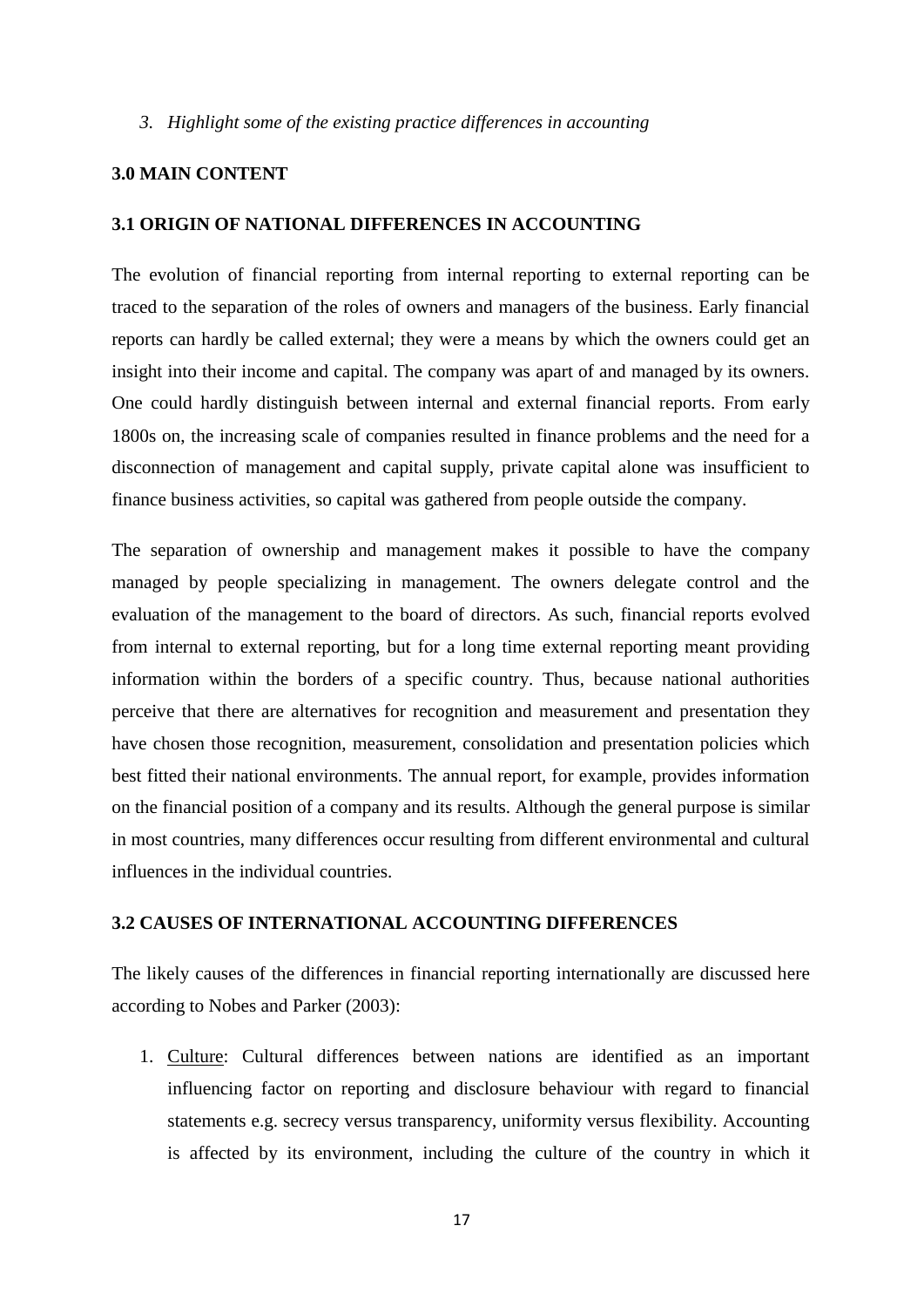operates. One of the prominent researchers on cultural differences is Hofstede (1980).Gray (1988) applies these cultural differences to explain international differencesin the behaviour of accountants and therefore in the nature of accounting practices.For example, Gray suggests that a country with high uncertainty avoidance and lowindividualism will be more likely to exhibit conservative measurement of incomeand a preference to limit disclosure to those closely involved in the business.Hofstede (1980) developed a model of culture as '*the collective programming of the mind that distinguishes the members of one human group from another*'. Hofstede (1984) defined the following four constructs to classify countries according to the cultural differences he observed in his empirical research:

- Individualism versus collectivism: Individualism stands for a preference for a loosely knit social framework in society wherein individuals are supposed to take care of themselves and their immediate families only. The fundamental issue addressed by this dimension is the degree of interdependence that a society maintains among individuals. This influence the choice of accounting system of secrecy versus transparency in disclosure requirements.
- Large versus small power distance: Power distance is the extent to which the members of a society accept that power in institutions and organizations is distributed unequally. People in societies that have large power distance accept a hierarchical order in which everybody has a place which needs no further justification. The fundamental issue addressed by this dimension is how society handles inequalities among people when they occur. This is linked to the choice of the developers of accounting standards between professional bodies and statutory regulators.
- Strong versus weak uncertainty avoidance: Uncertainty avoidance is the degree to which the members of a society feel uncomfortable with uncertainty and ambiguity. This feeling leads them to beliefs promising certainty and to maintain institutions protecting conformity. Strong uncertainty avoidance societies maintain rigid codes of belief and behaviour and are intolerant towards deviant persons and ideas. Weak uncertainty avoidance societies maintain a more relaxed atmosphere in which practice counts more than principles and deviance is more easily tolerated. A fundamental issue addressed by this dimension is how a society reacts to the fact that time runs only one way and that the future is unknown: whether it tries to control the future or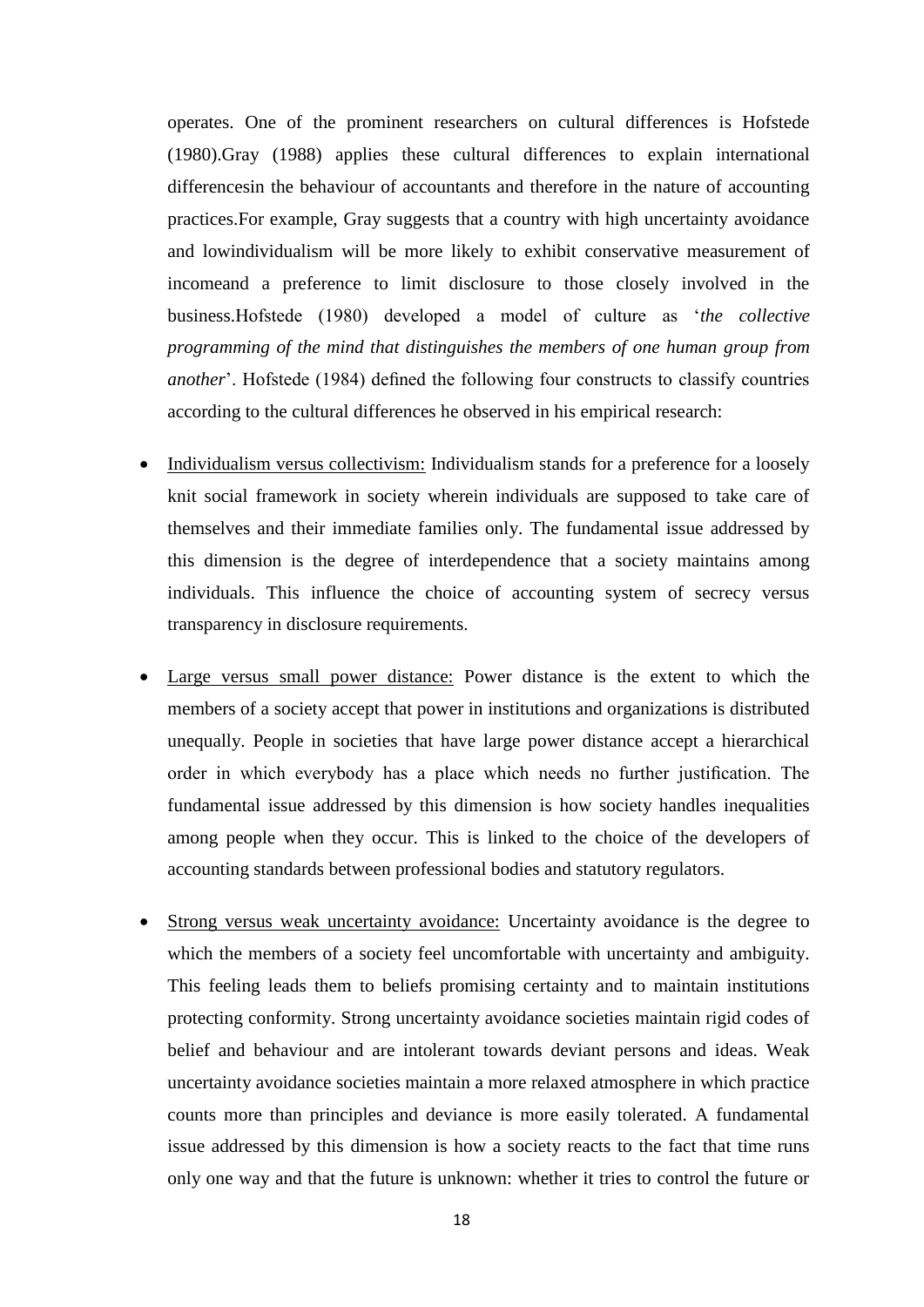lets it happen. This influence the disclosure practices in the accounting system and the choice between conservatism and optimism.

- Masculinity versus femininity: Masculinity stands for a preference in society for achievement, heroism, assertiveness (boldness) and material success. Its opposite, femininity, stands for a preference for relationships, modesty, caring for the weak, and the quality of life. This affects the degree of uniformity and flexibility of the accounting system in a society.
- 2. Legal System: Some countries have a legal system that relies upon a limited amount of statute law, which is then interpreted by courts, which build up large amounts of case law to supplement the statutes. In the past two types of legal systems have developed in the West:
- The common law system: The common law system originated in England, primarily after the Norman Conquest, by judges acting on the king's behalf. Common law is characterized as a legal system which develops case by case and which does not prescribe general rules, which could be applied to all cases. In common law countries accounting regulation is in the hands of professional organizations in the private sector. Company law is kept to a minimum and detailed regulation is produced by the private standard setter. Although this common law system emanates from England, it may be found in similar forms in many countries influenced by England. Thus, the federal law of the United States, the laws of Ireland, India, Australia, Nigeriaand so on, are to a greater or lesser extent modeled on English common law. There seems to be an association of common law countries with particular types of accounting practices.
- The code law system. The code law system originated in Roman law and has developed in continental Europe. It is characterized by a wide set of rules which attempt to give guidance in all situations. In the code law countries the company law is very detailed and accounting standards are often embodied in the company law. Accounting regulation in code law countries is in the hands of the government and financial reporting is in those circumstances often reduced to complying with a set of very detailed legal rules.
- 3. Providers of Finance (Source of Finance):The difference in providers of finance (creditors/insiders) versus (equity/owners/outsiders) is the key cause for international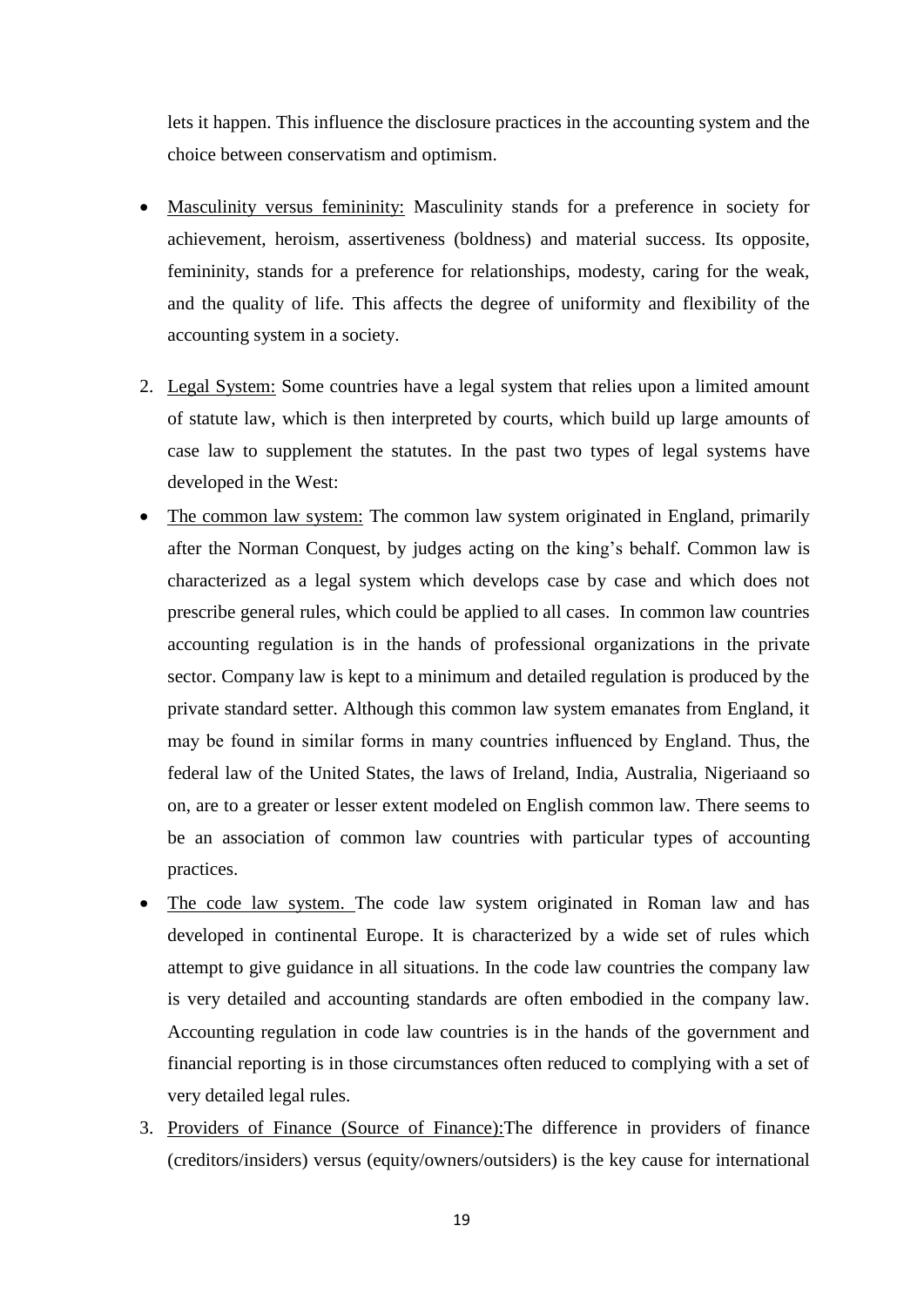differences in financial reporting (Nobes& Parker, 2003). Companies in different countries respond differently to the increased need for finance. In Germany, France, Italy, Belgium, banks became the major supplier of additional funds. Thus companies relied more on debt financing. On the contrary, in the UK and in the US shareholders provided extra funds. This has given rise to active stock exchanges.

In most continental European countries and in Japan, the traditional paucity of 'outsider' shareholders has meant that external financial reporting has been largely invented for the purposes of protecting creditors and for governments, as tax collectors or controllers of the economy. This has not encouraged the development of flexibility, judgment, fairness or experimentation. However, it does lead to precision, uniformity and stability. It also seems likely that the greater importance of creditors in these countries leads to more careful (prudent, conservative) accounting. This is because creditors are interested in whether, in the worst case, they are likely to get their money back, whereas shareholders may be interested in an unbiased estimate of future prospects.

4. Taxation:In some countries fiscal authorities use information provided in the financial statements to determine taxable income. In some countries the costs are only tax deductible if they are also recognized in the profit and loss account. This may lead to the danger, that financial reporting becomes tax influenced or even tax biased.In the UK and Nigeria the link between taxes and accounting is much weaker. Separate accounts are filed for tax purposes.

## **3.3 SOME EXISTING ACCOUNTING PRACTICE DIFFERENCES**

 Conservatism and accruals: The word 'conservatism' in the accounting literature has two different meanings. It is explained as the tendency to understate profit and assets. This is associated with the state's desire to limit dividends in order to protect creditors, and with a company's desire to limit taxable income. It is also the speed with which losses are reported. Perhaps because of the different mix of users in differing countries, conservatism (in the former sense) is of different strengths. For example, the importance of banks in Germany may be a reason for greater conservatism in reporting. It is widely held that bankers are more interested in 'rockbottom' figures in order to satisfy themselves that long-term loans are safe. At the same time, the consequent lack of interest in a 'fair' view reduces the need to modify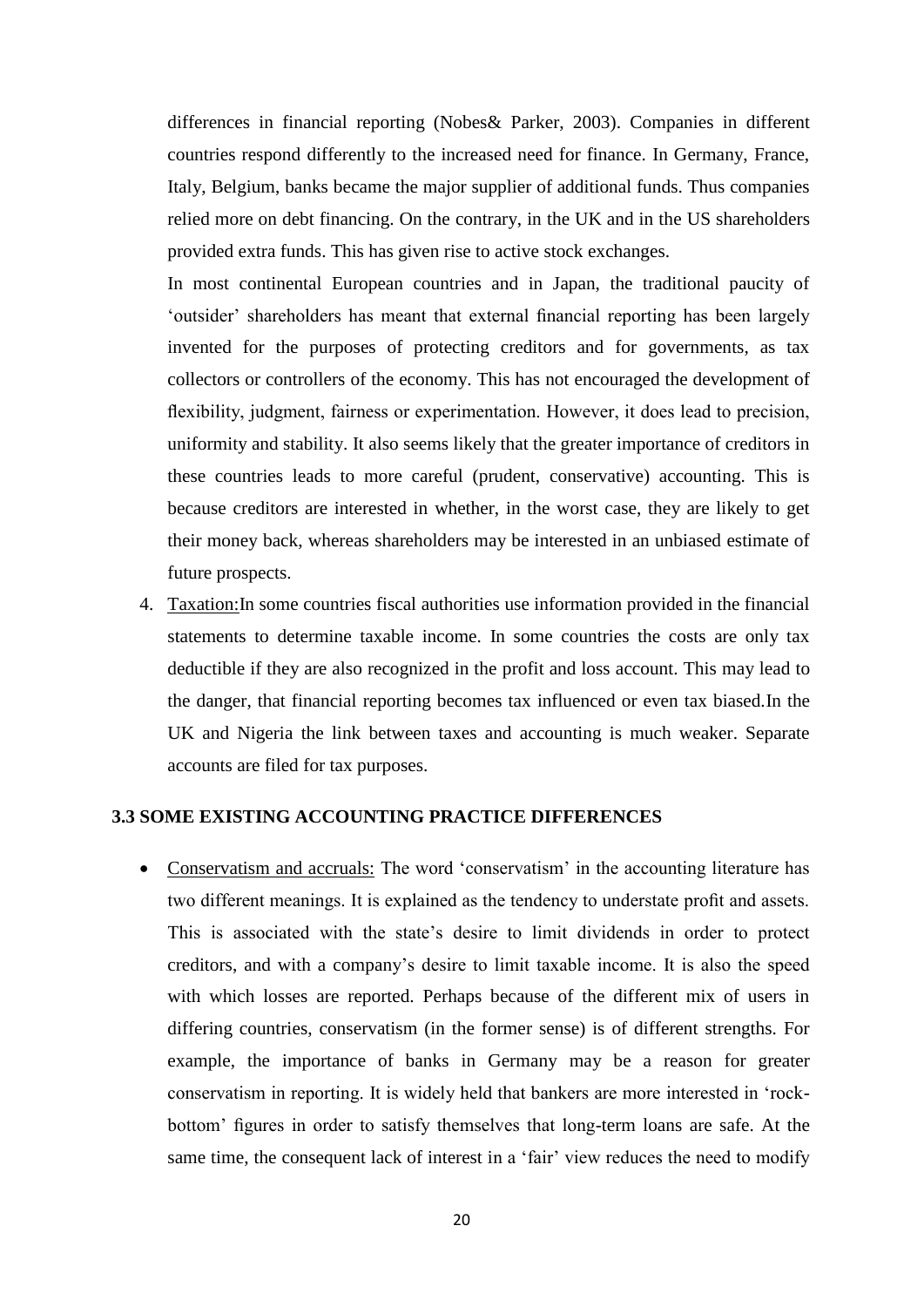conservatism. IFRS refers to the concept of 'prudence' rather than 'conservatism'. In many cases, accounting standards are the compromise treaties that settle a battle between prudence and the accruals concept.

- Provisions and reserves: The area of 'provisions' and 'reserves' is fraught with linguistic difficulties. For example, in American English the word 'reserve' always means 'provision' in UK English. UK English will be used here, but this still leaves another difficulty in that the word 'provision' means two things: (i) a liability of uncertain timing or amount (e.g. 'provision for pensions') and (ii) an allowance against (or impairment of) the value of an asset (e.g. 'bad debt provision' or 'provision for depreciation'). The IFRS usage is 'provision' to mean the first of these, and 'impairment' to mean the second. Setting up a provision or making impairment involves a charge against income, but there is an important distinction. Making impairment is a matter of measurement relating to an asset which has already been recognized. By contrast, setting up a provision requires three stages of consideration: is there a liability? Should it be recognized? How should it be measured? The distinction between provisions and reserves is important for financial reporting because provisions are liabilities recognized by charges against profit, whereas reserves are elements of equity caused by undistributed gains.
- Measurement of assets: There is great international variation in the degree to which departures from a cost basis are allowed or required. In a country with detailed legal rules and a coincidence of tax and commercial accounting the predominant valuation system will involve as little judgment as possible. Flexibility and judgment would make it difficult for auditors to determine whether the law had been obeyed and might lead to arbitrary taxation demands. Now IFRS and UK rules allow revaluation of tangible and some intangible assets, as long as it is continuous and applies to all assets of the same sort.
- Financial statement formats: Balance sheets vary in two main ways under domestic rules. First, in some countries, assets are displayed in order of decreasing liquidity (cash first), whereas in other countries there is an increasing order of liquidity (intangible fixed assets come first). The key to predicting is that the decreasing order is used by countries influenced by the United States, and the increasing order is used by countries in the EU. The other main variation in balance sheets is the shape of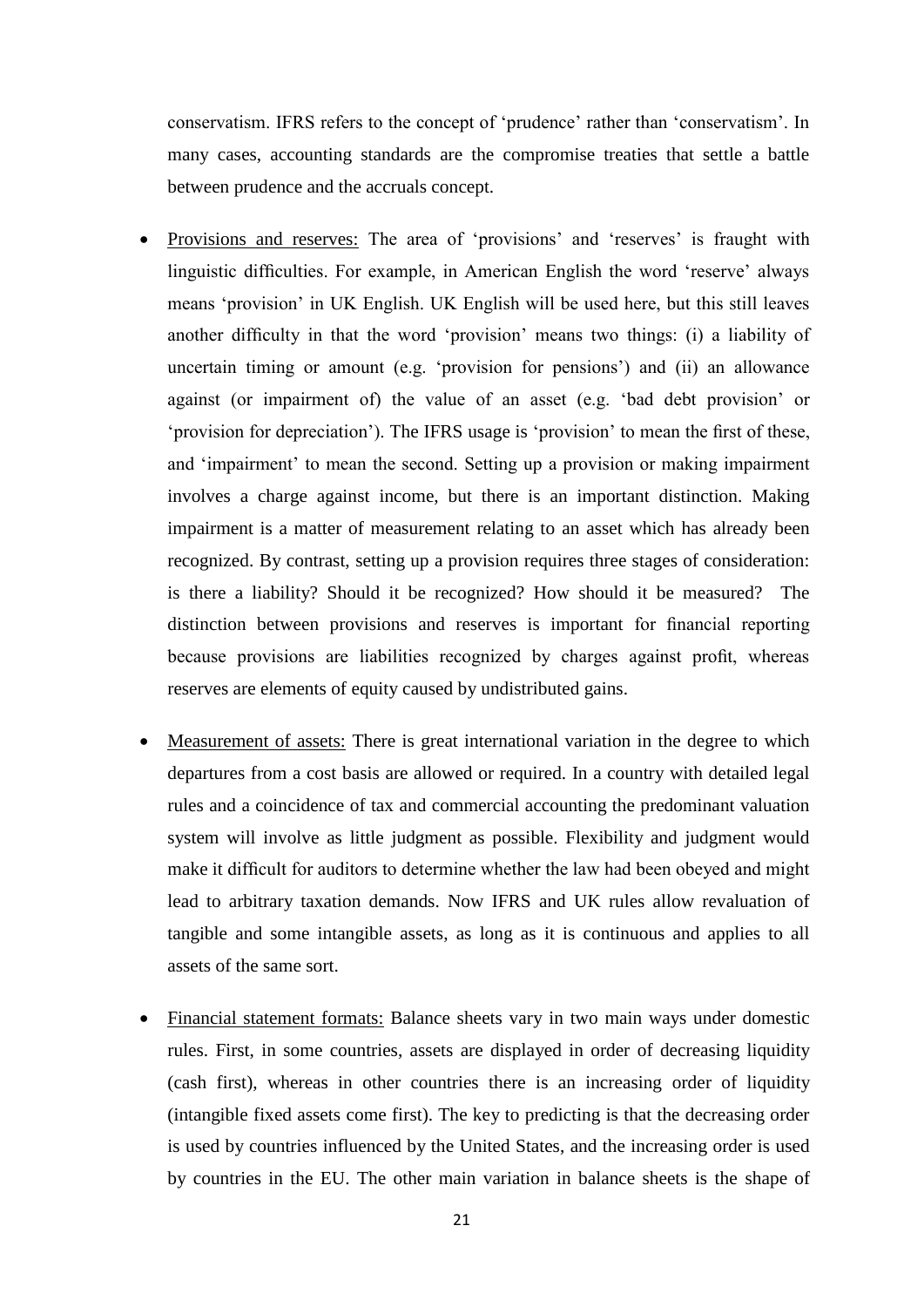them. Some combine together all the debits and then all the credits. Such balance sheets are either two-sided (with assets on the left) or in 'report form' on a single page (with assets at the top). Other companies arrange the items in order to calculate totals of net current assets and net assets; this may be called a 'financial position format'. These three shapes (with assets in order of increasing liquidity) are all allowed in the EU. There is no US requirement on the shape of balance sheets. For income statements, the variety is rather more of a problem for users of financial statements.

#### **4.0 CONCLUSION**

Although there is a universal purpose of financial reporting, there exists diversity in reporting processes. Accounting practices all over the world are influenced by national environmental factors and conditions as discussed in this unit. However, when accounting practices between countries are far apart there will be problems of understandability of these reports. As such, the focus of global harmonization of accounting practices.

#### **5.0 SUMMARY**

In this unit, we discussed the concept of international and universal accounting under the following sub-units: origin of national differences in accounting, the causes of these differences, and some existing practices in accounting.

#### **6.0 TUTOR-MARKED ASSIGNMENT**

- 1. Explain the origin of national differences in accounting
- 2. List and explain five causes of international accounting practices
- 3. What does conservatism and accruals imply in accounting?

#### **7.0 REFERENCES/FURTHER READINGS**

- Hofstede, G. (1980). *Culture's consequences: International differences in work-related values.* London: Sage Publications.
- Nobes, C. & Parker, R. (2008).*Comparative international accounting*.10<sup>th</sup> Edition. UK: Prentice Hall.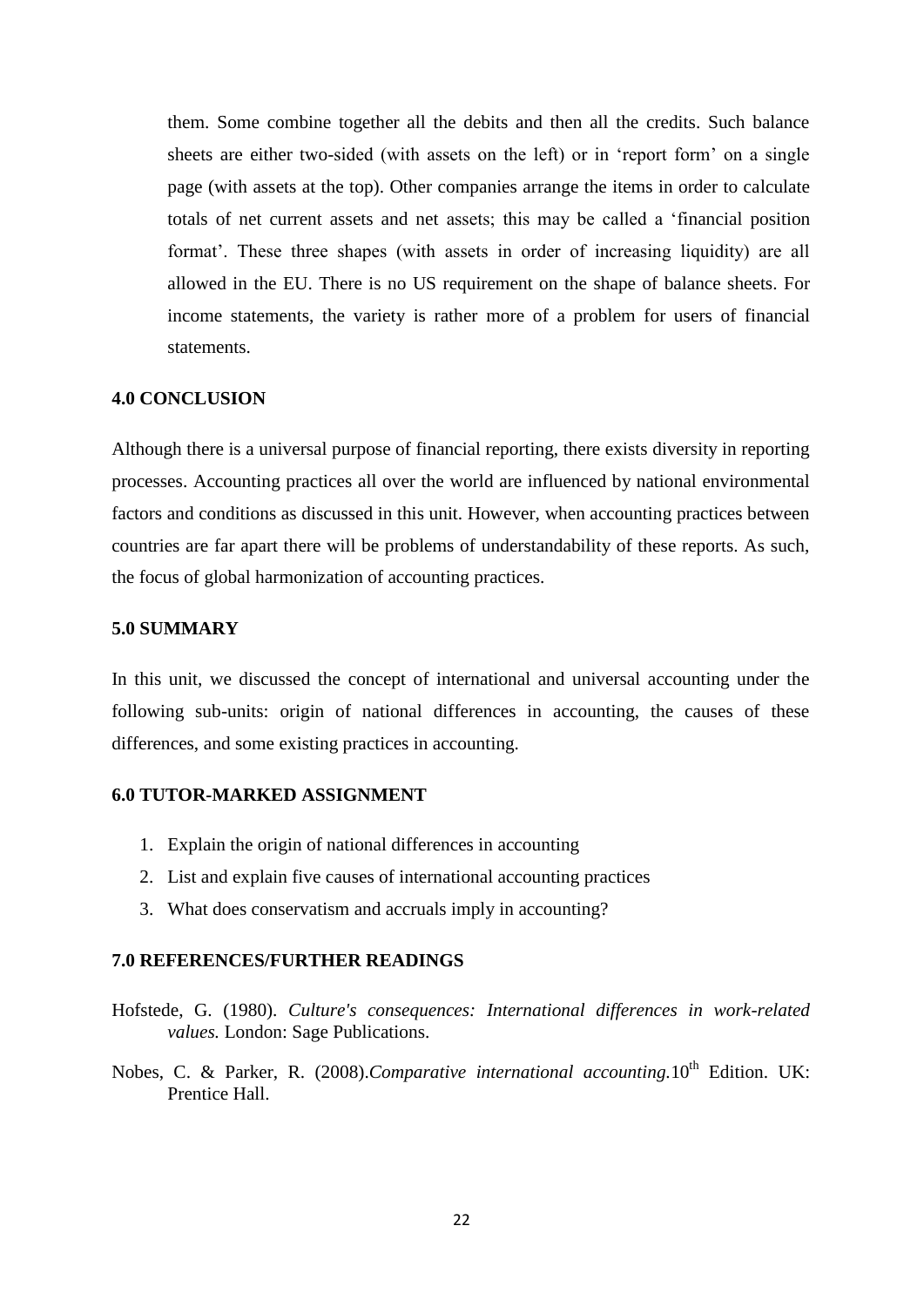## **UNIT 3: INTERNATIONAL HARMONIZATION OF ACCOUNTING STANDARDS**

Content

- 1.0 INTRODUCTION
- 2.0 OBJECTIVES
- 3.0 MAIN CONTENT
- 3.1 NATURE OF HARMONIZATION OF ACCOUNTING STANDARDS
- 3.2 REASONS FOR HARMONIZATION OF ACCOUNTING STANDARDS
- 3.3 OBSTACLES FOR HARMONIZATION OF ACCOUNTING STANDARDS
- 3.4 MEASUREMENT OF HARMONIZATION OF ACCOUNTING STANDARDS
- 3.5 ROLE OF IASB AND OTHER BODIES IN ACCOUNTING STANDARDS HARMONIZATION
- 3.6 POLITICAL LOBBYING ON ACCOUNTING STANDARDS
- 4.0 CONCLUSION
- 5.0 SUMMARY
- 6.0 TUTOR-MARKED ASSIGNMENT
- 7.0 REFERENCES/FURTHER READINGS

## **1.0 INTRODUCTION**

To bridge the gap of diversity in accounting practices as discussed in the previous unit, the project to harmonize accounting practice was set up by the International Accounting Standards' Board (IASB) through the implementation of International Financial Reporting Standards (IFRS). This unit discusses the nature, reasons, obstacles and measurement of harmonization of accounting standards; the role of IASB and other bodies in the harmonization; and Political lobbying on accounting standards.

## **2.0 OBJECTIVES**

*By the end of this unit, you should be able to:*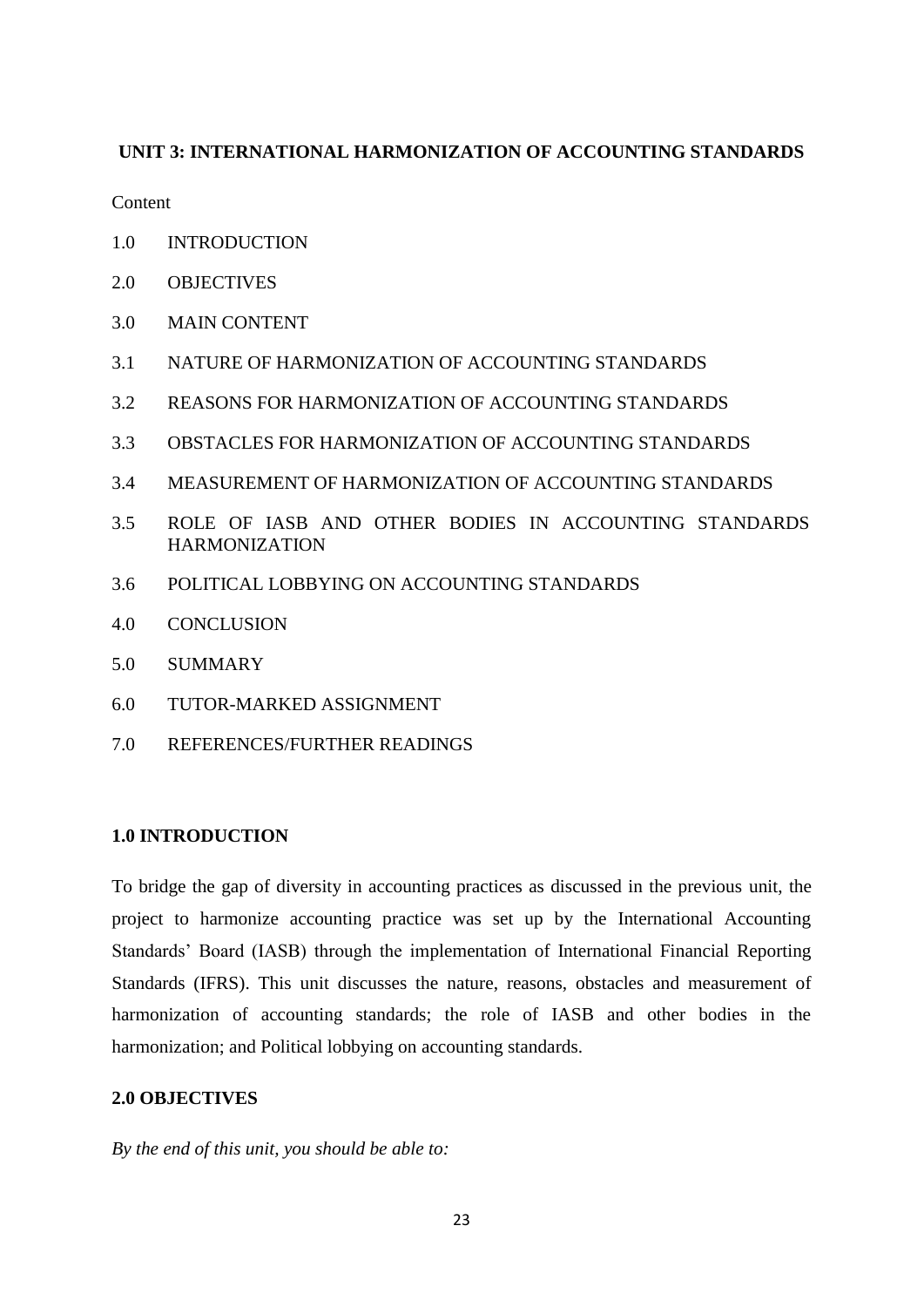- *1. Discuss the reasons for harmonization of accounting standards*
- *2. Highlight the obstacles for harmonization of accounting standards*
- *3. Discuss the measurement of harmonization of accounting standards*
- *4. Explain the roles of IASB and other bodies in the harmonization of accounting standards*
- *5. Explain the concept of political lobbying on accounting standards.*

### **3.0 MAIN CONTENT**

#### **3.1 NATURE OF HARMONIZATION OF ACCOUNTING STANDARDS**

Harmonization simply implies uniformity. As a result of the existing diversity in financial reporting styles all over the world, harmonization of accounting standards become important. This harmonization is tailored towards breaking the barriers of national differences so that financial reports prepared across the globe can be easily comparable, understandable, and relevant for economic decision making. Nobes and Parker (2008) explained that 'Harmonization' is a process of increasing the compatibility of accounting practices by setting bounds to their degree of variation. Thus, harmonization of accounting standards implies the development of accounting standards to be used across the globe to promote uniformity and quality financial reporting.

#### **3.2 REASONS FOR HARMONIZATION OF ACCOUNTING STANDARDS**

The resulting effect of use of various accounting practices all of over the world otherwise called consequences are the reasons for the harmonization of accounting standards. These are discussed below:

1. Corporate management of Multi-national Corporations: the managers of MNCs face global competition and crave for uniformity in accounting practices. Not only to reduce the cost of re-preparing subsidiaries' financial statements but also to enhance ease of comparability. Thus, a major reason for harmonization of accounting standards is higher cost involved in re-preparing subsidiaries financial statements by the MNCs.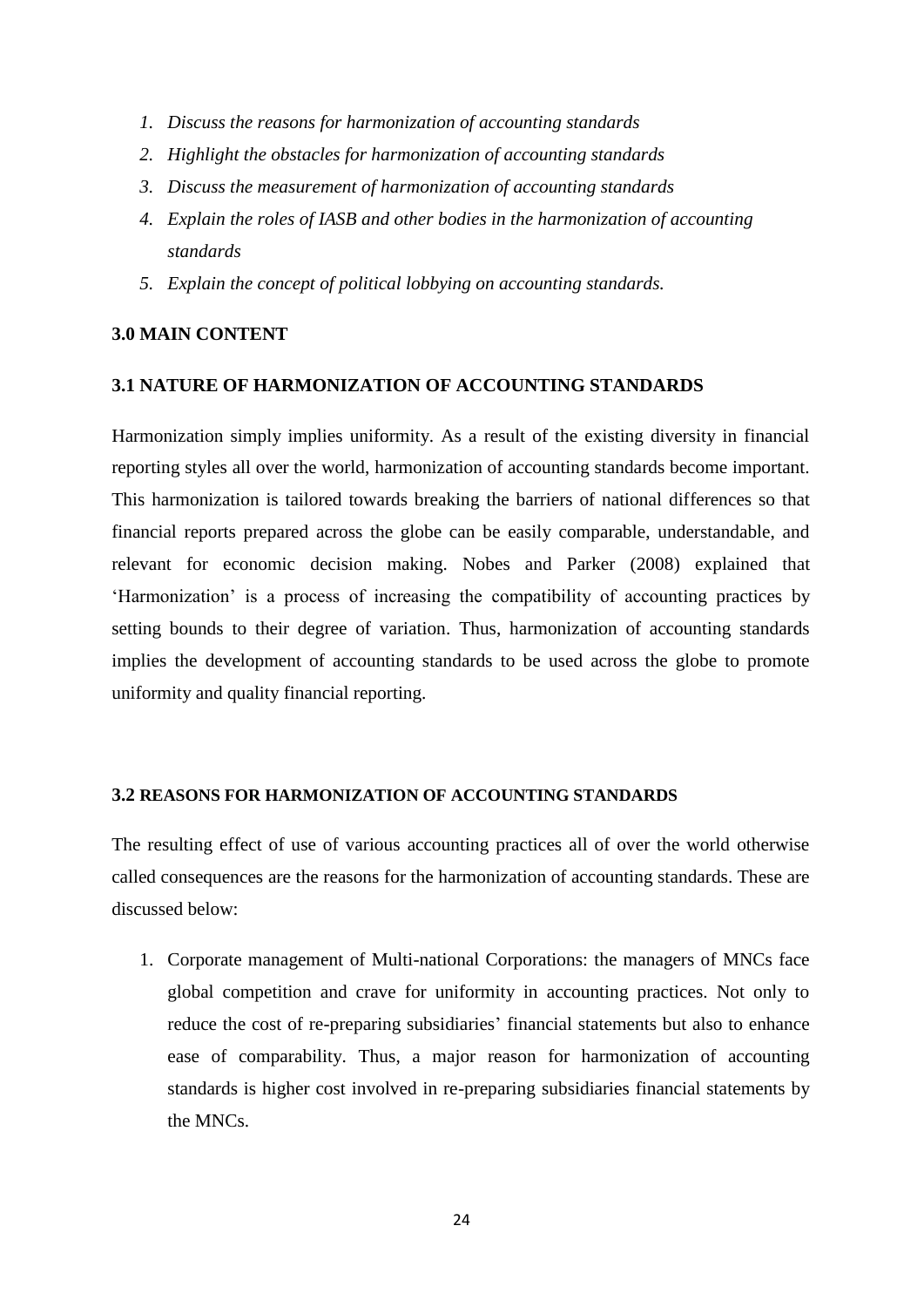- 2. Investors: financial analysts and investors experience difficulties with accounting diversity due to information asymmetry and lack of uniformity. Foreign investors crave to understand and compare financial reports from different countries.
- 3. Stock market and regulators: To protect investors, most stock markets require listed companies to disclose sufficient information so that investors can assess their past performance and future prospect. Market quality is achieved by fair and efficient trading and by the availability of investment opportunities for market participants. Stock markets and regulators interpret these goals differently around the world. For example, accounting and disclosure requirements for listing shares vary extensively. Research shows that MNCs consider these requirements to be an important cost when they choose where to list their common stock shares. Indeed, MNCs are less likely to choose stock exchanges that require them to make extensive new disclosures over and above those that they are already making at home.
- 4. Accounting Professionals and Standard Setters: Some have suggested that accounting professionals like diversity because it generates fees for them all the way from assisting in setting up new business units for their clients in different GAAP territories to restating financial reports from one set of GAAP to another. GAAP diversity also makes cross-border auditing more costly and therefore raises auditing fees. Although, another school of thought argues that when there is diversity, accounting professionals are expected to train and re-train staff when dealing with foreign clients. This leads to additional cost on the part of the client and the accounting professional.
- 5. Analysis and Comparison: Differences in the treatment of the same type of transactions' makes it difficult to analyze and compare financial statements among the countries.
- 6. Reliability: National accounting standards especially in emerging economies are often seen to be less reliable and low in quality since they are not generally acceptable across countries. Implying that, harmonization of accounting standards will lead to more reliable financial reports.

#### **3.3 OBSTACLES FOR HARMONIZATION OF ACCOUNTING STANDARDS**

The following are the obstacles of accounting standards' harmonization: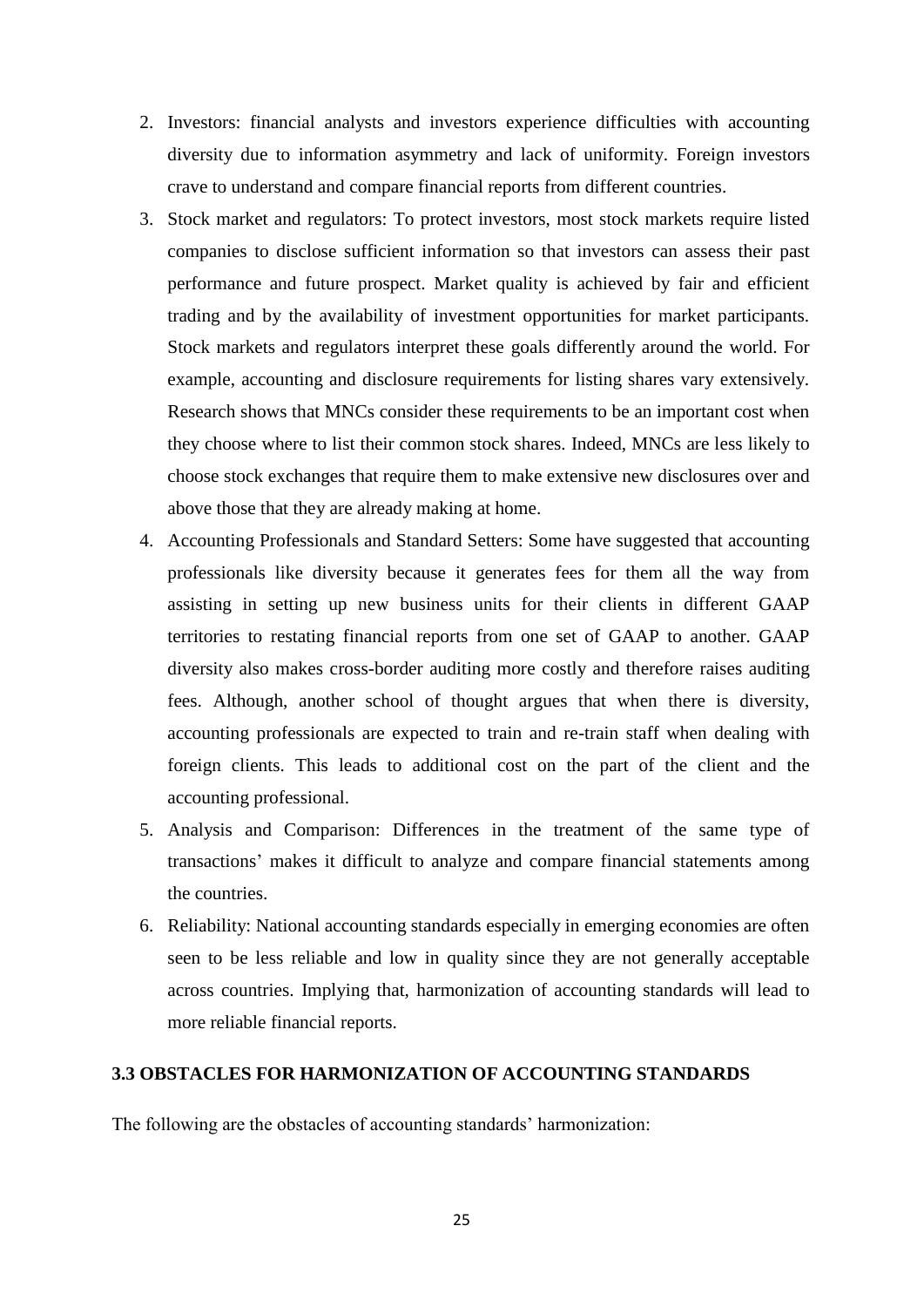- 1. Size of the national differences: it has been identified earlier that there exist differences in the accounting practices of different countries, the size of these differences mitigate the harmonization of accounting standards.
- 2. Lack of international regulatory agency: the regulatory agency assist in ensuring the compliance of accounting standards, however there is no international regulatory agency to ensure the compliance of countries to harmonized accounting standards.
- 3. Unwillingness of countries: Due to peculiar national differences, some countries may not want to lose their sovereignty by accepting compromises that involve changing accounting practices towards those ofother countries.
- 4. Lack of expertise: lack of technical know-how on the part of accounting professional in accepting different accounting practice.

#### **3.4 MEASUREMENT OF HARMONIZATION OF ACCOUNTING STANDARDS**

In order to measure the level of accounting standards' harmonization, the comparability levels of the published financial reports are determined. The comparability index is used to determine areas of uniformity of accounting treatment of various financial reports from different countries.

## **3.5 ROLE OF IASB AND OTHER BODIES IN ACCOUNTING STANDARDS HARMONIZATION**

The most successful body involved in harmonization has been the International Accounting Standards Committee (IASC) and its successor, theInternational Accounting Standards Board (IASB).The International Accounting Standards' Board (IASB) through the implementation of International Financial Reporting Standards (IFRS) has encouraged accounting standards harmonization. Another professional body that has played significant role in the harmonization of accounting standards is the International Federation of Accountants (IFAC). The history and roles of IASC, IASB and IFAC will be discussed in the next module.

The governmental bodies concerned with harmonization of accounting standards around the world are: United Nations (UN), (OECD), and (IOSCO).

## **3.6 POLITICAL LOBBYING ON ACCOUNTING STANDARDS**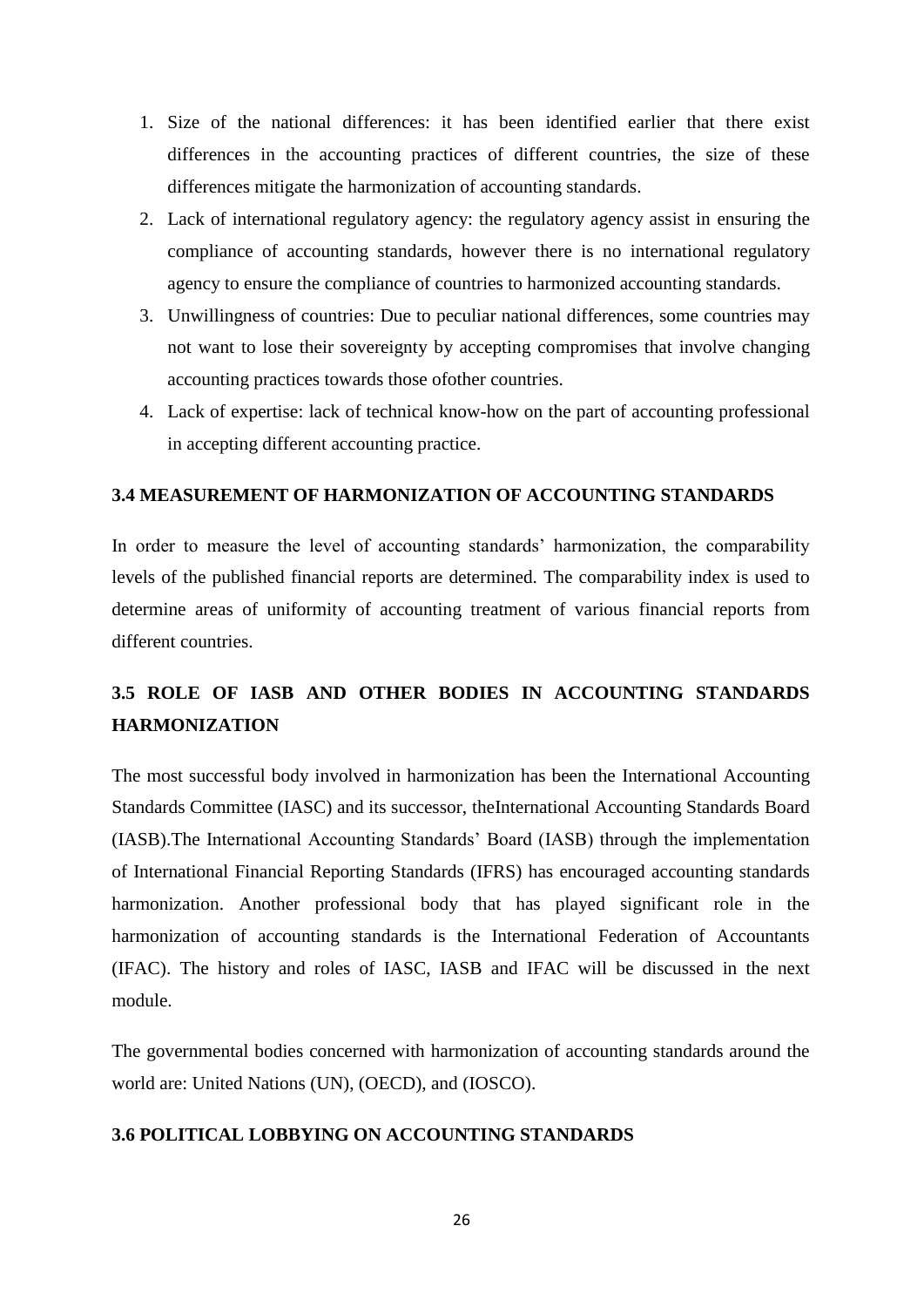Accounting standard-setters such as the International Accounting Standards Board (IASB) are often challenged with the issue of political lobbying driven by preparer or governmental self-interest. This is done by those who have vested interest in certain treatments of transactions mount pressure on thestandard-setter not to approve the standard containing an objectionable feature. This usually includes: lobbying, writing letters, giving oral testimony at a hearing arranged by a standard-setter to expose its tentative views to public comment. It is usually a complaint against a specific standard in its proposal states. This is the reason for stalling some standards on certain issues. Issues such as share-based payment,pensions, insurance, leases and performance reporting have caused controversy in the past. This may cause the standard-settersto modify their positions and run the risk of diluting or abandoning the principles implicit in their standards (Nobes& Parker, 2009). The likelihood of political lobbying would increase in some countries if the proposed standard were either to lower companies' earnings or make their trend of earnings.

#### **4.0 CONCLUSION**

Although there is a universal purpose of financial reporting, there exists diversity in reporting processes. Accounting practices all over the world are influenced by national environmental factors and conditions as discussed in this unit. However, when accounting practices between countries are far apart there will be problems of understandability of these reports. As such, the focus of global harmonization of accounting practices.

#### **5.0 SUMMARY**

In this unit, we discussed the concept of international and universal accounting under the following sub-units: origin of national differences in accounting, the causes of these differences, and some existing practices in accounting.

#### **6.0 TUTOR-MARKED ASSIGNMENT**

- 1. Explain the origin of national differences in accounting
- 2. List and explain five causes of international accounting practices
- 3. What does conservatism and accruals imply in accounting?

#### **7.0 REFERENCES/FURTHER READINGS**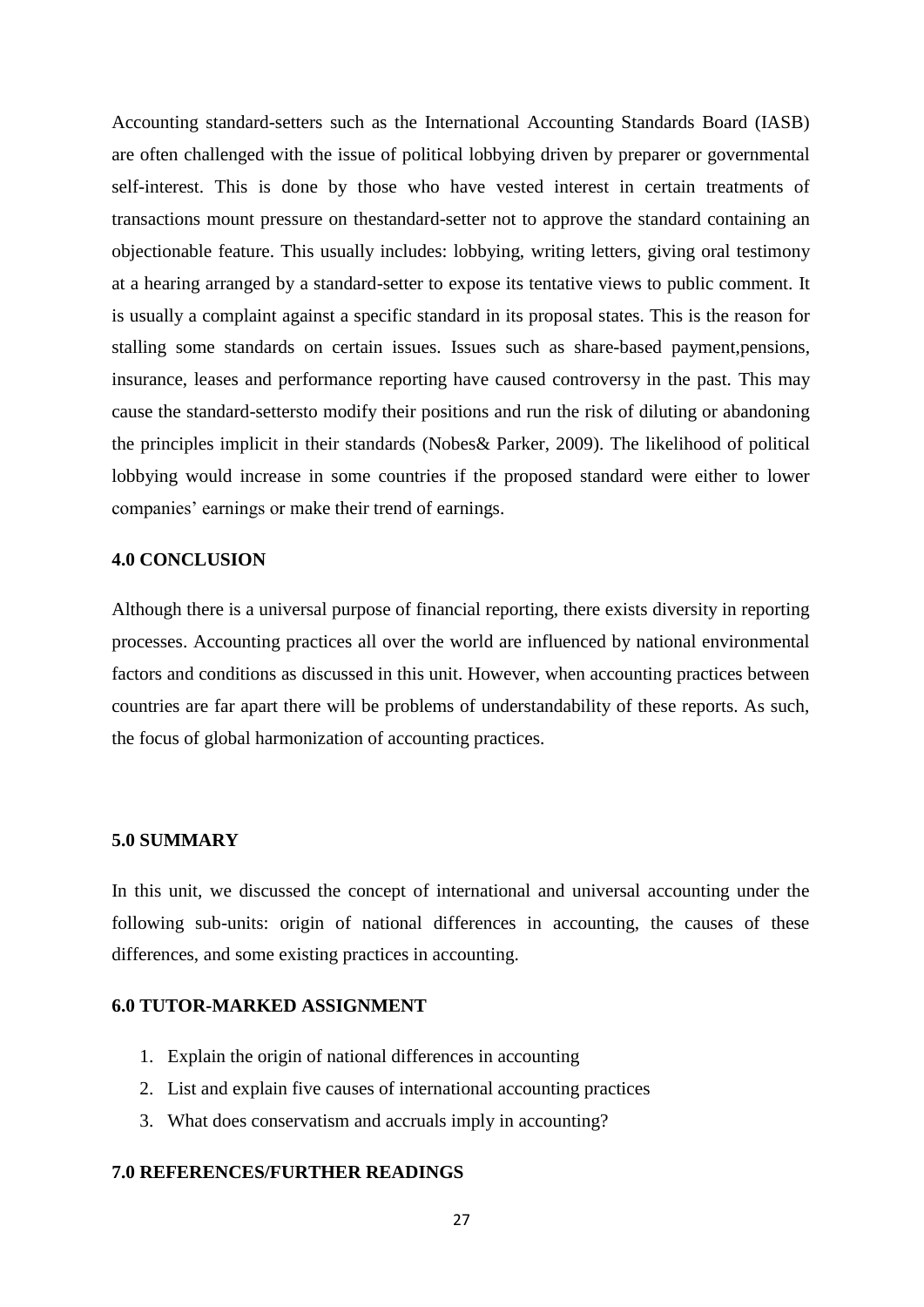Nobes, C. & Parker, R. (2008).*Comparative international accounting*.10<sup>th</sup> Edition. UK: Prentice Hall.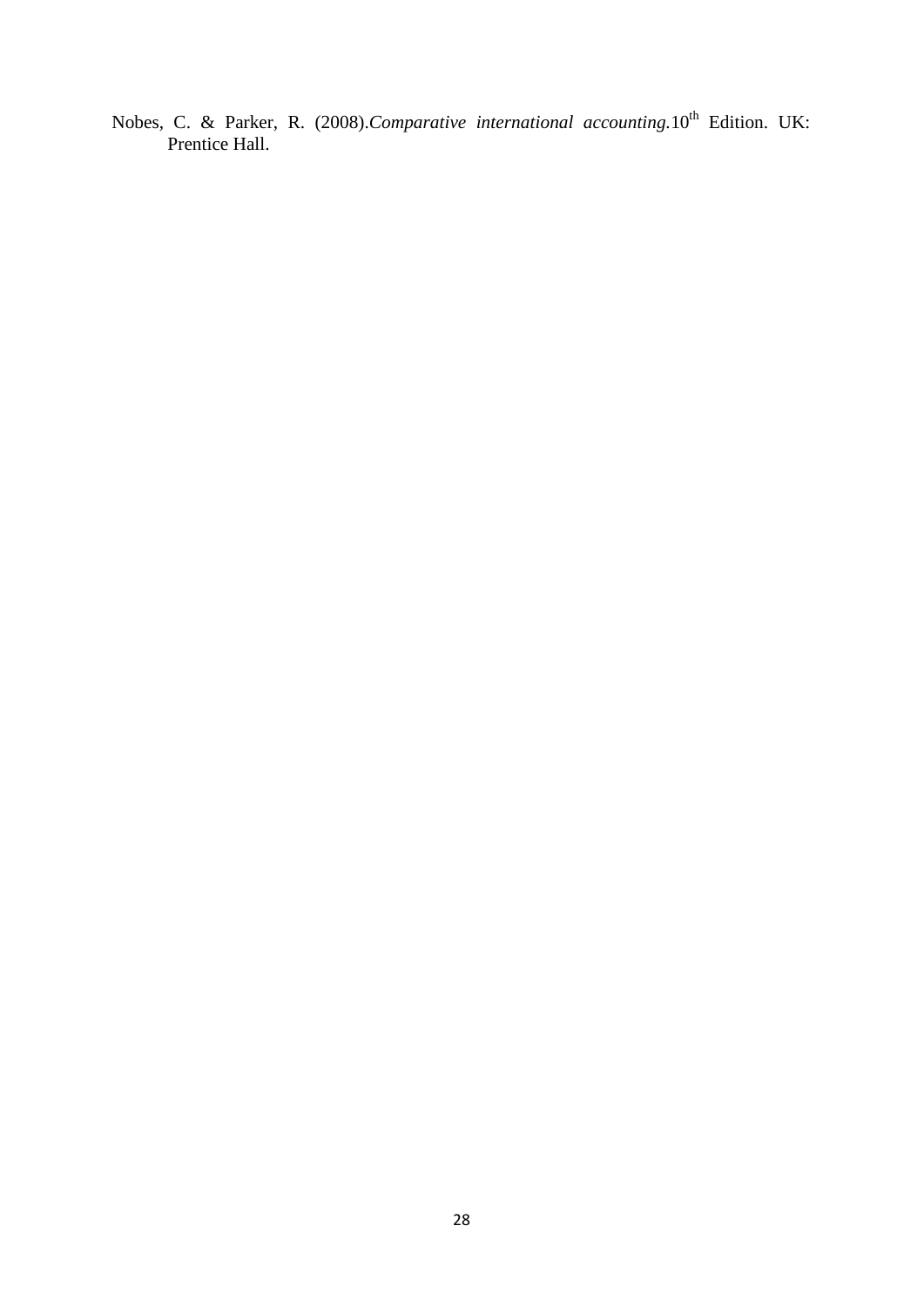# **MODULE 2:INTERNATIONAL ACCOUNTINGSTANDARDS AND ORGANIZATIONS**

## **UNIT 1: INTERNATIONAL ACCOUNTING STANDARD SETTING BODIES AND ORGANS**

**Content** 

- 1.0 INTRODUCTION
- 2.0 OBJECTIVES
- 3.0 MAIN CONTENT
- 3.1 ABBREVIATIONS IN ACCOUNTING STANDARDS
- 3.2 INTERNATIONAL FEDERATION OF ACCOUNTANTS (IFAC) AND AFFILIATES
- 3.3 FINANCIAL ACCOUNTING STANDARD BOARD (FASB) OF U.S.A
- 3.4 INTERNATIONAL FINANCIAL REPORTING STANDARD FOUNDATION (IFRS FOUNDATION) AND AFFILIATES INCLUDING IASB
- 4.0 CONCLUSION
- 5.0 SUMMARY
- 6.0 TUTOR-MARKED ASSIGNMENT
- 7.0 REFERENCES/FURTHER READINGS

#### **1.0 INTRODUCTION**

This unit discusses the major international accounting setting bodies in the world. There are two main international accounting setting bodies; these are the IASB and the FASB. While the IASB sets accounting standards that are globally acceptable, the FASB sets accounting standards for the United States. Thus, the IASB and FASB are discussed and the IFAC is also discussed here.

#### **2.0 OBJECTIVES**

*By the end of this unit, you should be able to:*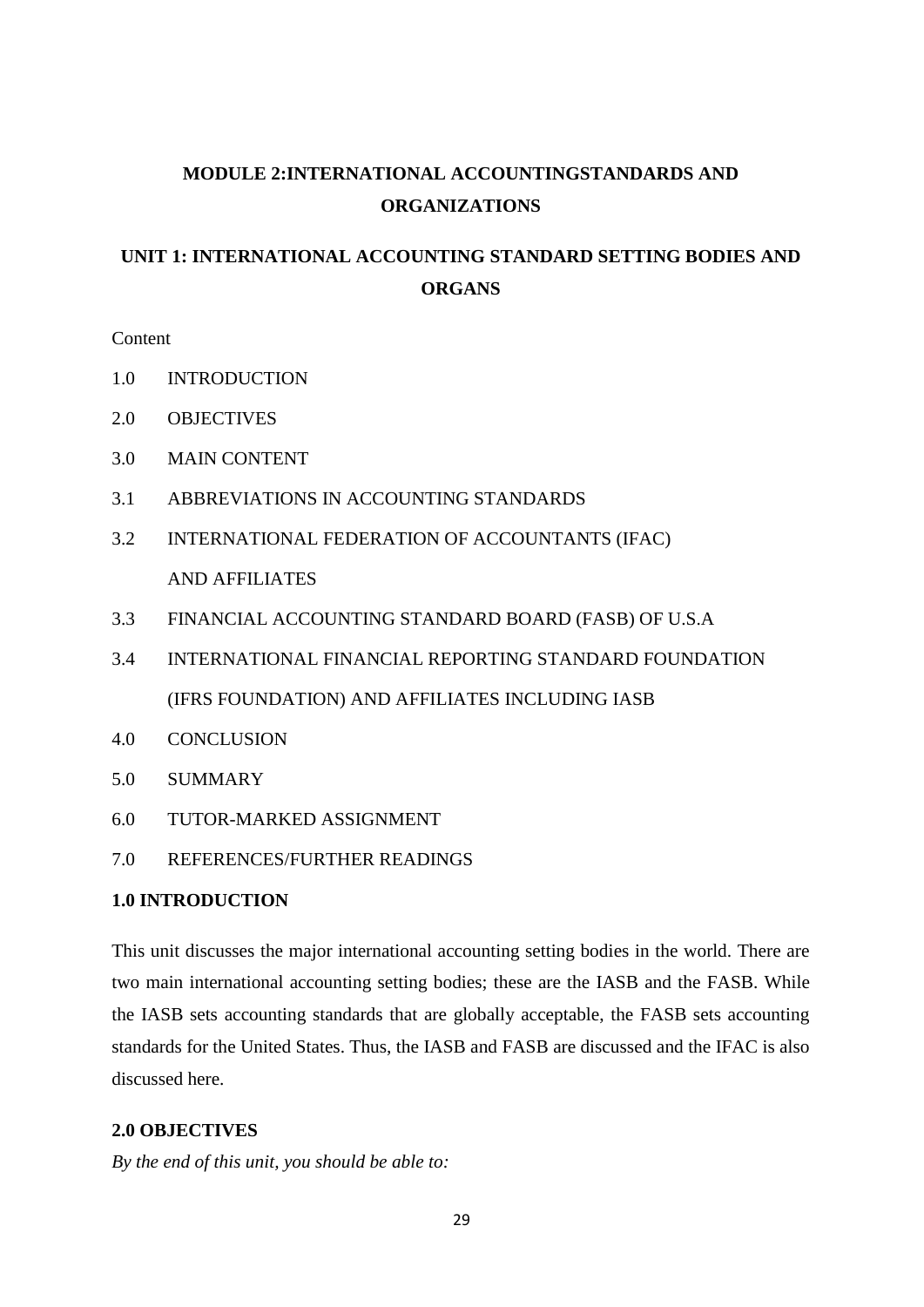- *1. Explain certain abbreviations in accounting standards*
- *2. Discuss the origin of FASB*
- *3. Discuss the functions of IFAC*
- *4. Highlight the purposes of IFRS foundation*

#### **3.0 MAIN CONTENT**

#### **3.1 ABBREVIATIONS IN ACCOUNTING STANDARDS**

Certain abbreviations are used in the discussion of accounting standards, some of this include:

- 1. IAS: International Accounting Standards
- 2. IASC: International Accounting Standards Committee
- 3. IASB: International Accounting Standards Board
- 4. IFRS: International Financial Reporting Standards
- 5. SAS: Statement of Accounting Standards
- 6. NASB: Nigerian Accounting Standards Board
- 7. FRCN: Financial Reporting Council of Nigeria
- 8. IFAC: International Federation of Accountants
- 9. FASB: Financial Accounting Standards Board

## **3.2INTERNATIONAL FEDERATION OF ACCOUNTANTS (IFAC).AND AFFILIATES**

The International Federation of Accountants (IFAC) is the global organization for the accountancy profession dedicated to serving the public interest by strengthening the profession and contributing to the development of strong international economies. IFAC is comprised of over 175 members and associates in more than 130 countries and jurisdictions, representing almost 3 million accountants in public practice, education, government service, industry, and commerce. Their members and associates are representatives from various professional accountancy bodies from different countries including developing, emerging, and developed countries. IFAC was established in 1977 and perform the following roles:

1. Provides the structures and processes that support the development of high-quality international standards;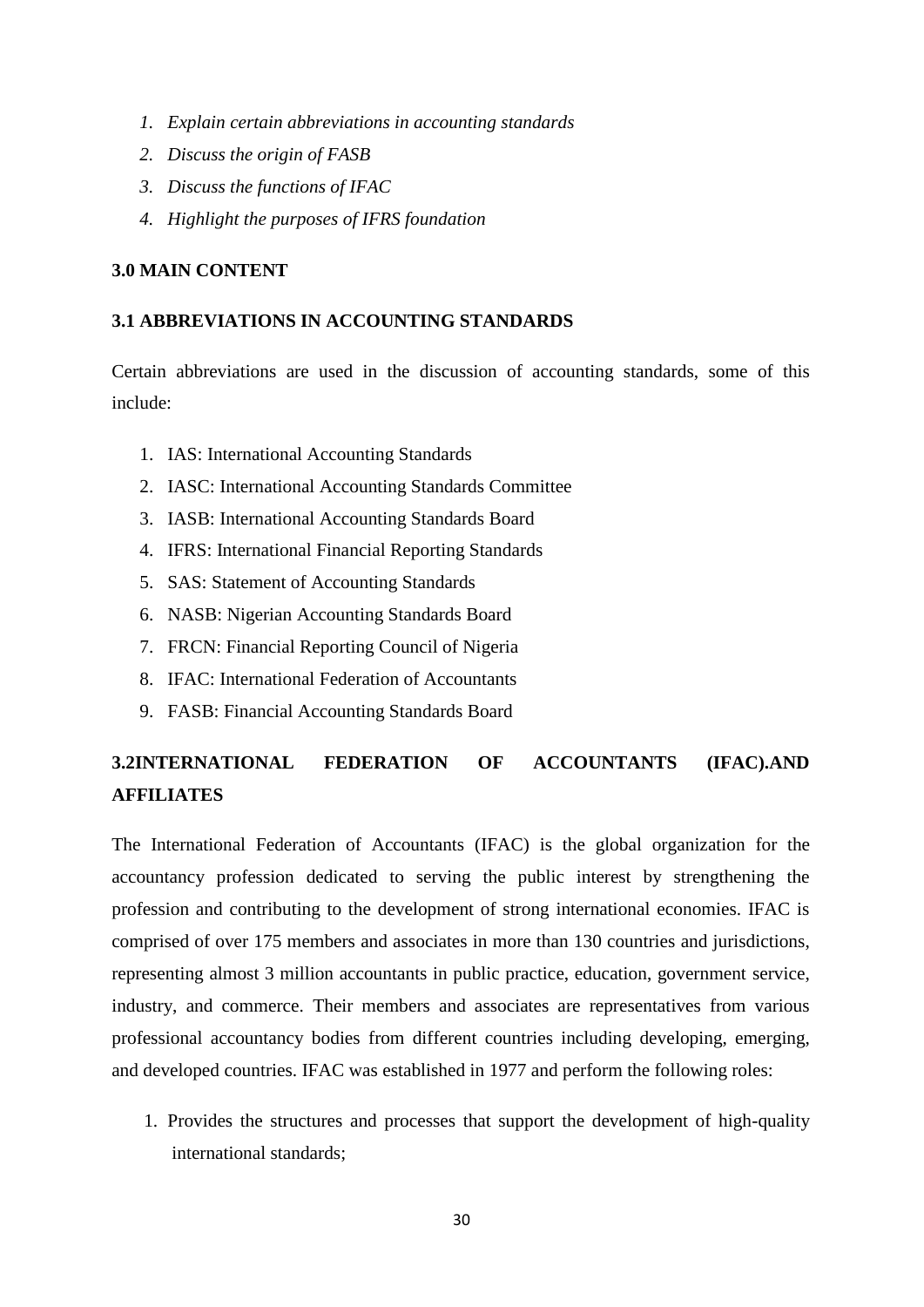- 2. The standards it supports, in the areas of auditing, assurance, and quality control; public sector accounting;accounting education; and ethics, are an important part of the global financial infrastructure and contribute toeconomic stability around the world;
- 3. Through its member bodies, IFAC provides tools and guidance tofacilitate the adoption and support implementation of standards and support professional accountants in businessand small and medium practices;
- 4. Supports the development of the accountancy profession in emerging economies;
- 5. Speaks out on public interest issues where the profession's voice is most relevant; and
- 6. Promotes its values of integrity, transparency, and expertise

#### **3.3 FINANCIAL ACCOUNTING STANDARD BOARD (FASB) OF U.S.A**

The Financial Accounting Standards Board (FASB) is the primary standard setting body in the United States. It is a private organization that is non-profit making with the main responsibility of establishing and improving already established accounting standards with the US. The FASB was established in 1973 to replace the American Institute of Certified Public Accountants' (AICPA) Accounting Principles Board (APB). The Securities and Exchange Commission (SEC) saddled the FASB with the responsibility of setting accounting standards for public companies in the U.S. The FASB and itspredecessor organizations have been issuing accounting standards in the United States since the 1930s (Robinson, Hennie, Elaine, & Michael, 2009).

## **3.4INTERNATIONAL FINANCIAL REPORTING STANDARD FOUNDATION (IFRS FOUNDATION) AND AFFILIATES INCLUDING IASB**

The International Accounting Standards Committee (IASC) was formed in the year 1973 and was the first international standards-setting body. In 2001, the IASC was reorganized into the International Accounting Standards Board (IASB). The IASB is the independent standard-setting body of the International Financial Reporting Standards (IFRS) foundation. While the IASC formulated the International Accounting Standards (IAS), IASB formulates IFRS and enforce IASs that the substitutes are not yet available in IFRS. This implies that both IAS and IFRS are still relevant under the IASB. The IFRS foundation is an independent private organization that is non-profit making working in the public interest and charged with the following objectives according to Olanrewaju (2012):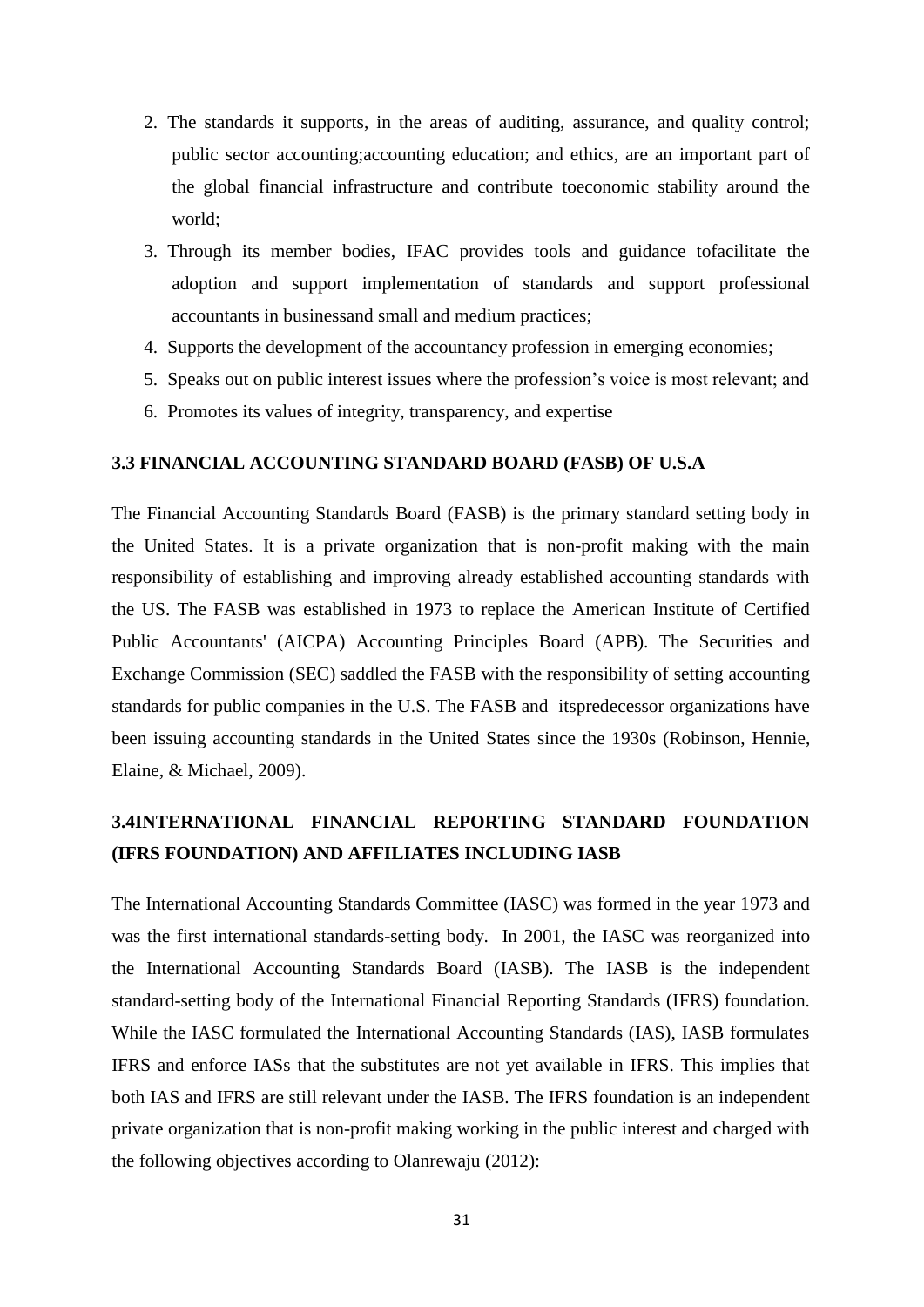- 1. To develop a single set of high quality, understandable, enforceable and globally accepted IFRSs through its standard setting body, IASB;
- 2. To promote the use and rigorous application of those standards;
- 3. To take account of the financial reporting needs of emerging economies and SMEs; and
- 4. To bring about convergence of national accounting standards and IFRSs to high quality solutions.

The IASB is responsible for developing, in the public interest, a single set of high quality, understandable and enforceable global accounting standards (IFRSs) that require transparent and comparable information in general purpose financial statements and other financial reporting to help participants in the various capital markets of the world and other users of the information to make economic decisions. The IASB objective is to require like transactions and events to be accounted for and reported in like way and unlike transactions and events to be accounted for and reported differently, both within an entity over time and among entities throughout the world. The choices in accounting treatment are continuously being reduced. Consequently, the IASB has, since its inception, issued a number of IFRSs and interpretations, and amended several IASs including interpretations issued under the previous Constitutions of IASC. In pursuit of its objectives, the IASB cooperates with national accounting standards setters to achieve convergence in accounting standards around the world.

IFRSs are developed through an international due process that involves accountants, financial analysts and other users of financial statements, the business community, Stock Exchanges, regulatory and legal authorities, academics and other interested individuals and organizations from around the world. This due process is conducted by the IASB, which has complete responsibility for all technical matters including the publication and issuing of standards and interpretations (Josiah,Okoye, &Adediran, 2013). The IFRSs were first adopted in 2005 by many countries and as at 2017; over 100 countries around the world have adopted IFRS including Nigeria.

#### **4.0 CONCLUSION**

The IFAC acts as a check on both the accounting profession and the standard providers. Although, the FASB still formulates standards for the US, the IFRS have since been adopted by more than 100 countries around the world. By adopting IFRS, countries including Nigeria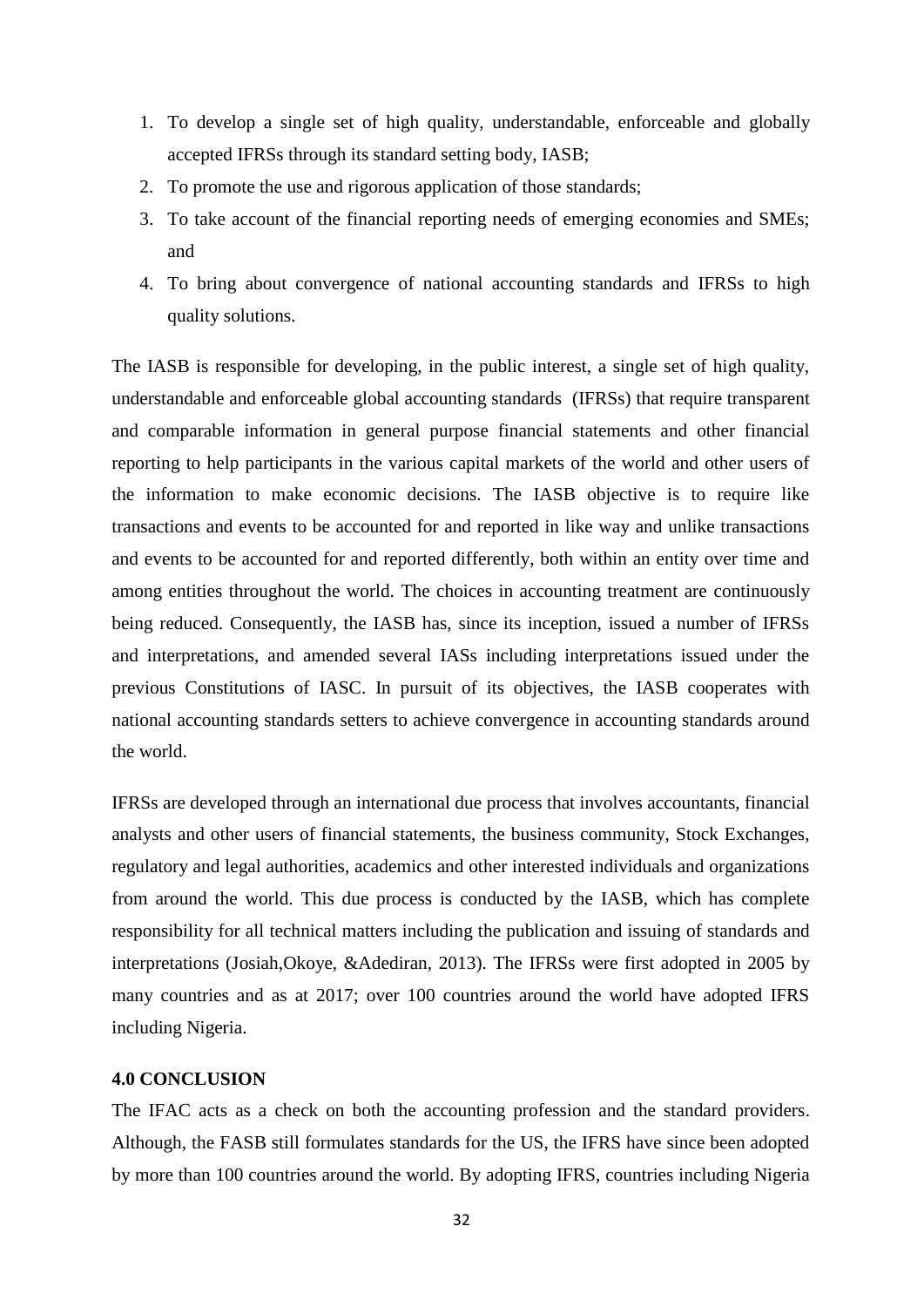are assured of comparable financial reports.

#### **5.0 SUMMARY**

This unit explained the key terms used in accounting standards globally; gave background information of IFAC, FASB and IFRS foundation.

#### **6.0 TUTOR-MARKED ASSIGNMENT**

- 1. What is the full meaning of FASB?
- 2. Explain the roles of IFAC.
- 3. What are the functions of IFRS foundation?

#### **7.0 REFERENCES/FURTHER READINGS**

- Josiah, M., Okoye, A. E., &Adediran, O. S. (2013).Accounting standards in Nigeria, the journey so far.*Research Journal of Business Management and Accounting,* 2(1), 001- 010
- Olanrewaju, O. O. (2012). *IFRS pal – handy approach*. Lagos; Dimkem Publications Limited.
- Robinson, T. R.,Hennie, V. G., Elaine, H., &Michael, A. B. (2009). Financial reporting standards: International financial statement analysis. *CFA Institute Investment Series*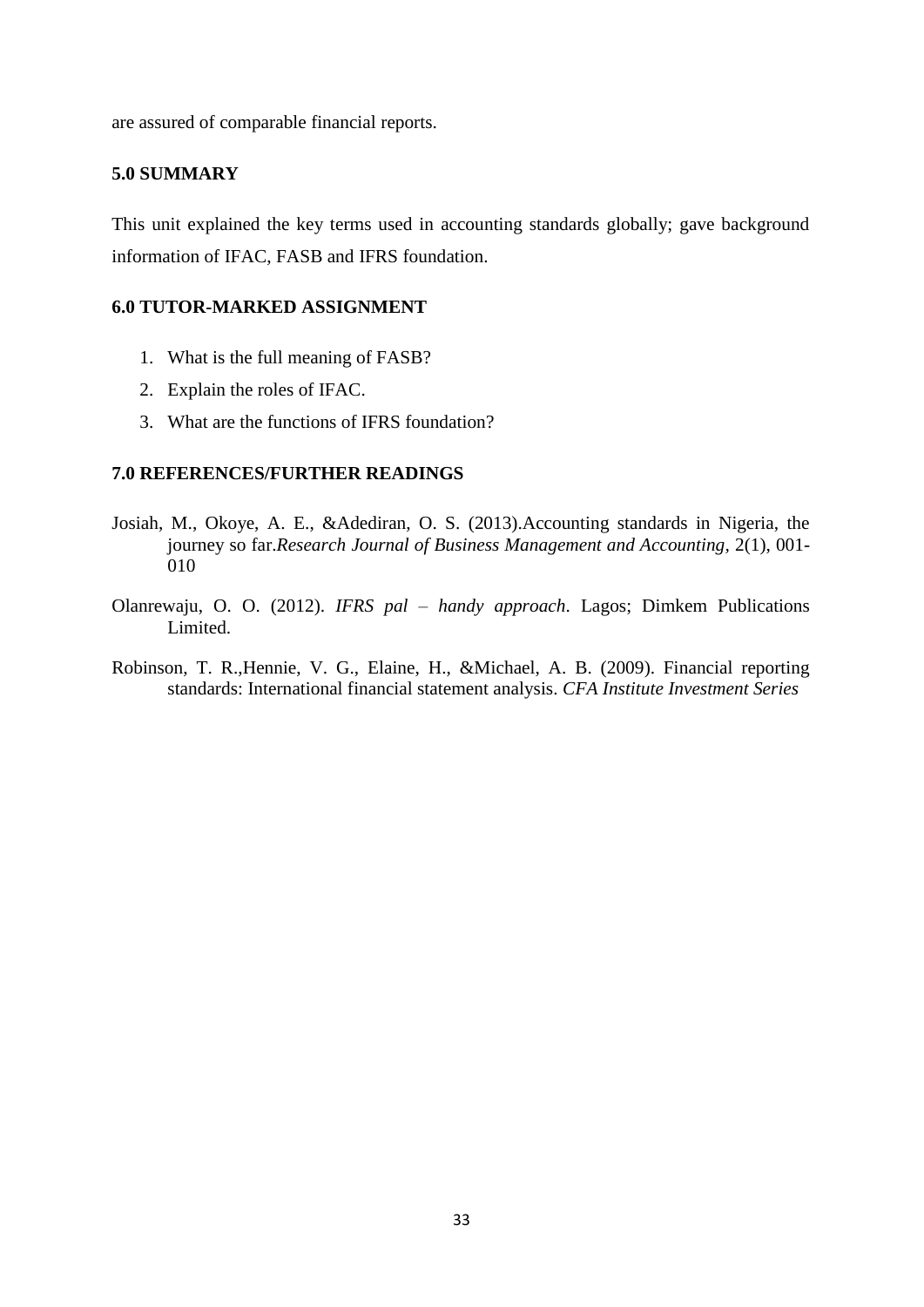## **UNIT 2: INTERNATIONAL FINANCIAL REPORTING STANDARDS**

#### **Content**

- 1.0 INTRODUCTION
- 2.0 OBJECTIVES
- 3.0 MAIN CONTENT
- 3.1 ABBREVIATIONS IN ACCOUNTING STANDARDS
- 3.2 INTERNATIONAL FEDERATION OF ACCOUNTANTS (IFAC) AND AFFILIATES
- 3.3 FINANCIAL ACCOUNTING STANDARD BOARD (FASB) OF U.S.A
- 3.4 INTERNATIONAL FINANCIAL REPORTING STANDARD FOUNDATION (IFRS FOUNDATION) AND AFFILIATES INCLUDING IASB
- 4.0 CONCLUSION
- 5.0 SUMMARY
- 6.0 TUTOR-MARKED ASSIGNMENT
- 7.0 REFERENCES/FURTHER READINGS

#### **1.0 INTRODUCTION**

Globally, the IFRS is gradually gaining acceptability. As discussed in the previous section, the need to speak a uniform accounting language led to the development of IFRSs. Thus, this section discusses the IFRS and IAS, the IFRS interpretation committee and gave an highlight of available IAS and IFRS.

#### **2.0 OBJECTIVES**

*By the end of this unit, you should be able to:*

- *1. Differentiate between IAS and IFRS*
- *2. Discuss the origin of IAS*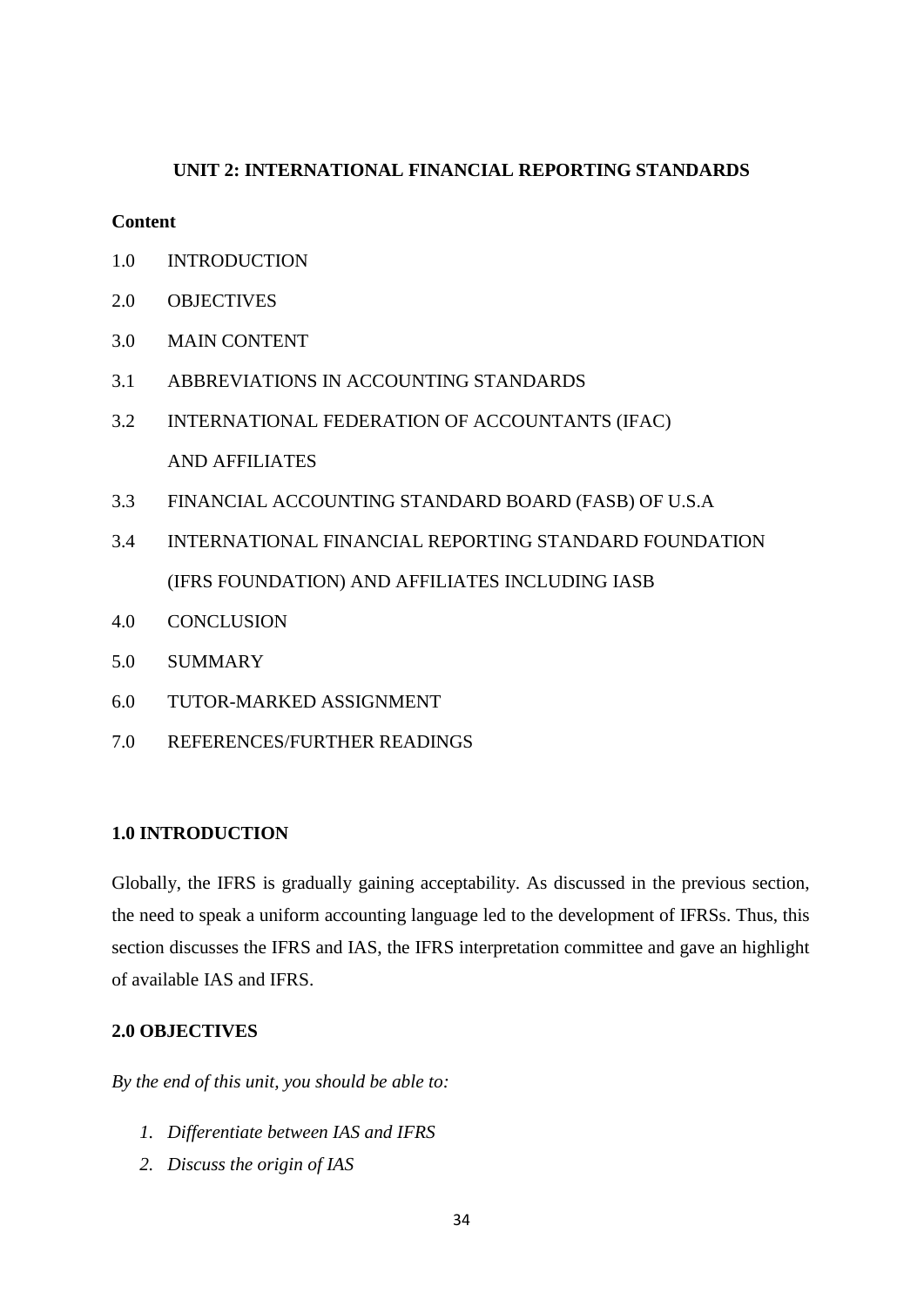- *3. Highlight the structure of IASB*
- *4. Explain the functions of IFRS interpretation committee*

#### **3.0 MAIN CONTENT**

#### **3.1 INTERNATIONAL FINANCIAL REPORTING STANDARDS**

The term IFRS consists of IFRS issued by International Accounting Standards Board (IASB); International Accounting Standard (IAS) issued by International Accounting Standard Committee (IASC); and interpretations issued by the standard interpretations Committee (SIC) and the International Financial Reporting Interpretation Committee (IFRIC). The International Accounting Standard states how particular types of transactions and other events should be reported in financial statements. The standards issued by IASC were known as IAS. In 2000, IASC member bodies approved the restructuring of IASC's foundation and in March 2001, the new IASB took over the responsibility of setting the international Accounting Standards from IASC. IASB adopted the standards set by IASC and continued to develop new standards and called the new standards – IFRS. Both IFRS and IAS are equally enforceable because there is no difference between the two (Ikpefan&Akande, 2012).

The predecessor of the IASB, the International Accounting Standards Committee (IASC), was founded in June 1973. Its creation was related to that of the International Federation of Accountants (IFAC), which is the worldwide umbrella organization of accountancy bodies. It was independent of government or pseudo-government control. By 1998, the IASC had expanded membership to 140 accountancy bodies in 101 countries. The application of IAS in preparing financial statements did not always result into uniform and comparable financial information simply because similar transactions and events were not necessarily reported in a like way. With the dawn of globalization and increasing demand for transparent, comparable financial information in the markets, and in order to become a world leader in standard setting, it was necessary to change the structure of the IASC at the turn of the century, therefore in 2001, the International Accounting Standard Board (IASB) replaced IASC. The IASB formulates IFRSs and further enforce the compliance of IAS that does not have IFRS equivalent. As discussed in the previous unit, IFRS has been adopted by over 100 countries around the globe, Nigeria inclusive.

A total number of 13 IFRSs are in issue as at 2017 and about 31 IASs are still in issue. Its important to note that an IAS become obsolete once there is an equivalent IFRS in issue.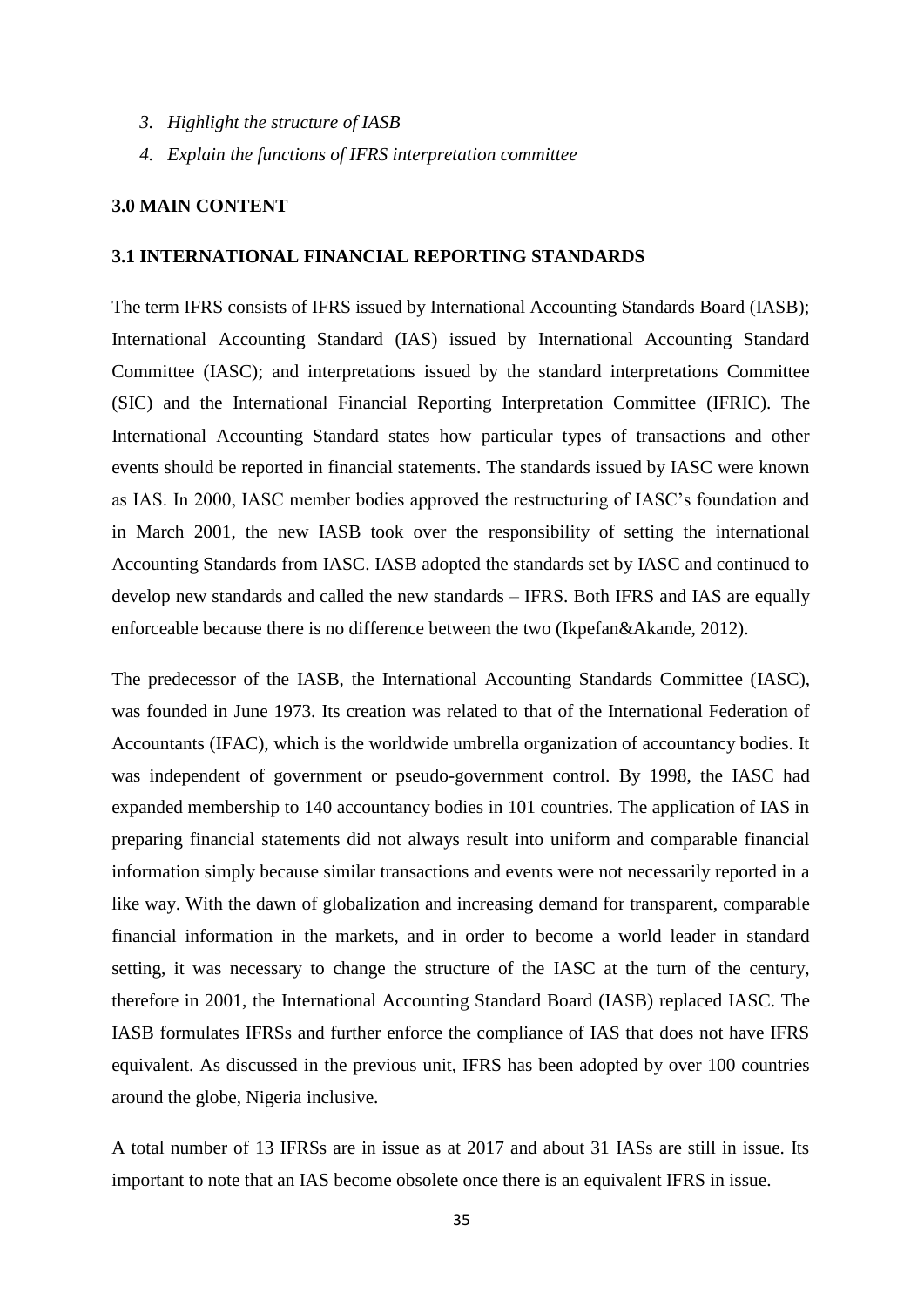#### **3.2 THE IFRS INTERPRETATIONS COMMITTEE**

The interpretative body of the IFRS foundation earlier discussed is the IFRS interpretations committee (IFRIC) formally known as Standing Interpretations Committee (SIC). They are saddled with the responsibility of reviewing on a timely basis widespread accounting issues that have arisen within the contexts of IFRS and IAS. It provides appropriate guide on accounting issues and reaches consensus on the appropriate treatment for these issues. This committee comprises of 14 voting members drawn from a variety of countries and professional backgrounds, they are appointed by the Trustees of the IFRS foundation and are selected for their ability to maintain an awareness of current issues as they arise and the technical ability to resolve them (Olanrewaju, 2012).These interpretations have the same authority as a standard issued by the IASB. A total of 19 IFRIC has been issued as at 2017.

#### **4.0 CONCLUSION**

In the quest for high quality financial reports, IFRS was formulated as a high quality accounting standards to promote uniform financial reporting across the globe. The IFRSs consist of IFRS by IASB,IAS issued by IASC, and IFRIC.

#### **5.0 SUMMARY**

This unit explained into details the origin of IFRS and SAS; gave background information of IFRIC.

### **6.0 TUTOR-MARKED ASSIGNMENT**

- 1. Differentiate between IAS and IFRS
- 2. Highlight the structure of IASB
- 3. Explain the roles of IFRIC.

#### **7.0 REFERENCES/FURTHER READINGS**

Ikpefan, O. A., &Akande, A. O. (2012). International Financial Reporting Standard (IFRS): Benefits, obstacles and intrigues for implementation in Nigeria. Research Journal of Finance and Accounting ISSN 2222-1697 (Paper) ISSN 2222-2847 (Online) Vol 3, No 10, 143-151

Olanrewaju, O. O. (2012). *IFRS pal – handy approach*. Lagos; Dimkem Publications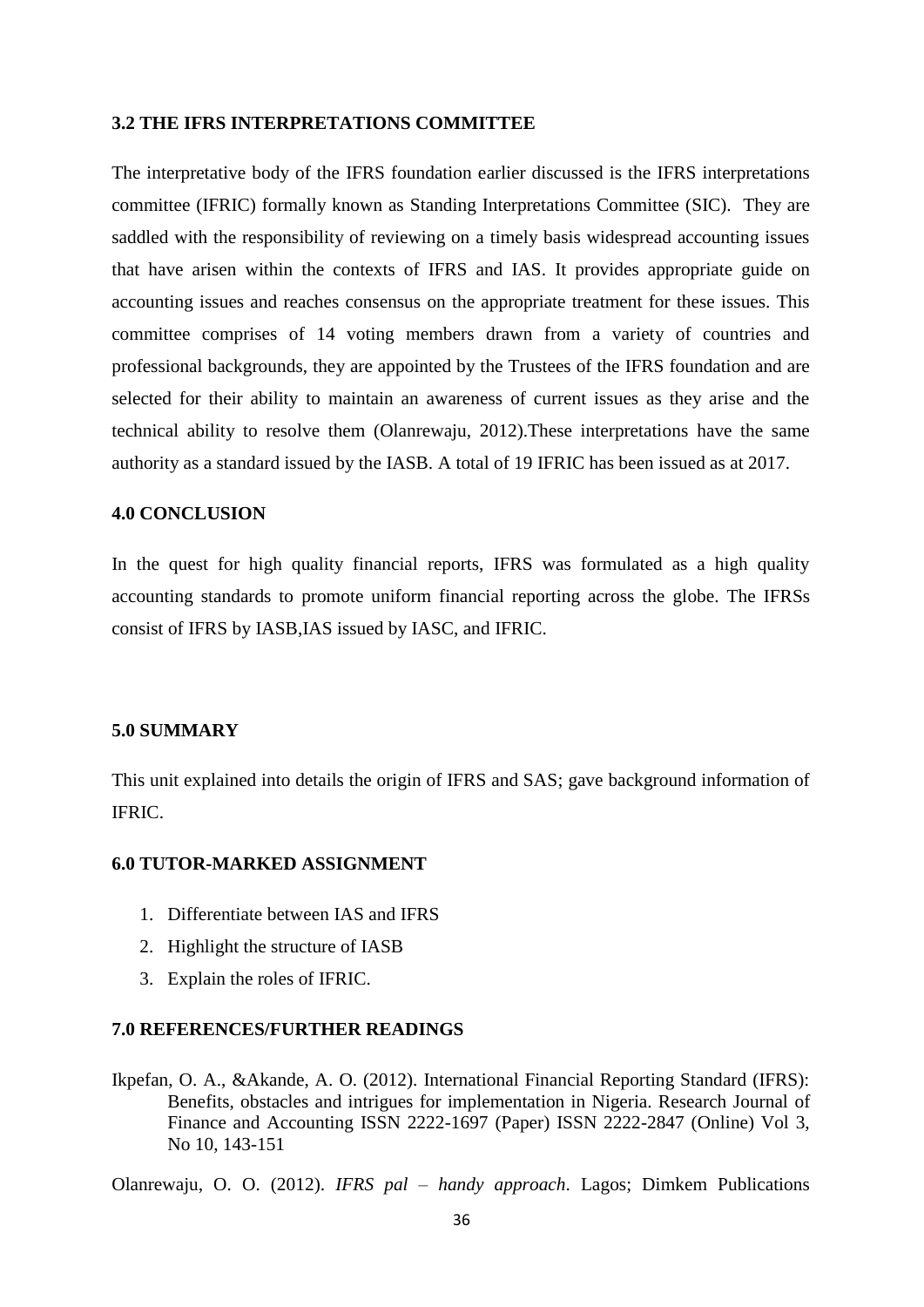Limited.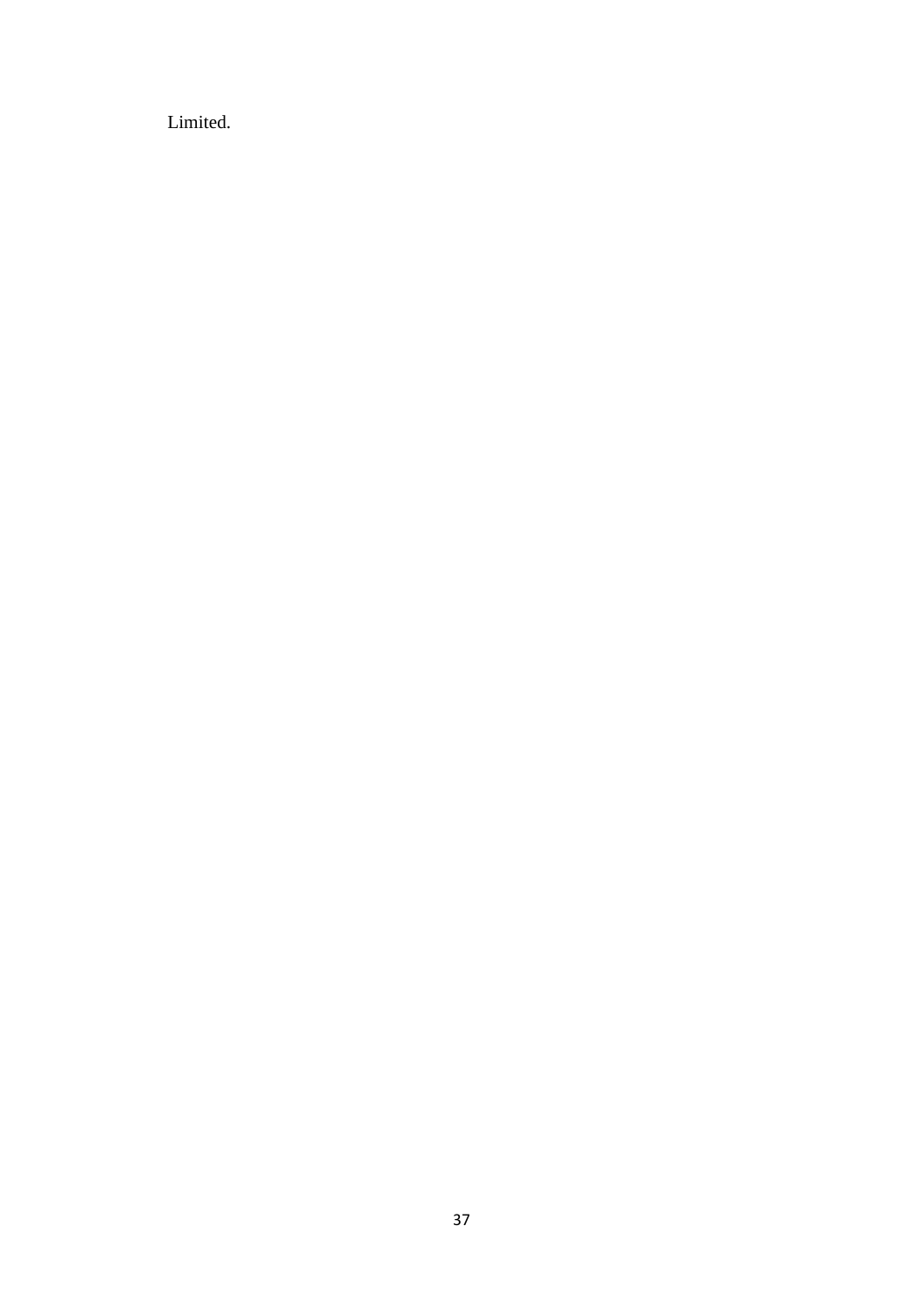#### **UNIT 3: ADOPTION OF IFRS IN NIGERIA**

## **Content**

- 1.0 INTRODUCTION
- 2.0 OBJECTIVES
- 3.0 MAIN CONTENT
- 3.1 HISTORY OF ACCOUNTING STANDARDS IN NIGERIA
- 3.2 ROLES OF FINANCIAL REPORTING COUNCIL OF NIGERIA
- 3.3 REASONS FOR THE ADOPTION OF IFRS IN NIGERIA
- 3.4 CHALLENGES OF IFRS ADOPTION IN NIGERIA
- 3.5 TAX IMPLICATIONS OF IFRS ADOPTION
- 4.0 CONCLUSION
- 5.0 SUMMARY
- 6.0 TUTOR-MARKED ASSIGNMENT
- 7.0 REFERENCES/FURTHER READINGS

## **1.0 INTRODUCTION**

Accounting standards in general are established first to enhance comparability within a country and outside the country. With the increase in cross border trade and the desire to attract foreign direct investment, Nigeria as a nation adopted IFRS in 2011. This unit discusses the history of accounting standards in Nigeria, reasons for the adoption of IFRS and its challenges.

#### **2.0 OBJECTIVES**

*By the end of this unit, you should be able to:*

- *1. Discuss the history of accounting standards in Nigeria*
- *2. Explain reasons for the adoption IFRS in Nigeria*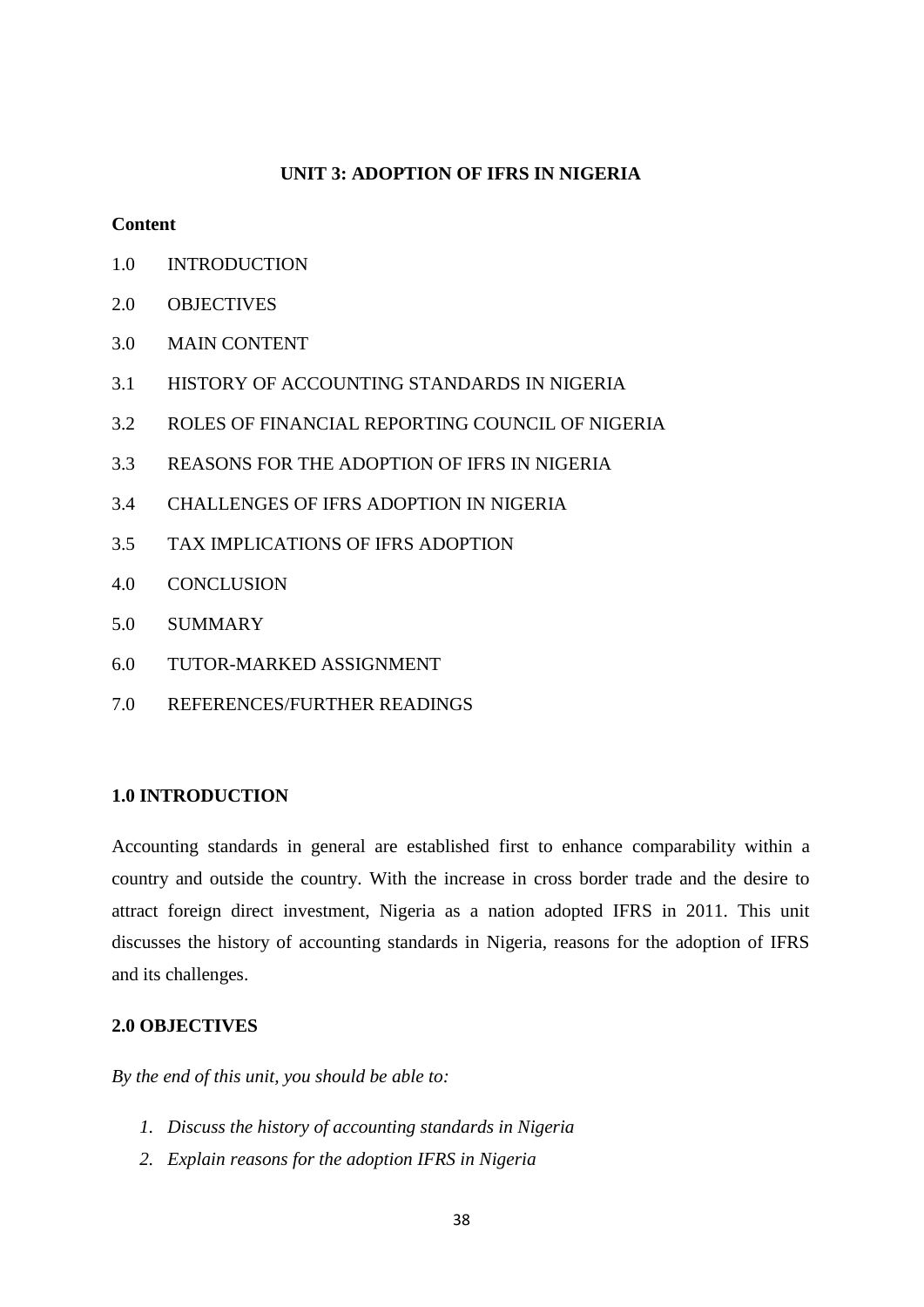- *3. Highlight the challenges of adopting IFRS in Nigeria*
- *4. Highlight the tax implications of IFRS adoption.*

#### **3.0 MAIN CONTENT**

#### **3.1 HISTORY OF ACCOUNTING STANDARDS IN NIGERIA**

In some countries, the professional bodies formulate the financial accounting standards, while in many others, governments and regulators establish these standards. In Nigeria, the development of accounting and accounting standards could be traced to the then Association of Accountants of Nigeria - AAN (now Institute of Chartered Accountants of Nigeria - ICAN). The AAN was formed on the 17th of November 1960 and granted official recognition on 28th September 1965, under the Federal Parliament Act number 15 of 1965, to regulate accountancy profession in the country. History suggests that ICAN was responsible for the formation of the Nigerian Accounting Standards Board (NASB) before it was taken over by government (Jayeoba&Ajibade, 2016).

The Nigeria Accounting Standard Board (NASB) was established in 1982 as a private sector initiative closely associated with the Institute of Chartered Accountants of Nigeria (ICAN). NASB first became a government parastatal in 1992 as a component of the then Federal Ministry of Trade and Tourism. The NASB issued a total of 32 Statement of Accounting Standards (SAS). The Nigerian Accounting Standards Board Act of 2003 provided the legal framework under which NASB set accounting standards. Membership includes representatives of government and other interest groups. Both ICAN and the Association of National Accountants of Nigeria (ANAN) nominate two members to the board.

The primary functions as defined in the Act were to develop, publish and update Statements of Accounting Standards (SAS) to be followed by companies in the preparation of their financial statement, and to promote and enforce compliance with the standards.The SASs were seen to be Nigerian modified version of International Accounting Standards (IAS). The IASs were formulated and enforced by International Accounting Standards Committee (IASC).

However, in 2010, it was observed that the NASB did not have adequate funding to achieve its statutory role such as hire new staff, re-train existing staff and offer more attractive pay. In June 2010 Mr. Godson Nnamdi, the then Executive Secretary of Nigeria Accounting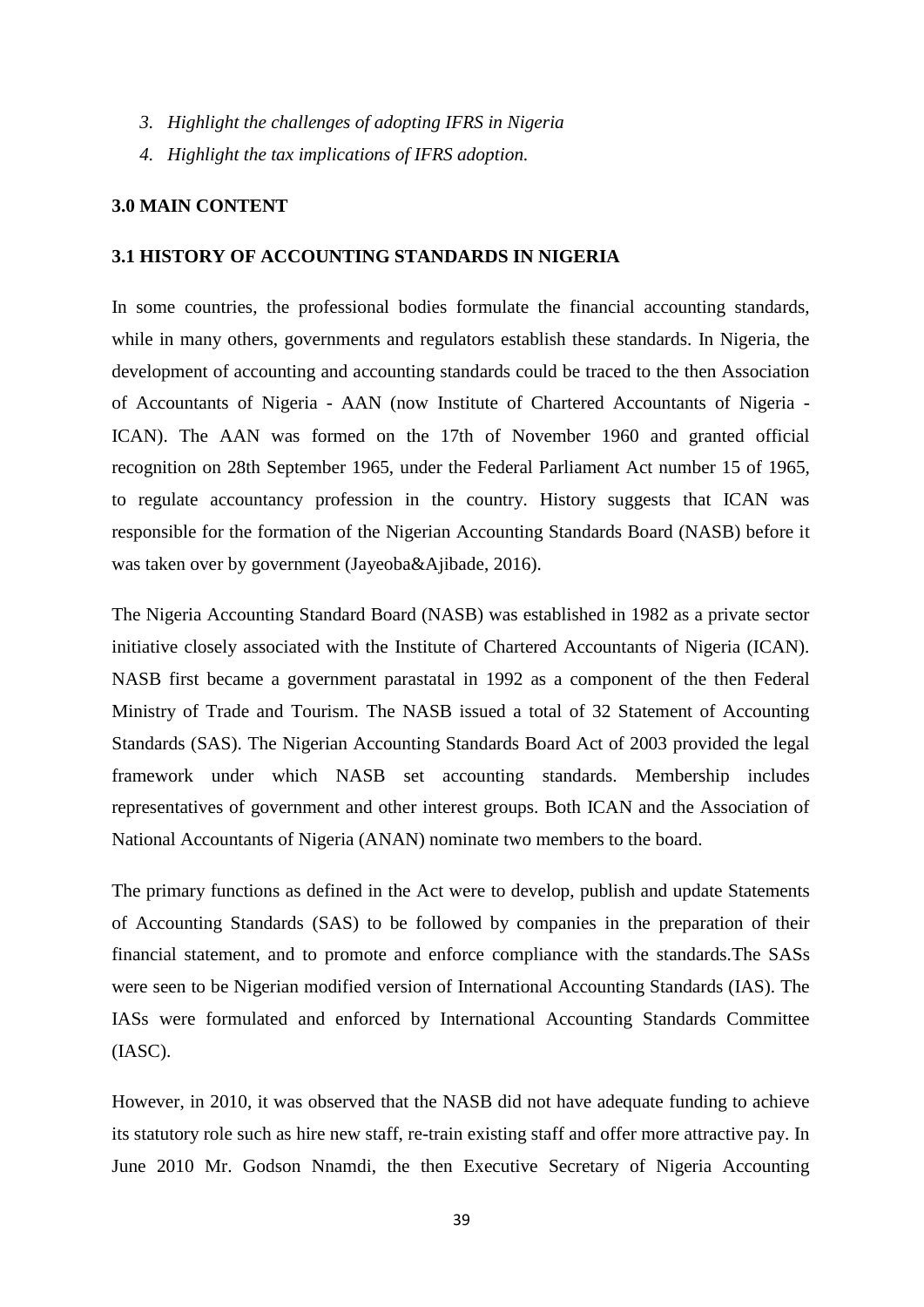Standards Board, spoke in favour of a new body to set accounting and auditing standards for Nigeria and other African nations that would be independent of both ANAN and ICAN (Egwuatu, 2010).

On June 3, 2011, President GoodluckEbele Jonathan signed into law the Financial Reporting Council of Nigeria Act, No 6, 2011 and therein repealed the Nigerian Accounting Standards Board (NASB) Act No. 22, 2003. The Financial Reporting Council of Nigeria (FRCN) is charged with the responsibility of enforcing the adoption of International Financial Reporting Standards (IFRS).

## **3.2 ROLES OF FINANCIAL REPORTING COUNCIL OF NIGERIA**

The Financial Reporting Council of Nigeria (FRCN) was established by the Financial Reporting Council Act, 2011(Section 1). The Act established for the council a board which shall have overall control of the council. Section 8 of the Act stipulates the functions of the Council as follows:

- 1. Develop and publish accounting and financial reporting standards to be observed in the preparation of financial statement of public interest entities;
- 2. Review, promote and enforce compliance with the accounting and financial reporting standards adopted by the Council;
- 3. Receive notices of non-compliance with approved standards from preparers, users, other third parties or auditors of financial statements;
- 4. Receive copies of annual reports and financial statements of public interest entities from preparers within 60 days of the approval of the Board;
- 5. Advise the Federal Government on matters relating to accounting and financial reporting standards;
- 6. Maintain a register of professional accountants and other professionals engaged in the financial reporting process;
- 7. Monitor compliance with the reporting requirements specified in the adopted code of corporate governance;
- 8. Promote compliance with the adopted standards issued by the International Federation of Accountants and International Accounting Standards Board;
- 9. Monitor and promote education, research and training in the fields of accounting, auditing, financial reporting and corporate governance;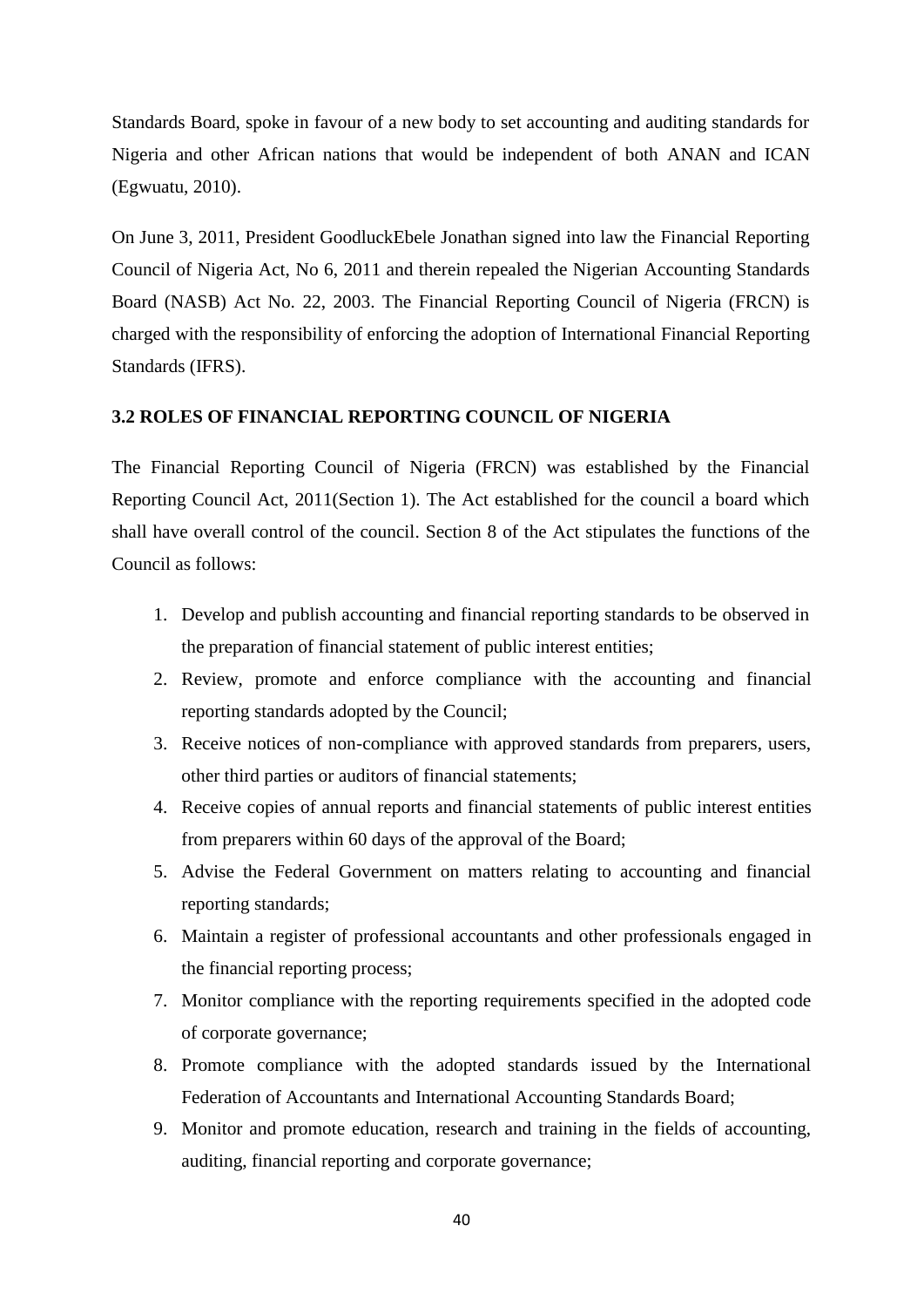- 10. Conduct practice reviews of registered professionals;
- 11. Review financial statements and reports of public interest entities;
- 12. Enforce compliance with the Act and the rules of the Council on registered professionals and the affected public interest entities;
- 13. Establish such systems, schemes or engage in any relevant activity, either alone or in conjunction with any other organization or agency, whether local or international, for the discharge of its functions; and
- 14. Receive copies of all qualified reports together with detailed explanations for such qualifications from auditors of the financial statements within a period of 30 days from the date of such qualification and such reports shall not be announced to the public until all accounting issues relating to the reports are resolved by the Council.

## **3.3 REASONS FOR THE ADOPTION OF IFRS IN NIGERIA**

- 1. To encourage comparability, reliability, transparency and efficiency of financial reporting in Nigeria.
- 2. To assure investors abroad of a meaningful decision on portfolio investment.
- 3. To reduce the cost of doing business abroad by eliminating the need for supplementary information from Nigerian companies.
- 4. Facilitation or easy consolidation of financial information of the same company with offices in different countries. Multinationals companies avoid the hassle of restating their accounts in local GAAPs to meet the requirements of national stock exchange and regulators, making the consolidation of accounts of foreign subsidiaries easier and lowering overall cost of financial reporting.
- 5. Easier regulation of financial information of entities in Nigeria.
- 6. Enhanced knowledge of global financial reporting standards by tertiary institutions in Nigeria.
- 7. Additional and better quality financial information for shareholders and supervisory authorities.
- 8. Government to be able to better access the tax liabilities of multinational companies.

## **3.4 CHALLENGES OF IFRS ADOPTION IN NIGERIA**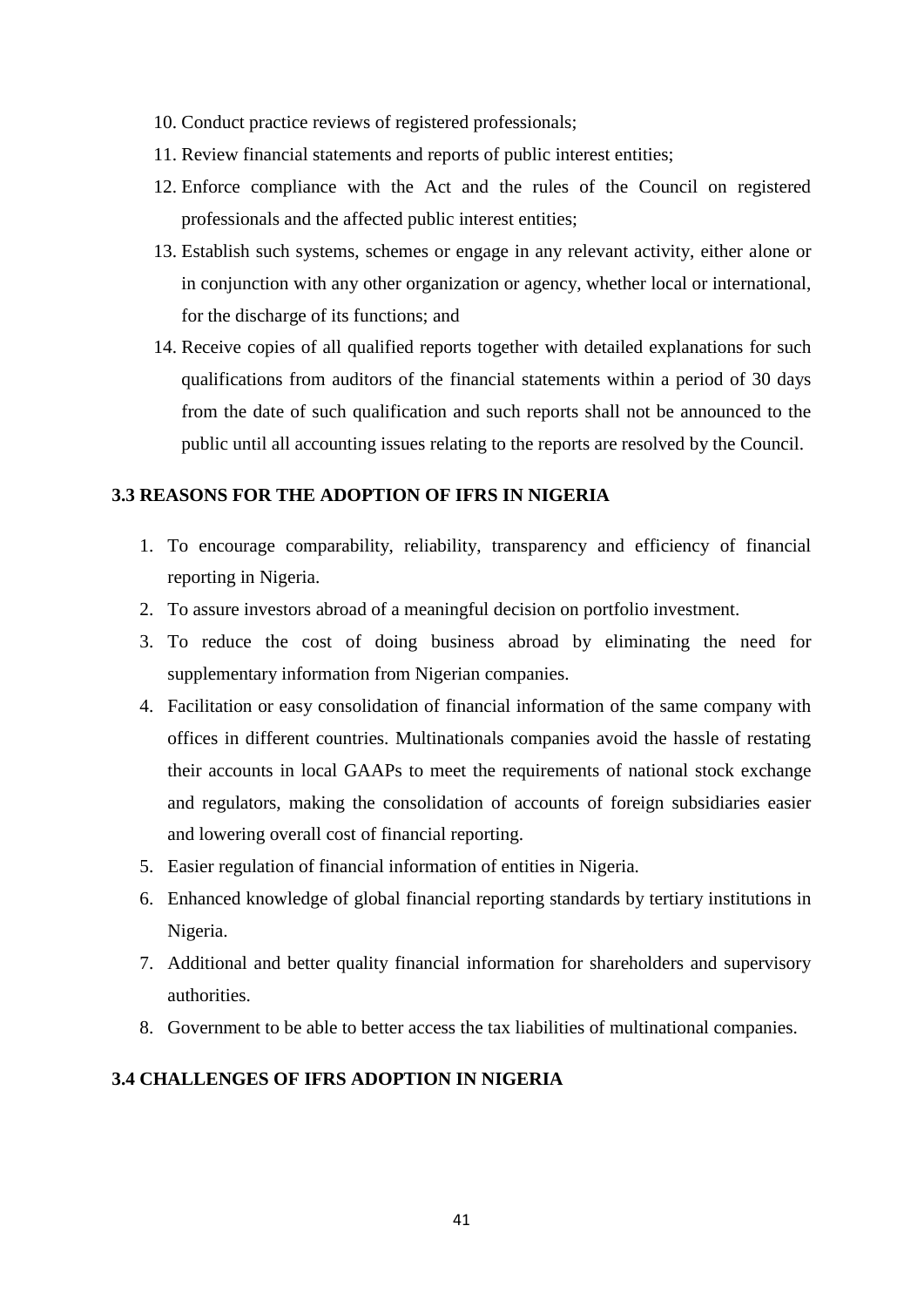The practical challenges that have been faced in Nigeria as a result of implementing the IFRS need to be identified and addressed in order to benefit fully from the introduction of IFRS. The challenges according to Obazee (2011) and Fowokan (2011)are discussed as follows:

- 1. **Accounting Education and Training:**Practical implementation of IFRS requires adequate technical capacity among preparers and users of financial statements, auditors and regulatory authorities. Nigeria faced a variety of capacity-related issues, which was dependent on the approach they took. One of the principal challenges Nigeria encountered in the practical implementation process, was the chronic shortage of accountants and auditors who are technically competent in implementing IFRS. Usually, the time lag between decision date and the actual implementation date is not sufficiently long to train a good number of professionals who could competently apply international standards.
- 2. **Tax Reporting:** The tax considerations associated with the conversion to IFRS, like other aspects of a conversion, are complex. IFRS conversion calls for a detailed review of tax laws and tax administration. IFRS convergence will create problem. How do taxation laws address the treatment of tax liabilities arising from on convergence from Nigeria GAAP to IFRS. Where this is not taken care of, it would duplicate administrative work for the organization.

Specific taxation rules would have to be redefined to accommodate these adjustments.For instance, tax laws which limit relief of tax losses to four years should be reviewed. This is because transition adjustments may result in huge losses that may not be recoverable in four years. Accounting issues that may present significant tax burden on adoption of IFRS, include determination of Impairment, Loan loss provisioning and Investment in Securities/Financial Instruments.

3. **Amendment to Existing Laws:** In Nigeria, accounting practices are governed by the Companies and Allied Matters Act (CAMA) 1990, and the Statement of Accounting Standards (SAS) issued by the Nigerian Accounting Standards Board (NASB) and other existing laws such as Nigerian Stock Exchange Act 1961, Nigerian Deposit Insurance Act 2006, Banks and Other Financial Institution Act 1991, Investment and Securities Act 2007, Companies Income Tax Act 2004, Federal Inland Revenue Services Act 2007. IFRS provisions do not recognize these local laws and if IFRS should be applied fully in Nigeria, the above laws will be modified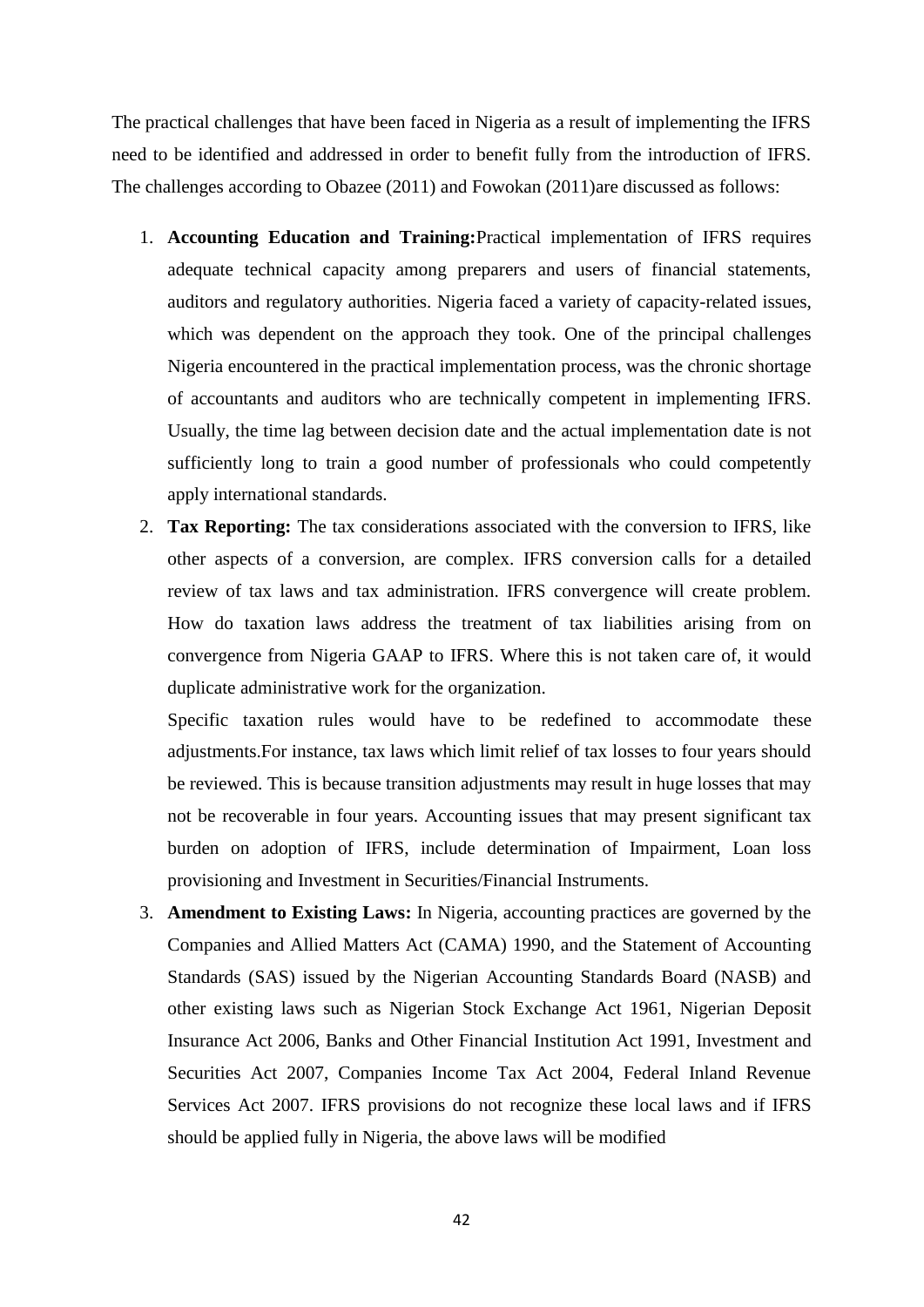- 4. **Fair Value:** In IFRS format, Fair value is used in measurement of most items of financial statements and this lead to volatility and subjectivity in financial statements in arriving at the fair value. Where this adjustment is reflected in income statements as gain or losses, it remains a contentious issue if it should be applied in computing distributable profit
- 5. **Management Compensation Plan:** Because of the new financial statements reporting format envisaged under IFRS which is quite different from Nigeria GAAP, the terms and conditions relating to management compensation plans would have to be changed. Therefore, contracts terms and conditions of management staff will be renegotiated.
- 6. **Reporting Systems:** Companies will need to ensure that existing business reporting model is amended to suit the disclosure and reporting requirements of IFRS which is distinct from Nigeria reporting requirements. To correct this anomaly, information systems should be put in place to capture new requirements relating to fixed assets, segment disclosures, related party transaction, etc. Good internal control would help minimize the risk of business disruptions
- 7. **Issues of scale:** Implementation barriers associated with the relative costs of compliance for small and medium sized entities and accounting firms

#### **3.5TAX IMPLICATIONS OF IFRS ADOPTION**

The Federal Inland Revenue Service (FIRS) in 2013 published an information circular on the tax implications of adopting IFRS. The key highlights are as follows:

- 1) **Transition adjustments -** Taxpayers are required to present a reconciliation of their IFRS transition adjustments for tax purposes
- 2) **Minimum Tax** The new net asset based on IFRS adoption shall not be adopted for minimum tax computation in the year of transition.
- 3) **Excess dividend tax** where dividend paid exceeds taxable profit excess dividend tax at 30% will apply notwithstanding that profit being distributed may have resulted from transition adjustments
- 4) **Extension of time for filing returns** First time adopters of IFRS would on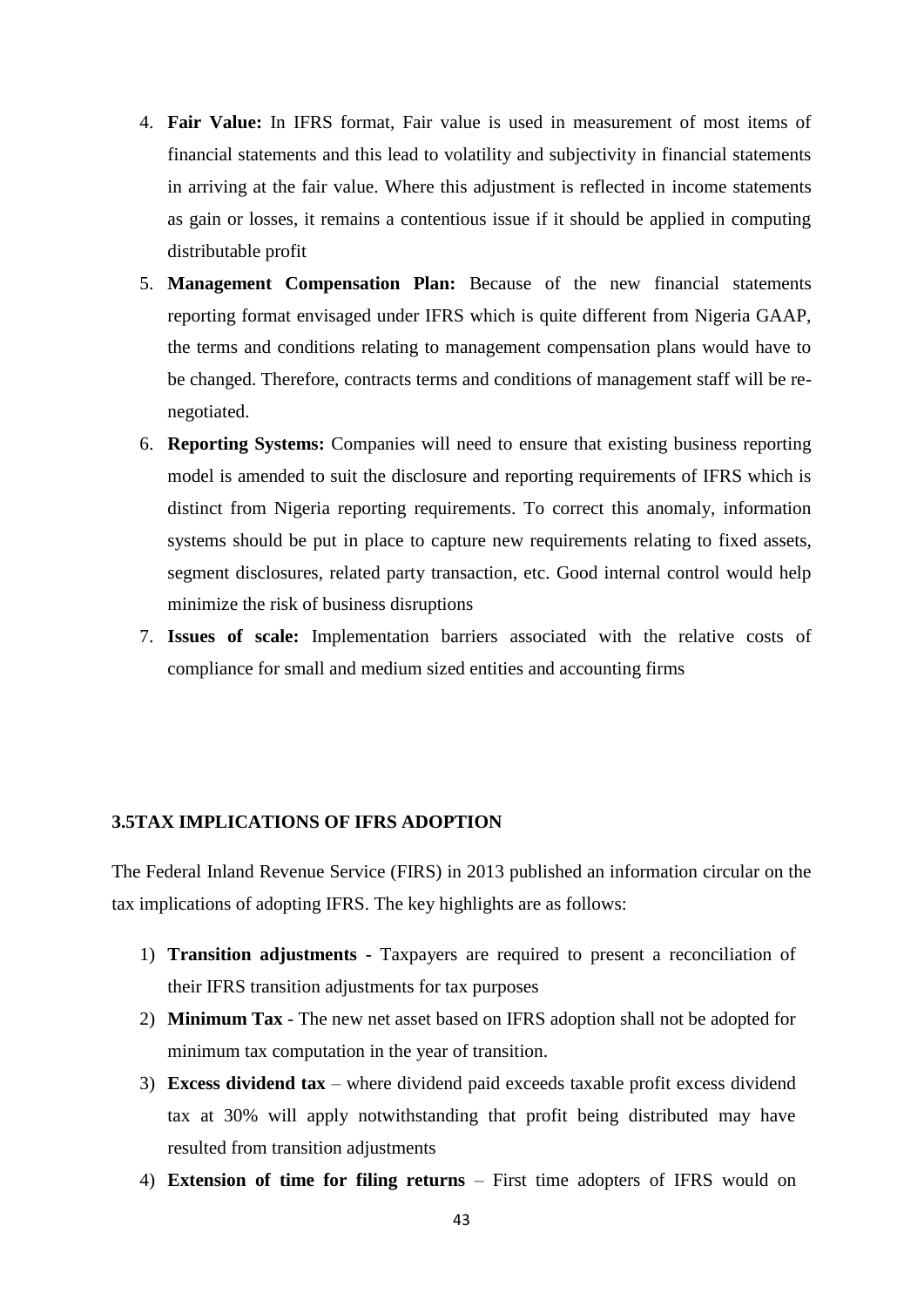application in accordance with Section 26 (5) of the Federal Inland Revenue Service Establishment Act (FIRSEA) (and provisions of Self-Assessment Regulations 2012) be granted 3 months extension for filing of their first set of IFRS Financial statements and related returns to allow sufficient time to overcome initial conversion problems.

- 5) **Decommissioning**  Provision/estimate of cost of abandonment, dismantling, removing the item of property, plant and equipment (PPE) and site restoration shall not be allowed for capitalisation with PPE.
- 6) **Revaluation**  Cost (and tax written down value) is the basis of capital allowance computation, FIRS shall continue to disregard all revaluation of PPE. Any revaluation surplus shall not be taxable while deficit shall not be an allowable deduction.
- 7) **Asset valuation fees**  Professional fees and valuation expenses relating to revaluation of PPE shall not be allowed for tax purposes.
- 8) **Componentisation** The breakdown of componentised PPE inclusive of the basis for determining the value of each component shall be filed with the FIRS as it shall form the basis of capital allowance claims and applicable rates.
- 9) **Interest free loan**: when it relates to individual, it shall be regarded as benefit in kind and taxed under the provisions of the Personal Income Tax Act (PITA) . In the case of corporate taxpayer, it shall be treated in line with Transfer Pricing Regulations. In all cases, the interest rate to be used shall be Monetary Policy Rate (MPR) plus a spread to be determined by the Finance Minister in line with Section 32(1) of FIRS Act.
- 10)**Impairment** all impairment losses shall not be allowed for tax purposes.
- 11)**Intangible assets**  certain intangible assets such as software, franchise, and website cost will qualify for tax deduction based on amount amortised over the useful life.
- 12) **Discontinued Operation** Cessation rule shall apply when a taxpayer discontinues a line of business and commencement rule will apply if the line of business is bought over by another party at arm's length in line with Section 29 (9) of Company Income Tax Act (CITA)
- 13) **Financial Instruments -** classified as **Fair Value Through Profit or Loss (FVTPL) or** held for trading are revenue in nature and therefore liable to CITA.
- 14) **Fair value measurement** All gains and losses that may arise from fair value measurement shall be disregarded for tax purposes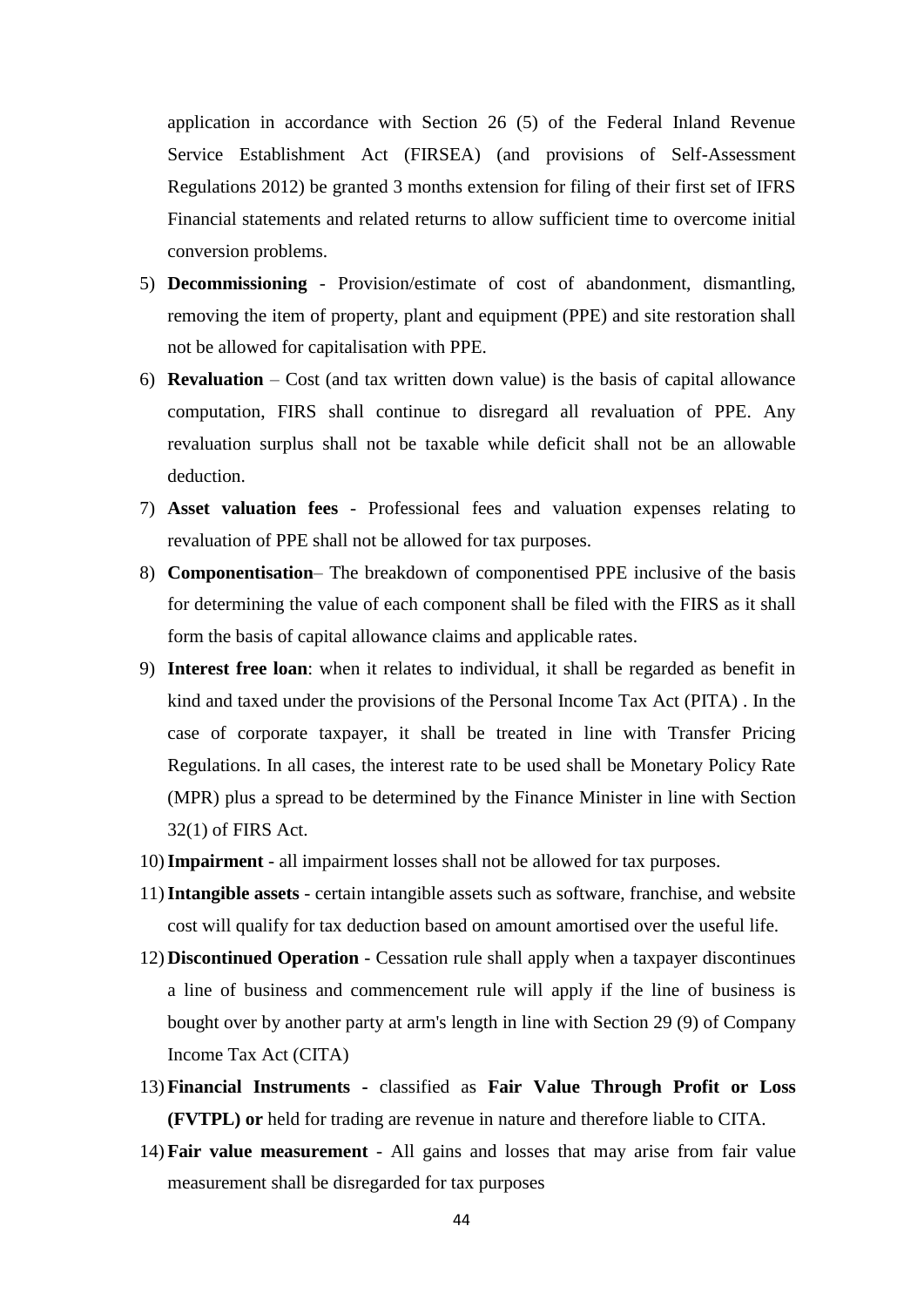#### **4.0 CONCLUSION**

The desire for Nigeria to achieve her vision 20 in the year 2020 of being the number one nation in Africa led to her to adopt IFRS in 2011. This adoption was done to foster the economic development of the country amongst other functions. However, there are challenges of such adoption and other implications on tax practices as discussed in this unit.

#### **5.0: SUMMARY**

This unit discussed the history of accounting standards in Nigeria, reasons for the adoption of IFRS and its challenges, as well as tax implications of IFRS adoption.

## **6.0 TUTOR-MARKED ASSIGNMENT**

- 1. Which body formed the NASB?
- 2. What led to the replacement of NASB by FRCN?
- 3. State at least 5 roles of FRCN.
- 4. State five reasons for adopting IFRS in Nigeria?
- 5. Highlight the challenges of IFRS adoption in Nigeria
- 6. Discuss the implications of the adoption of IFRS on taxation

#### **7.0 REFERENCES/FURTHER READINGS**

- Jayeoba, O. O. &Ajibade, T. A. (2016).Evolution of accounting standards in Nigeria: An historical perspective. *International Journal of Advanced Academic Research*, 2(8)
- Egwuatu, P. (2010). *NASB clamours for independent regulation of financial reporting.*  Retrieved from Vanguard (Nigeria). http://allafrica.com/stories/201006281638.html
- Fowokan, T. (2011). IFRS Adoption in Nigeria: Tax implications. *A paper presented at CITN seminar on IFRS Adoption in Nigeria*
- FRCN (2011).Financial Reporting Act.*Federal Republic of Nigeria Official Gazette No. 54, Vol. 98*
- Obazee, J. O. (2011). Issues and challenges of International Financial Reporting Standards (IFRS) adoption for emerging economies.*The Nigerian Accountant,* October/ December, 44 (4), 26-28.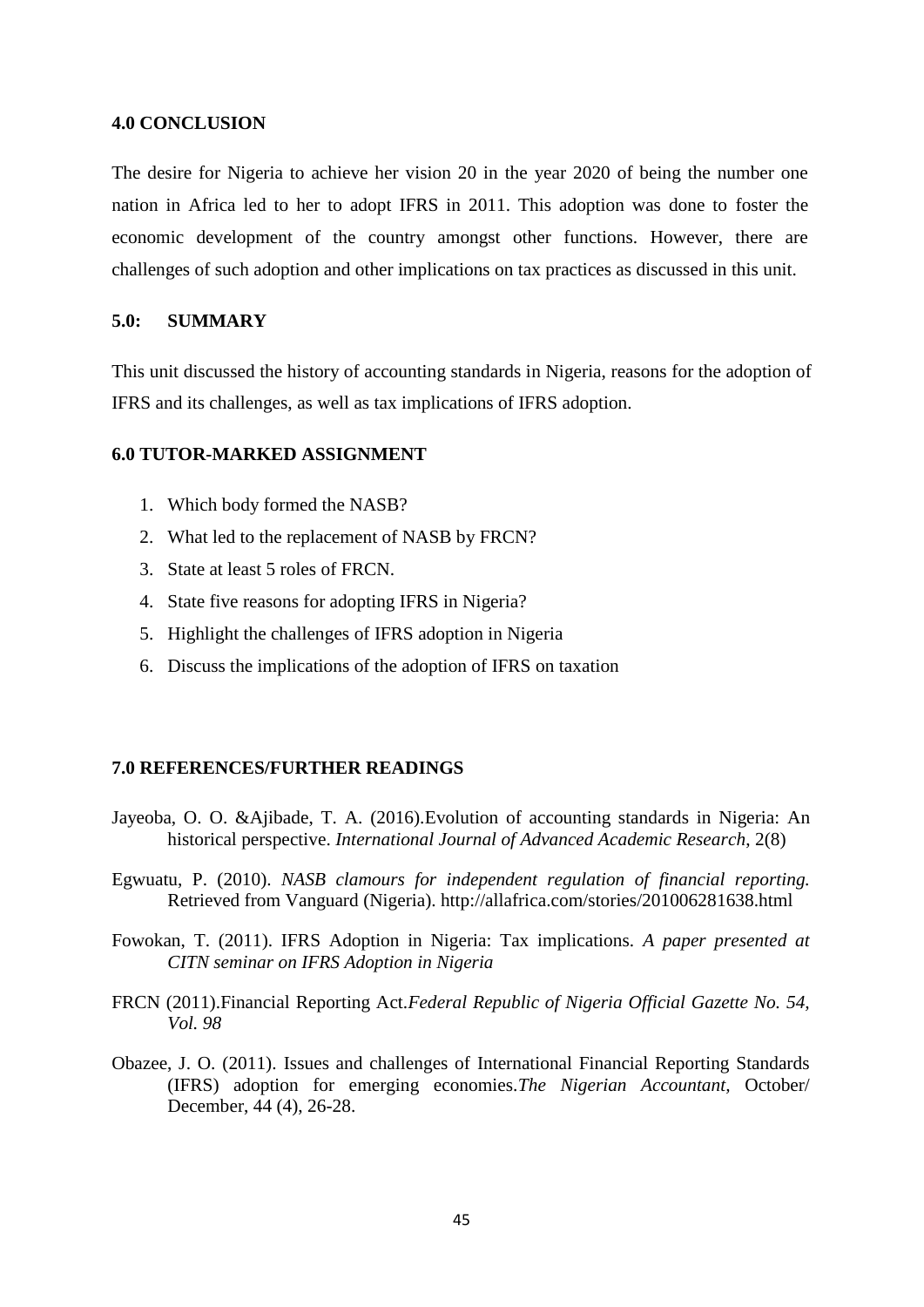## **MODULE 3: ACCOUNTING FOR MULTINATIONAL CORPORATIONS**

## **UNIT 1: THE MULTINATIONAL CORPORATIONS**

# **Content**

- 1.0 INTRODUCTION
- 2.0 OBJECTIVES
- 3.0 MAIN CONTENT
- 3.1 MEANING OF MULTINATIONAL CORPORATIONS
- 3.2 CHARACTERISTICS OF MULTINATIONAL COMPANIES (MNCS)
- 3.3 ADVANTAGES OF MULTINATIONAL COMPANIES (MNCS)
- 3.4 DISADVANTAGES OF MULTINATIONAL COMPANIES (MNCS)
- 3.5 MNCS AND CONSOLIDATED FINANCIAL STATEMENTS
- 3.6 ACCOUNTING ISSUES OF MULTINATIONAL CORPORATIONS
- 4.0 CONCLUSION
- 5.0 SUMMARY
- 6.0 TUTOR-MARKED ASSIGNMENT
- 7.0 REFERENCES/FURTHER READINGS

## **1.0 INTRODUCTION**

World history suggests that, the growth in cross border trade led foreign investors to invest in countries and further establish branches across the globe especially in environments that have cheaper labour. This led to the establishment of Multinational corporations, the focus of this unit.

# **2.0 OBJECTIVES**

*By the end of this unit, you should be able to:*

- *1. Explain the concept of Multinational corporations*
- *2. Discuss the characteristics of MNCs*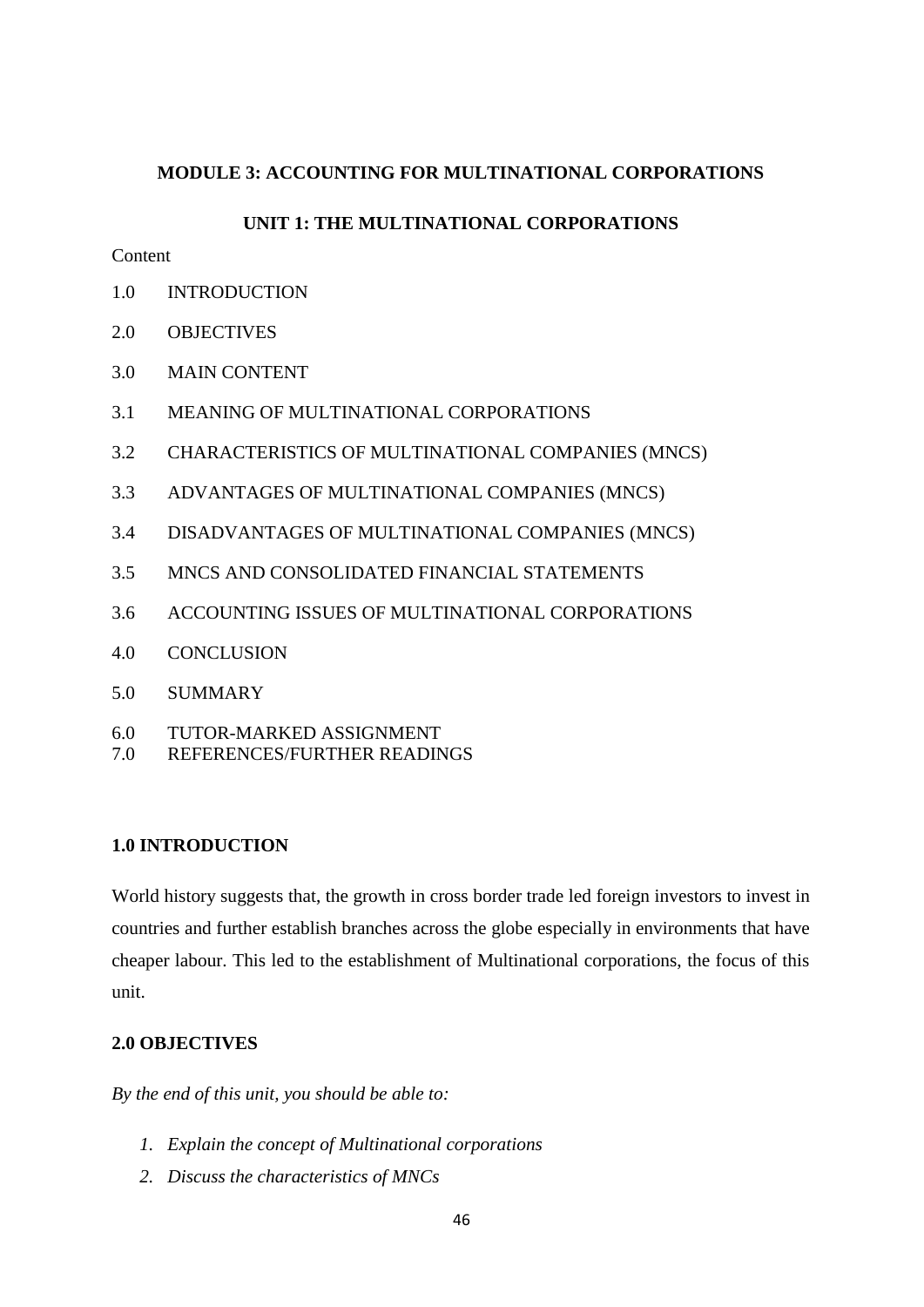- *3. Highlight the Pros and cons of MNCS*
- 4. *Discuss the relationship between MNCs and consolidated financial statements.*
- 5. *Discuss the accounting issues of multinational corporations*

## **3.0 MAIN CONTENT**

## **3.1 MEANING OF MULTINATIONAL CORPORATIONS**

Multinational Corporation (MNC) is a business organization operating in more than one country. MNC can be defined as an undertaking which owns or controls productive or service facilities in more than one country, thus excluding mere exporters, even those with established sales subsidiaries abroad, as it does more licensers of technology. MNC is also referred to as "Multinational Company" or "International Company" or"Transnational corporation".

Therefore, it can be defined as a main company (a parent company) manages a group of branches or subsidiaries in different countries to achieve certain objectives, by working together through a world managerial strategy under the constraints and laws in the home and host countries.

According to this definition of the MNC we can conclude the following facts about the MNC:

- There is a parent company in the home country where the Headquarter is.
- There are branches or subsidiaries in different countries (host countries).
- The branches or subsidiaries operate not only to achieve special objectives for themselves, but also for general objectives of the MNC as a whole, according to a certain international strategy.
- The parent company works under the laws of the home country, while the foreign branches or subsidiaries work under the applied laws in the host countries.
- The company must be controlling foreign offices, production, policies, quality, deadline and procedures.
- The product being produced must sooth the region where the company/branch is located.

The first multinational business organization was the Knights Templar, founded in 1120. After that came the British East India Company in 1600 and then the Dutch East India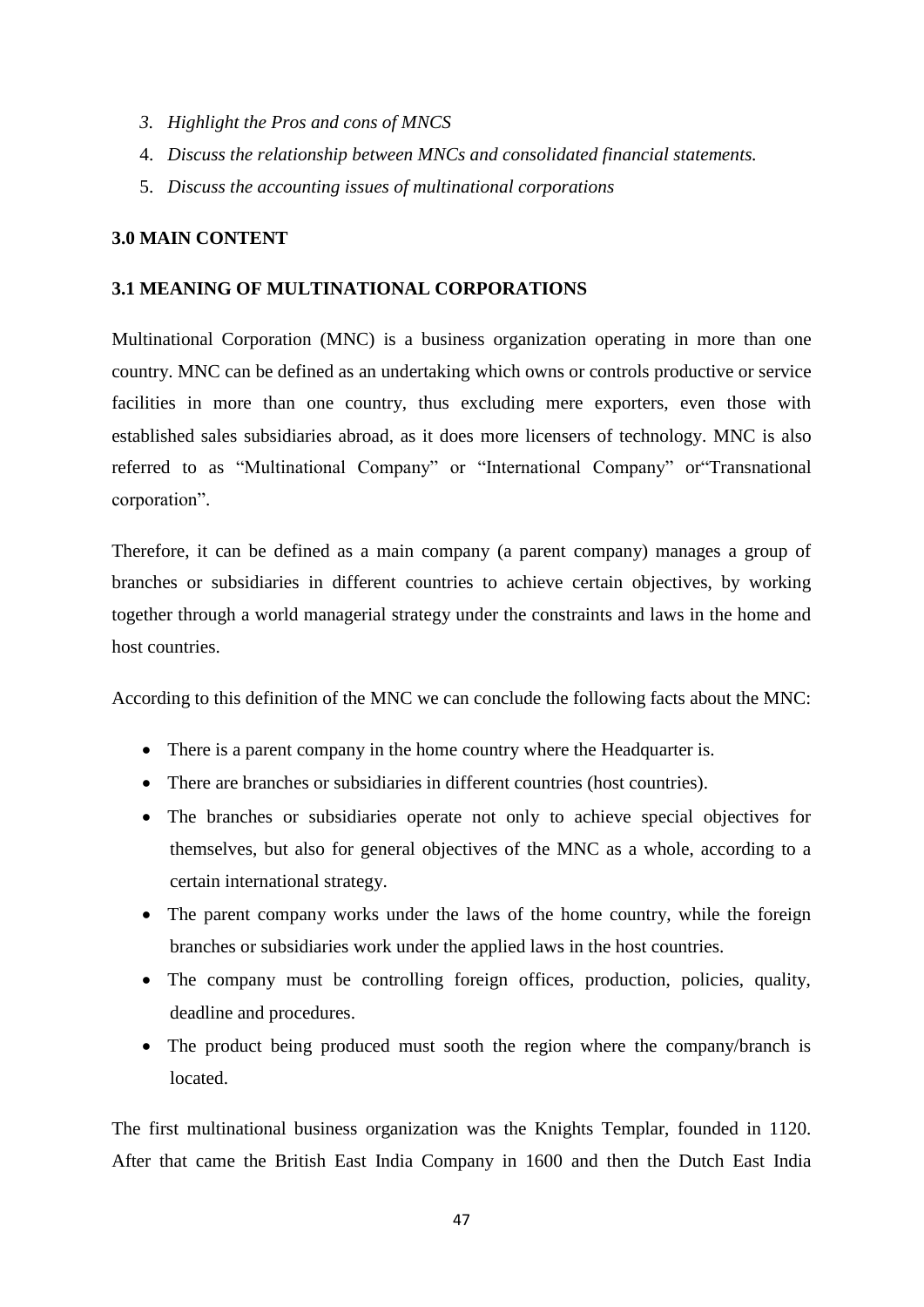Company, founded March 20, 1602, which became the largest company in the world for nearly 200 years (Nobes& Parker, 2008).

#### **3.2 CHARACTERISTICS OF MULTINATIONAL COMPANIES (MNCS)**

- 1. Geographical Spread: This geographical spread of MNCs places them in a considerable flexible position, because of the wide range of the multi-options in some decision areas, such as sourcing, pricing, financing, cash flow etc. The best MNC is able to take the advantage of changes in the economic environment internationally. The existence of networks of foreign affiliates within MNC gives the possibility of integrated production and marketing on a global basis. So, this may give rise to extensive intra-firm trade, such as various stages in the production process which are located in different countries or affiliates which specialize in a particular part of the total product line. The intratransfers of MNC constitute a very significant part of the total volume of international trade.
- 2. The Efficiency: The magnitude of the available resources of MNCs enables it to distribute these resources wherever they want in different countries in the world. MNC can transport investments, money, people, machines, materials, goods, special technical knowledge and cleverness, and other services. All these are managed from a global and national perspective. This attitude of globalization in management thinking means that all affiliates are managed and controlled by the headquarters of the MNCs, but with a certain degree of the decentralization in some decision making areas. From this vantage point, the MNC is capable of tapping and manipulating its resources on a worldwide basis, using them in the locations considered to offer the best opportunities and/or the lowest risks. In other words, the MNC can generally obtain financing and produce its products at the lowest possible total costs, and also select the most promising available markets in which to sell.
- 3. The Power: The power attribute of the MNC is a result of its size, geographical spread, scope of operations, and efficiency. Today it is normal that the MNC records annual sales greater than GNP in some countries where it operates. Consequently, the MNC, as a giant among local firms, in general, has the power (at least in the economic sense) to dominate and control the local markets. Because the MNC lacks the protection of the international law, it relies upon itself to compete and win. For this, the MNC transcends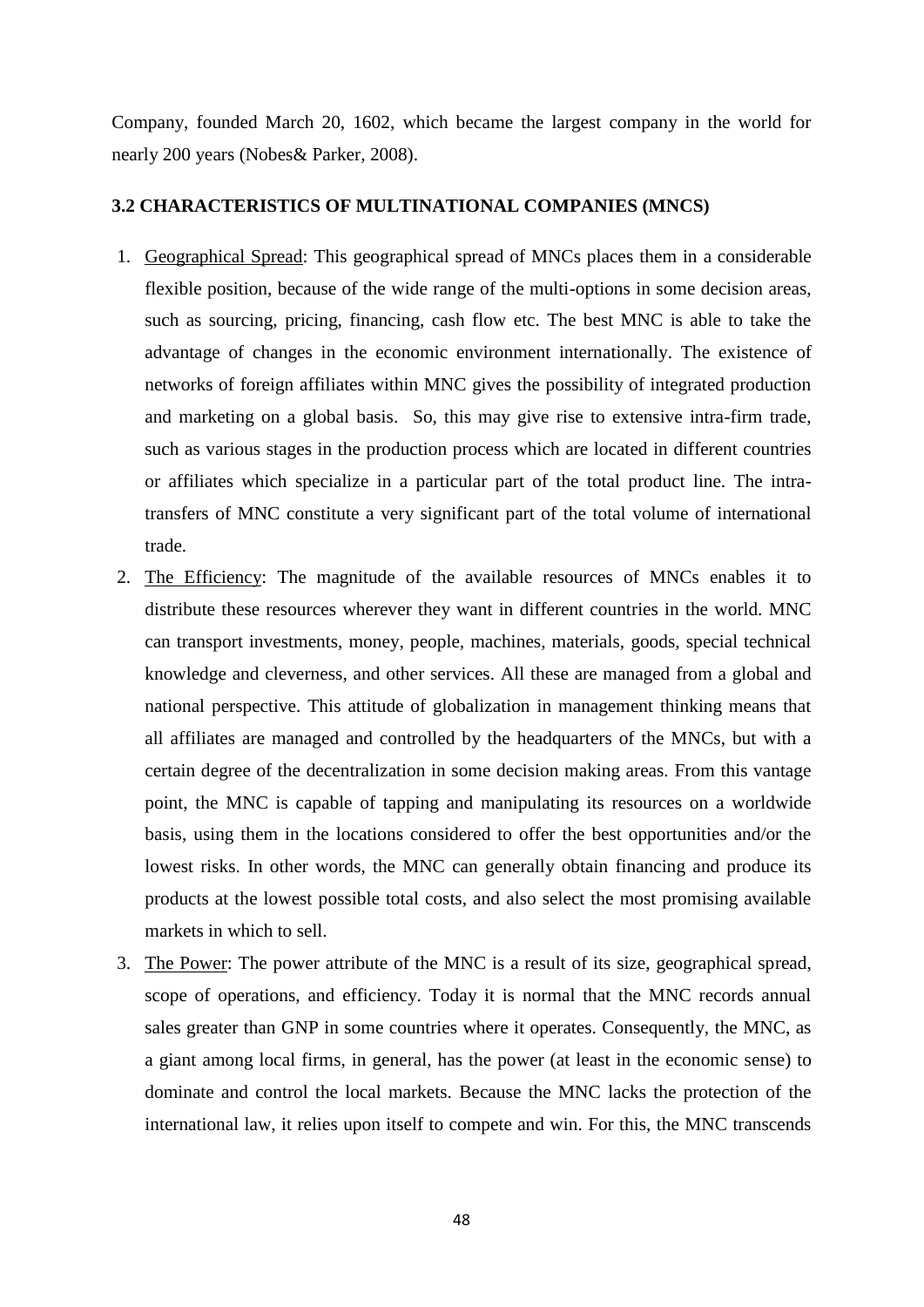the national boundaries and controls to have the potential to influence the world affairs and course of events in the host countries in very significant ways.

4. The Flexibility: According to its size and scope, the MNC is certainly the most flexible of the economic enterprises. The excellent communication systems enable the widely decentralized operations to serve the local needs, and also permit the centralized direction to assure the goal congruence. Thus, the headquarters can manipulate the mobile resources of the MNC on a global basis, based upon the best overall interests for MNC. It can produce, assemble, and market in the locations offering the best opportunity. This kind of flexibility often enables the MNC to offset or escape from restrictive regulations or controls in certain sections of the world. Transfer prices, credit terms, loans, and other points are examples of devices available to the MNC.

## **3.3. ADVANTAGES OF MULTINATIONAL COMPANIES (MNCS)**

- 1. They ensure optimum utilization of resources both in their domestic and foreign companies.
- 2. They represent risk-taking enterprise for advancement, development and the provision of services.
- 3. They provide capital investments where urgently needed.
- 4. They assist the development of emerging nations and distant regions, by generating investment-multiplier effects and invisible trade.
- 5. They are leaders in innovation, business methods and financial practices.
- 6. They prove the validity of international cooperation and regional schemes.
- 7. They provide advanced training of staffs and opportunity for employment and career development.
- 8. They allow a wide participation on their investments, thereby contributing support democracy.
- 9. They assist in the balance of payments between developed and developing regions.
- 10. They lead to international mobility and trade.
- 11. They launch nations on a path of the self-sufficiency.
- 12. They provide a framework of interlocking operations and financial strategies.

## **3.4 DISADVANTAGES OF MULTINATIONAL COMPANIES (MNCS)**

1. They tend to exploit national resources.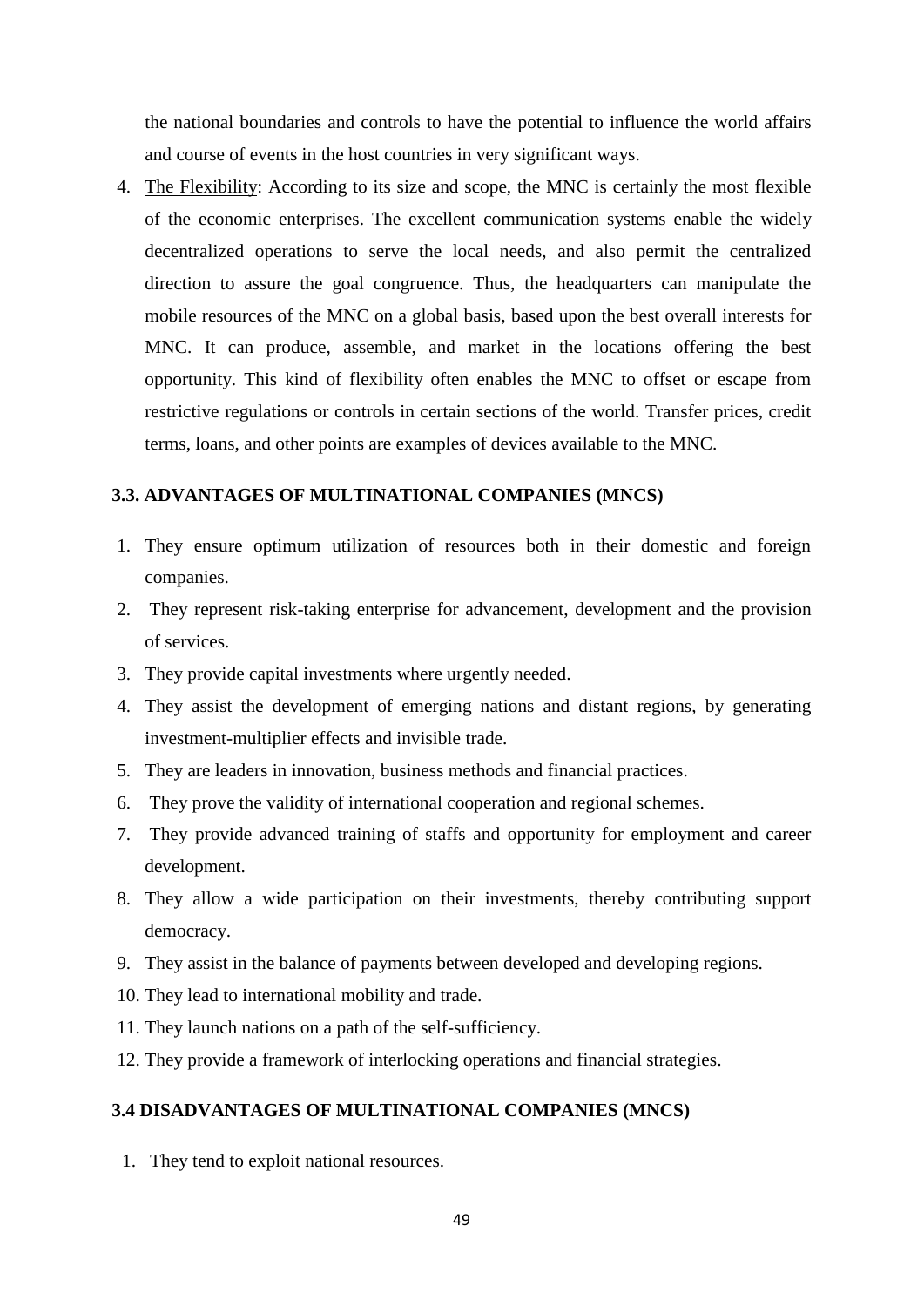- 2. They create tensions in the host countries in the political, social and economic aspects.
- 3. They foster excessive nationalism and anti-company feelings.
- 4. They exercise arbitrary control over their operations in the host countries to the exclusion of local factors.
- 5. They constitute crippling competition to the local enterprise.
- 6. They possess strong economic power and thereby exert unfair pressures and gain unfair advantages.
- 7. They tend to achieve economic domination over smaller economies.
- 8. They sometimes practice unethical business methods, such as pricing speculations, excessive royalties, loss accounting.
- 9. They tend to aggravate the host country's currency situation.
- 10. They have adverse effects on the motivation of their own staff, by the impersonal stratification of controls, thus stifle initiative and encourage risk avoidance.
- 11. They export capital and thereby jobs to the foreign countries.
- 12. They build up profits abroad at the expense of the home country.
- 13. They are insensitive to the local social and cultural values.

#### **3.5 MNCS AND CONSOLIDATED FINANCIAL STATEMENTS**

Consolidated financial statements combine the separate financial statements of two or more companies to yield a single set of financial statements as if the individual companies were really one. Multinationals are often required by the countries in which they do business to set up a separate corporation in each country. The point is that a legal entity is not necessarily the same as an economic entity. From an economic point of view, the activities of these various legal entities are centrally administered from corporate headquarters. Thus, the intent of consolidated financial statements is to provide financial accounting information about the group of companies from an overall perspective.

Consolidated financial statements first appeared around the turn of the  $20<sup>th</sup>$  century in the United States. This was a time of great economic expansion during which a number of corporations grew into economic giants. The era witnessed a wave of corporate mergers. It is said that J.P. Morgan was so proud of his US steel company (the first billion-dollar company in the world) that he insisted on preparing and disseminating consolidated financial statements since the company's inception in 1901. Since holding companies first became important in the United States, it is not surprising that US accountants were the first to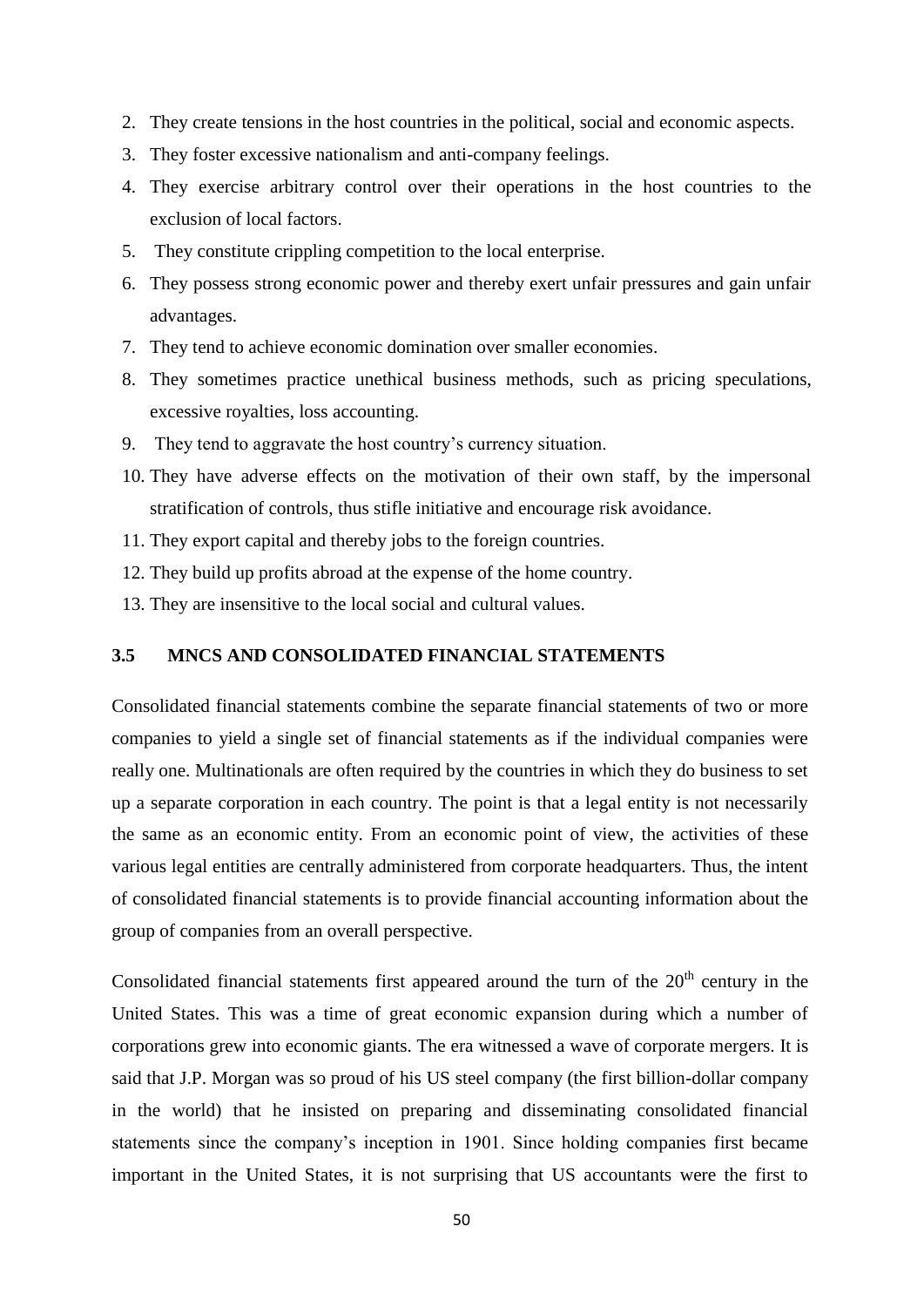experiment with consolidated financial statements.

Holding companies became important in Great Britain and Netherlands in the 1920s, so consolidated financial statements appeared there somewhat later than in the United States. Today, they are required in both countries. The practice moves much more slowly in the other European and non-European countries.

#### **3.6 ACCOUNTING ISSUES OF MULTINATIONAL CORPORATIONS**

The accounting issues of MNCs become numerous because of the complexity involved in managing and accounting for transactions in more than one country. These issues are discussed as follows:

- 1. Various accounting standards issues: accounting standards vary from one country to another and this influence significantly the overall financial reporting system of the MNCs. Although, Nigeria as adopted IFRS, not all countries have adopted as such there are differences in the recognition of intangible assets, asset measurement, financial instruments, provisions, employee benefits, deferred tax, revenue recognition, comprehensive income, and others. All these affect the consistency of the report being produced, for instance, the Last-In-First-Out (LIFO) method of inventory valuation is allowed under US GAAP and other local standards while this method is not allowed under the IFRS.
- 2. Foreign exchange fluctuations and translation issues: the issues of more than one country implies more than one currency, as such, there is need for the financial statements of subsidiaries in other countries to be translated to the parent's currency. The translation process sometimes can be in the form of transaction or the entire financial statements (will be discussed in module 4) which is influenced by the fluctuation in the exchange rates. These fluctuations affect the treatment of transactions in the translated financial statements.
- 3. Diversity in economic factors: an important macro-economic factor is level of inflation. The level of inflation in different countries influences their accounting treatments and procedures. Also, accounting systems are further influenced by tax laws which determine the treatment of financial transactions in the financial reports. These make consolidation of financial reports difficult for the MNCs.
- 4. Capital budgeting issues: in MNCs capital budgeting is seen to be complicated due to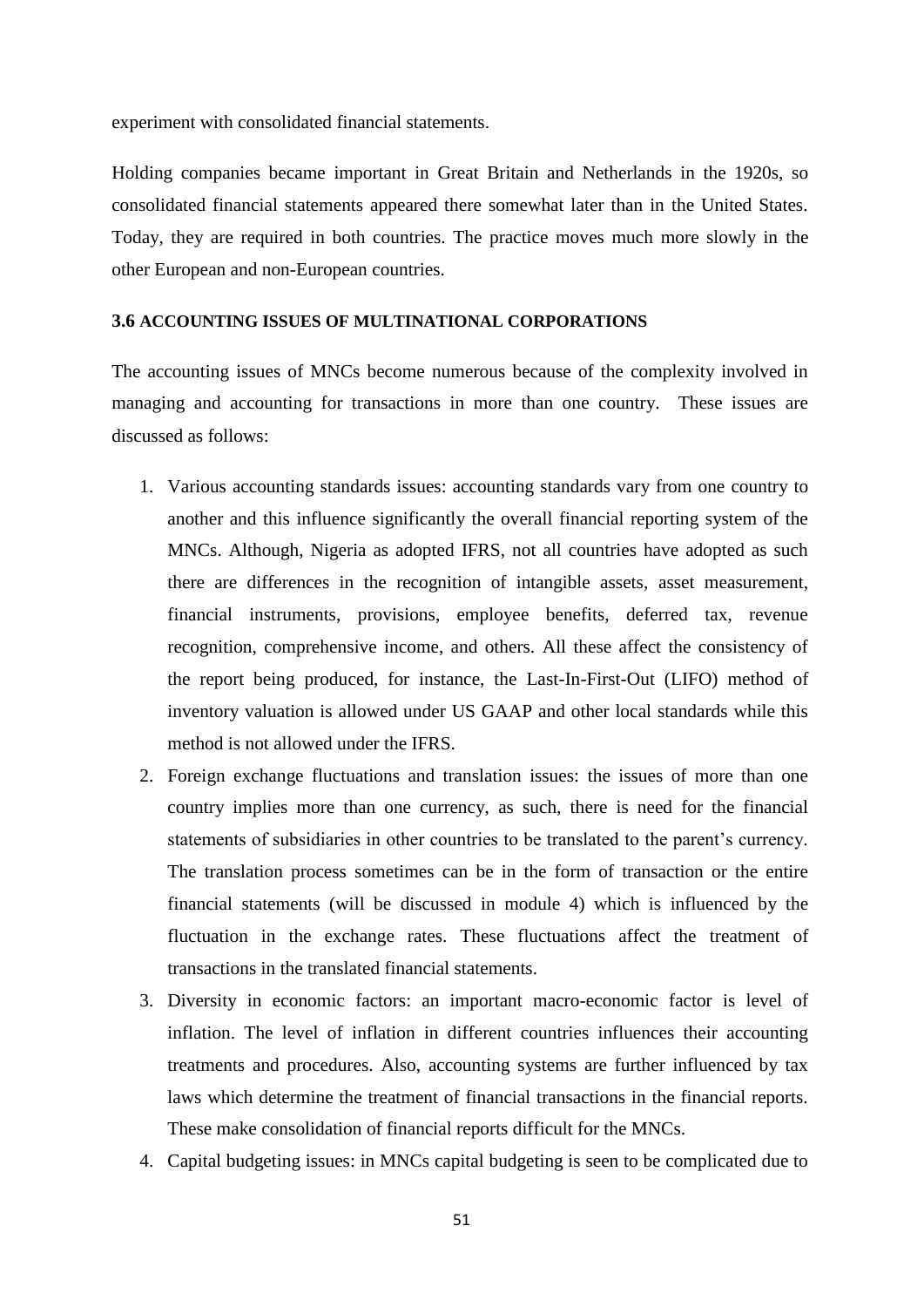associated risk with future cashflows. These risks include: political, economic and financial. The political risk is the probability that unexpected political events will affect the business such as, political unrest, unfavorable changes in labour laws, etc. Economic risks include the macro-economic factors that can influence the business such as inflation, etc. Financial risk involves the undesirable changes in financial factors that will affect the business. Such factors are interest rates, exchange rate, etc. The level of risk is usually country specific.

#### **4.0 CONCLUSION**

As discussed in the previous unit, one of the reasons for adopting IFRS in Nigeria is to reduce cost of preparing consolidated financial statements of Multinational corporations. MNCs are corporations with branches in more than one country and are required to provide consolidated financial statements irrespective of each individual country's accounting standards. These statements are prepared using the accounting standards of parent's country.

#### **5.0 SUMMARY**

This unit discussed meaning of MNCS, its characteristics, its pros and cons, its relationship with consolidated financial statements and its accounting issues.

# **6.0 TUTOR-MARKED ASSIGNMENT**

- 1. What are the key elements in defining MNCs?
- 2. List at least five pros and cons of MNCs
- 3. Discuss five characteristics of MNCs
- 4. What is the relationship between MNCs and Consolidated financial statements?
- 5. State 4 accounting issues of MNCs.

#### **7.0 REFERENCES/FURTHER READINGS**

Nobes, C., & Parker, R. (2008). Comparative International Accounting. 10<sup>th</sup> Edition. UK: Prentice Hall.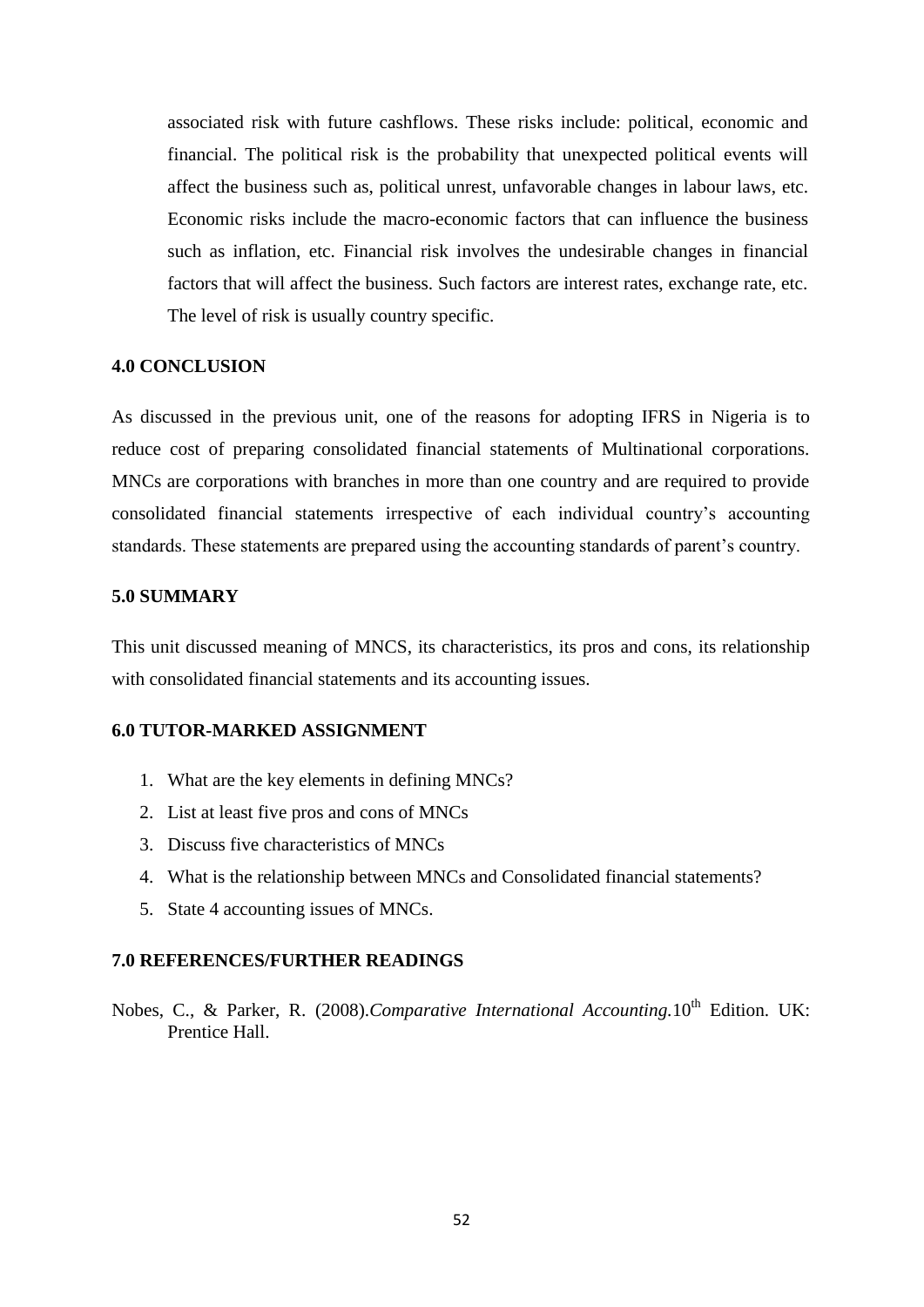# **UNIT 2: PRESENTATION AND ANALYSIS OF FINANCIAL REPORTS BY MULTINATIONAL CORPORATIONS**

**Content** 

- 1.0 INTRODUCTION
- 2.0 OBJECTIVES
- 3.0 MAIN CONTENT
- 3.1 DISCLOSURE WITH INTERNATIONAL PERSPECTIVE
- 3.2 FINANCIAL STATEMENT ANALYSIS
- 3.3 REASONS FOR FINANCIAL STATEMENTS' ANALYSIS
- 3.4 TECHNIQUES OF FINANCIAL ANALYSIS
- 4.0 CONCLUSION
- 5.0 SUMMARY
- 6.0 TUTOR-MARKED ASSIGNMENT
- 7.0 REFERENCES/FURTHER READINGS

## **1.0 INTRODUCTION**

The previous unit discussed the concept of Multinational corporations and consolidated financial statements. This unit discusses the presentation and analysis of financial statements of multinational corporations.

# **2.0 OBJECTIVES**

*By the end of this unit, you should be able to:*

- *1. Discuss disclosures in financial statements with international perspective*
- *2. Explain the concept of financial statements analysis*
- 3. *Highlight the techniques of financial statements analysis*

# **3.0 MAIN CONTENT**

## **3.1 DISCLOSURE WITH INTERNATIONAL PERSPECTIVE**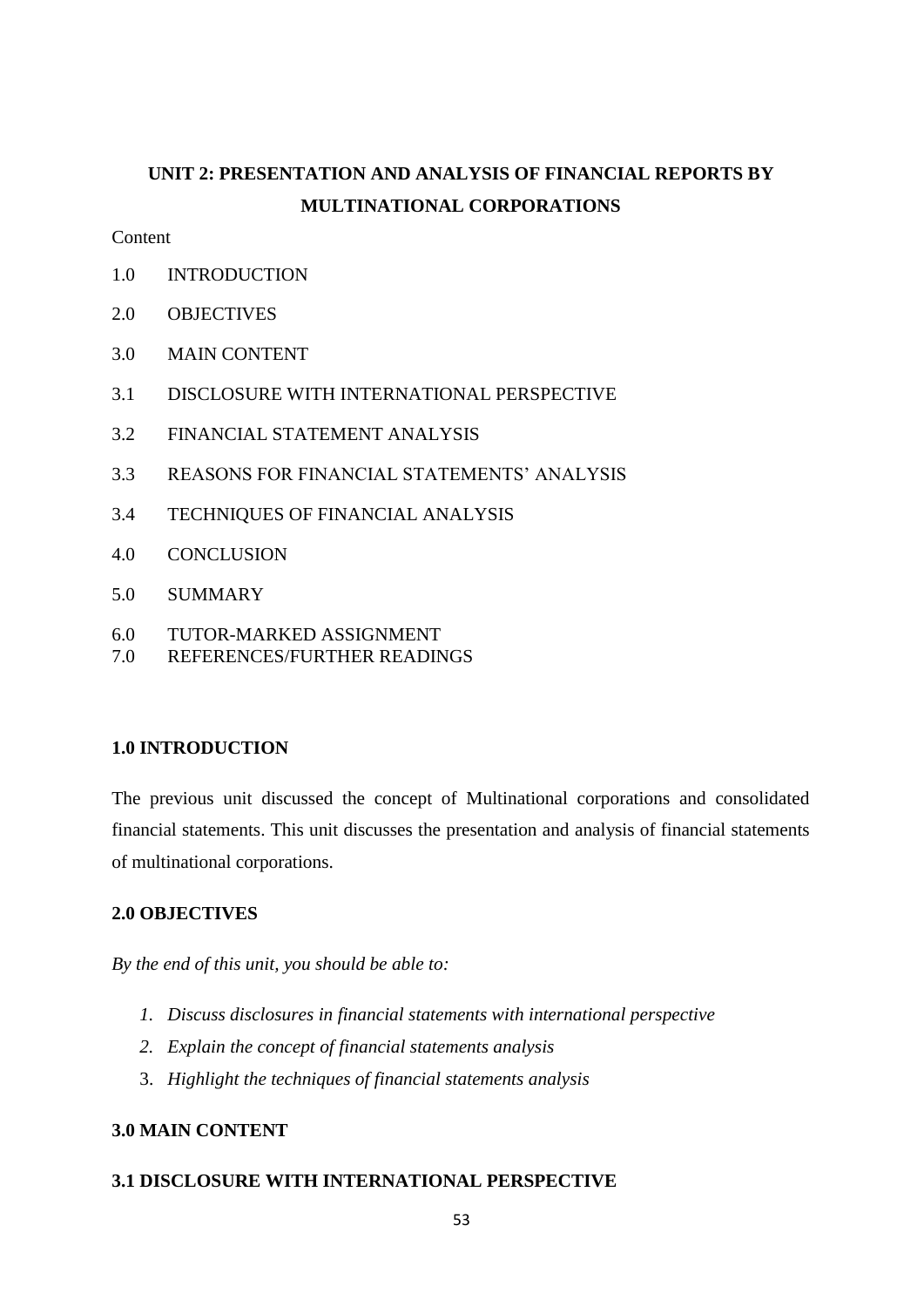What, how much and how a company discloses supplemental information varies depending on certain criteria, these are:

- a) The requirements of generally accepted accounting principles.
- b) The needs of users.
- c) The influence of users.
- d) The philosophy of management.

This sub-unit would aimed at discussing certain examples of disclosure from an international perspective which are as follows

1. Segment disclosures

Consolidated financial statements combine the separate financial statements of a parent company and its subsidiaries so that a single set of financial statements is issued for the entire economic entity. The argument is that for a multinational corporation operating in a number of different product lines, consolidated financial statements may in fact hide some important information. If a company's continued profitability depends heavily on a certain region of the world or on a particular product, knowledge of that may be useful to shareholders, creditors, employees and other financial statement users. Thus, in addition to consolidated financial statements, perhaps companies should be more detail about where and how total profits are derived.

## 2. Financial Forecast Disclosures

Given that a primary concern of investors is assessing a company's future profitability and cash flows, it is reasonable to ask whether companies provide their own internal forecasts of such financial information. Financial forecasts would seem to be relevant information for investors. In practice, few MNCs provide them. One reason is that forecasts can be unreliable because they incorporate subjective estimates of uncertain future events. In addition, there can be legal repercussions for managements if the forecasts are not met. In litigious countries such as the United States, the potential for lawsuits is a major deterrent to providing financial forecasts.

## 3. Information about Shares and Shareholders

A number of continental European companies disclose rather extensive information about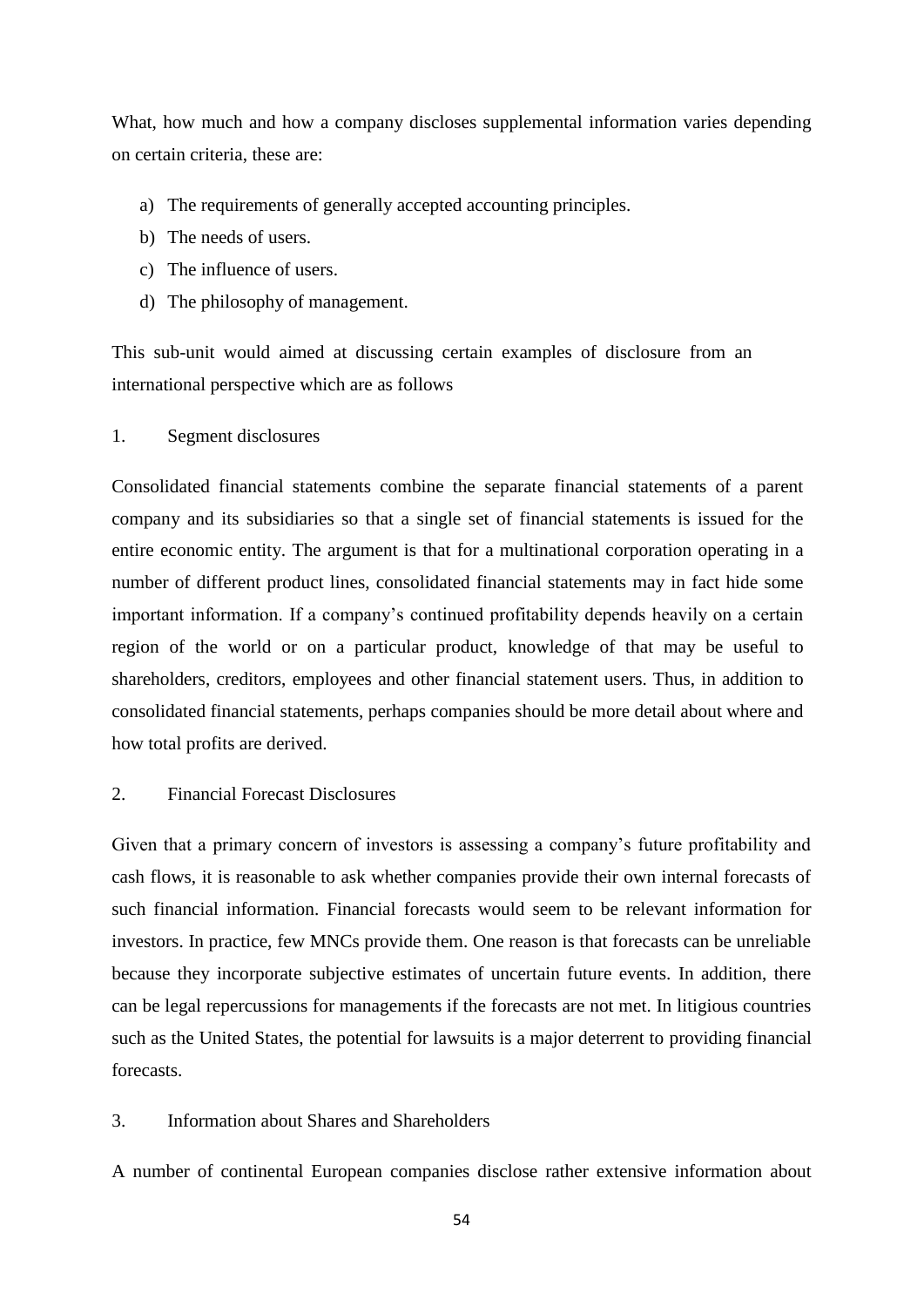their shares and shareholders. The value of such information is aimed at current and prospective shareholders. Past trend data can be useful in predicting future patterns and it is also useful when making comparisons with the trends of other companies. Shares are more marketable when they are traded on several exchanges and when the volume of trading is high. Widely scattered ownership tends to provide ready sales opportunities when present shareholders wish to dispose of some or all of their share holdings. Ownership concentration also indicates the locus of corporate control. On the other hand, dispersed ownership normally means that the company is controlled by shareholders and their agents, the company's management team. On the other hand, a concentrated ownership suggests that power is exerted by a more narrowly defined group. Management may be constrained if a large block of shares is owned by relatively few individuals or groups, and other shareholders may have relatively less influence in such situations. The identities of the largest shareholders might also be of interest to current and potential shareholders for the same reason. There are no standards that require companies to provide information about shares and shareholders, although, the practice seems to be growing.

#### **3.2 FINANCIAL STATEMENT ANALYSIS**

Analysts are employed in a number of functional areas. Commonly, analysts evaluate aninvestment in some type of security that has characteristics of equity (representing an ownershipposition) or debt (representing a lending position). In arriving at investment decisionsor recommendations, analysts need to evaluate the performance, financial position, and valueof the company issuing the securities. Company financial reports, which include financialstatements and other data, provide the information necessary to evaluate the financial health of the company. Consequently, the analyst must have a firm understanding of the information provided in each company's financial reports, including the financial notes and other formsof supplementary information.

The role of financial reporting by companies is to provide information about their performance, financial position, and changes in financial position that is useful to a wide range ofusers in making economic decisions. The role of financial statement analysis is to take financialreports prepared by companies, combined with other information, to evaluate the past,current, and prospective performance and financial position of a company for the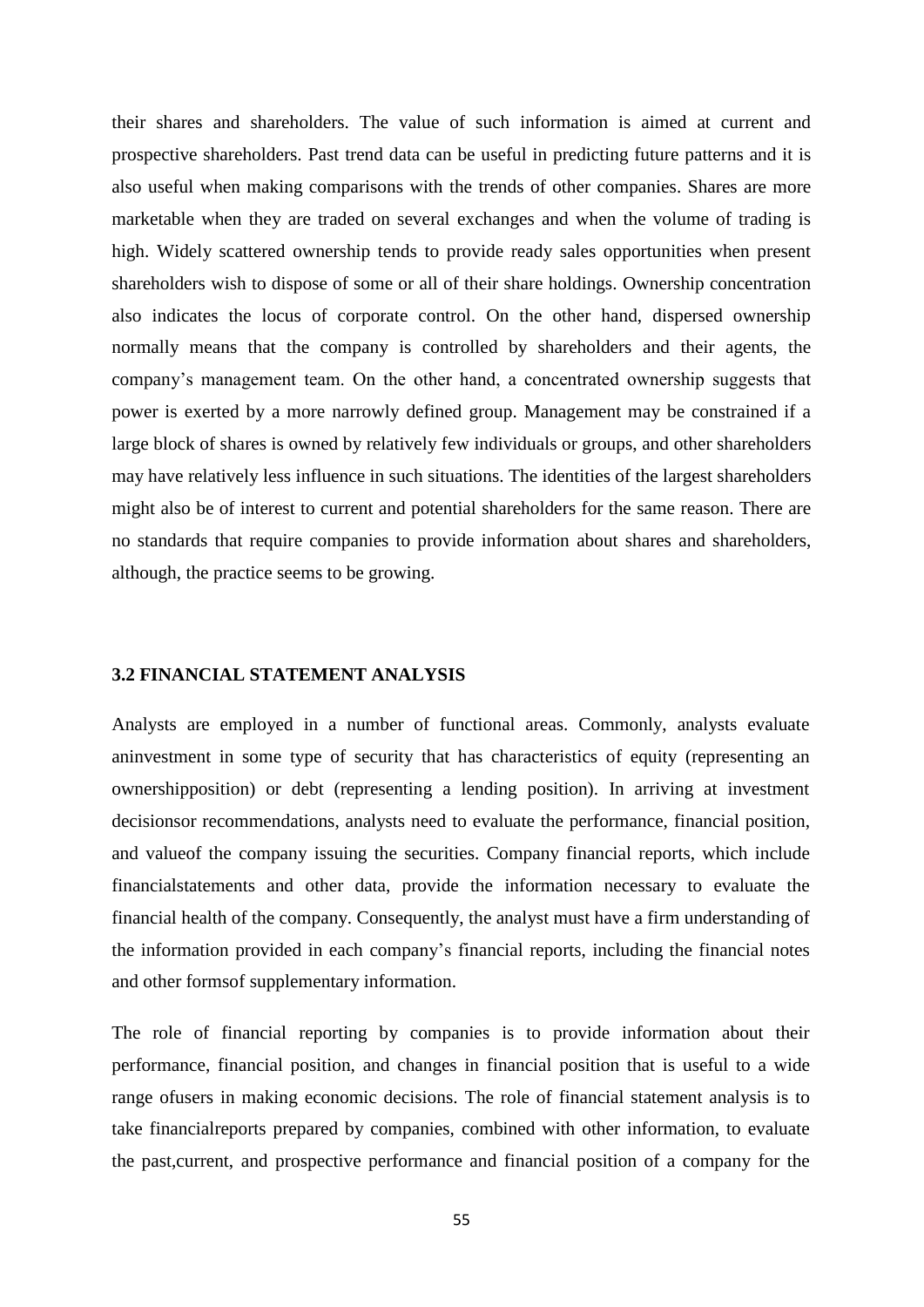purpose ofmaking investment, credit, and other economic decisions. In evaluating financial reports, analysts typically have an economic decision in mind (Alexander, Britton, &Jorissen, 2009).

#### **3.3 REASONS FOR FINANCIAL STATEMENTS' ANALYSIS**

There are certain themes in financial analysis. In general, analysts seek to examine the performance and financial position of companies as well as forecast future performance and financialposition. Analysts are also concerned about factors that affect risks to the company's future performance and financial position. An examination of performance can include an assessment of a company's profitability (the ability to earn a profit from delivering goods and services) and its cash flow – generating ability (the ability to produce cash receipts in excess of cash disbursements). Profits and cash flows are not equivalent. Profit represents the excess of the pricesat which goods or services are sold over all the costs of providing those goods and services(regardless of when cash is received or paid).

Although profitability is important, so is the ability to generate positive cash flow. Cashflow is important because, ultimately, cash is needed to pay employees, suppliers, and othersto continue as a going concern. A company that generates positive cash flow from operationshas more flexibility in funding needed investments and taking advantage of attractivebusiness opportunities than an otherwise comparable company without positive cash flow. Additionally, cash flow is the source of returns to providers of capital. Therefore, the expected magnitude of future cash flows is important in valuing corporate securities and in determining the company's ability to meet its obligations. The ability to meet short - term obligationsis generally referred to as **liquidity**, and the ability to meet long - term obligations is generallyreferred to as **solvency**.

#### **3.4 TECHNIQUES OF FINANCIAL ANALYSIS**

According to Robinson, Hennie, Elaine, and Michael (2009) some of the techniques are discussed as follows: (Note: the content of this course does not cover the intricacies of the techniques as they are to be learnt in details in other courses)

#### 1. Ratios

There are many relationships between financial accounts and between expected

56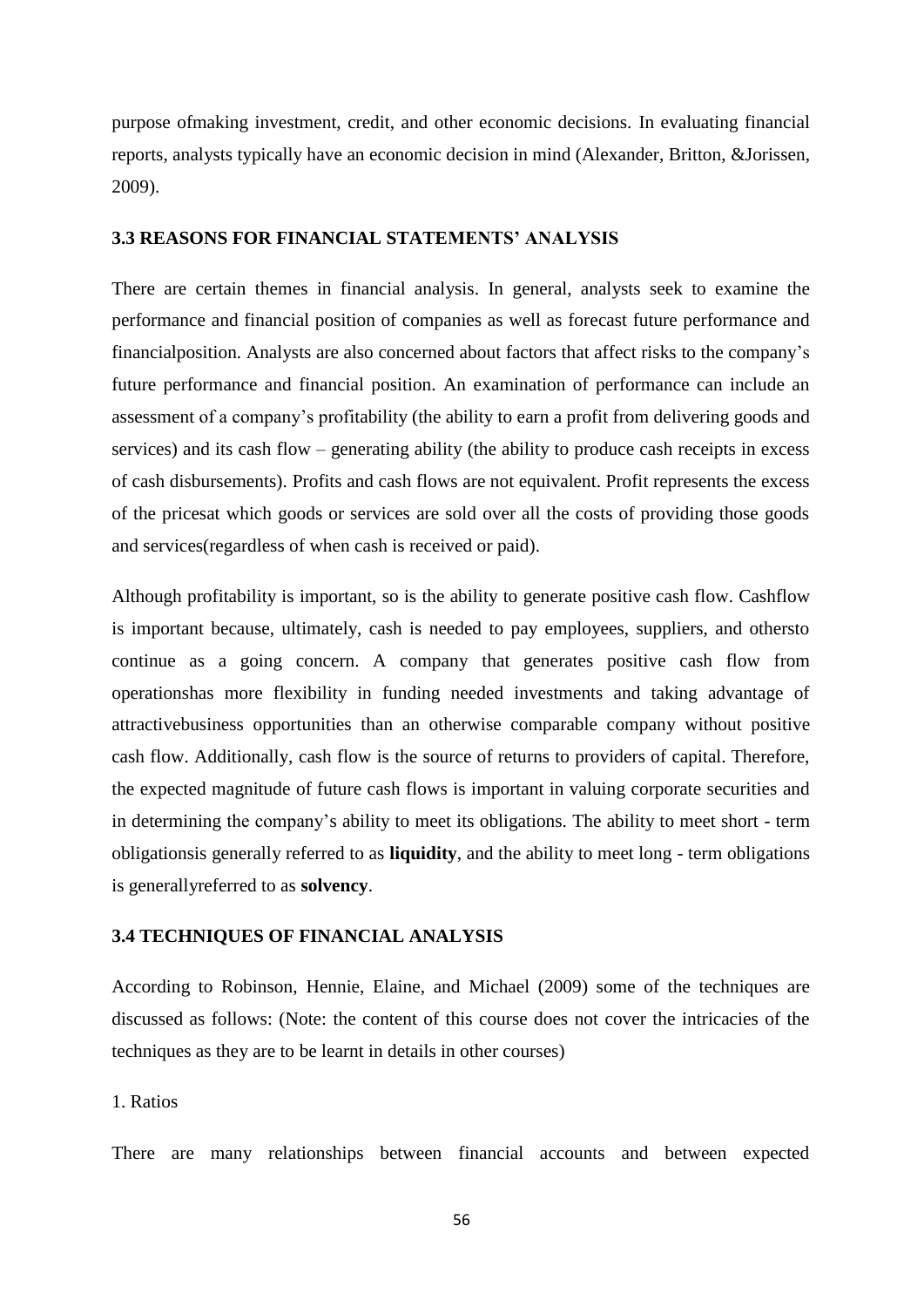relationshipsfrom one point in time to another. Ratios are a useful way of expressing these relationships.Ratios express one quantity in relation to another (usually as a quotient). Examples of Ratios are: Profitability ratios (such as ROA, ROCE), liquidity ratio (Current ratio, acid ratio).

#### 2. Common - Size Analysis

Common - size analysis involves expressing financial data, including entire financial statements, in relation to a single financial statement item, or base. Items used most frequently asthe bases are total assets or revenue. In essence, common - size analysis creates a ratio between every financial statement item and the base item.

#### 3. The Use of Graphs as an Analytical Tool

Graphs facilitate comparison of performance and financial structure over time, highlighting changes in significant aspects of business operations. In addition, graphs provide the analyst(and management) with a visual overview of risk trends in a business. Graphs may also beused effectively to communicate the analyst's conclusions regarding financial condition and risk management aspects.

#### 4. Regression Analysis

When analyzing the trend in a specific line item or ratio, frequently it is possible simply tovisually evaluate the changes. For more complex situations, regression analysis can help identifyrelationships (or correlation) between variables. For example, a regression analysis could relate a company's sales to gross domestic product (GDP) over time, providing insight intowhether the company is cyclical. In addition, the statistical relationship between sales andGDP could be used as a basis for forecasting sales.

#### **4.0 CONCLUSION**

Financial statements on its own do not depict the full financial health of an organization without further analysis. Financial statement analysis includes techniques used by financial analysts to further understand and interpret financial statements of organizations for investment purposes.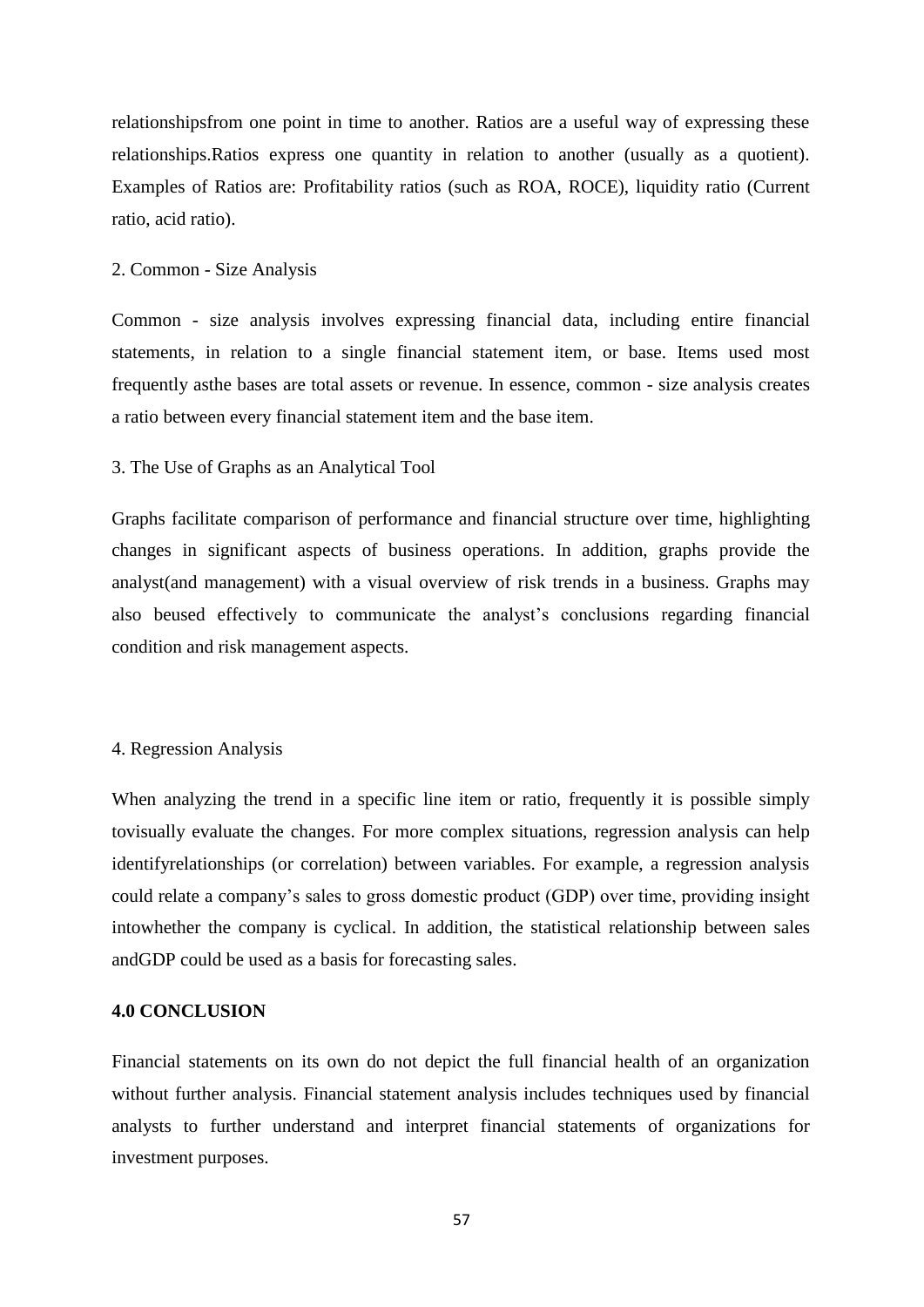## **5.0 SUMMARY**

This unit discussed the disclosures in financial statements with international perspectives, the concept of financial statements analysis and its techniques.

## **6.0 TUTOR-MARKED ASSIGNMENT**

- 1. List and explain five disclosures with international perspective
- 2. Differentiate between cash flow and profit; solvency and liquidity.
- 3. With examples, explain four techniques of financial statements analysis.

# **7.0 REFERENCES/FURTHER READINGS**

- Alexander, D., Britton, A., &Jorissen, A. (2009)..*International Financial Reporting and Analysis.*4 th Edition. US: Cengage Learning.
- Robinson, T. R., Hennie, V. G., Elaine, H., and Michael, A. B. (2009). Financial reporting standards: International financial statement analysis. *CFA Institute Investment Series*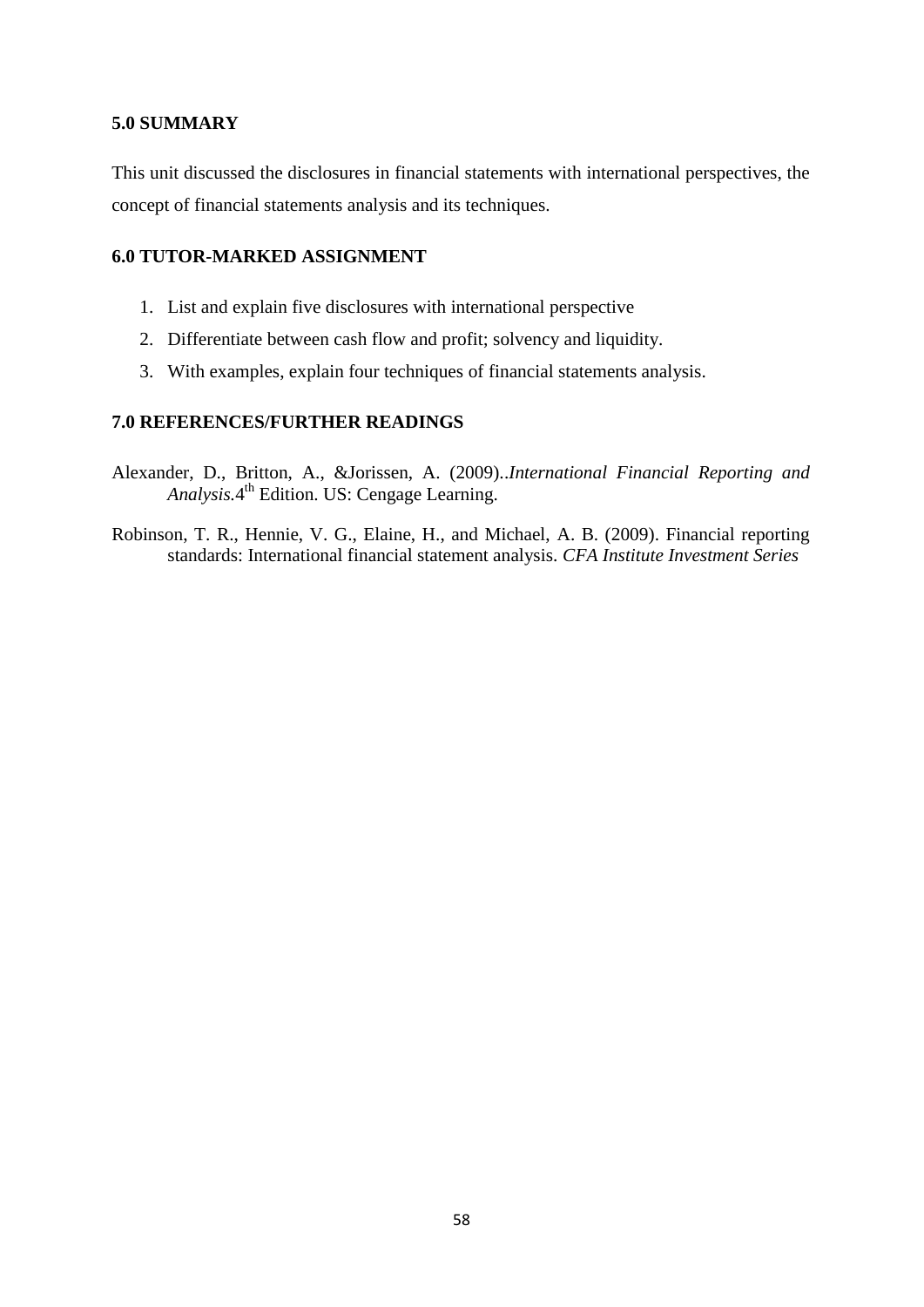#### **UNIT 3: PERFORMANCE EVALUATION IN MNCS**

#### Content

- 1.0 INTRODUCTION
- 2.0 OBJECTIVES
- 3.0 MAIN CONTENT
- 3.1 MEANING OF PERFORMANCE EVALUATION
- 3.2 FINANCIAL MEASURES USED BY MNCS TO EVALUATE DOMESTIC AND FOREIGN SUBSIDIARIES
- 3.3 ISSUES TO CONSIDER WHEN DEVELOPING MNC EVALUATION SYSTEMS
- 3.4 RESPONSIBILITY ACCOUNTING AND PERFORMANCE EVALUATION IN MNCS
- 4.0 CONCLUSION
- 5.0 SUMMARY
- 6.0 TUTOR-MARKED ASSIGNMENT

## **1.0 INTRODUCTION**

Within multinational corporations, there is need to measure the performance of the various branches. This unit discusses the meaning of performance evaluation, financial measures used by MNCS to evaluate domestic and foreign subsidiaries, issues to consider when developing MNC evaluation systems, responsibility accounting and performance evaluation in MNCS.

#### **2.0 OBJECTIVES**

*By the end of this unit, you should be able to:*

*1. Discuss the concept of performance evaluation*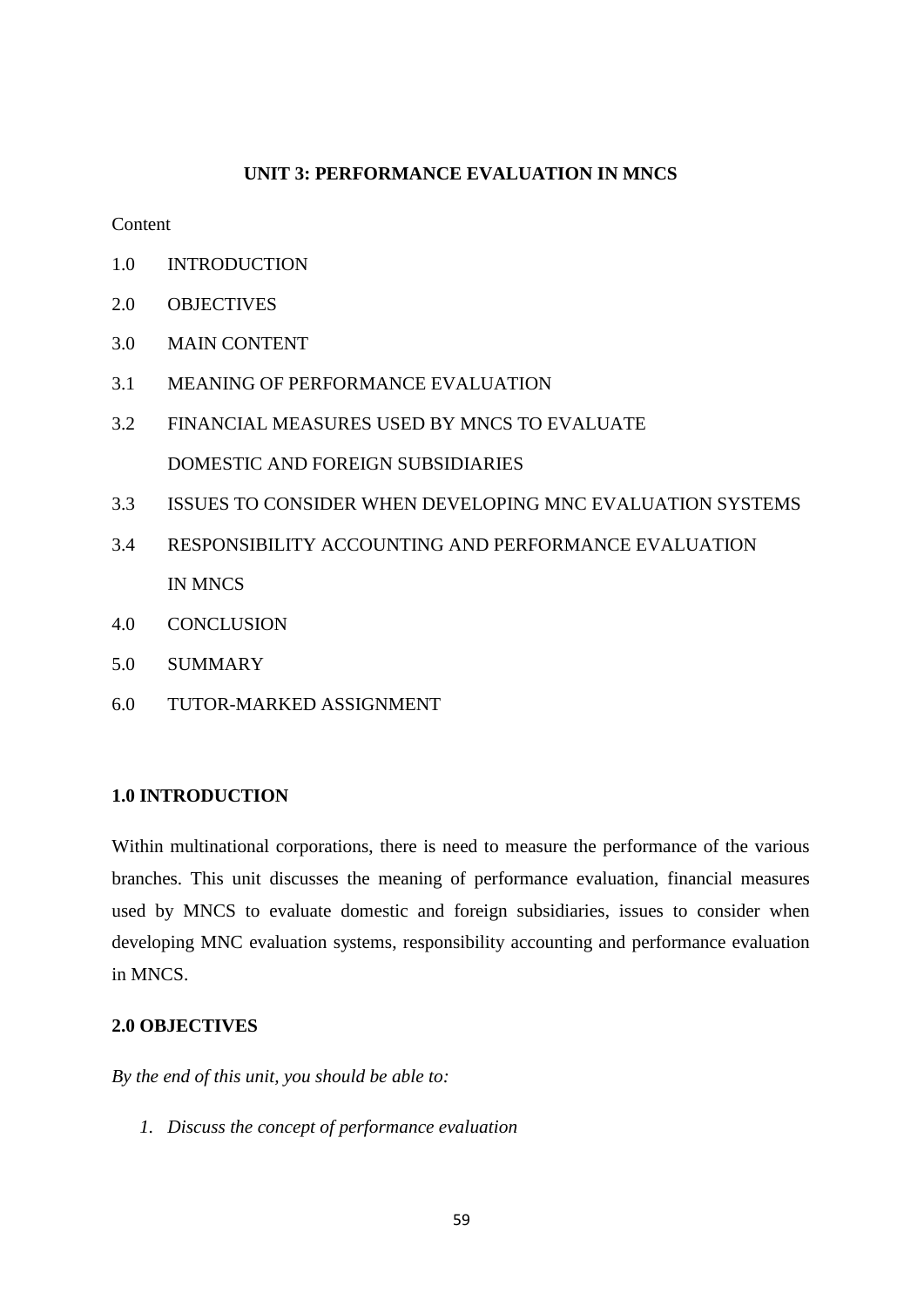- *2. Highlight financial measures used by MNCs to evaluate domestic and foreign subsidiaries*
- *3. Discuss issues to consider when developing MNC evaluation systems*
- **4.** *Explain the relationship between responsibility accounting and performance evaluation.*

#### **3.0 MAIN CONTENT**

#### **3.1 MEANING OF PERFORMANCE EVALUATION**

Performance evaluation is the periodic review of operations to ensure that the objectives of the enterprise are being accomplished. It is a multi-purpose tool used to measure actual performance against expected performance, provide an opportunity for the employee and the supervisor to exchange ideas and feelings about job performance, identify employee training and development needs, and plan for career growth.Performance evaluations are important tools used by management to review and discuss employees' performances.

Several types of performance evaluations exist, including 360-degree feedback, management by objectives and ratings scale evaluations. Regardless of the type of performance evaluation system used, managers perform evaluations to benefit employees and the employer. However, implementing performance evaluations offer advantages and disadvantages. Companies who recognize the disadvantages can make the necessary adjustments to receive the full benefits of implementing performance evaluations.

Benefits result from the Performance Evaluation process:

- Control of the work that needs to be done
- Enhancement of employee motivation, commitment, and productivity
- Identification of goals and objectives for the employee
- Satisfaction of the basic human need for recognition
- Identification of process improvement opportunities
- Identification of employee development opportunities

#### **3.2 FINANCIAL MEASURES USED BY MNCS TO EVALUATE DOMESTIC AND**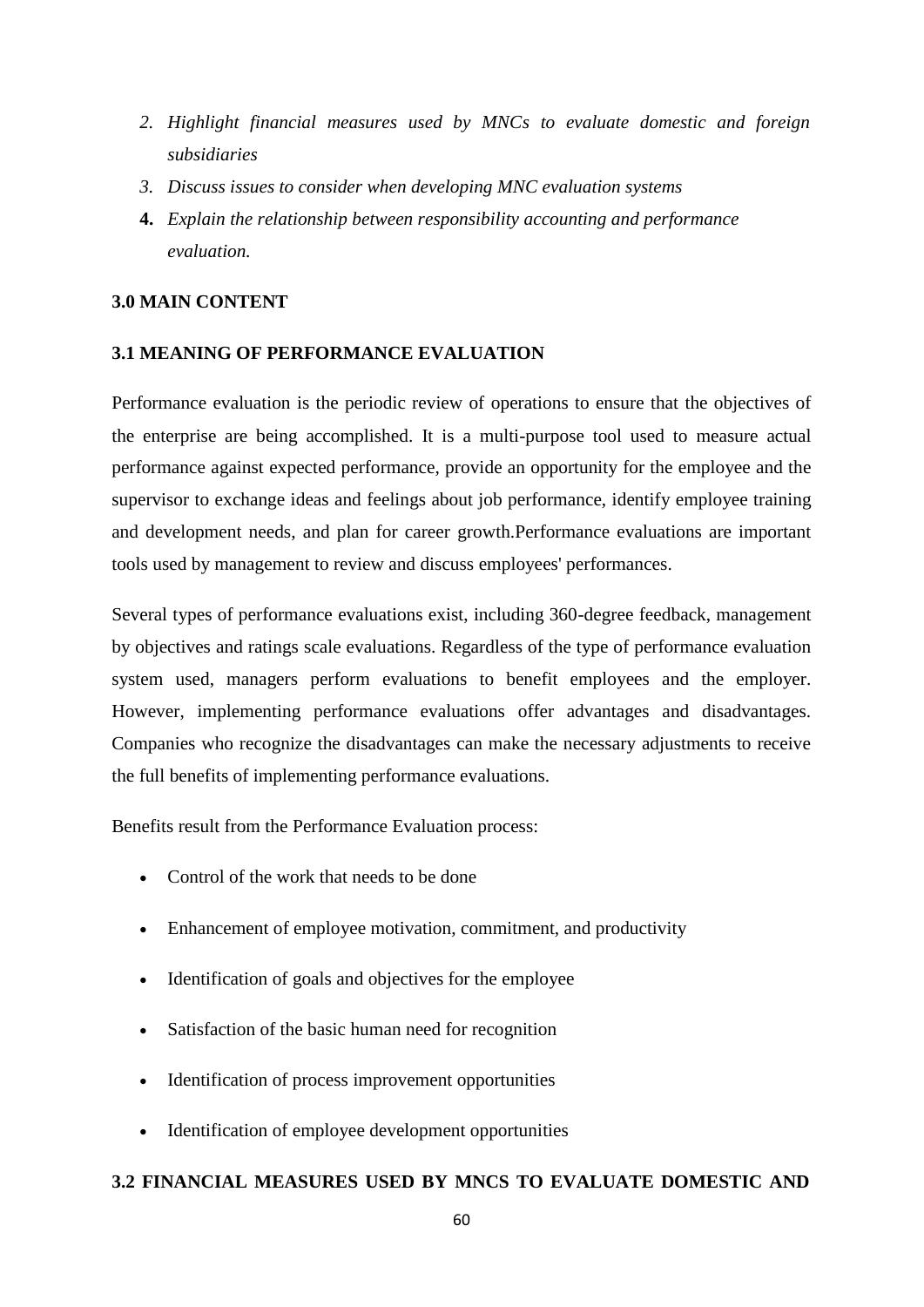## **FOREIGN SUBSIDIARIES**

MNCs use various measures to evaluate the results of their operations at home and abroad. Let us discuss some of the measures.

#### 1. Profitability Measures

A fundamental measure of operating success is profitability. This can be expressed as gross profit, net income, or return on investment (ROI). Gross profit (or gross margin) is the difference between revenues and the cost of products sold or services provided. Net income is the "bottom line" profit figure of an operation. Expressed as a rate of return, ROI relates profitability to invested capital. It is said that since shareholders are profit oriented, manager should be as well. Profitability measures imply a level of decentralization that does not always exist in multinational operations.

#### 2. Sales Growth and Cost Reduction

The ability to reach customers is vital to company's long-run success. Customer acceptance of company's products or services translates directly into the sales (or revenue) figure. Sales growth may also indicate increased market share. Because of an increase in globalization leading to high competition in the 1990s, cost reduction intensified. Cost reduction is the minimization of associated cost using certain techniques, an example is outsourcing functions such as accounting and information technology. Sales growth and cost reductions should also improve profitability.

# 3. Budgets as a Success Indicator

Sometime, budgeting has been accepted as a management tool for controlling operations and forecasting future operations of domestic companies. One purpose of the budget is to clearly set out the objectives of the entity. A budget generally provides a forecast and a means of comparing the actual results, of operations to the budget. This comparison produces variances that can be analyzed to evaluate performance and improve the efficiency of future operations.

When a budget is used for a foreign subsidiary, the budget should be developed by that subsidiary. The experience of the local manager is extremely important, in that, it produces adeep knowledge of the specific business situation. Thus, the subsidiary manager should fully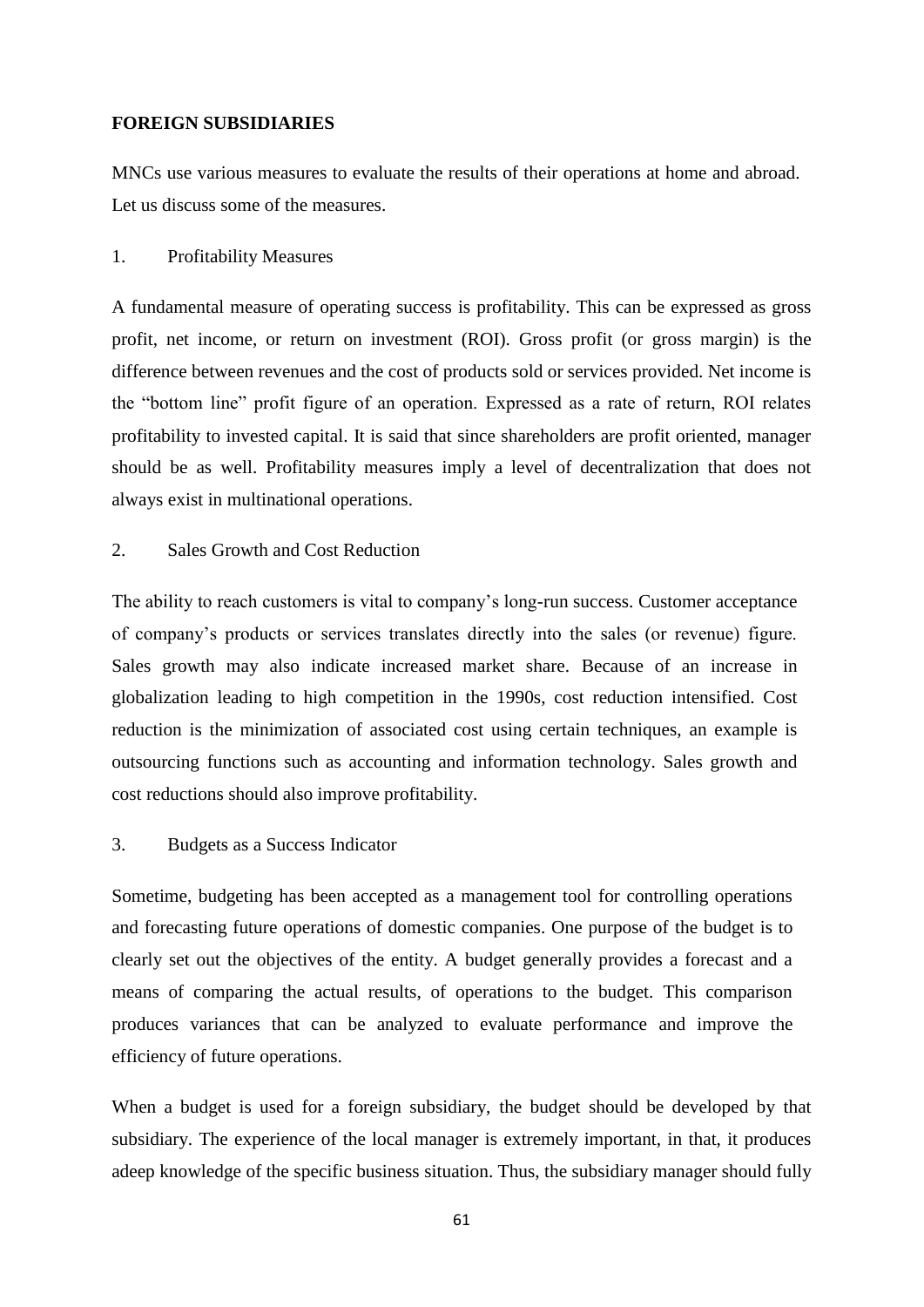participate in establishing the subsidiary's goals and in developing its budget. A budget developed on this level will help control the operations and make achievement of goals possible. This budget can be used by the local manager on a daily basis.

Budgeting gives local managers the opportunity to set their own performance standards. In international operations, top management is not as familiar with what the standards should be. Headquarters must rely to a greater extent on good local or regional budgets, which help facilitate the strategic planning process.

The subsidiaries' budgets are approved at the parent-company level and often require the endorsement of the president and/or the board of directors. Presumably, headquarters uses the budget to consider the circumstances peculiar to each subsidiary. All of this should ensure a two-way flow of communication between the subsidiary and headquarters, which in turn, will improve the overall budgeting process.

#### **3.3 ISSUES TO CONSIDER WHEN DEVELOPING MNC EVALUATION SYSTEMS**

From previous studies and literatures it can be concluded that MNCs and their subsidiaries operate in different international environments, and the performance of the foreign subsidiaries is affected by some variables and factors such as: environmental factors (economic, legal, political, technological, cultural and social), transfer pricing, foreign currencies, and inflation. If the MNC want to evaluate the real performance of the foreign subsidiaries and their managers it must consider these factors and variables at performance evaluation process of foreign subsidiaries and their managers. But the MNC faces some problems and difficulties when it deals with these issues in the performance evaluation of foreign subsidiaries and their managers as the following:

#### 1. Transfer Pricing

The transfer price (internal price) is the price at which goods and services are transferred (bought or sold) between members of MNC, for example, from parent to subsidiaries, between subsidiaries, and from subsidiaries to parent. The MNC often sets the transfer prices to maximize the global after-tax income or otherwise manoeuvre profits to lower tax rate countries. This may however, conflict with the real performance evaluation of foreign subsidiaries and their managers. The issue of transfer pricing in MNC is complicated by the fact that tax and custom authorities of different countries take an active interest in the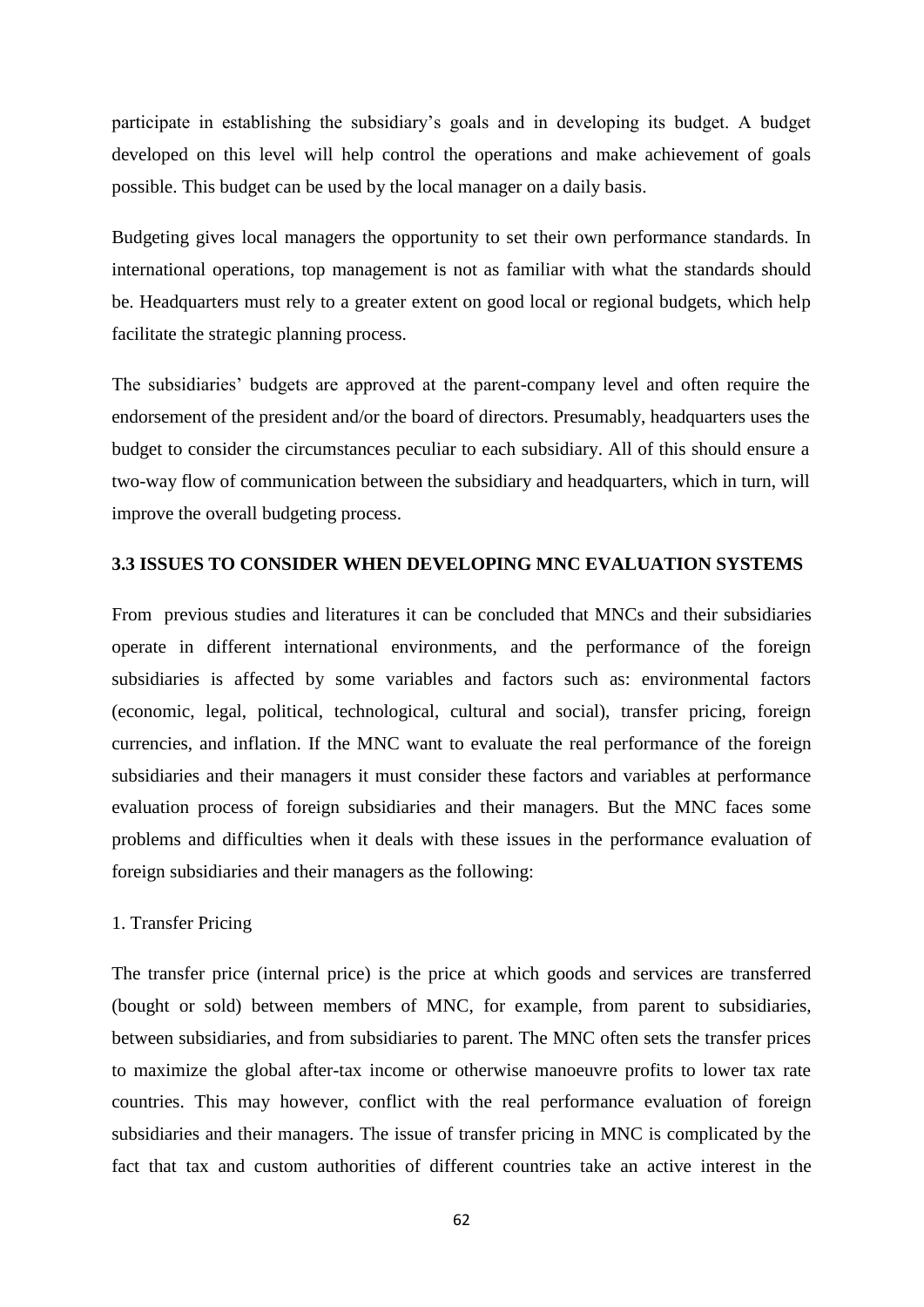methods employed. Furthermore, MNCs can use transfer prices in a similar manner to reduce the impact of tariffs. Tariffs increase import prices and apply to inter-corporate transfers as well as to sales to unaffiliated buyers. Although no company can do much to change tariffs, the effect of tariffs can be lessened, if the selling company under-prices the goods it exports to thebuying company. Under-pricing inter-corporate transfers can also be used to get more products into a country that is rationing its currency or otherwise limiting the value of goods that can be imported. The subsidiary can import twice as many products, if they can be bought at half the price.

#### 2. Foreign Currencies

The accounting records and financial statements of the foreign subsidiaries are generally maintained in the subsidiary's local currency. The parent company must be able to translate these foreign currency financial statements to the currency of the parent company. The choice of currency, in which to evaluate the performance, is one of the problems of performance measurement and evaluation of foreign subsidiaries and their managers. What is the best method for the MNC in evaluating the real performance of the foreign subsidiaries and their managers in the local currency results or the results translated into the currency of the parent company? The MNC needs to translate the financial statements of its foreign subsidiaries for many reasons: (1) to record the transactions that are measured in a foreign currency, (2) to prepare consolidated financial statements which report on the economic entity as a whole, (3) to evaluate the operations of a foreign business segment, (4) to evaluate the performance of the management of the foreign subsidiaries, (5) to direct and control the foreign operations, and (6) for the convenience of users whether they are internal or external users.

The multinational companies use the current exchange rate method to translate the accounts of foreign subsidiaries from the currency of the host country into the currency of the parent company, because this method provides information, which reflect economic facts and the real performance of foreign subsidiaries and their managers

#### 3. Inflation

Inflation is one of the environmental factors, which affecting the performance of multinational companies. It is considered as one of the variables (problems) that are out of control of subsidiary management. During inflation periods, the figures and information in the financial statements and reports are misrepresentative and may mislead the decision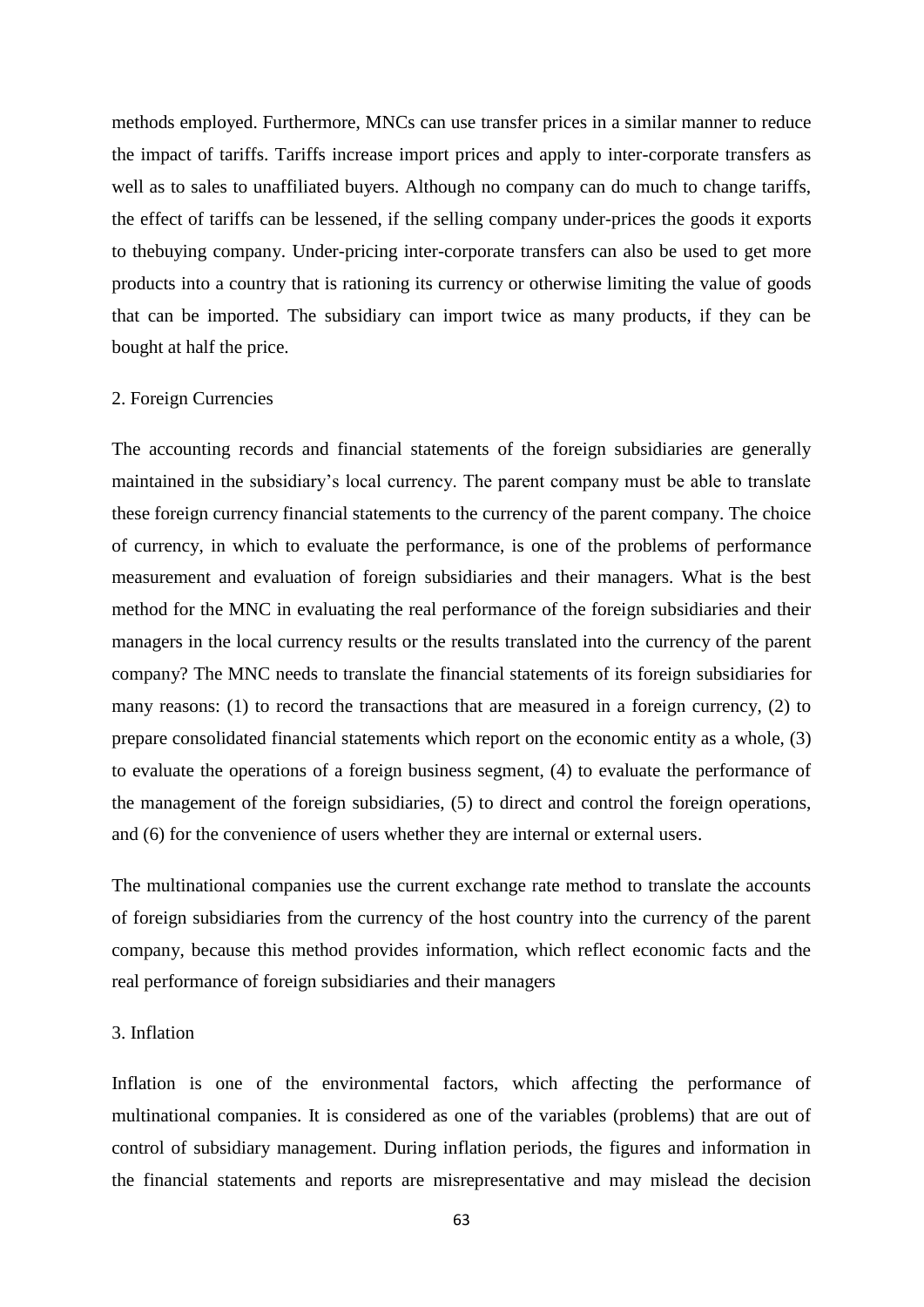makers; consequently, they affect the performance of the company. Thus, the multinational company must consider the effect of inflation on the financial statements and reports of the company, if it wants to measure and evaluate the real performance of foreign subsidiaries in the host countries. Doubtless, high inflation rates render accounting numbers fairly useless for performance evaluation. Without adjustments, realistic evaluations of units and management would be very difficult. Thus, a number of companies find it beneficial to adjust their financial statements for inflation and to discuss with their owners and shareholders the related impact on dividend policy and capital requirements. While other companies find it not beneficial to adjust their financial statements for inflation.

#### 4. The effect of the environmental factors

The foreign subsidiaries operate in different international environments. Each environment may have economic, legal, political, cultural and social factors different from those in other environments. Because of these environmental factors it is possible to have a good management performance despite poor subsidiary performance, and vice-versa. Thus, if the MNC want to evaluate the real performance of foreign subsidiaries and their managers, it must eliminate the effect of these environmental factors from the performance of the foreign subsidiaries and their managers.

# **3.4 RESPONSIBILITY ACCOUNTING AND PERFORMANCE EVALUATION IN MNCs**

The concepts of responsibility accounting are devised to place performance evaluation into manageable contexts. Responsibility accounting merely defines spheres of reference (responsibility centers) that had control over costs and / or revenues and to which inputs (resources) and outputs (products, services, or revenues) could be traced. These responsibility centers varied in complexity of control, structure, and purpose. The responsibility centers can be classified below:

Cost Centers: whenever controls and objectives are concerned, the cost centers are the simplest spheres of the responsibility centers. Control is exercised over incurred costs. Objectives normally call for the maximization of outputs, in quantity and quality, within the constraints on inputs specified by time and effort, standard cost, flexible budget, and similar systems. Structures vary from a single person, operation, or machine to the function of an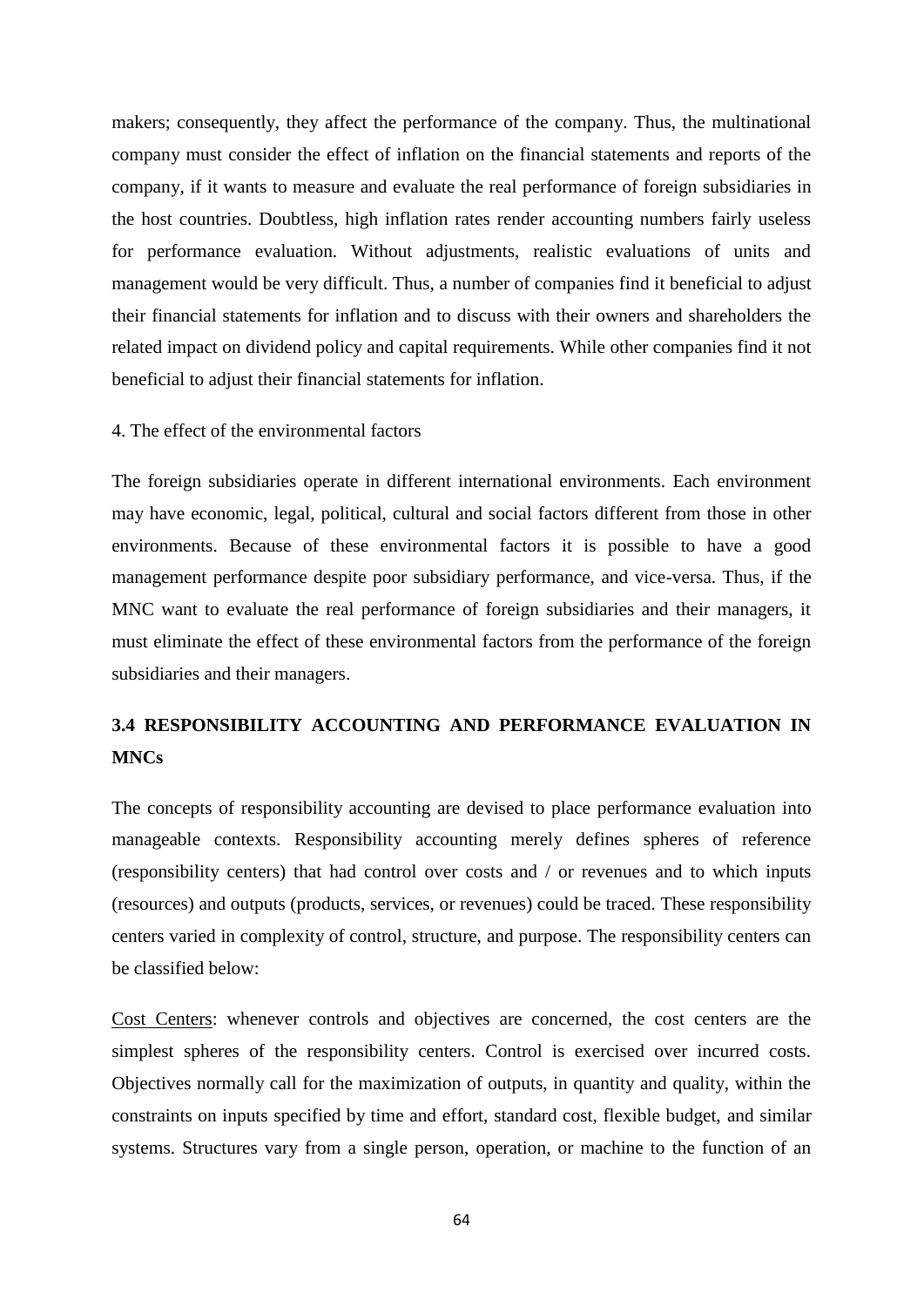entire plant. In practice, control and evaluation are enhanced by breaking down structures into smallest components exercising control over costs.

Performance evaluations of cost centers are primarily financial and focus upon variances from predetermined standards. The better systems are based upon reasonably attainable standards, tailored to suit the responsibility centers, and revised as conditions change. Other quantitative, non-financial measures are often employed as well: number of reject products, machine breakdowns, employee turnovers, and alike. Qualitative assessment may be made by product engineers by using surrogate measures (such as using the numbers of grievances to judge employee attitudes), or all too often, by relegating assessments to consumers where products are concerned.

Revenue Centers: By definition, revenue centers can affect output levels (revenues) in relation to the inputs (resources represented in expense budgets), but no direct control is exercised over the costs of the products or services to be sold. Motivation and control are sought by means of budgeted revenues and expenses. The twin objectives are to maximize revenues while spending within authorized levels. Sales offices are typical revenue centers, often with further segmentation into product lines, territories, salesmen, and so on.

Performance evaluation usually begins with financial comparisons of actual and budgeted levels of revenues and expenses, after variable portion of the latter have been adjusted to reflect actual activity levels. Since the costs and qualities of the sold items are not controllable, appropriate adjustments should be made for any favourable or unfavourable effects caused by changes in these factors that are not recognized by budget revisions. Nonfinancial measures are also employed, although not necessarily in a systematic fashion (market shares, changes in sales mix, repeat sales, numbers of customers, quotas, calls made by salesmen, complaints, and others). The non-financial measures become increasingly important as inflation, which affects revenues expressed in monetary units.

Profit centers: The profit centers are units or divisions that have control over both costs and revenues. Performance evaluations relate outputs (revenues) with inputs (costs and expenses) by focusing on profits (revenues minus identifiable expenses). Profit is an absolute measure that in itself can be assessed as a subjective representation of the firm's financial health. At such, it becomes a more meaningful measure when relative comparisons are possible with budget, results of prior periods and profit of other divisions of the firm.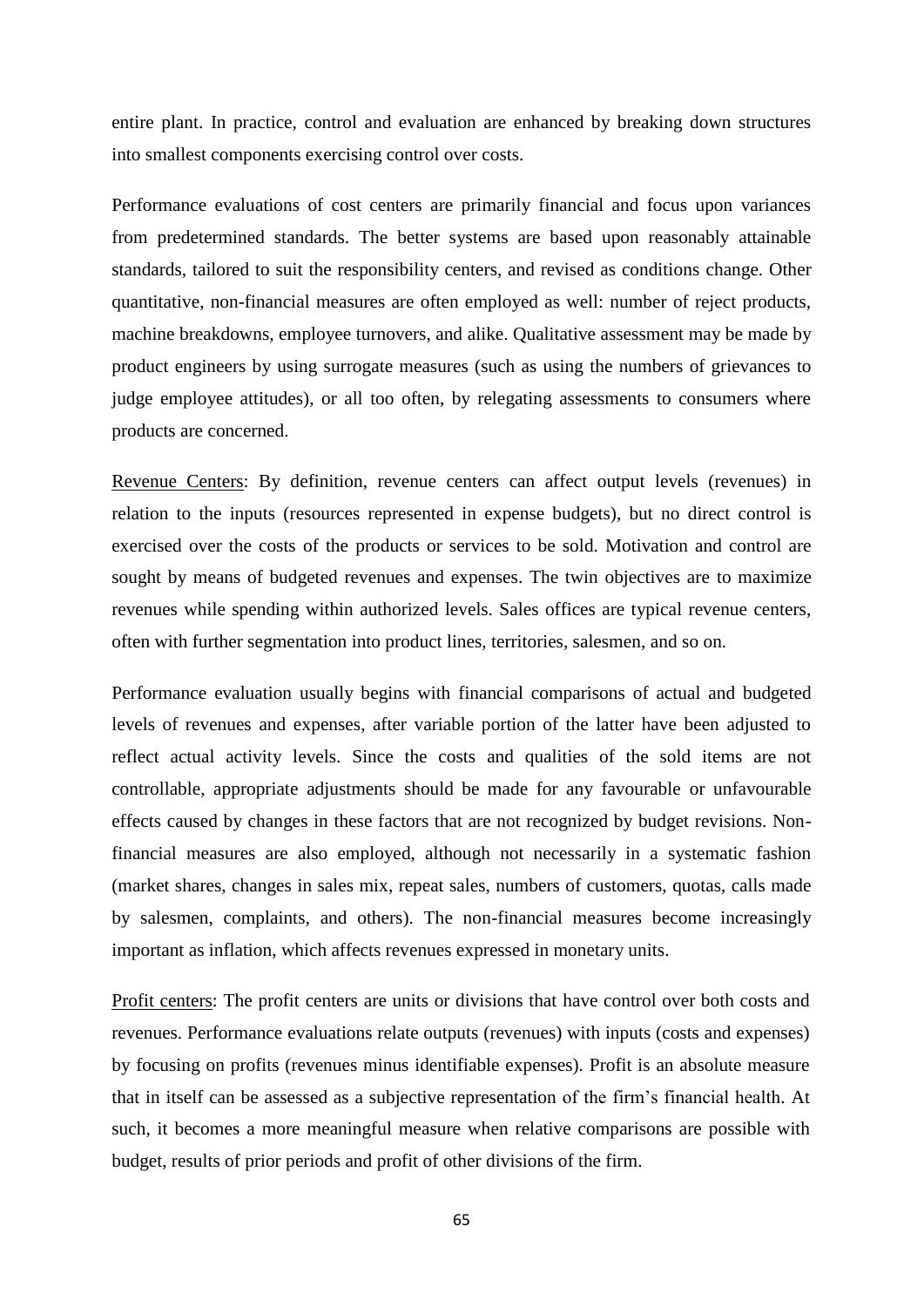#### **4.0 CONCLUSION**

Multinational corporations usually measure the performance of its branches in order to determine their overall performance. Different performance evaluation techniques are used depending on the peculiarity of the business. Issues such as inflation, exchange rates fluctuations, transfer pricing and other environmental factors affect performance evaluation of MNCs.

#### **5.0 SUMMARY**

This unit discussed the meaning of performance evaluation, financial measures used by MNCs to evaluate domestic and foreign subsidiaries, issues to consider when developing MNC evaluation systems, responsibility accounting and performance evaluation in MNCs.

## **6.0 TUTOR-MARKED ASSIGNMENT**

- 1. Define the concept of performance evaluation
- 2. List and explain five financial measures used by MNCs to evaluate domestic and foreign subsidiaries
- 3. Why consider inflation an issue when developing MNC evaluation systems?
- **4.** Discuss performance evaluation of responsibility centers in MNCs.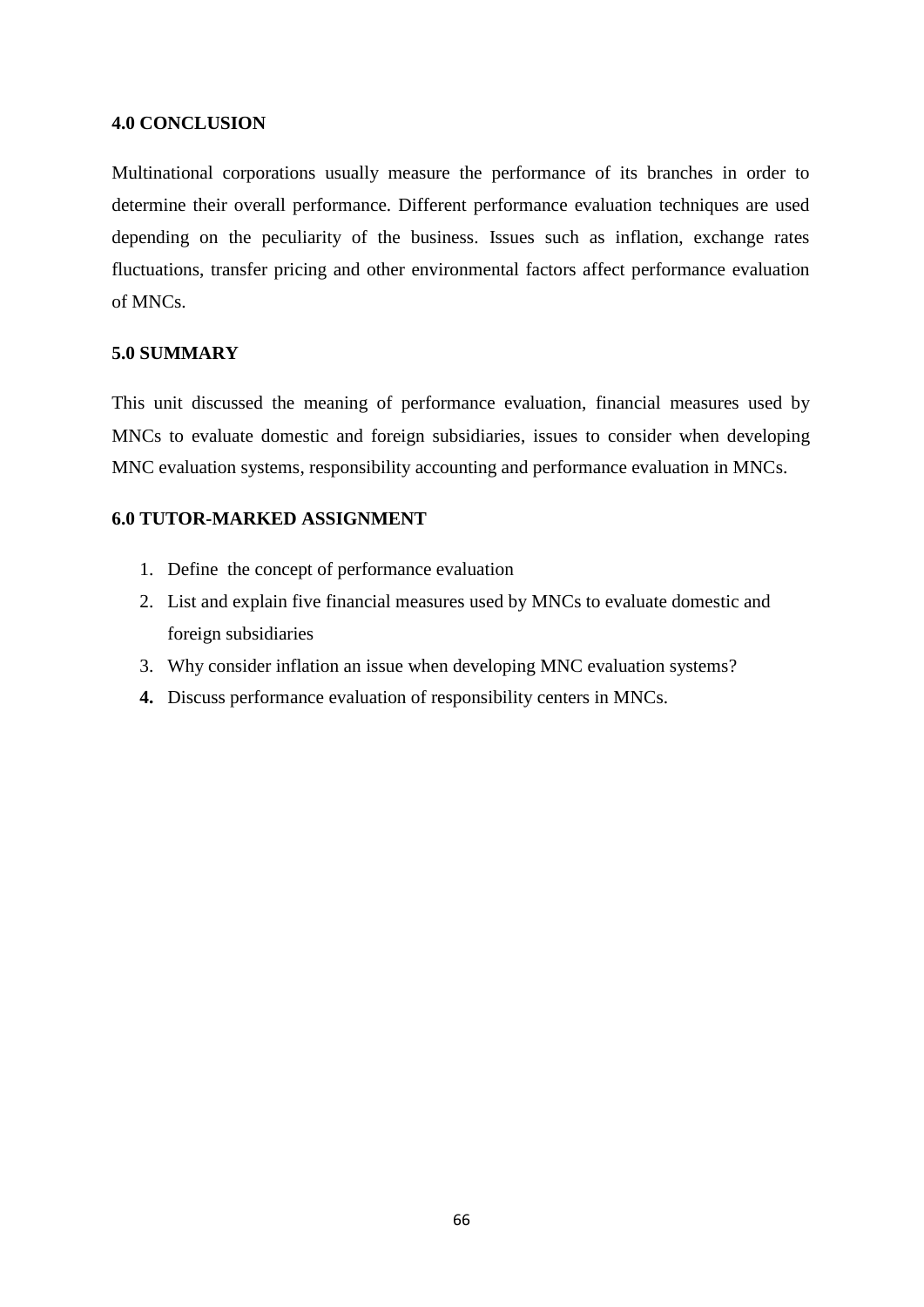#### **MODULE 4**: **ACCOUNTING FORFOREIGN OPERATIONS**

# **UNIT 1: IAS 21 AND REPORTING FOREIGN CURRENCY TRANSACTIONS IN THE FUNCTIONAL CURRENCY**

#### **Content**

- 1.0 INTRODUCTION
- 2.0 OBJECTIVES
- 3.0 MAIN CONTENT
- 3.1 TERMINOLOGIES
- 3.2 FOREIGN CURRENCY TRANSLATION OF DIRECT
	- BUSINESS TRANSACTIONS
- 4.0 CONCLUSION
- 5.0 SUMMARY
- 6.0 TUTOR-MARKED ASSIGNMENT
- 7.0 REFERENCES/FURTHER READINGS

#### **1.0 INTRODUCTION**

Activities of home companies with foreign companies are generally divided into two categories, firstly, it can be on transaction basis and secondly, the home company can be a branch or subsidiary of the foreign company. Accounting guidelines for these two scenarios are treated by the IAS 21, however, the first scenario is considered in this unit while the second is considered in units 2 and 3. Thus, this unit provides in details the treatment a business considers on how to translate foreign currency amounts into its accounts when direct business transactions are involved.

## **2.0 OBJECTIVES**

*By the end of this unit, you should be able to:*

*1. Discuss the terminologies used in financial statements translation*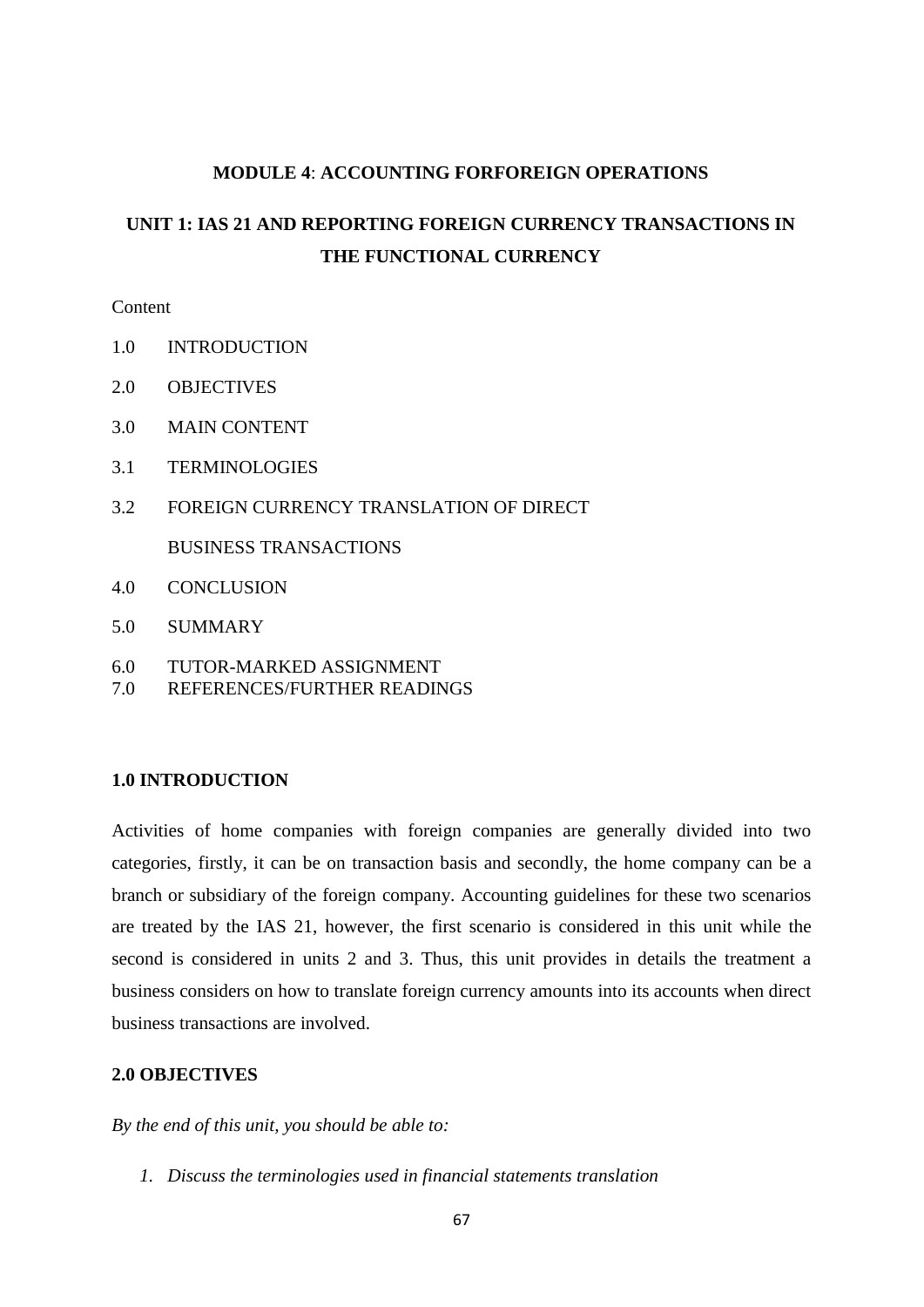#### *2. Highlight direct business transactions and their treatment*

#### **3.0 MAIN CONTENT**

#### **3.1 TERMINOLOGIES**

**Closing Rate:** this is the exchange rate at the reporting date which is end of the reporting period.

**Opening Rate:** this is the exchange rate at the beginning of the reporting period.

**Average Rate:** this is derived by adding the opening rate and the closing rate divided by two

**Monetary Items:** are units of currency held and assets and liabilities to be received or paid in a fixed or determinable number of units of currency

**Foreign currency** is a currency other than the functional currency of the entity.

**Spot exchange rate** is the exchange rate for immediate delivery.

**Exchange difference** is the difference resulting from translating a given number of units of one currency into another currency at different exchange rates.

**Net investment** in a foreign operation is the amount of the reporting entity's interest in the net assets of that operation.

**Reporting Currency:** The improvement project to IAS 21 removed the notion of 'reporting currency' and replaced it with two further definitions of currency provided as follows:

- 1. Functional currency: this is the currency of the primary economic environment in which the entity operates
- 2. Presentation currency: this is the currency in which the financial statements are presented.

**A foreign subsidiary:** is a subsidiary whose activities are based and conducted in a country other than the country of the parent. Such as subsidiary may not constitute a foreign entity.

**A Foreign Entity:** is a foreign operation whose activities are not in integral part of those of the parent.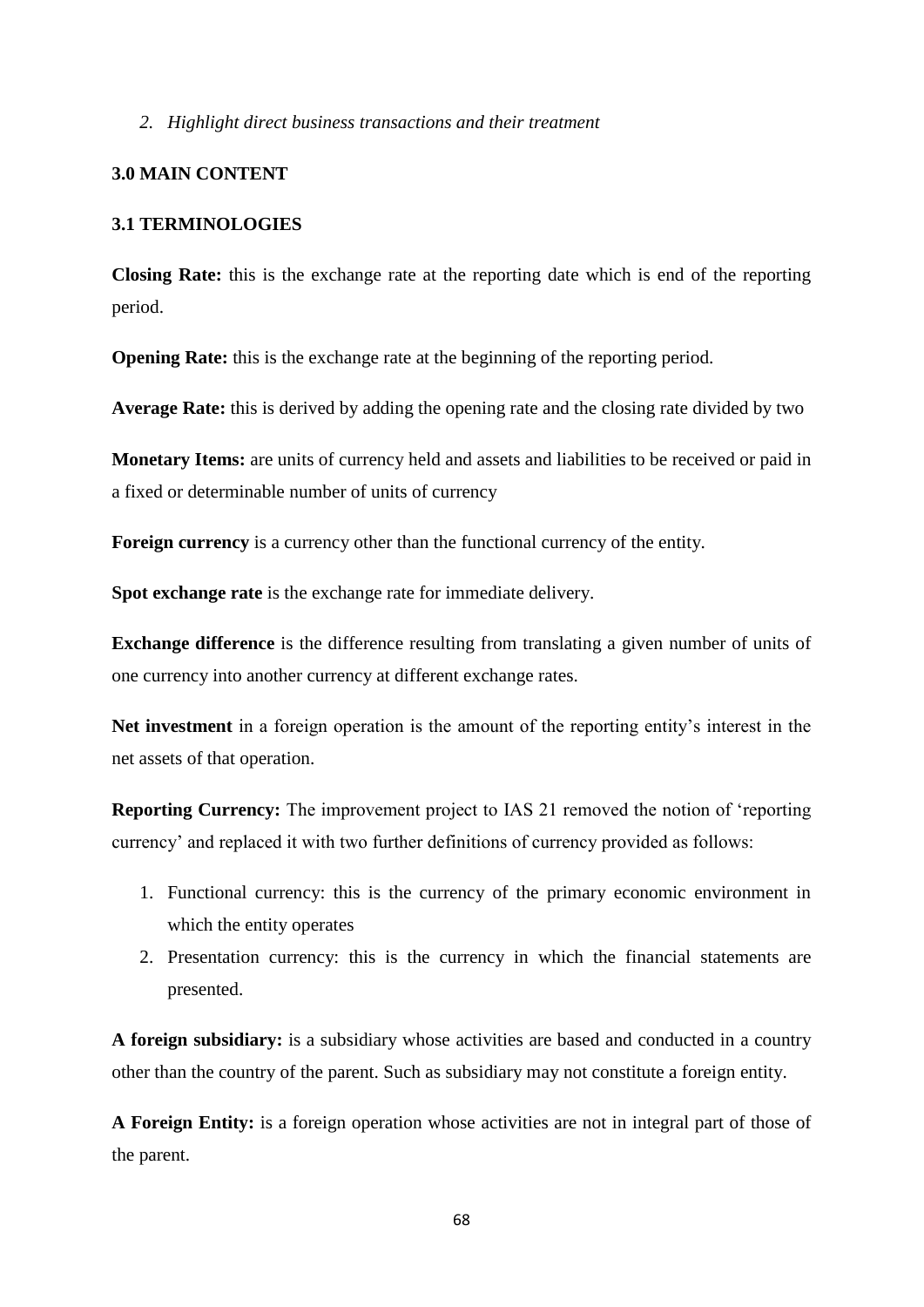**Exchange Rate:** This could be defined a ratio at which the currencies of two countries are exchanged at a particular date.

**Forward Rate:** The exchange rate available by the terms of an agreement for the exchange of two currencies at a future date.

**Closing Date:** This is the spot rate that exists at the reporting date.

**Foreign Currency:** A currency other than the functional currency of the entity.

**Monetary Items:** Units of currency held and assets and liabilities to be received or paid in a fixed or determinable number of units of currency.

# **3.2FOREIGN CURRENCY TRANSLATION OF DIRECT BUSINESS TRANSACTIONS**

There are situations where a business enters into a contract with a foreign currency and there arise the need to translate such transaction into the functional currency of the business for presentation purpose. Examples of such transactions are: Imports of raw materials, Exports of finished goods, Importation of non-current assets, Investments on foreign securities, Obtaining foreign loan, etc.

Such transactions may be required to be translated at more than one time in the accounts, for instance, the credit purchase of raw materials will affect the books and the subsequent payment will also affect the books especially in the era of exchange rate fluctuations. Also, the domestic value of an overseas long-term loan is likely to fluctuate from period to another.

The method of translation is as follows:

- **i. Transactions during Accounting Period:** These should be translated and recorded at the rate of exchange ruling at the date of the transaction. In practice, an average rate might be used.
- **ii. Monetary Items at reporting date:** Where these items such as receivables, payables, bank balances or loans are denominated in a foreign currency they should be translated and recorded at the closing rate or, if appropriate, at the rate at which the transaction is contracted to be settled that is at an agreed forward rate.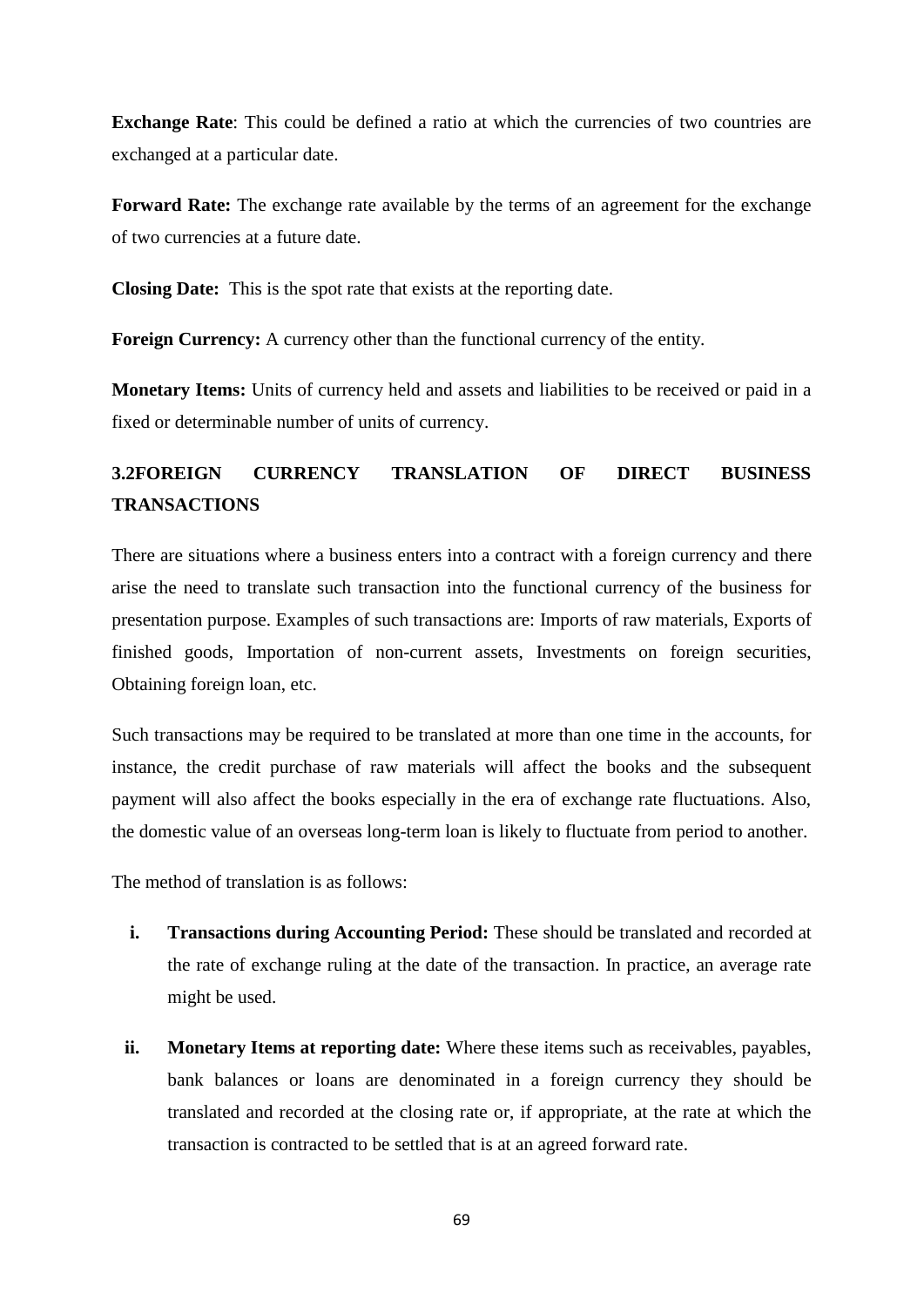**iii.** Non-monetary items at reporting date: where these items are carried at cost less depreciation, they should be translated and recorded at the exchange rate at the date of acquisition. Where these items are carried at fair value less depreciation, they should be translated and recorded at the exchange rate at the date of revaluation.

**Exchange difference:** All exchange difference should be reported as part of profit for the year.

It is also important to differentiate between functional currency and presentation currency. IAS 21 suggests that when determining its functional currency, the entity has to consider the primary economic environment where an entity operates in which it primarily generates and expends cash.

# **ILLUSTRATION I**

An entity operating in Nigeria has various buildings in Ghana that are determined in US Dollars and payments can be made in US dollars or cedes. Determine the entity's functional currency.

## **Solution**

The functional currency is Cedes because;

- 1. The local circumstances in Ghana determine the rental yield.
- 2. Presumably labour and other expenses are paid in Cedes

# **ILLUSTRATION 2**

On 20 October 2016 an entity with a functional currency of Naira buys raw materials from a supplier on credit for \$1,000. At the end of the accounting period the entity is yet to pay the debt. The entity has a financial year-end of 31 December 2016.

The spot exchange rates are as follows:

- 20 October 2016: New 250/\$1
- $\bullet$  31 December 2016:  $\angle 2016$

Required: show the journal entries for the above transactions at initial recognition and end of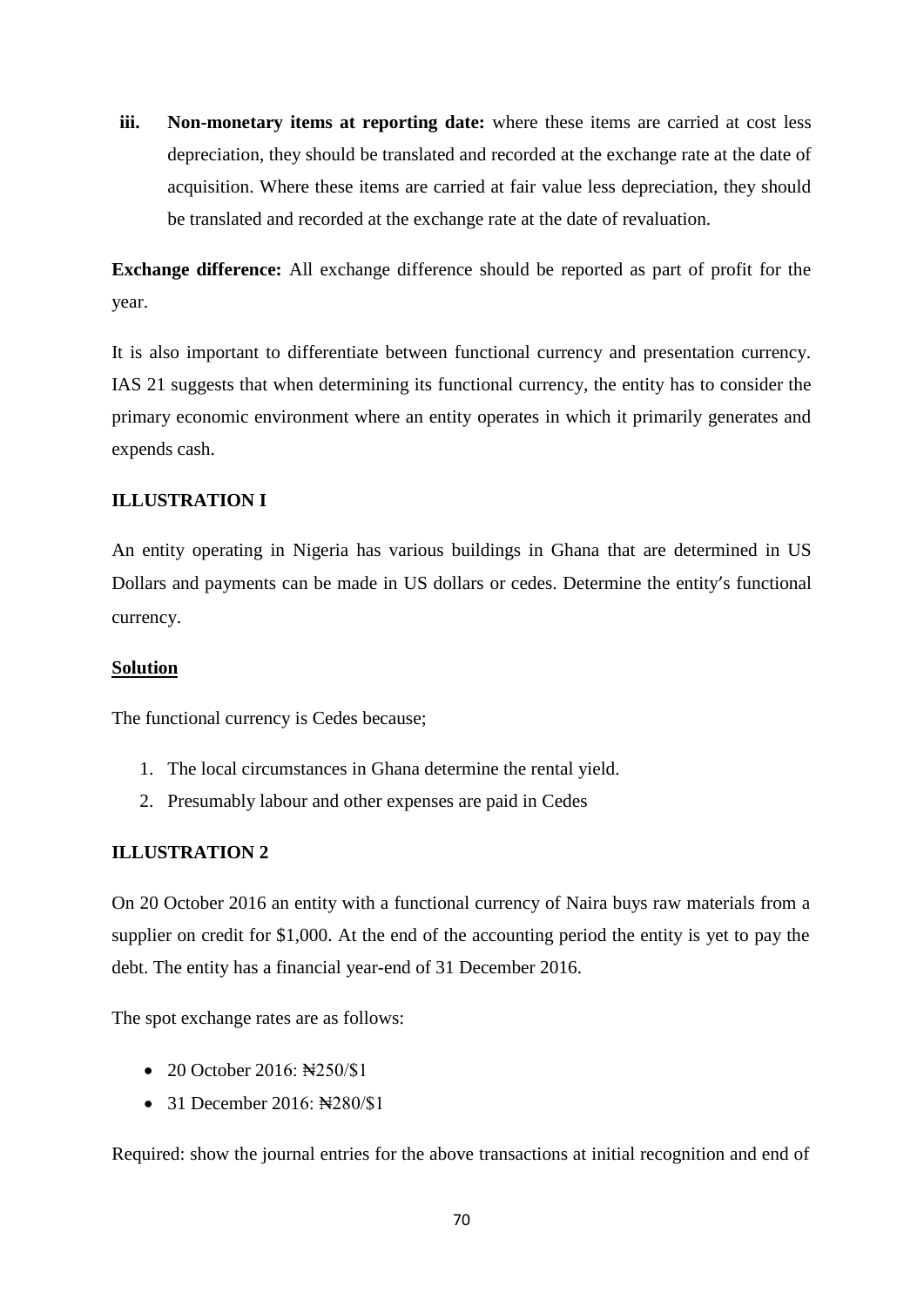the year.

#### **Solution**

At initial recognition: the purchase is recorded on  $20<sup>th</sup>$  October, 2016 as follows:

|                                                                                                             | $Dr(\mathbb{N})$ | $Cr(\mathbb{N})$ |
|-------------------------------------------------------------------------------------------------------------|------------------|------------------|
| Purchases (\$1000*N250)                                                                                     | 250,000          |                  |
| Trade Payable (\$1,000*N250)                                                                                |                  | 250,000          |
| Being the initial recognition of purchase of raw materials                                                  |                  |                  |
| On 31 <sup>st</sup> December 2016, the trade payables will be retranslated at the closing rates as follows: |                  |                  |
| $$1,000*$ N $280=$ N $280,000$                                                                              |                  |                  |
| Exchange rate difference amount to:                                                                         |                  |                  |
| $\text{N}280,000 - \text{N}250,000 = \text{N}30,000$                                                        |                  |                  |
| Thus;                                                                                                       |                  |                  |
|                                                                                                             | $Dr(\mathbb{N})$ | $Cr(\mathbb{N})$ |
| Profit or loss (Exchange difference)                                                                        | 30,000           |                  |
| Trade Payable (Exchange difference)                                                                         |                  | 30,000           |

Being the exchange rate difference arising from the credit purchase of raw materials during the year

Note: the trade payables will reflect  $\mathbb{N}280,000$  at the end of the period while if the raw materials have not been used, sold or impaired will still be recognized at  $\text{H250,000}$ .

## **4.0 CONCLUSION**

Specific business transactions of home companies with foreign companies usually require special treatment as highlighted in IAS 21. This is as a result of exchange rate fluctuation because an entity that obtains foreign loan of \$1,000 in January of 2016 with an expectation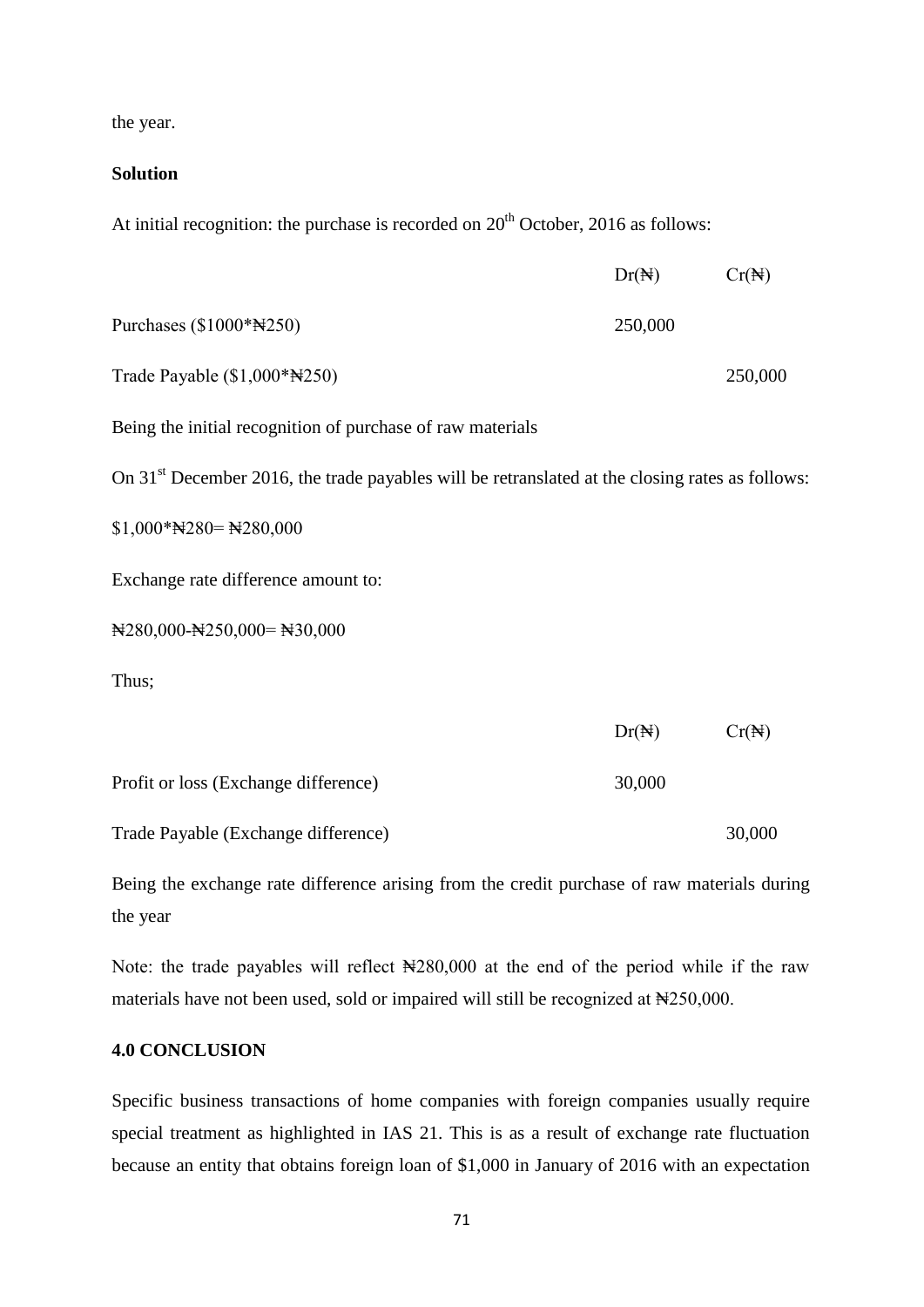to pay back the same \$1,000 in December of the same year will not be paying back the same naira value especially where there is no specific agreed rate.

# **5.0 SUMMARY**

This unit provides in details the treatment of translation of direct business transactions and exchange difference arising therefrom.

# **6.0 TUTOR-MARKED ASSIGNMENT**

1. An entity operating in Nigeria has majority of his clients in Dubai and transactions are usually made in US dollars or Dirham. Determine the entity's functional currency.

2. On 1/1/2015 an entity with a functional currency of Naira obtained a foreign loan of £750. At the end of the accounting period the entity is yet to pay the debt. The entity has a financial year-end of 31 December 2015.The spot exchange rates are as follows:

- $\bullet$  1/1/2015:  $\text{N4}450/\text{L1}$
- $\bullet$  31/12/2015:  $\angle$  580/£1

Required: show the journal entries for the above transactions at initial recognition and end of the year.

# **7.0 REFERENCES/FURTHER READINGS**

IAS 21: *The effect of changes in foreign exchange rates*.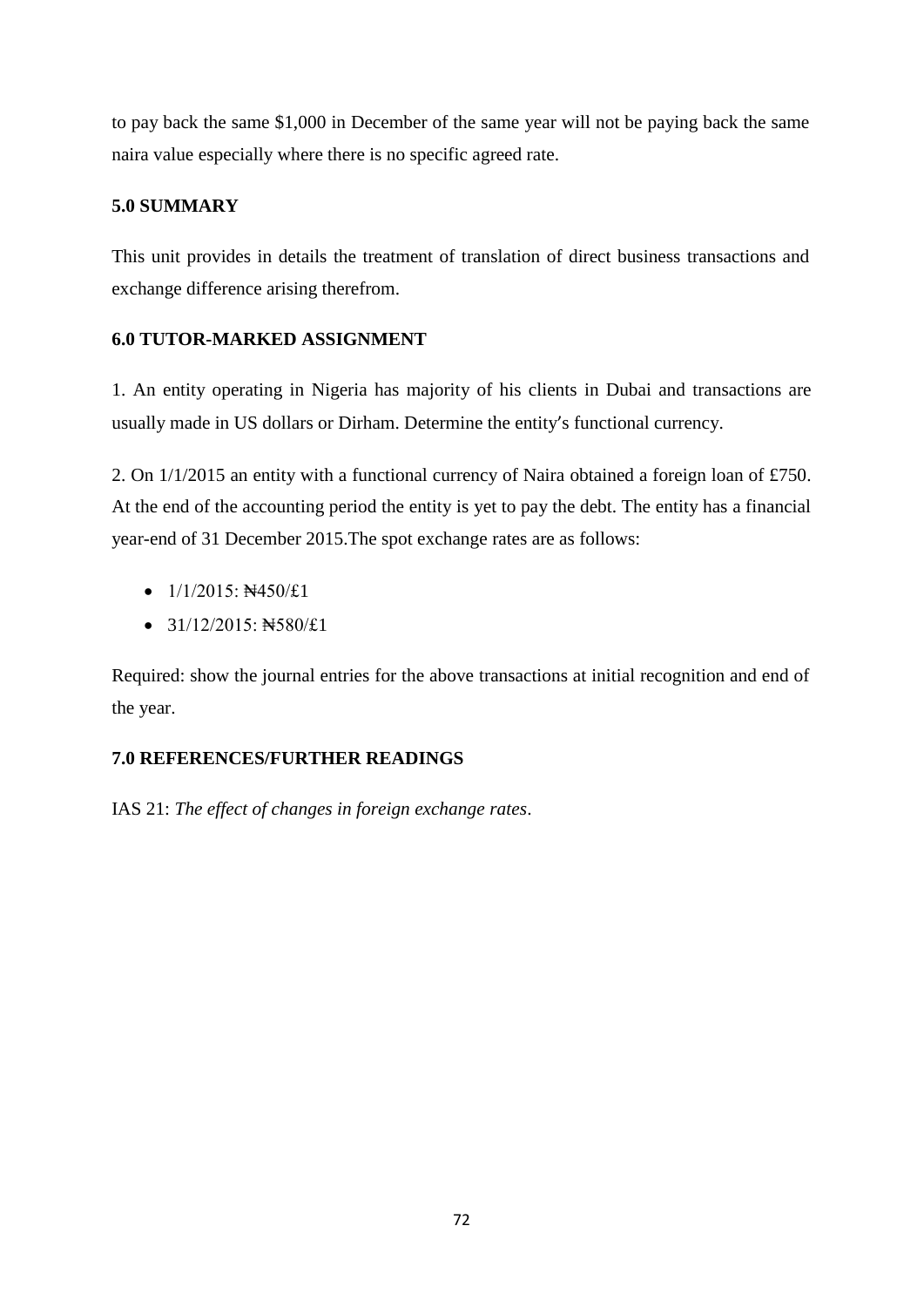# **UNIT 2: IAS 21 AND FINANCIAL STATEMENT TRANSLATION OF FOREIGN OPERATIONS: FOREIGN BRANCHES**

### **Content**

- 1.0 INTRODUCTION
- 2.0 OBJECTIVES
- 3.0 MAIN CONTENT
- 3.1 METHODS OF TRANSLATION
- 3.2 DETERMINATION OF METHOD TO ADOPT
- 4.0 CONCLUSION
- 5.0 SUMMARY
- 6.0 TUTOR-MARKED ASSIGNMENT
- 7.0 REFERENCES/FURTHER READINGS

#### **1.0 INTRODUCTION**

As discussed in the previous unit, the home company can be a subsidiary or branch of the foreign company. Both scenarios require for the home company to prepare their accounts in their functional currency and there exist the need to subsequently translate the financial statements to the presentation currency of the foreign company. The procedures for translating the financial statements of foreign branches are discussed in this unit.

# **2.0 OBJECTIVES**

*By the end of this unit, you should be able to:*

- *1. Discuss the methods of financial statements translation*
- *2. Explain the ways to determine the method to adopt*
- *3. Translate the financial statements of a branch*

## **3.0 MAIN CONTENT**

#### **3.1 METHODS OF TRANSLATION**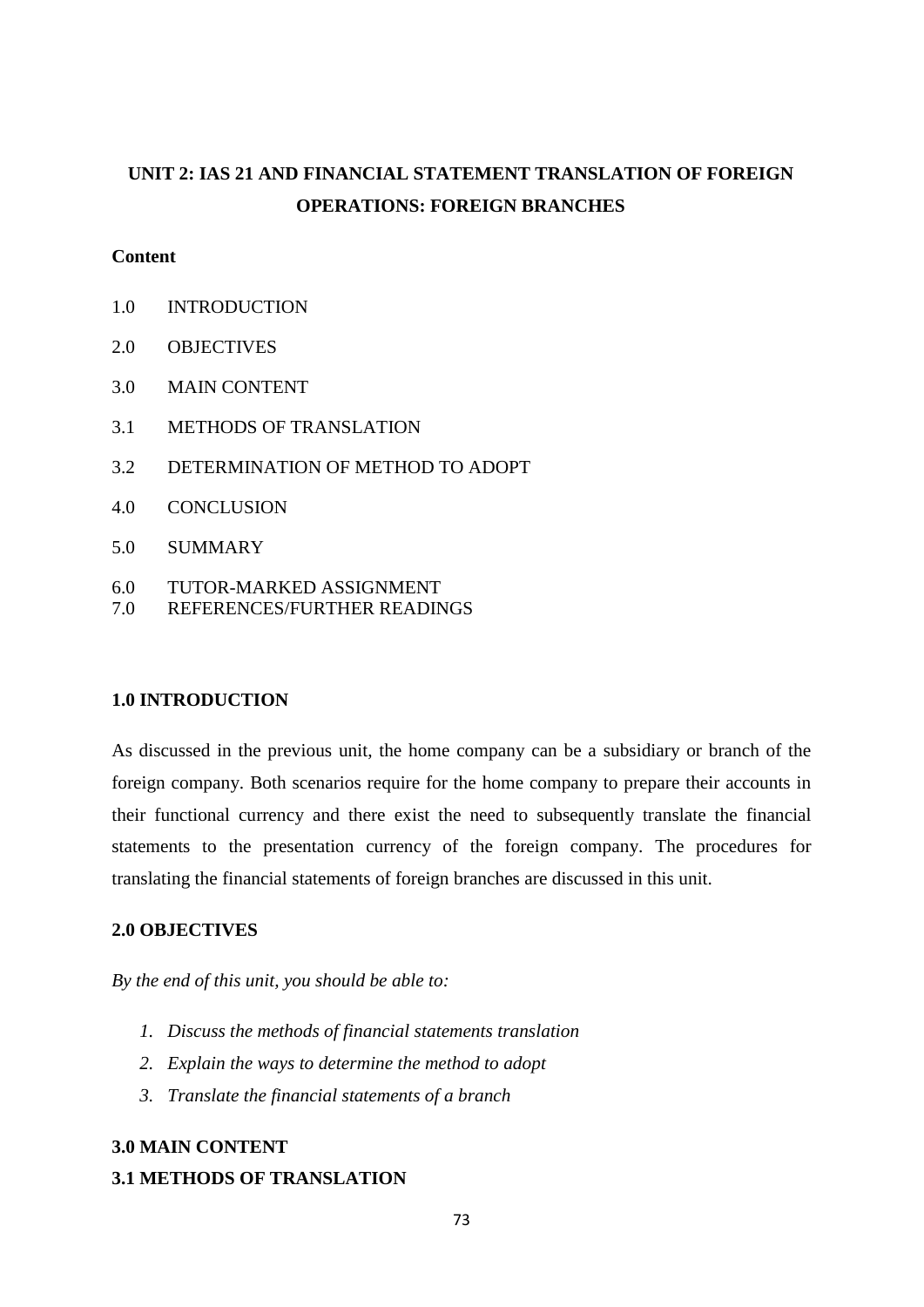The IAS 21 does not give an enterprise the freedom to choose which method of translation should be used. It lays down the circumstances in which each particular method must be used. There are basically three methods as provided in the standards and these are explained as follows:

### i. **Closing rate method:**

This method is to be used when the foreign operations do not form an integral part of the activities of home company.Under this method:

| Item                          | <b>Translation Rate</b> |
|-------------------------------|-------------------------|
| <b>Assets and Liabilities</b> | Closing rate            |
| Items of Profit or loss       | Closing rate            |

The method is also referred to as current rate method. Arising exchange difference will be adjusted to reserves.

# ii. **Temporary method:**

This method is used when foreign operations form an integral part of the activities of home country company. Here:

| Item                                    | <b>Translation Rate</b> |
|-----------------------------------------|-------------------------|
|                                         |                         |
| <b>Current Assets and Liabilities</b>   | Closing rate            |
|                                         |                         |
| Non-current assets and liabilities      | Historical rate         |
| Statement of Comprehensive Income items | Average rate            |

This method is sometimes referred to as current-non-current method.Arising exchange difference will be adjusted to statement of Comprehensive Income.

#### **iii. Monetary and non-monetary:**

Under this method, monetary assets and liabilities are translated to the rate ruling at the Reporting date and non-monetary assets and liabilities at the historical rate at the date they were acquired or incurred. Assets and liabilities are regarded as monetary if their nominal values are fixed.

# **3.2 DETERMINATION OF METHOD TO ADOPT**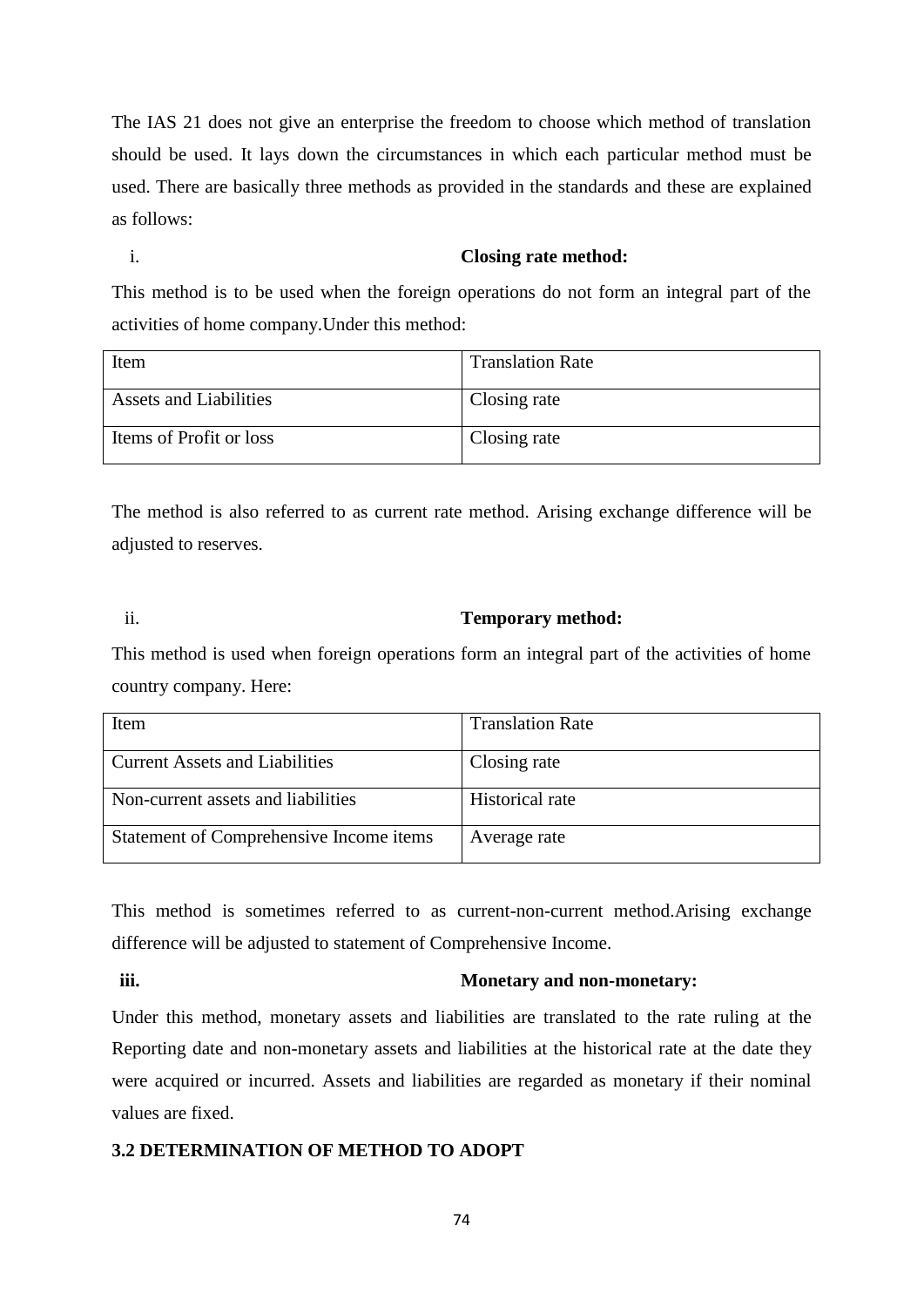The method to be used will be determined by the business of the home country in association with the foreign operations. Some of the cluesinclude:

- When goods sent to the branch by the head office constitute a high proportion of goods by the branch, then the temporal method is used while closing method will be suitable if otherwise.
- If the branch relies on funding from the head office, the temporal method is suitable while the closing method should be used if the branch is independent in terms of funding. (Shiyanbola, 2015)

# **ILLUSTRATION I**

Shugarine Enterprise operates in Nigeria with a branch in Ghana, Dudu Enterprise. The financial statements prepared in Cede (Ghana Currency) were as follows:

### Dudu Enterprises

Statement of Profit or Loss for the year ended 31<sup>st</sup> December, 2016

|                                                                       | Cedi    | Cedi       |
|-----------------------------------------------------------------------|---------|------------|
| Turnover                                                              |         | 850,000    |
| Less cost of sales                                                    |         |            |
| Opening inventory                                                     | 355,750 |            |
| Add purchases                                                         | 120,500 |            |
|                                                                       | 476,250 |            |
| Closing inventory                                                     | 206,420 | (269, 830) |
| Gross profit                                                          |         | 580,170    |
| Depreciation                                                          | 18,000  |            |
| Operating expenses                                                    | 142,820 | (160, 820) |
| Net profit                                                            |         | 419,350    |
| Dudu Enterprises                                                      |         |            |
| Statement of Financial Position as at 31 <sup>st</sup> December, 2016 |         |            |
| Non-current assets (Net Book Value)                                   | Cedi    | Cedi       |
| <b>Furniture and Fittings</b>                                         | 562,000 |            |
| <b>Motor Vehicles</b>                                                 | 120,000 | 682,000    |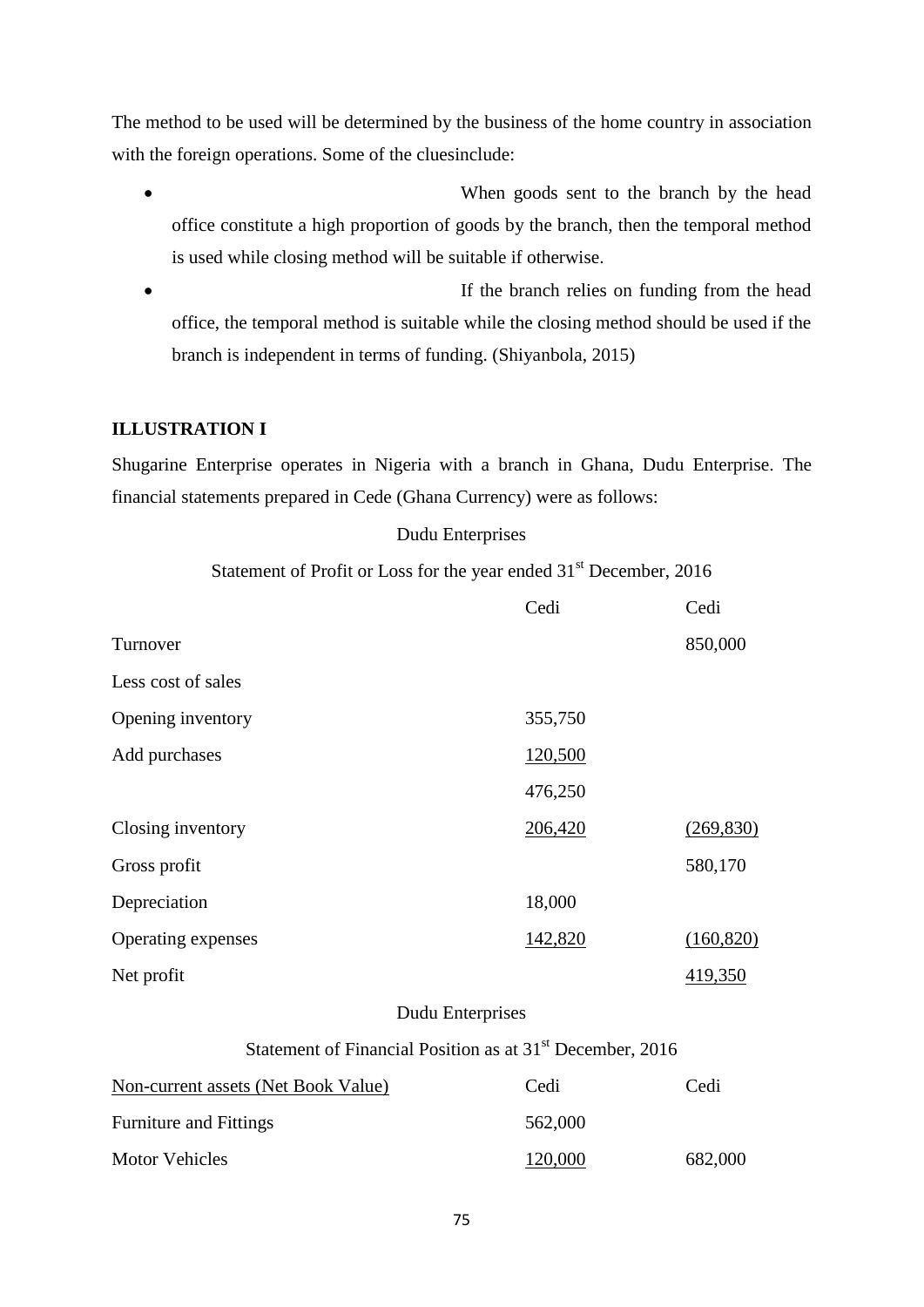| Current assets             |         |           |                |
|----------------------------|---------|-----------|----------------|
| Closing inventory          |         | 206,420   |                |
| Account receivables        |         | 110,000   |                |
| Cash at bank               |         | 85,000    |                |
|                            |         | 401,420   |                |
| <b>Current liabilities</b> |         |           |                |
| Current account            | 128,500 |           |                |
| Account payables           | 140,000 | (268,500) | <u>132,920</u> |
|                            |         |           | 814,920        |
| Financed by                |         |           |                |
| Retained profit            |         |           | 634,700        |
| Long term debts            |         |           | 180,220        |
|                            |         |           | 814,920        |

Additional information for the period was given as follows:

 The head office current account and the tangible assets were agreed at when the exchange rate was  $\mathbb{N}0.20/1$ cedi on 01/01/2014. On 1/1/2016 the retained earnings was ₦23,500 The exchange rates for cedi during the period were: 1/1/2016 ₦0.56/1cedi

31/12/2016 ₦0.73/1cedi

# **Required:**

Translate the financial statement of Dudu Enterprises into Naira using temporal method.

# **Solution**

| Dudu Enterprises                                                               |      |  |         |                   |  |         |
|--------------------------------------------------------------------------------|------|--|---------|-------------------|--|---------|
| Statement of Profit or Loss for the year ended 31 <sup>st</sup> December, 2016 |      |  |         |                   |  |         |
|                                                                                | Cedi |  | Cedi    | Rate $\mathbb{R}$ |  | ₩       |
| Turnover                                                                       |      |  | 850,000 | 0.645             |  | 548.250 |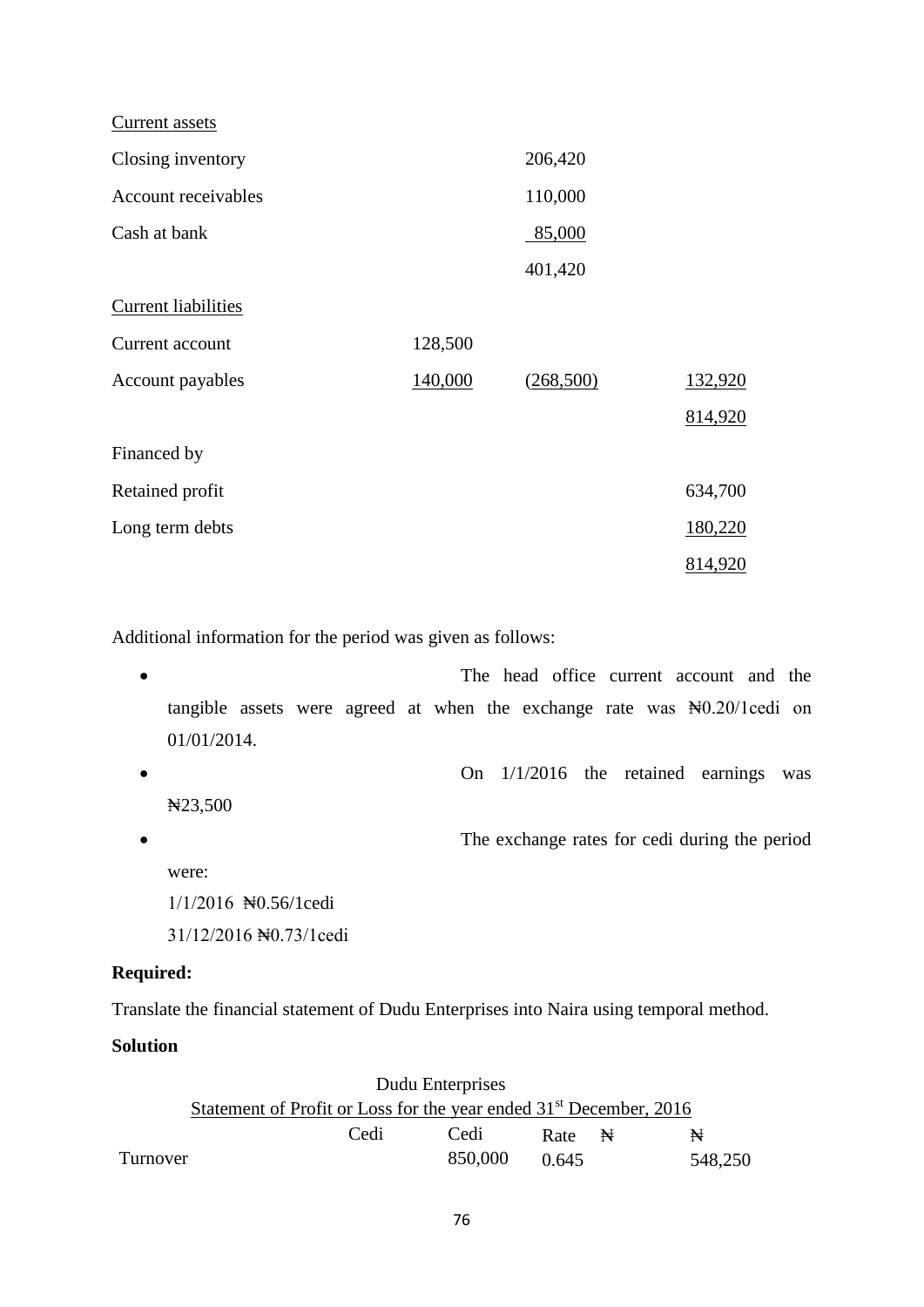| Less cost of sales       |            |            |       |           |            |
|--------------------------|------------|------------|-------|-----------|------------|
| Opening inventory        | 355,750    |            | 0.56  | 199,220   |            |
| Add purchases            | 120,500    |            | 0.645 | 77,723    |            |
|                          | 476,250    |            |       | 276,943   |            |
| Closing inventory        | (206, 420) | (269, 830) | 0.73  | (150,687) | (126, 256) |
| Gross profit             |            | 580,170    |       |           | 421,994    |
| Depreciation             | 18,000     |            | 0.2   | 3,600     |            |
| Operating expenses       | 142,820    | $-160,820$ | 0.645 | 92,119    | (95,719)   |
| Net profit               |            | 419,350    |       |           | 326,275    |
| Exchange Loss (wk 2)     |            |            |       |           | (179, 799) |
| Retained earnings (wk 1) |            |            |       |           |            |
|                          |            |            |       |           | 146,476    |
|                          |            |            |       |           |            |

| Dudu Enterprises               |                                                                       |         |         |         |         |         |
|--------------------------------|-----------------------------------------------------------------------|---------|---------|---------|---------|---------|
|                                | Statement of Financial Position as at 31 <sup>st</sup> December, 2016 |         |         |         |         |         |
| Non-current assets (NBV)       | Cedi                                                                  | Cedi    | rate    | Ħ       | Ħ       | ₩       |
|                                |                                                                       |         |         |         |         |         |
| Furniture and Fittings         | 562,000                                                               |         | 0.2     | 112,400 |         |         |
| <b>Motor Vehicles</b>          | 120,000                                                               | 682,000 | 0.2     | 24,000  |         | 136,400 |
| Current assets                 |                                                                       |         |         |         |         |         |
| Closing inventory              | 206,420                                                               |         | 0.73    | 150,687 |         |         |
| Account receivables            | 110,000                                                               |         | 0.73    | 80,300  |         |         |
| Cash at bank                   | 85,000                                                                |         | 0.73    | 62,050  |         |         |
|                                | 401,420                                                               |         |         |         | 293,037 |         |
| <b>Current liabilities</b>     |                                                                       |         |         |         |         |         |
| Current account<br>128,500     |                                                                       |         | 0.2     | 25,700  |         |         |
| 140,000<br>Account payables    | $-268500$                                                             | 132,920 | 0.73    | 102,200 | 127,900 | 165,137 |
|                                |                                                                       | 814,920 |         |         |         | 301,537 |
| Financed by                    |                                                                       |         |         |         |         |         |
| Retained profit                |                                                                       | 634,700 | derived |         |         | 169,976 |
| Long term debts                |                                                                       | 180,220 | 0.73    |         |         | 131,561 |
|                                |                                                                       | 814,920 |         |         |         | 301,537 |
| Workings                       |                                                                       |         |         | ₩       |         |         |
| 1. Retained earnings (derived) |                                                                       |         |         | 169976  |         |         |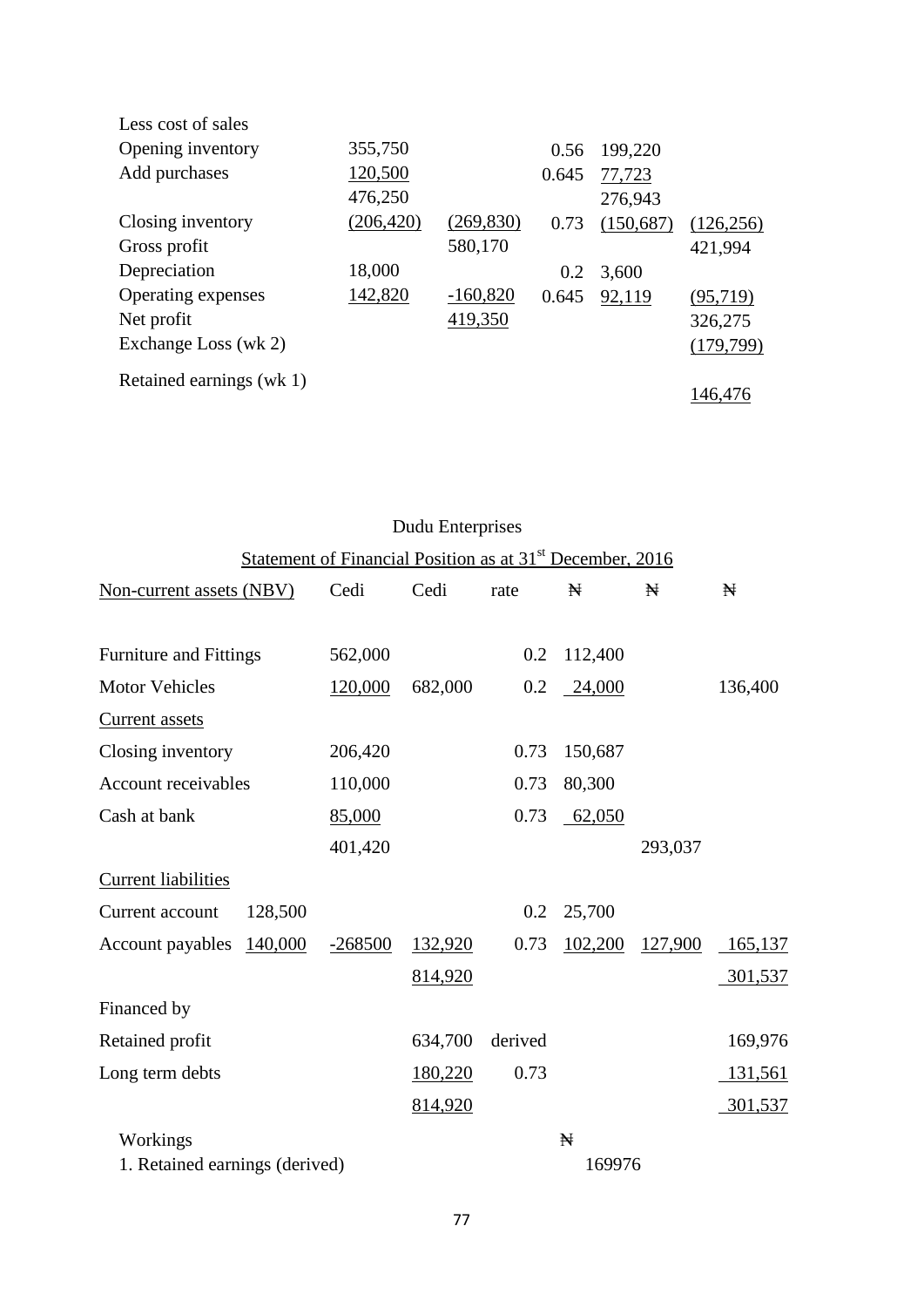| Less balance as at $1/1/2016$                             | $-23500$ |
|-----------------------------------------------------------|----------|
| Net increase in retained earnings                         | 146476   |
| 2. Net Profit derived                                     | 326,275  |
| Less net increase in retained earnings                    | (146476) |
| Exchange loss<br>3. Average rate= $(0.56+0.73)/2 = 0.645$ | 79.799   |

#### **4.0 CONCLUSION**

Financial statements of foreign branches usually require translation whether the branches are integral parts of the head office or not. The procedures for translation usually result to exchange difference as highlighted in this unit.

# **5.0 SUMMARY**

This unit discussed theprocedures for translating the financial statements of foreign branches and subsequent treatment of exchange difference arising.

# **6.0 TUTOR-MARKED ASSIGNMENT**

**In Accordance with IAS 21 and relevant IFRS, translate the financial statements of God is Able Bank LTD for the year ended 31/12/2012 below to dollars(\$) using the following assumptions: Opening exchange rate: \$1= ₦150 Closing exchange rate: \$1= ₦165.** 

# GOD IS ABLE BANK LIMITED

Statement of Financial Position as at December, 2012

 $31/12/12$ 

|                                 | 31/12/12 |        |       |        |
|---------------------------------|----------|--------|-------|--------|
|                                 | N        |        | N     |        |
| Cash                            | 12,233   |        | 4,212 |        |
| <b>Balances with banks:</b>     |          |        |       |        |
| Central Bank of Nigeria         |          | 2,595  |       | 7,557  |
| Due from other banks in Nigeria |          | 14,979 |       | 4,200  |
| Due from banks outside Nigeria  |          | 3,700  |       | 3,000  |
| Money on call and Short notice  |          | 5,357  |       | 2,500  |
| Total cash & cash Equivalents   |          | 38,864 |       | 21,469 |
| <b>Stabilization securities</b> |          | 26,262 |       | 16,262 |
|                                 |          |        |       |        |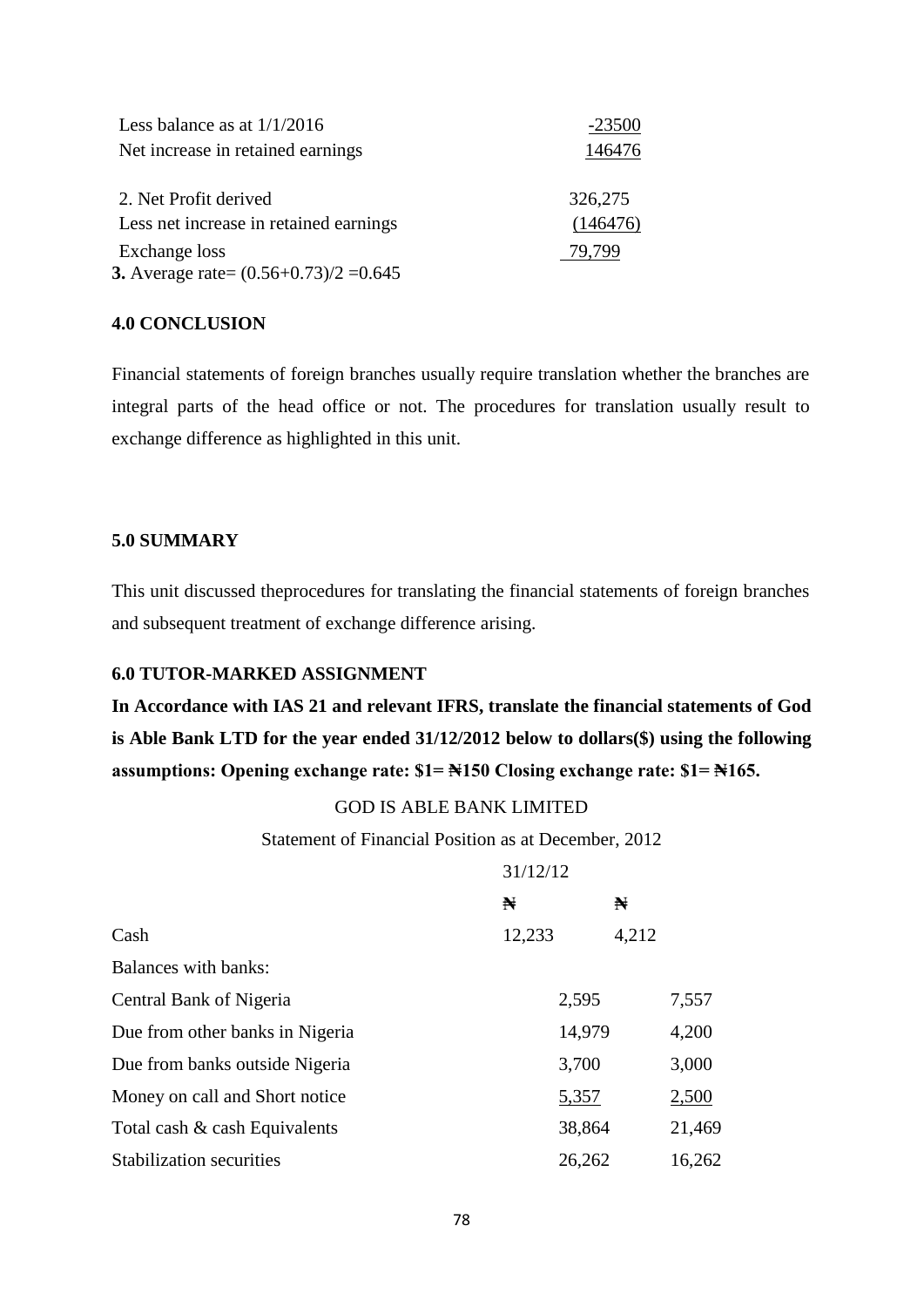| Investment and trading securities (YBs & BAs) | 12,000  | 10,000  |
|-----------------------------------------------|---------|---------|
| Advance-overdraft                             | 55,000  | 20,000  |
| Loans (net)                                   | 70,000  | 21,000  |
| Advances under finance Lease                  | 11,700  | 10,000  |
| Accrued interest                              | 400     | 600     |
| Prepayments                                   | 3,000   | 2,000   |
| Investment in sub/associated undertakings     | 987     | 637     |
| Property, plant and equipment                 | 1,650   | 1,500   |
|                                               | 219,863 | 103,468 |
|                                               |         |         |
| Deposit and other Accounts                    | 130,850 | 69,850  |
| <b>Certificates of Deposits</b>               | 54,650  | 14,650  |
| Negotiable certificate of deposit             | 5,000   | 2,000   |
| Interest payable                              | 350     | 200     |
| Accrued expenses                              | 3,445   | 500     |
| Taxes payable                                 | 525     | 450     |
| Dividend payable                              | 200     | 200     |
| Other borrowing                               | 1,350   | 1,525   |
| Long-term borrowings                          | 6,700   | 5,000   |
| <b>Capital and Reserves</b>                   |         |         |
| Called-up capital                             | 7,700   | 4,700   |
| Reserves                                      | 9,093   | 4,393   |
|                                               | 219,863 | 103,468 |

# GOD IS ABLE BANK LIMITED

Statement of Comprehensive Income

# FOR THE YEAR ENDED 31 DECEMBER, 2012

|                           | N     | N         |
|---------------------------|-------|-----------|
| Interest income           |       | 16,550    |
| Interest expenses         |       | (12, 145) |
| Net interest income       |       | 4,405     |
| Provision for loan losses |       | (2,580)   |
| Other incomes:            |       |           |
| Fees and commission       | 6,235 |           |
| Lease income              | 100   |           |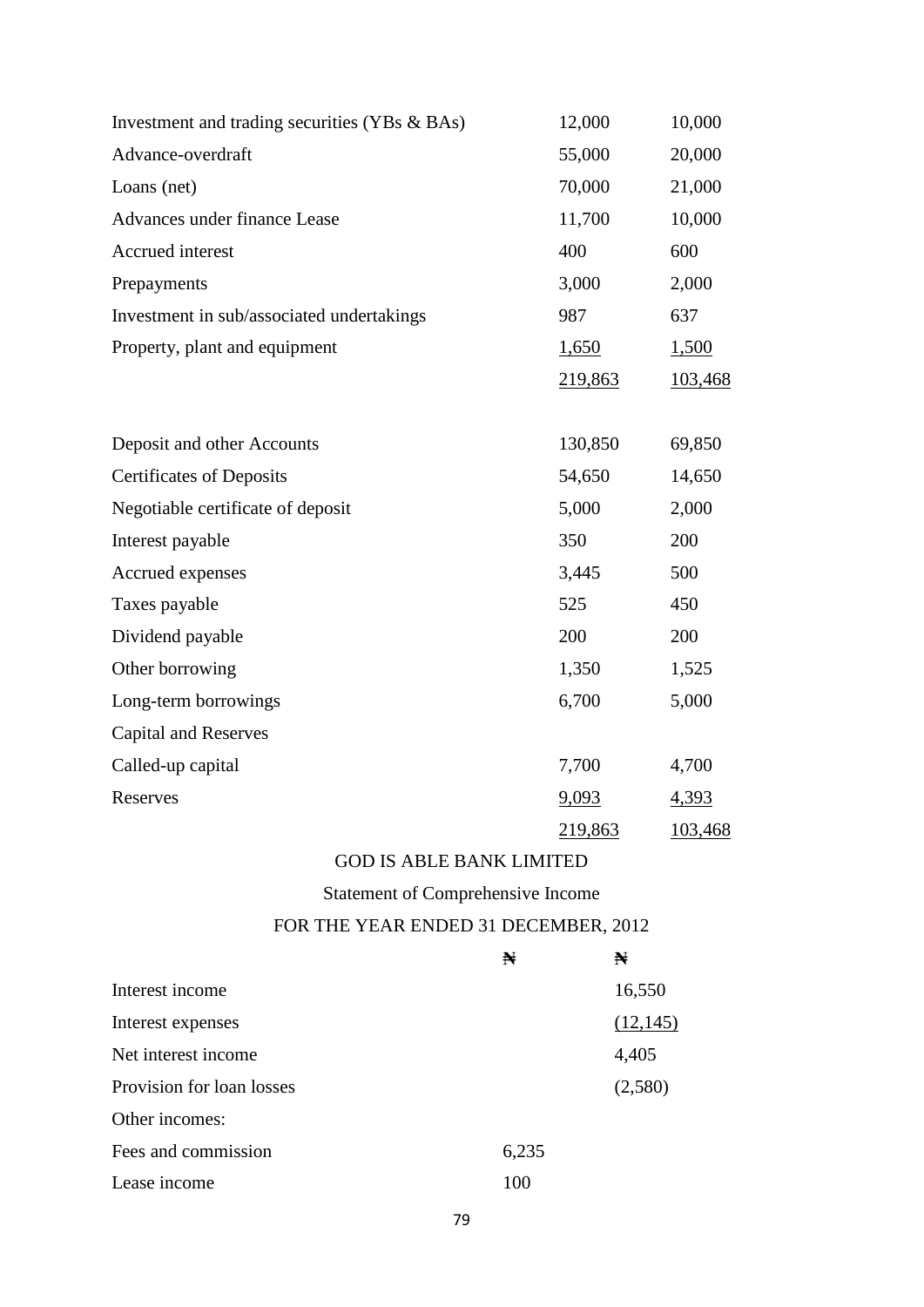| Gain on sale of equipment                     | 200        |         |
|-----------------------------------------------|------------|---------|
| Gain on sale of trading investment Securities | 2,680      |         |
| Dividend received                             | <b>100</b> |         |
|                                               |            | 9,225   |
|                                               |            | 11,050  |
| Expenses                                      |            |         |
| <b>Operating Expenses</b>                     | (3,500)    |         |
| Depreciation                                  | (200)      | (3,700) |
| Profit before taxation                        |            | 7,350   |
| Provision for income taxes                    |            | (1,550) |
| Profit after taxation                         |            | 5,800   |
| Dividend declared                             |            | (1,100) |
| Transfer to reserves                          |            | 4,700   |

# **7.0 REFERENCES/FURTHER READINGS**

IAS 21: *The effect of changes in foreign exchange rates*.

Siyanbola, T. T. (2015). *Advanced financial accounting (IFRS compliant).*Nigeria, Lagos: Gastos Consults.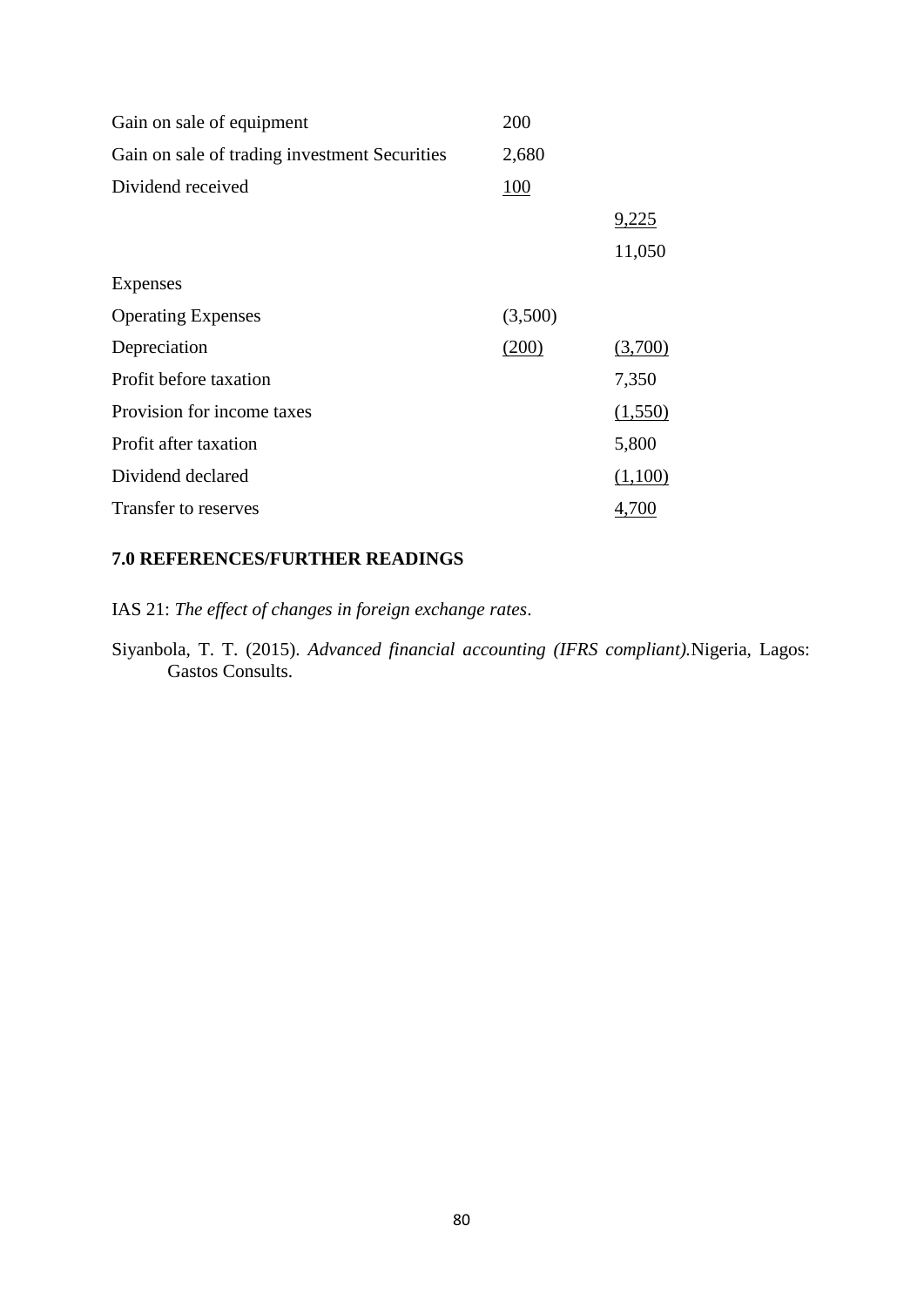# **UNIT 2: IAS 21 AND FINANCIAL STATEMENT TRANSLATION OF FOREIGN OPERATIONS: CONSOLIDATED FINANCIAL STATEMENTS**

# **Content**

- 1.0 INTRODUCTION
- 2.0 OBJECTIVES
- 3.0 MAIN CONTENT
- 3.1 FINANCIAL STATEMENTS OF FOREIGN OPERATIONS
- 3.2 STEPS INVOLVED IN TRANSLATING FINANCIAL STATEMENTS OF FOREIGN SUBSIDIARIES
- 4.0 CONCLUSION
- 5.0 SUMMARY
- 6.0 TUTOR-MARKED ASSIGNMENT
- 7.0 REFERENCES/FURTHER READINGS

# **1.0 INTRODUCTION**

As discussed in the previous unit, the home company can be a subsidiary of the foreign company and as such their financial statements require translation before being consolidated with the parent company's account. The introductory aspect of consolidation is not covered in this course as it is expected to be treated in financial accounting course. Thus, this unit provides into details the procedures for translating the financial statements of foreign subsidiaries.

## **2.0 OBJECTIVES**

*By the end of this unit, you should be able to:*

- *1. Discuss the types of relationship between parent and subsidiaries*
- *2. Highlight the steps involved in financial statements translation of foreign subsidiary*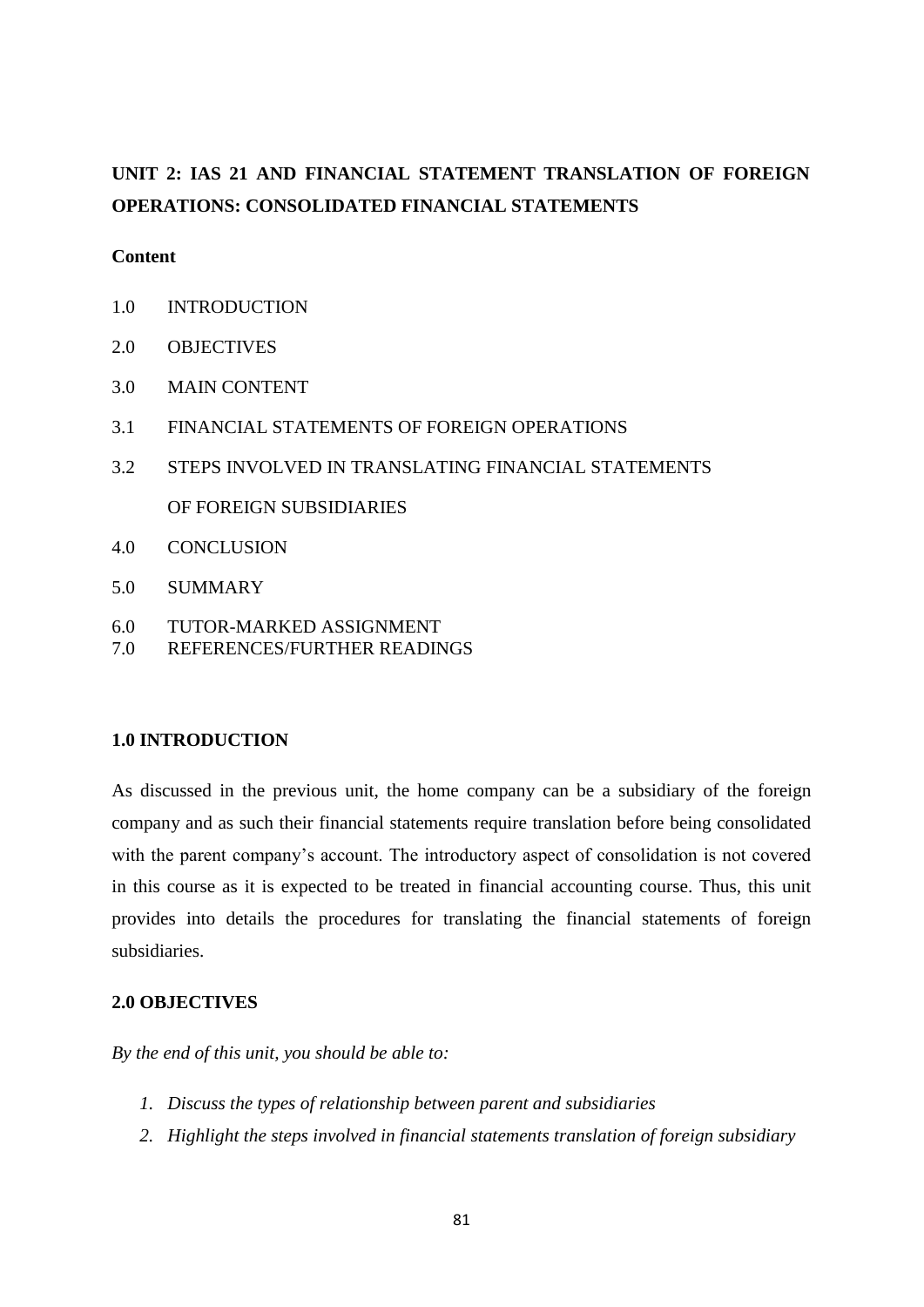*subsidiary* 

#### **3.0 MAIN CONTENT**

# **3.1 FINANCIAL STATEMENTS OF FOREIGN OPERATIONS**

Companies frequently establish local branches or subsidiaries in foreign countries through which to conduct their operations. These will maintain the accounts in the local currency and these must dearly be translated into the currency of the parent before they can be consolidated.

The translation method to be used depends on relationship between parent and foreign enterprise.

#### **1. Quasi autonomous foreign enterprise**

Where the foreign enterprise is relatively independent of its parent, its transactions do not impinge directly on cash flows and profit of the parent. Accordingly, it is the net investment in the foreign enterprise which is of interest rather than the individual assets and liabilities. This net investment is translated using the closing rate method and the resulting difference will be treated in the reserves

#### **When the Net Investment Concept is Appropriate**

The following is a list of indications that a foreign operation is a foreign enterprise (requiring the closing rate method) rather than a foreign operational with the same functional currency as the reporting enterprise (which would require the temporal methods)

- i. The foreign enterprise carries out its activities with a significant degree of autonomy.
- ii. Transactions with the reporting enterprise are not a high proportion of the foreign enterprise's activities.

iii. The foreign enterprise is mainly financed from its own operations or local borrowings.

- iv. Costs of labour, material etc are primarily paid for in the local currency rather than in the reporting currency.
- v. The foreign enterprise's sales and mainly in currencies other than the reporting currency.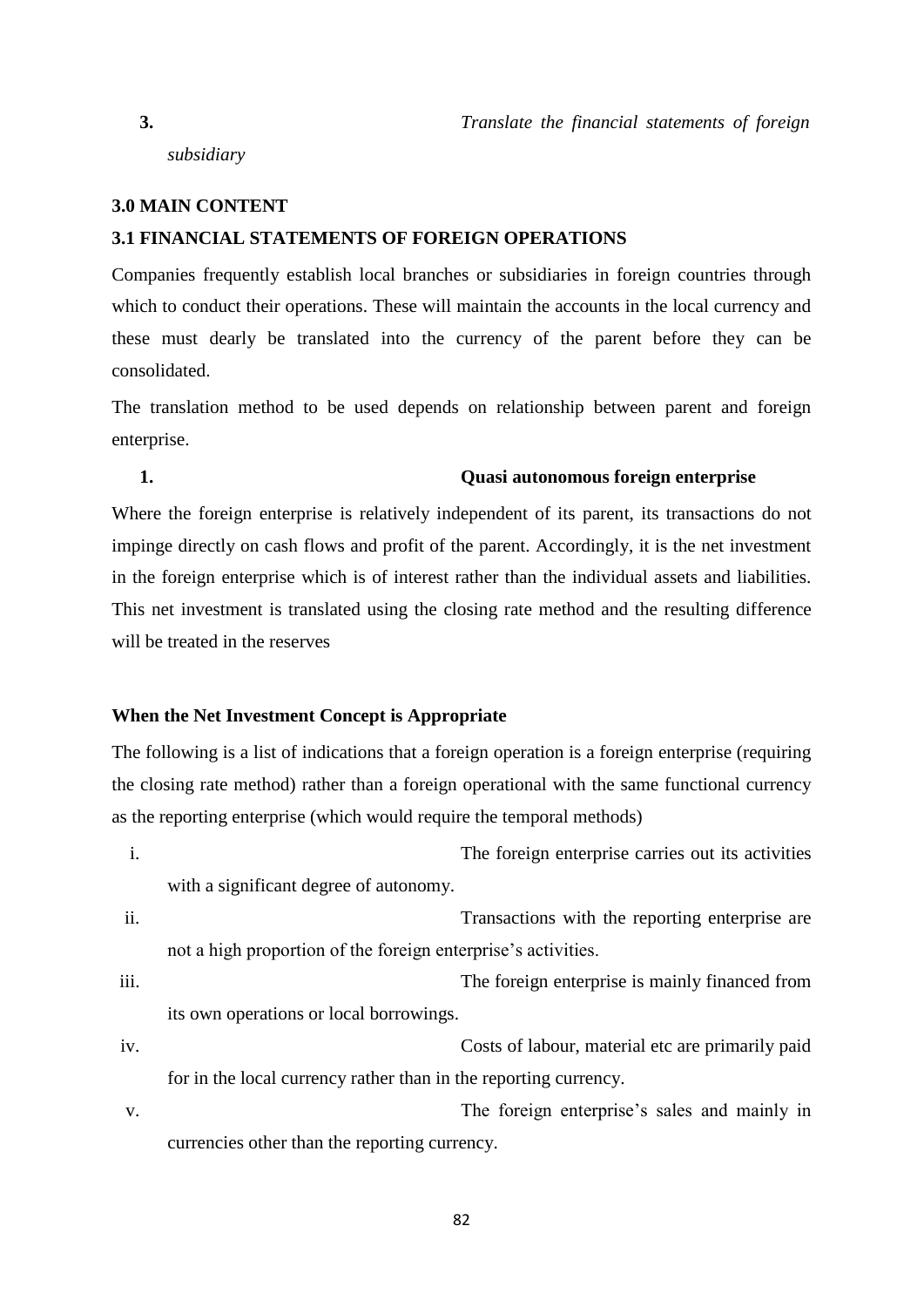vi. Cash flows of the reporting enterprise are not directly affected by the activities of the foreign enterprise.

When using the closing rate or what is termed as net investment method of translating the local currency financial statements with the group having the features:

- investment of the company is in the net worth of its foreign enterprise rather than a direct investment in individual assets and liabilities;
- the foreign enterprise is not dependent on the currency of the investment company for its day to day operations;
- here the amount in the foreign enterprise statement of financial position will be translated into the investing company's currency using the rate ruling at financial year end;
- any exchange difference arising from the retranslation of the opening net investment in a foreign enterprise at the closing rate should be recorded as a movement on reserves;
- all profit or loss transactions should be translated at closing rate or average rate for the period provided that, where the latter is used, the difference between the profit or loss item translated at an average rate and at the closing rate shall be recorded as a movement on reserve.

# **2. Foreign operations that are integral to the**

#### **operations of the parent:**

Where the enterprise is, in reality, the parent enterprise operating abroad, foreign transactions will impinge directly on cash flows and profits of the parent. Accordingly, the foreign enterprise's functional currency is effectively the currency of the parent, and so the foreign enterprise's should be accounted for as if they were those of the parent by translation according to the **temporal method.**

# **When the Temporal method is Appropriate**

In exceptional circumstances, the foreign operations may be regarded as an extension of the trade of the parent enterprise. This would apply where the cash flows of a subsidiary impact directly on the parent enterprise. Examples of such situations are where:

83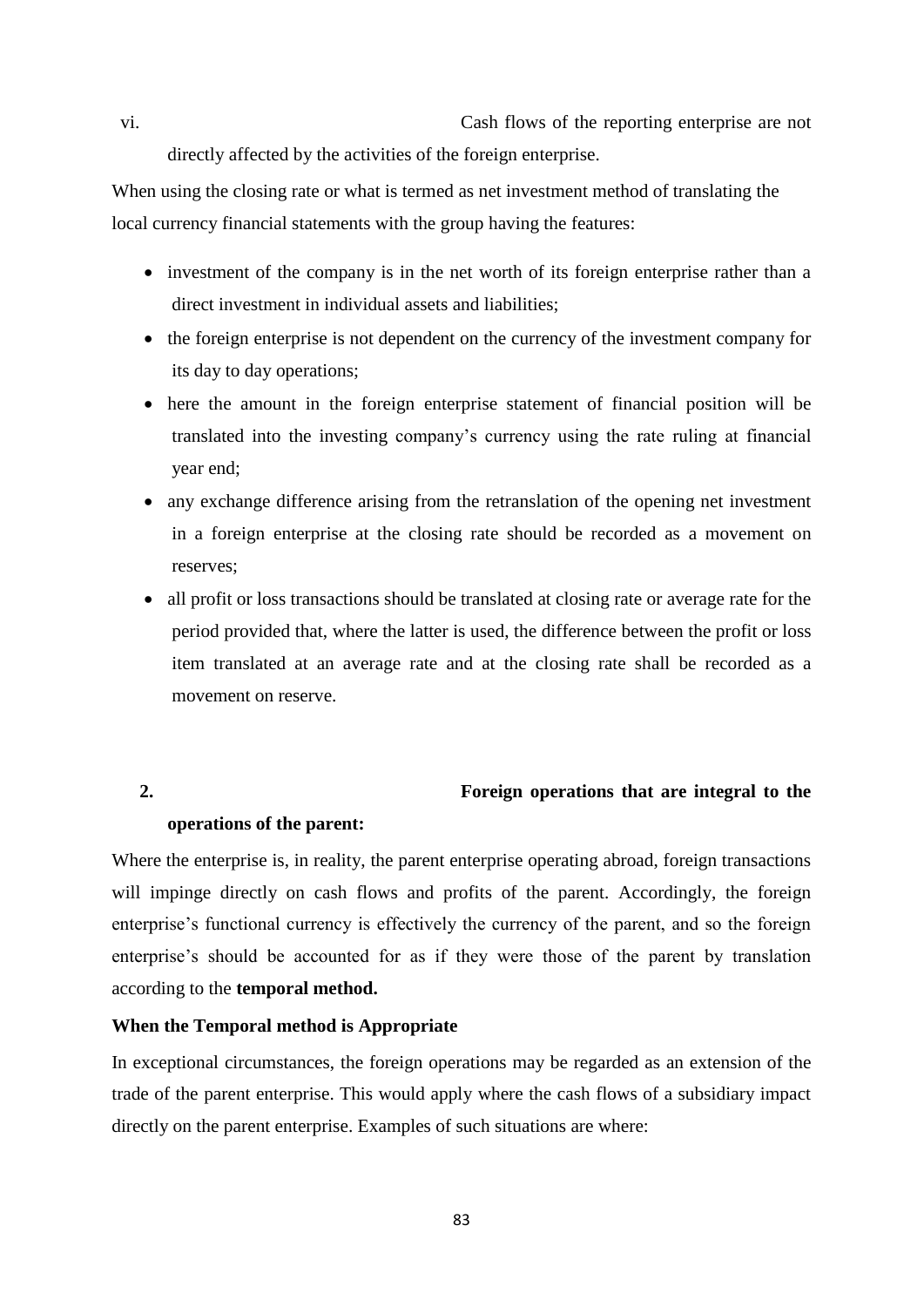- (a) The subsidiary acts as a selling agency receiving goods from the parent enterprise, selling them locally and remitting the proceeds to the parent enterprises; or
- (b) The subsidiary is a supplier of raw materials or components to the parent enterprise; or
- (c) The subsidiary is located overseas for tax, exchange control or similar reasons to act as a means of raising finance for other companies in the group.

In such cases the temporal (single enterprise) method should be used.

## **Note:**

Exchange difference arising from translation of financial statements of a foreign entity is not passed through Statement of Comprehensive Income, but is taken directly to shareholder interest, whereas that arising from translation of the financial statements of a foreign subsidiary, which is integral to the operations of the parent, is reported in the Statement of Comprehensive Income.

# **3.2 STEPS INVOLVED IN TRANSLATING FINANCIAL STATEMENTS OF FOREIGN SUBSIDIARIES**

- 1. As usual construct the group structure
- 2. Translate the subsidiary company's statement of financial position converting allassets and liabilities using the conversion rate ruling at the end of the financial year;OSC and pre-acquisition Reserves using the conversion rate at date of acquisition. The net difference between the total assets and  $OSC + pre-acquisition$ Reserves amounts to post acquisitionReserve;
- 3. Translate the statement of profit or loss and other comprehensive income of the subsidiary company using average rate for the year;
- 4. Compute the goodwill in the subsidiary in foreign currency to be later translated at the conversion rate ruling at the end of the financial year;
- 5. Net off goodwill translated at the rate ruling at the acquisition date against goodwill translated at conversion rate at the end of the financial year to derive exchange gain or loss on goodwill to be transferred to Consolidated Reserve;
- 6. Also net off goodwill translated at the rate ruling at the beginning of the financial year against goodwill valued at the rate ruling at the end of the financial year to derive exchange gain or loss on goodwill to be recognized as other comprehensive income in the statement of profit or loss and other comprehensive income;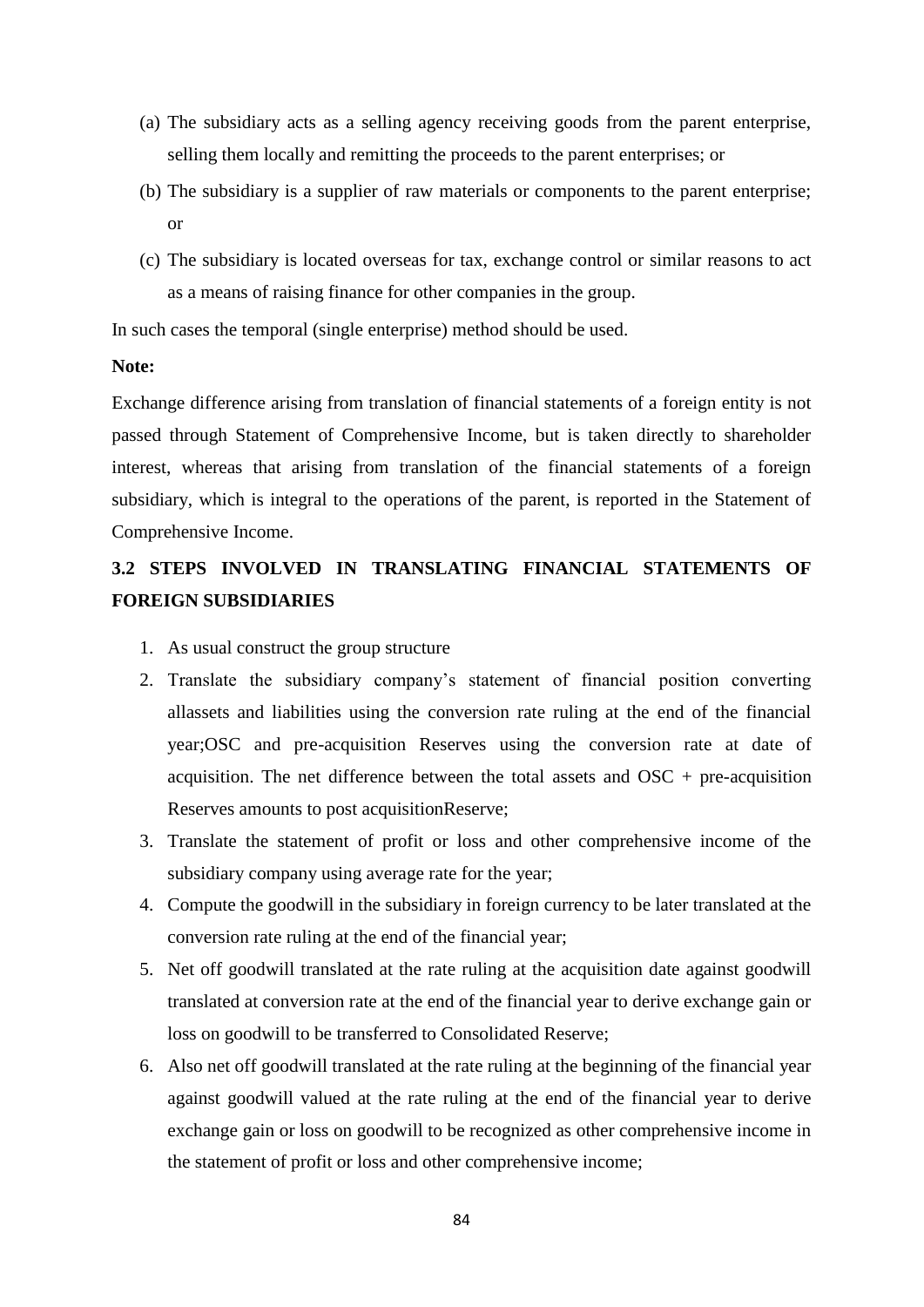- 7. Compute consolidated Reserve in the usual manner in addition to the transfer of exchange gain or loss mentioned in Step 5 above;
- 8. Compute the NCI at the end of the financial year in the usual manner, using the appropriate conversion rate;
- 9. Finally compute the exchange difference on translated of subsidiary company's net asset by comparing the translated net asset in Step 2 against the translated net asset using the conversion rate ruling at the beginning of the financial year and also the translated profit for the year explained in Step 3.

# **ILLUSTRATION**

ABC limited, a Nigerian conglomerate, acquired 80% share in XYZ limited, based in South Africa, when the exchange rate was 4.0 rand to N1 and the latter enterprise's reserve stood at 75,000 rand as at that date. The financial position of the companies at 31 December, 2006 was as follows:

| <b>ABC</b> Limited             |                    | <b>XYZ Limited</b> |           |
|--------------------------------|--------------------|--------------------|-----------|
| <b>Assets</b>                  | N'000              |                    | N'000     |
| Freehold property at cost      | 500,000            |                    | 550,000   |
| Furniture and fittings at cost | 380,000            |                    | 650,000   |
| Accumulated depreciation       | (38,000)           |                    | (120,000) |
| Plant and Machinery at cost    | 520,000            |                    | 200,000   |
| Accumulated depreciation       | (160,000)(100,000) |                    |           |
|                                | 1,202,000          |                    | 1,180,000 |
| Investment in XYZ Limited      | 100,000            |                    |           |
| Inventory                      | 190,000            |                    | 132,000   |
| Cash at Bank                   | 92,000             | 32,000             |           |
| <b>Account Receivable</b>      | 150,00093,000      |                    |           |
| 1,734,0001,437,000             |                    |                    |           |
| <b>Equity and Liabilities</b>  |                    |                    |           |
| <b>Ordinary Share Capital</b>  | 500,000            |                    | 400,000   |
| <b>Revenue Reserves</b>        | 634,000437,000     |                    |           |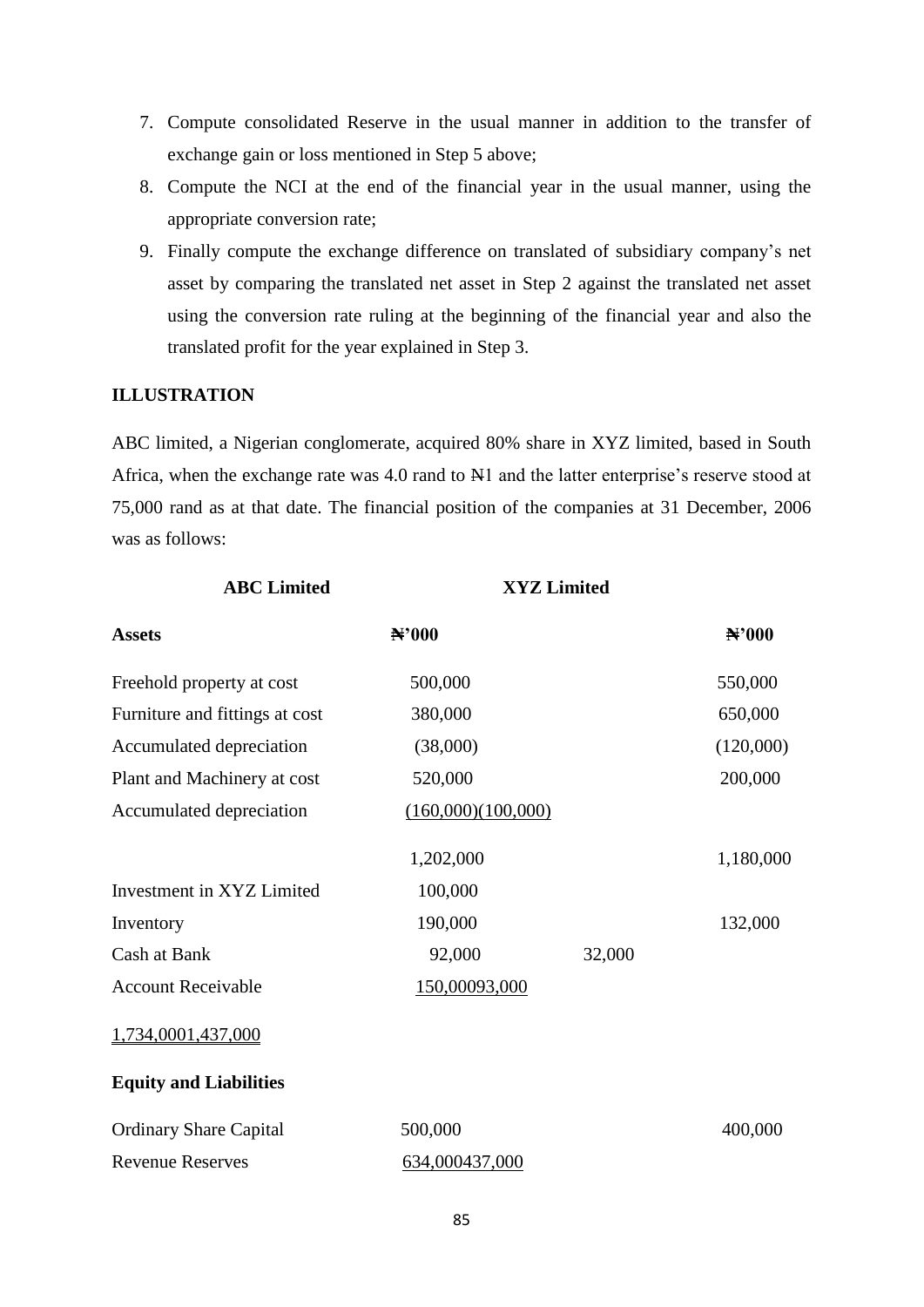|                            | 1,134,000       | 837,000 |
|----------------------------|-----------------|---------|
| Non-current Liabilities    | 200,000         | 350,000 |
| <b>Current Liabilities</b> | 400,000 250,000 |         |

1,734,000 1,437,000

#### **Statement of Profit or Loss for the year ended 31 December, 2006**

|                                       | <b>ABC</b> Limited    | <b>XYZ Limited</b> |
|---------------------------------------|-----------------------|--------------------|
| N'000                                 |                       | N'000              |
| Revenue                               | 2,500,000             | 1,800,000          |
| Cost of sales                         | 1,200,0001,100,000    | Gross              |
| profit                                | 1,300,000             | 700,000            |
| Other Income                          | 97,000                | 80,000             |
| Distribution cost                     | (125,000)             | (110,000)          |
| Administration expenses               | (354,000)             | (250,000)          |
| Finance cost                          | (100,000)<br>(93,000) |                    |
| <b>Trading Profit before Taxation</b> | 825,000               | 320,000            |
| Taxation                              | 400,000250,000        | Profit for the     |
| year                                  | 425,000               | 70,000             |
| Other Comprehensive Income            | 7,500                 |                    |
| <b>Total Comprehensive Income</b>     | 432,500<br>70,000     |                    |

The following additional information is available:

During the year ended 31 December, 2006 ABC Limited sold goods amounting to N100m to XYZ Limited. None of the inventory remained in the book of the latter company. The effect of the transfer has also been accounted for in arriving at the turnover and cost of sales of ABC and XYZ respectively;

It is the policy of the group to measure non-controlling interest at acquisition at the proportion of net identifiable assets of subsidiary.

The following exchange rates are relevant: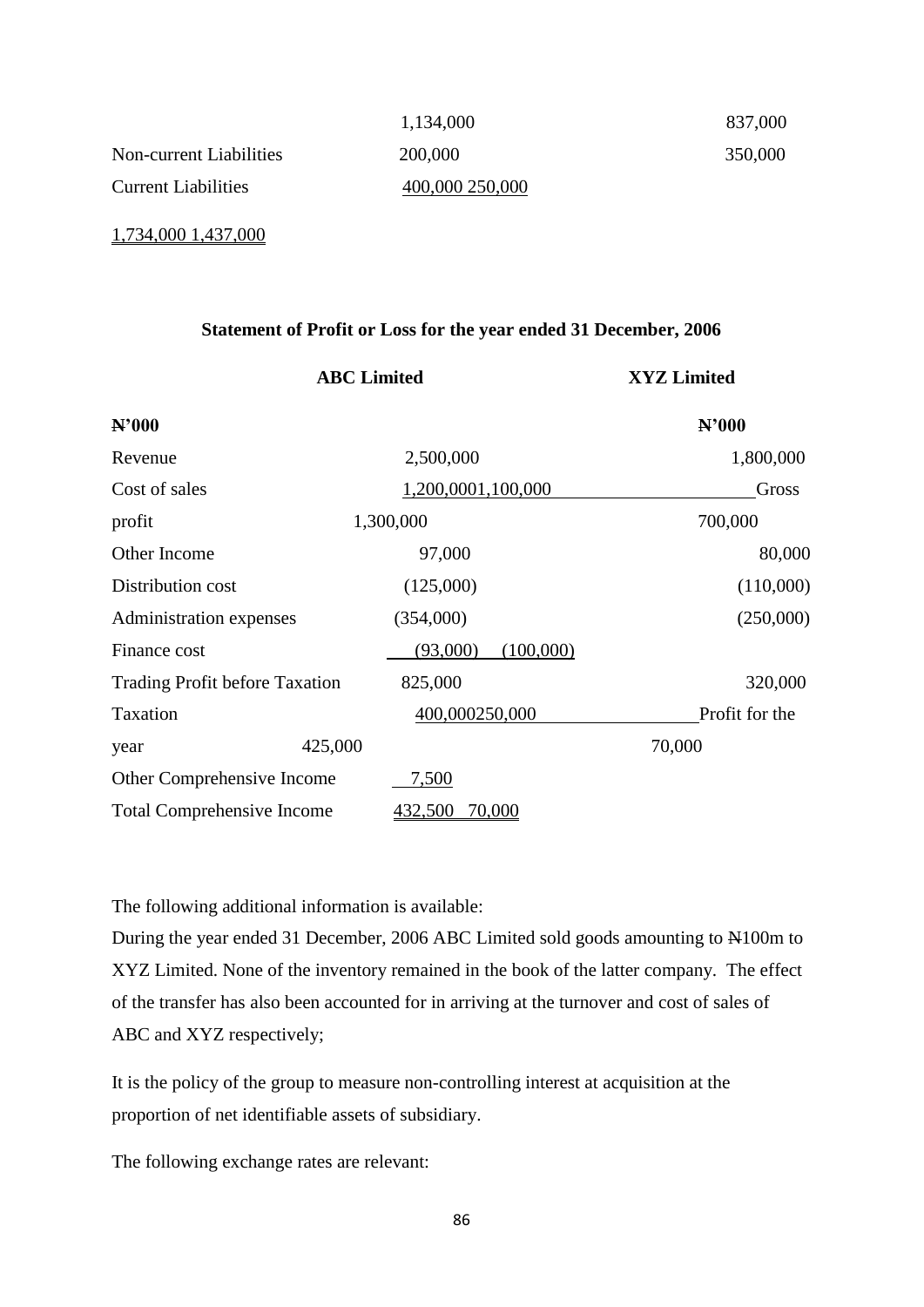| January 1, 2005           | 4.0 rand to $N1$   |
|---------------------------|--------------------|
| Average for the year 2006 | 5.0 rand to N1     |
| December 31, 2005         | 4.8 rand to N1     |
| December 31, 2006         | $6.0$ rand to $N1$ |

# **Required**

As the Group Financial Controller of ABC Limited, you are required to prepare the necessary financial statement that would be useful to the board, including relevant explanations that would make the statements understandable to the stakeholders of the company.

# **SOLUTION**

# **ABC Plc**

# **Consolidated Statements of Financial Position at 31 December, 2006**

| <b>Assets</b>                                            |         | $\mathbb{H}^2000$ |
|----------------------------------------------------------|---------|-------------------|
| Property, Plant and Equipment $(1,202,000 + 196,667 W2)$ |         | 1,398,667         |
| Intangible Assets - Goodwill (W4)                        |         | 3,333             |
| <b>Total Non-current Assets</b>                          |         | 1,402,000         |
| <b>Current Assets</b>                                    |         |                   |
| Inventory $(190,000 + 22,000 W2)$                        | 212,000 |                   |
| Receivables $(150,000 + 15,500 W2)$                      | 165,500 |                   |
| Cash $(92,000 + 5,333 \text{ W2})$                       | 97,333  | 474,833           |
| <b>Total Assets</b>                                      |         | 1,876,833         |
| <b>Equity and Liabilities</b>                            |         |                   |
| Ordinary share capital                                   |         | 500,000           |
| Consolidated Revenue Reserve (W7)                        | 648,933 |                   |
|                                                          |         | 1,148,933         |
| Non-controlling interest at year end (W8)                |         | 27,900            |
| <b>Total Equity</b>                                      |         | 1,176,833         |
| Non-current Liabilities $(200,000 + 58,333 \text{ W2})$  |         | 258,333           |
| Current Liabilities $(400,000 + 41,667 W2)$              |         | 441,667           |
| <b>Total Equity and Liabilities</b>                      |         | 1,876,833         |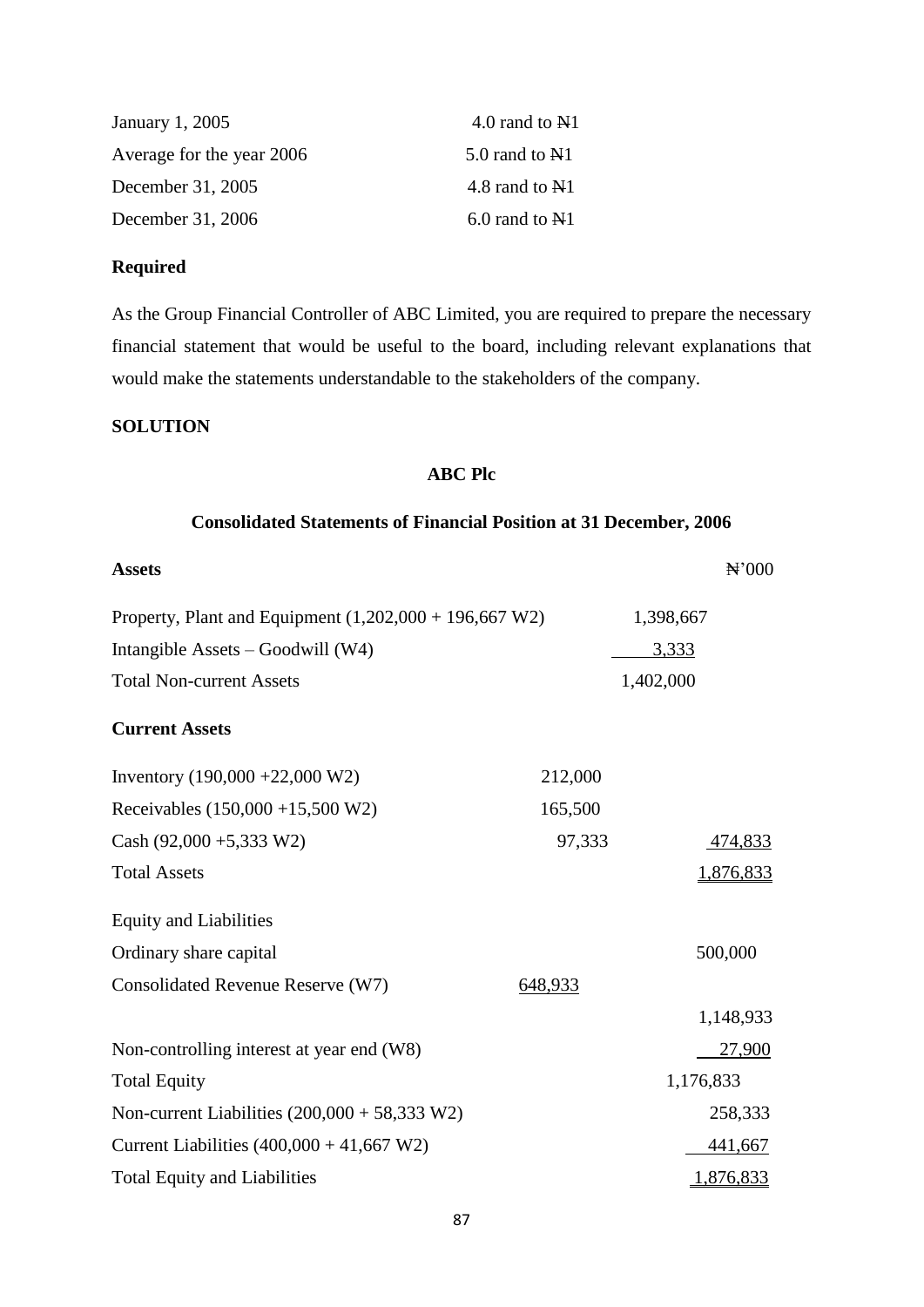#### **ABC Plc**

Consolidated Statements of Profit or Loss and other comprehensive Income for the year ended 31 December, 2006

₦'000 Revenue (2,500,000 +360,000 W3) 2,860,000 Cost of sale  $(1,200,000 + 220,000 \text{ W3})$  1,420,000 Gross Profit 2,440,000 Other Income (97,500 + 16,000 W3) 113,500 1,553,500 Distribution cost  $(125,000 + 22,000 \text{ W3})$  147,000 Admin. Expenses (354,000 + 50,000 W3) 404,000(551,000) 1,002,500 Finance cost (93,500 + 20,000 W3) 113,500 Profit before Taxation 889,000 Less Taxation 450,000 Profit for the year 439,000 Other Comprehensive Income: Parent company 7,500 Exchange difference on net assets( W9) (34,292) Exchange loss on goodwill  $(W9)$  (833) $(27,625)$ Total comprehensive income 411,375 Profit attributable to: Non-controlling interest (W3) 2,800 Owners of parent company (439,000 - 2800) 436,200 Total 439,000 Total comprehensive income attributable to : Non-controlling interest (W3) 2,800 Owners of parent company (411,375 - 2800) 408,575 Total 411,375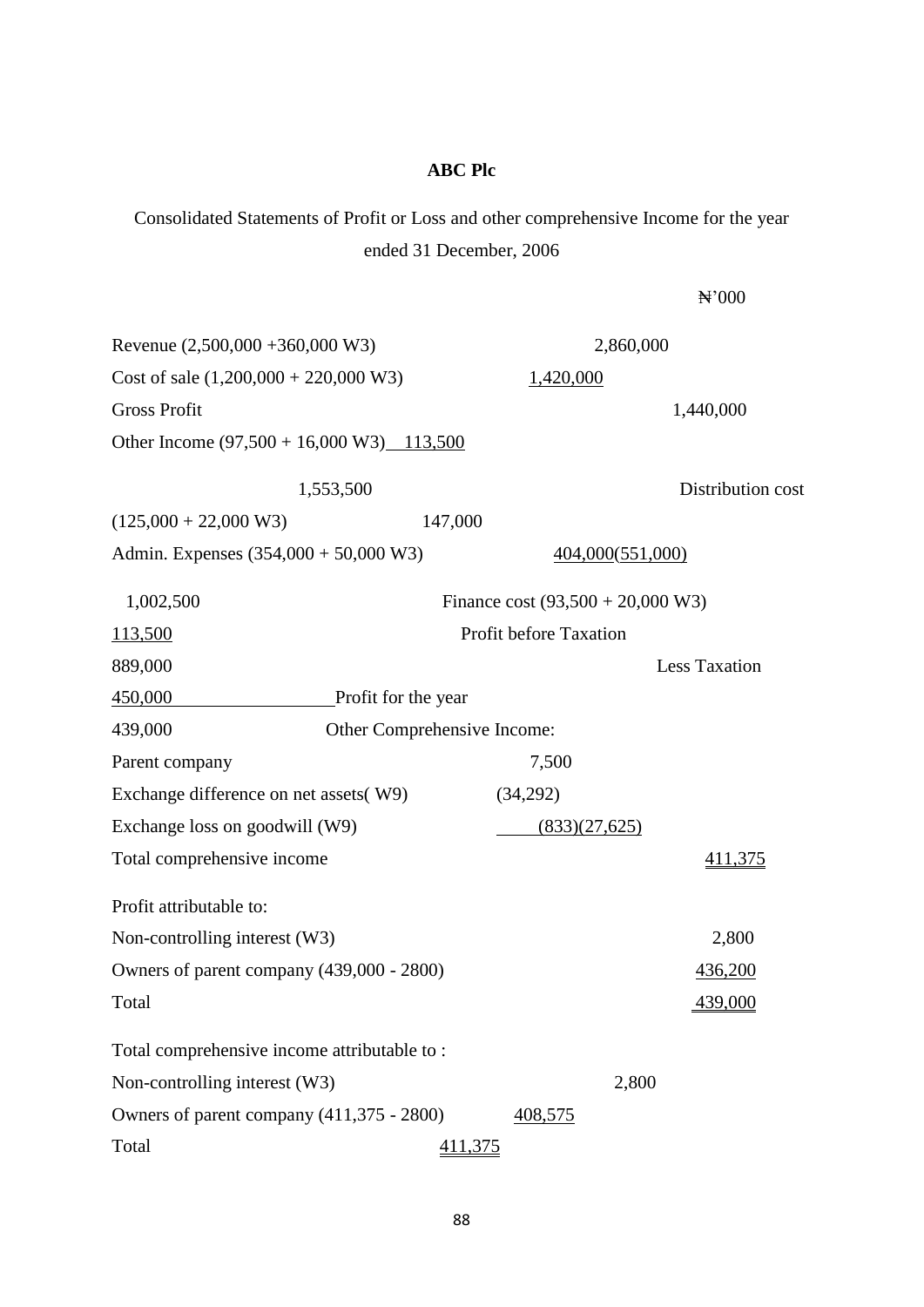# **Workings**

| W1 Group Structure | Group | NCI |
|--------------------|-------|-----|
| ABC in XYZ         | 80%   | 20% |

W<sub>2</sub> Translation of subsidiary statement of financial position – 31/12/2006

| <b>Assets</b>              | R'000                          |         | <b>Exchange rate</b> |           |                   | $H$ <sup>2</sup> 000 |             |           |
|----------------------------|--------------------------------|---------|----------------------|-----------|-------------------|----------------------|-------------|-----------|
|                            | Freehold properties            |         |                      | 550,000   |                   | R <sub>6.00</sub>    |             | 91,667    |
|                            | Furniture and fittings         |         |                      | 650,000   |                   | R6.00                |             | 108,333   |
|                            | Accumulated depreciation       |         |                      | (120,000) |                   | R6.00                |             | (20,000)  |
|                            | <b>Plant and Machinery</b>     |         |                      | 200,000   |                   | R6.00                |             | 33,333    |
|                            | Accumulated depreciation       |         |                      | (100,000) |                   | R6.00                |             | (16,667)  |
|                            | Property, Plant & Equipment    |         |                      | 1,180,000 |                   |                      |             | 196,667   |
| Inventory                  |                                | 132,000 |                      |           | R <sub>6.00</sub> |                      | 22,000      |           |
| Receivables                |                                | 93,000  |                      | R6.00     |                   |                      | 15,500 Bank |           |
| 32,000                     |                                | R6.00   |                      |           | 5,333             |                      |             |           |
| <b>Total Assets</b>        |                                |         | 1,437,000            |           |                   |                      |             | 239,500   |
| Less liabilities           |                                |         |                      |           |                   |                      |             |           |
|                            | Non-current liabilities        |         | (350,000)            |           |                   | R6.00                |             | (58, 333) |
| <b>Current liabilities</b> |                                |         | (250,000)            |           |                   | R6.00                |             | (41,667)  |
| Net Asset                  |                                |         | 837,000              |           | 139,500           |                      |             |           |
| Equity                     |                                |         |                      |           |                   |                      |             |           |
| Ordinary share             |                                | 400,000 |                      |           | R4.00             | 100,000              |             |           |
| <b>Revenue Reserve:</b>    |                                |         |                      |           |                   |                      |             |           |
|                            | Pre-acquisition Res.           |         |                      | 75,000    |                   | R4.00                |             | 18,750    |
|                            | Post Res. $(437,000 + 75,000)$ |         |                      | 362,000   |                   | balancing figure     |             | 20,750    |
| <b>Total Equity</b>        |                                |         |                      |           | 837,000 139,500   |                      |             |           |

W<sub>3</sub> Translation of statement of profit or loss and other comprehensive income for the year ended 31 December, 2006

R'000 rate of exchange  $\ddot{H}$ '000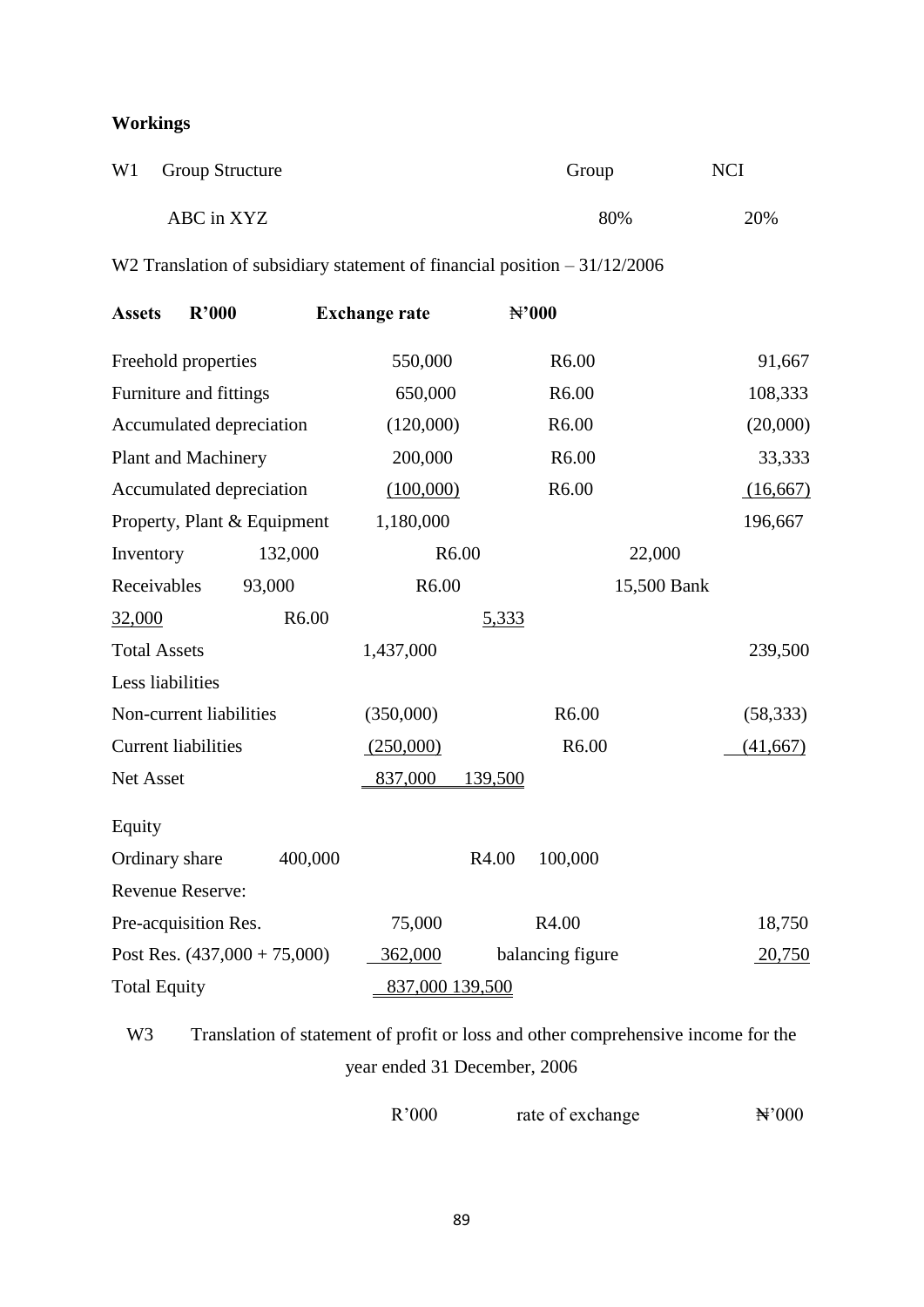| Revenue        |                                                                                                | 1,800,000                                     | R5.00                                                                | 360,000           |  |  |
|----------------|------------------------------------------------------------------------------------------------|-----------------------------------------------|----------------------------------------------------------------------|-------------------|--|--|
|                | Cost of sales<br>1,100,000<br>R5.00                                                            |                                               |                                                                      | 220,000           |  |  |
|                | 700,000<br>Gross profit                                                                        |                                               |                                                                      | 140,000           |  |  |
|                | Other Income<br>80,000<br>R5.00                                                                |                                               |                                                                      | 16,000            |  |  |
|                | Distribution cost                                                                              | (110,000)                                     | R5.00                                                                | (22,000)          |  |  |
|                | Administration expenses                                                                        | (250,000)                                     | R5.00                                                                | (50,000)          |  |  |
|                | Finance cost                                                                                   | (100,000)                                     | R5.00                                                                | (20,000)          |  |  |
|                | Profit before Taxation                                                                         | 320,000                                       |                                                                      | 64,000            |  |  |
|                | Less Taxation                                                                                  | 250,000                                       | R5.00                                                                | (50,000)          |  |  |
|                | Profit for the year                                                                            | 70,000                                        |                                                                      | 14,000            |  |  |
|                | Attributable to:                                                                               |                                               |                                                                      |                   |  |  |
| NCI at 20%     |                                                                                                | $(14,000)$ $(2,800)$                          |                                                                      |                   |  |  |
|                | Owners of parent company                                                                       | 56,000 11,200                                 |                                                                      |                   |  |  |
| W4             | Computation of Goodwill in Subsidiary company                                                  |                                               |                                                                      |                   |  |  |
|                |                                                                                                | Consideration Transferred: (N100,000 @ R4.00) |                                                                      |                   |  |  |
|                | Add NCI at proportionate of net asset 20% (475,000)                                            |                                               |                                                                      |                   |  |  |
|                | Total consideration                                                                            |                                               |                                                                      |                   |  |  |
|                | Less FV of net asset acquired:                                                                 |                                               |                                                                      |                   |  |  |
|                | Ordinary share capital                                                                         |                                               | 400,000                                                              |                   |  |  |
|                | Pre-Reserves                                                                                   |                                               | 75,000                                                               | 475,000           |  |  |
|                | Goodwill valued in Rand                                                                        |                                               |                                                                      | 20,000            |  |  |
|                | Translation to naira value at end of the year $(R6)$                                           |                                               |                                                                      | <u>3,333</u>      |  |  |
| W <sub>5</sub> |                                                                                                |                                               |                                                                      | $\mathbb{H}^2000$ |  |  |
|                |                                                                                                |                                               | Computation of exchange gain or loss on goodwill in consolidated     | 3,333             |  |  |
|                | reserve<br>Goodwill valued at end of the year rate i.e. R6                                     |                                               |                                                                      |                   |  |  |
|                |                                                                                                |                                               |                                                                      | (5,000)           |  |  |
|                | Goodwill valued at acquisition date rate<br>Exchange loss on goodwill in consolidated reserves |                                               |                                                                      | (1,667)           |  |  |
| W <sub>6</sub> |                                                                                                |                                               |                                                                      |                   |  |  |
|                |                                                                                                |                                               | Computation of exchange gain or loss on goodwill in income statement | 3,333             |  |  |
|                | Goodwill valued at end of the year rate                                                        |                                               |                                                                      |                   |  |  |
|                | Goodwill valued at the beginning of the year rate                                              |                                               |                                                                      | (4,166)<br>(833)  |  |  |
|                |                                                                                                |                                               |                                                                      |                   |  |  |
|                | Exchange loss on goodwill in income statement                                                  |                                               |                                                                      |                   |  |  |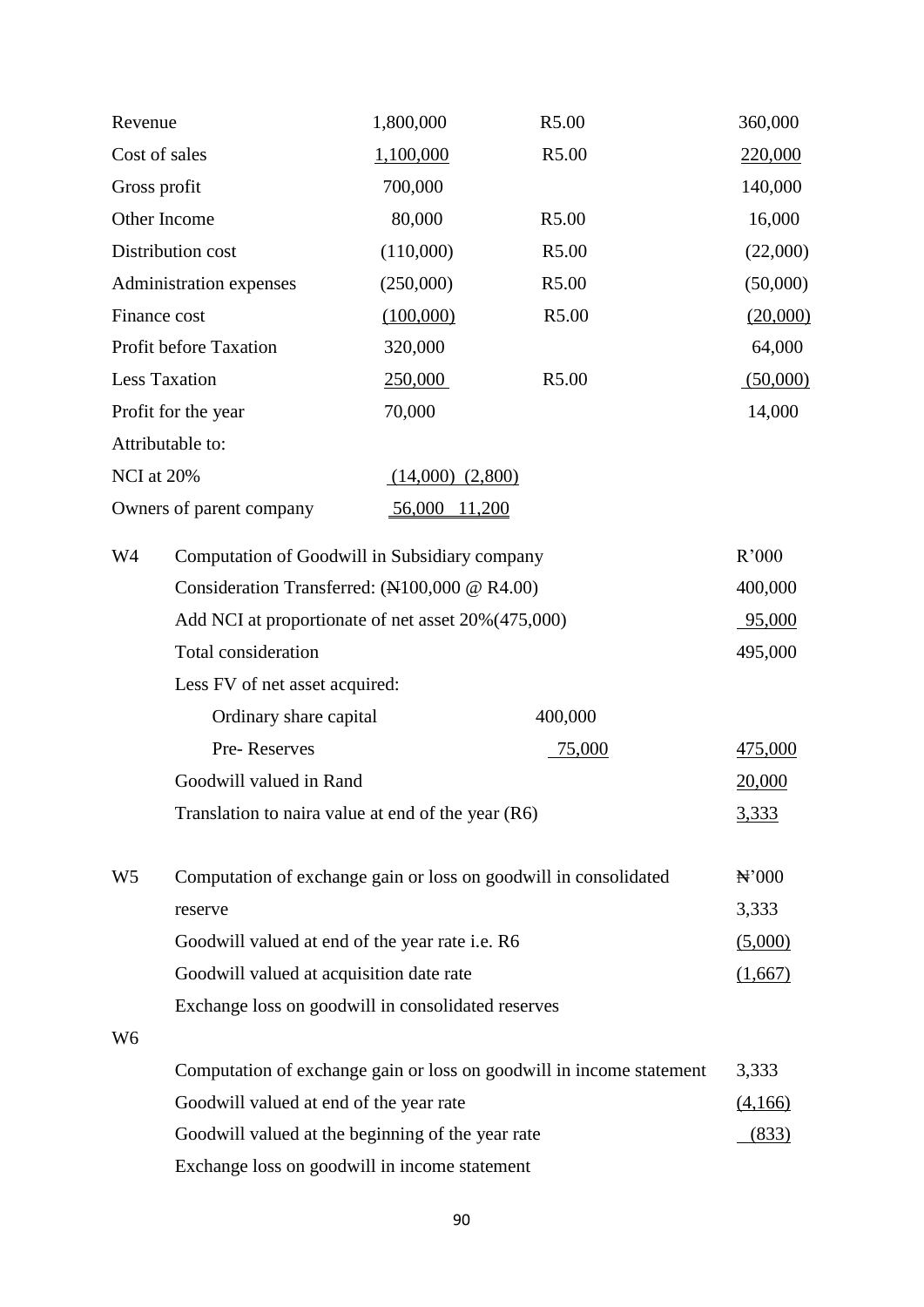W7

|    | Computation of revenue reserves                                         |         |        | 634,000   |
|----|-------------------------------------------------------------------------|---------|--------|-----------|
|    | Parent company: balance per statement of financial position             |         |        | 16,600    |
|    | Group share of post acquisition reserve of subsidiary $(80\% * 20,750)$ |         |        | (1,667)   |
|    | Exchange loss on goodwill (W5)                                          |         |        | 648,933   |
|    | Consolidated revenue reserve                                            |         |        |           |
| W8 |                                                                         |         |        |           |
|    | Non-controlling interest at year end                                    |         |        | 23,750    |
|    | NCI at acquisition (W4) i.e R95,000 at R4:N1                            |         |        | 4,150     |
|    | NCI share of post acquisition reserve in sub (20% *20,750)              |         |        | 27,900    |
|    | NCI at year end                                                         |         |        |           |
| W9 |                                                                         |         |        |           |
|    | Computation of exchange difference on translated net assets of          |         |        |           |
|    | subsidiary                                                              |         |        |           |
|    | Translated net asset of subsidiary (W2)                                 |         |        | 139,500   |
|    | Less: expected net asset at end of the year:                            |         |        |           |
|    | Equity of subsidiary in Rand (W2)                                       | 837,000 |        |           |
|    | Less profit for the year in Rand $(W3)$                                 |         | 70,000 |           |
|    | Net asset at end of the last year (2005)                                | 767,000 |        |           |
|    | Translated into naira at 31/12/05 rate i.e. N4.80                       |         |        | (159,792) |
|    | Less translated profit for the year (W3)                                |         |        | (14,000)  |
|    |                                                                         |         |        | (34,292)  |

# **Notes**

- The working was based on the policy that non-controlling interest is measured at proportionate of net assets acquired
- Note the fact that assets and liabilities were translated at rate ruling at the end of the financial year except for the share capital and pre-acquired reserves that were valued at conversion rate ruling at the date of acquisition and also the fact that postacquisition reserves represent the balancing figure after netting off the share capital and pre-acquired reserves from the translated net assets of subsidiary, as shown in the workings 2 above.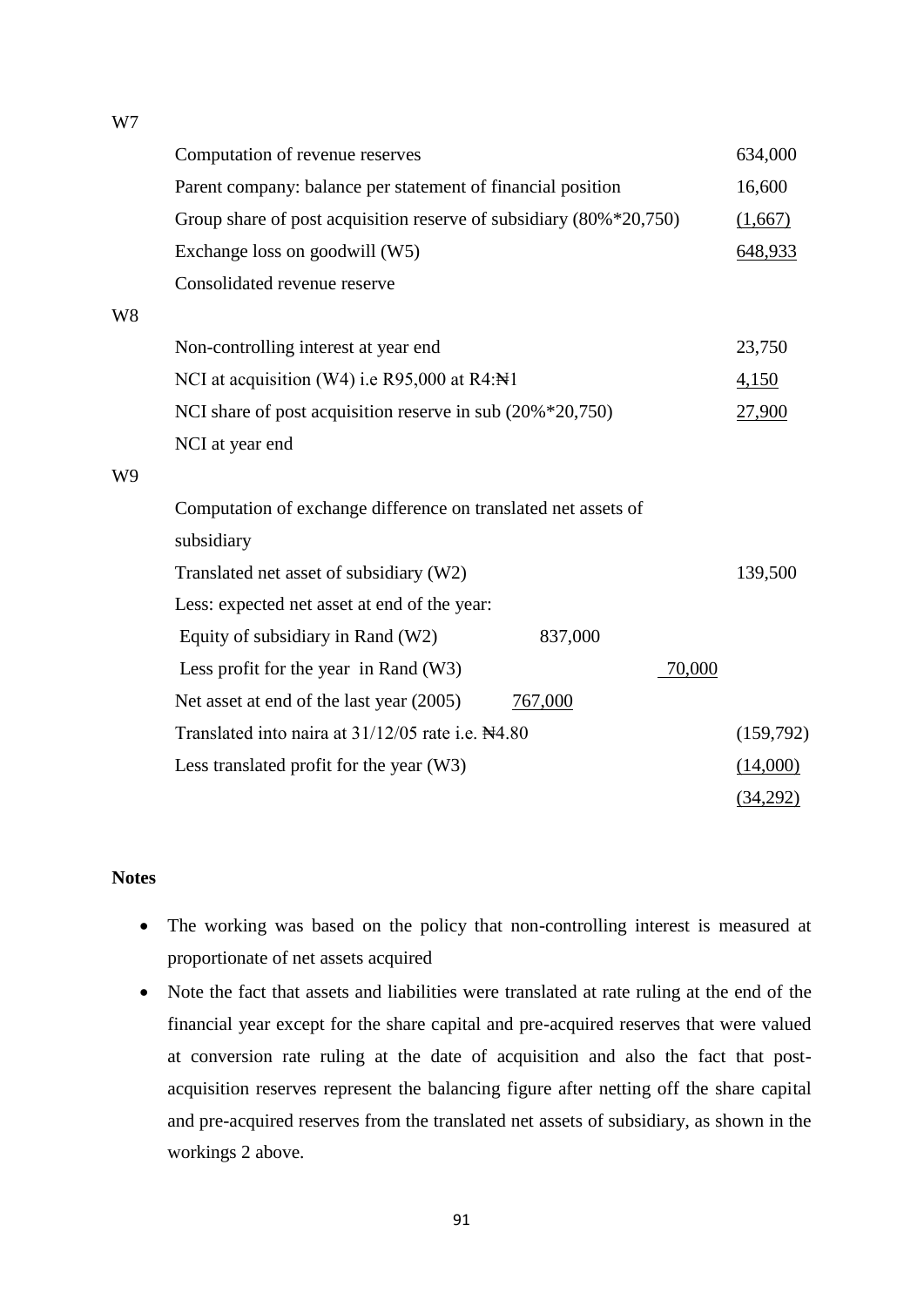- Also, revenue and expenses items were translated at average conversion rate ruling during the financial year period.
- The goodwill was firstly calculated using the foreign rate before eventual conversion to the parent company currency. Pay special attention to the way the initial consideration was accounted for. As it was in the book of the parent company, it is necessary to convert it to the subsidiary currency, as the initial computation was in subsidiary company's currency.
- Aside from the computation of NCI in working 8 that follows the usual format, all other workings from working 5 to 9 should be closely studied and all entries traced to their respective corresponding legs in the book.

### **Question and solution adapted from Siyanbola (2015).**

#### **4.0 CONCLUSION**

Financial statements of foreign subsidiaries usually require translation and the procedures for translation usually result to exchange difference as highlighted in this unit.

## **5.0 SUMMARY**

This unit provides details into the procedures for translating the financial statements of foreign subsidiaries.

#### **6.0. TUTOR-MARKED ASSIGNMENT**

You are the consolidation accountant of School. School prepares its financial statements using International Accounting standards. School has a subsidiary, House, House is incorporated in a country that has the Cedi as its unit of currency and the Cedi is the functional currency of House. The financial statements of School and House for the year ended 30 June 2011 are given below.

## **STATEMENT OF FINANCIAL POSITION AT 30 JUNE 2011**

|                               | School            |  | House            |          |
|-------------------------------|-------------------|--|------------------|----------|
|                               | $\mathbb{H}^2000$ |  | $N'000$ Cedi'000 | Cedi'000 |
| <b>Non-current assets</b>     |                   |  |                  |          |
| Property, plant and equipment | 30,000            |  | 50,000           |          |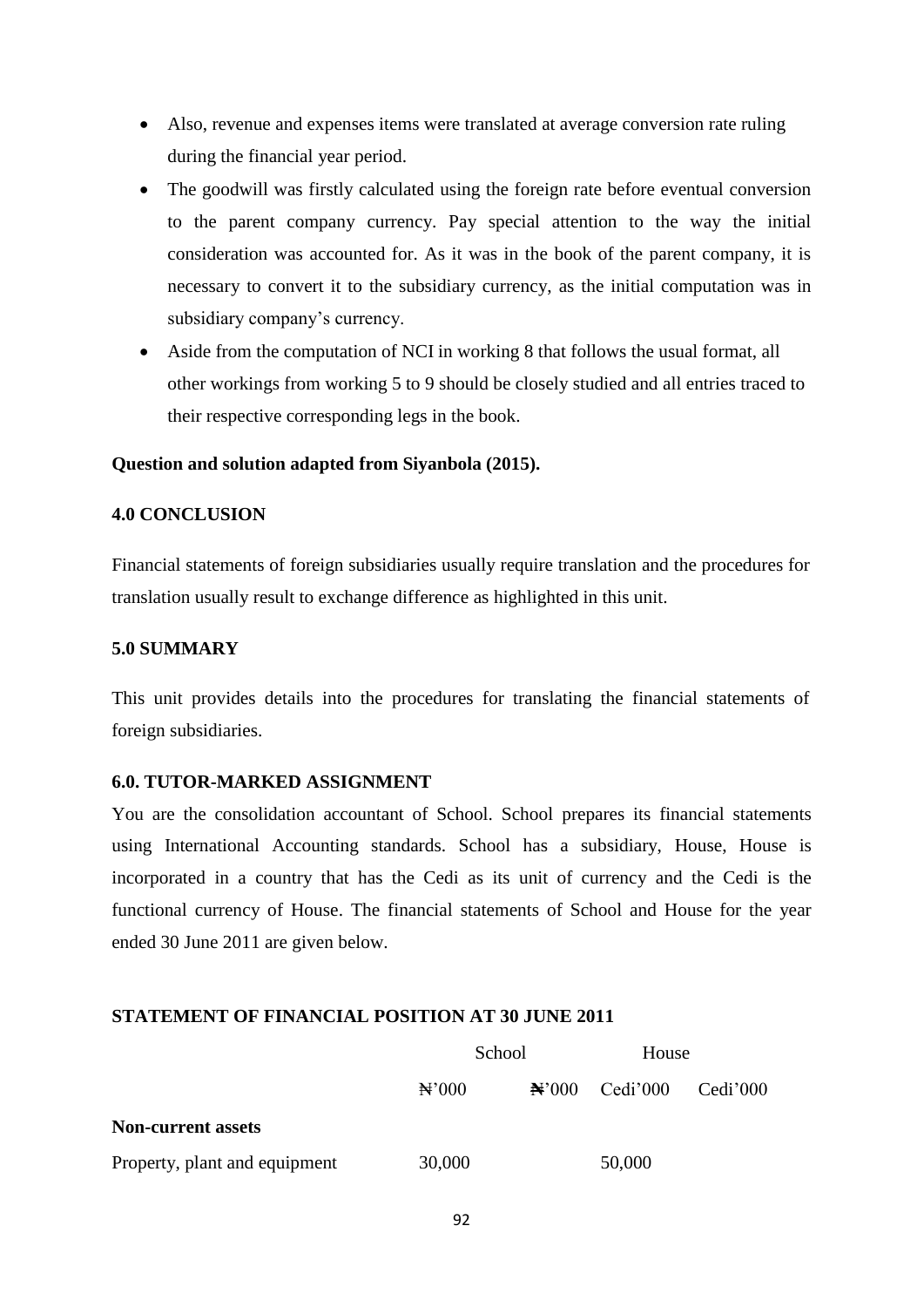| Investment in Away                     | 14,000 |        |        |        |
|----------------------------------------|--------|--------|--------|--------|
|                                        |        | 44,000 |        | 50,000 |
| <b>Current assets</b>                  |        |        |        |        |
| Inventories                            | 10,000 |        | 16,000 |        |
| Receivables                            | 12,000 |        | 18,000 |        |
| Cash                                   | 60     |        | 80     |        |
|                                        |        | 22,060 |        | 34,080 |
|                                        |        | 66,060 |        | 84,080 |
| Capital and reserves                   |        |        |        |        |
| Issued share capital (NH/Cedi1 shares) |        | 25,000 |        | 40,000 |
| Reserves                               |        | 29,060 |        | 24,080 |
|                                        |        | 54,060 |        | 64,080 |
| <b>Current liabilities</b>             |        |        |        |        |
| Trade payables                         | 7,000  |        | 11,000 |        |
| Tax                                    | 1,000  |        | 2,000  |        |
| Proposed dividend                      | 1,000  |        | 2,000  |        |
| <b>Bank</b> overdraft                  | 3,000  |        | 5,000  |        |
|                                        |        | 12,000 |        | 20,000 |
|                                        |        | 66,060 |        | 84,080 |

# **INCOME STATEMENTS FOR THE YEAR ENDED 30 JUNE 2011**

|                    | <b>School</b>     | <b>House</b> |
|--------------------|-------------------|--------------|
|                    | $\mathbf{N}^2000$ | Cedi'000     |
| Revenue            | 12,000            | 20,000       |
| Cost of sales      | (6,000)(10,000)   |              |
| Gross profit       | 6,600             | 10,000       |
| Operating expenses | (3,000)           | (5,000)      |
| Finance cost       | (100)             | (200)        |
| Profit before tax  | 2,900             | 4,800        |
| Income tax expense | (900)             | (1,600)      |